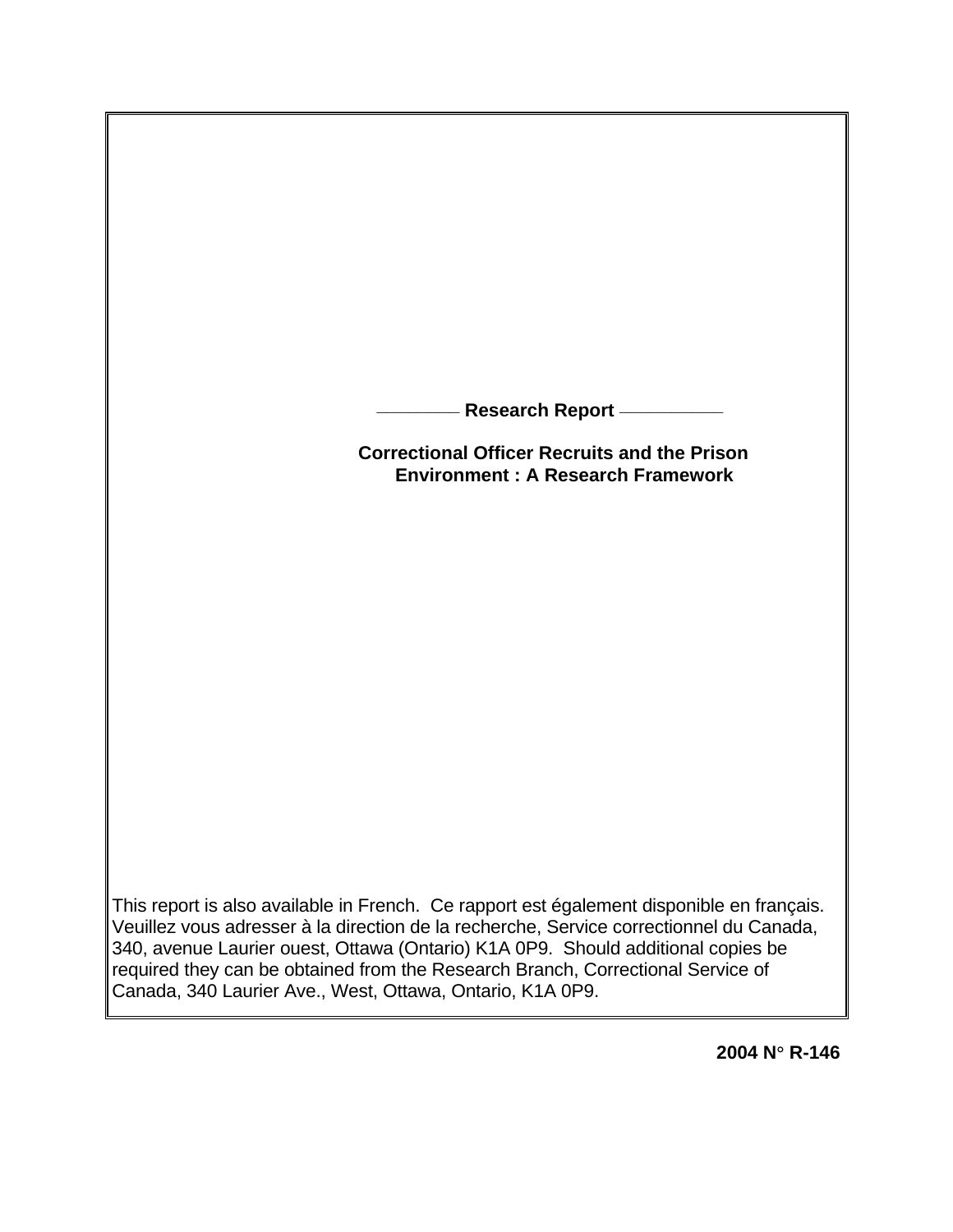# **Correctional Officer Recruits and the Prison Environment : A Research Framework**

Philippe Bensimon Criminologist, Ph.D.

Research Branch Correctional Service of Canada

**January 2004**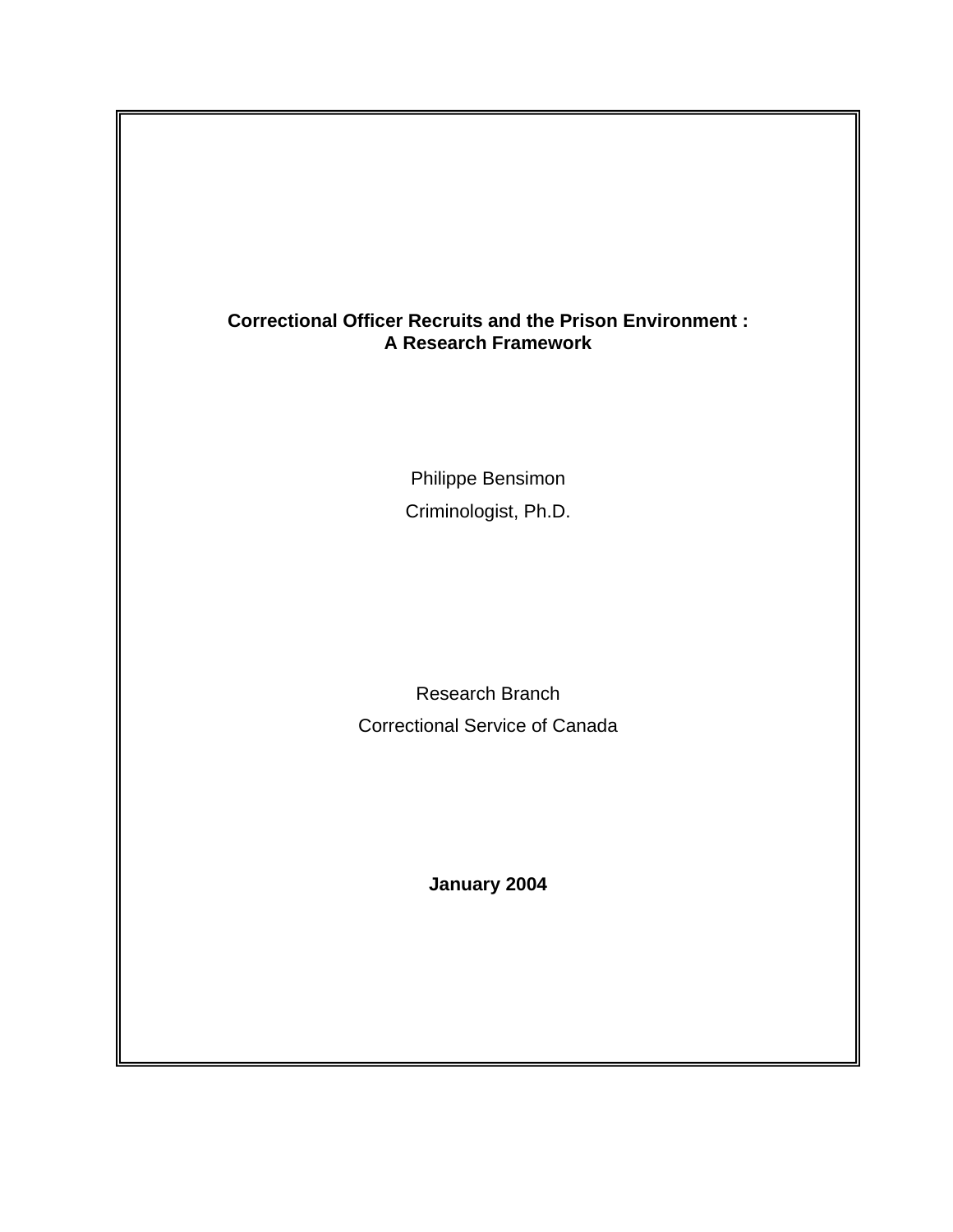## **Acknowledgements**

<span id="page-2-0"></span>If it were not for the hard work of my colleague, Claude Tellier, I would not be in a position to emphasize the broad scope of this study, its innovative vision and the impact it will have as a precursor on parallel research projects in behavioural and organizational psychology in a prison environment. The results, regardless of changes to its initial structure or the temporary nine-month shutdown for administrative reasons unrelated to this research, are due to her. Some of her earlier work also served as the foundation for the implementation of the *Correctional Training Program* in 1997 (Tellier et al., 2001; Tellier & Serin, 2001) and the profile for new recruits hired after September 1998 (Dowden & Tellier, 2001).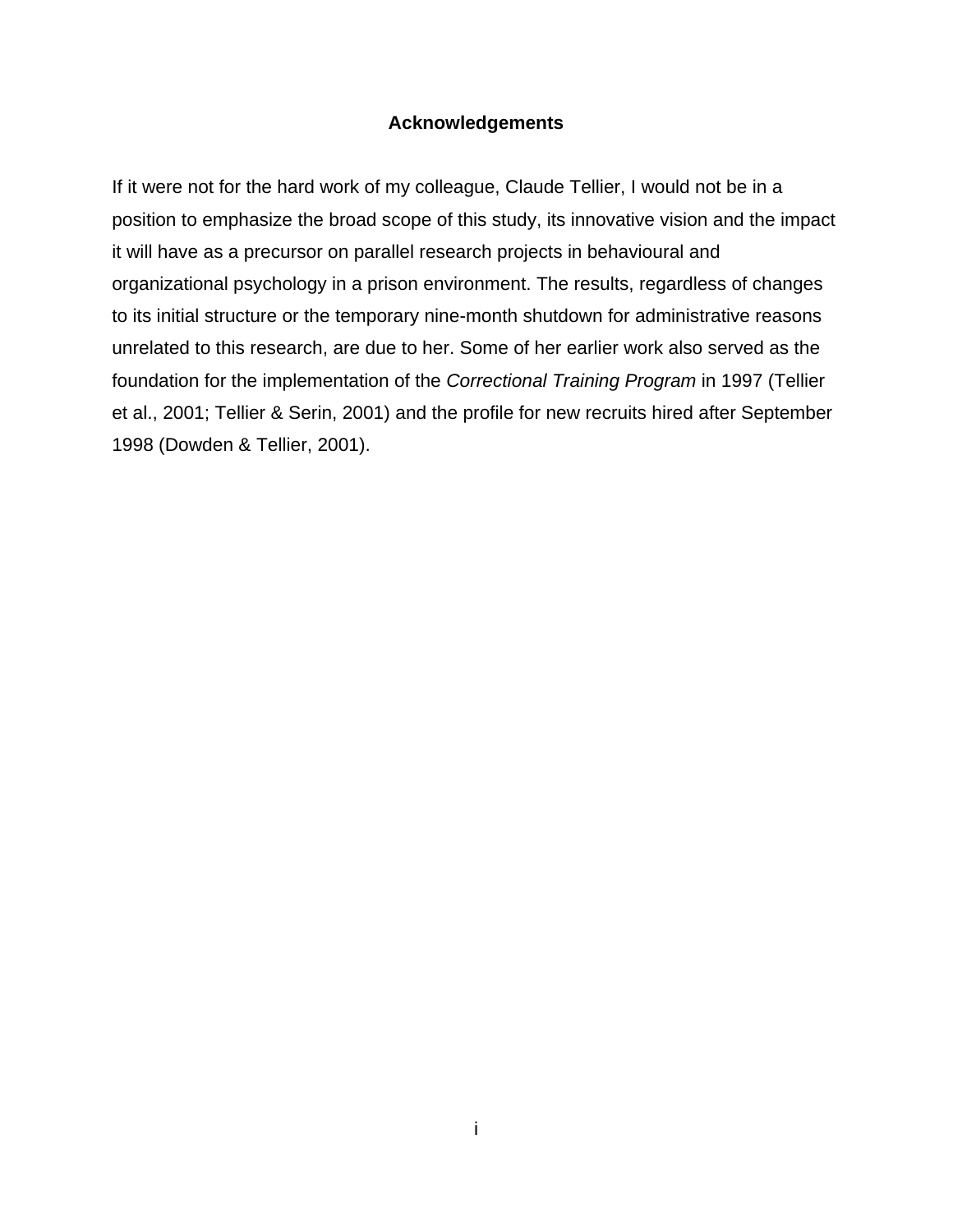# **Executive Summary**

<span id="page-3-0"></span>In the field of social sciences, one rarely explores the paths less travelled by others. As an epistemological principle, most research relies on one or more originating ideas that create the subject's continuity and thus its evolution. This may mean, however, that some of the foundations of the thought will sooner or later be refuted or even contradicted. On the topic of professionalization, however, it is safe to say that no work context today is spared from organizational re-engineering, and the duration and specific character of employability in every sphere of public and private activity, and the case of interest to us here, the work environment of correctional officers, is no exception.

Differences between federal and provincial jurisdictions, American, Canadian and European publications, developments in research that make many studies obsolete, fictionalized, ideological, journalistic literature, and official publications of an instrumental, symbolic or conceptual nature. There has been a great deal of writing to date on the world of prisons, but no one has really examined what happens to the recruit in the institutional setting at the national level using an agreed upon timetable over a longitudinal period. This long-term observation and investigation starts on the first day the recruit is selected for professional training and follows them step by step, first as they make their initial adjustment to the group and, then, as they comes in direct contact with the institutional reality. It involves the eternal struggle between theory and execution that exists in every occupation.

The long-term observation and investigation is accomplished through the administration of six questionnaires beginning on the first day the recruit begins their training at the staff college for their region and after assignment to a prison institution during one year.

ii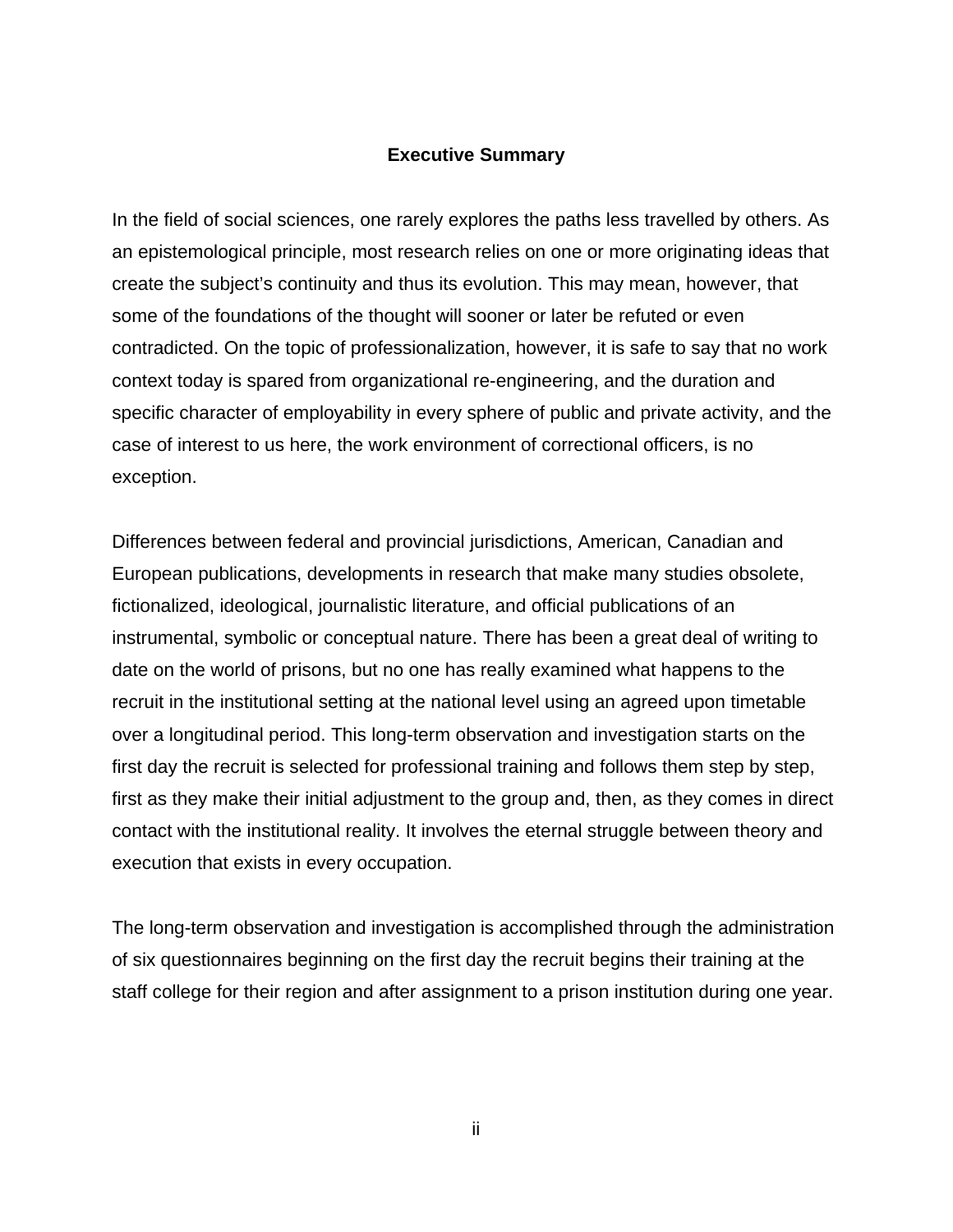Once the research has been completed, focus groups consisting of volunteer recruits representing each of the five regions will be brought together to talk about their experiences and their adaptation to the prison environment.

This study is based, then, on ground-breaking, large-scale research, which is a first in this corrections related field. Administration of the questionnaires, which began on September 23, 2002, the date when the first questionnaire was presented following the timetable for the various *Correctional Training Programs*, continued until July 14, 2003 (the date when the last CTP is scheduled) to close the sample. The research has been conducted in all of Canada's five administrative regions: Atlantic, Quebec, Ontario, Prairies and Pacific.

Its purpose ? To measure, evaluate and understand the adaptation made by recruits to their respective work environments so that the necessary recommendations can be formulated for the training colleges and the institutions. The recommendations will focus on recruitment in the broadest sense of the term and on the training and the various characteristics of the beginnings of all careers.

Why is it a first ? Quite simply because the administration of the questionnaires is divided into six phases. Twenty-six developmental themes are examined, including thirteen variables in a total 1,126 questions that cover some CTP modules and a review of the literature on various themes exploring demographic data such as age, social status and the advantages and disadvantages of choosing this profession or lifestyle. Then, it takes a closer look at the acquisition and maintenance of values and attitudes, group cohesion, the issue of inmate rehabilitation, job stress, motivation, supervisory support, empathy or the respondent's potential for helping relationships, to give a number of examples.

In closing this summary, it should be emphasized that throughout the entire process, participation was voluntary and could be terminated whenever the person wished and participant confidentiality was assured.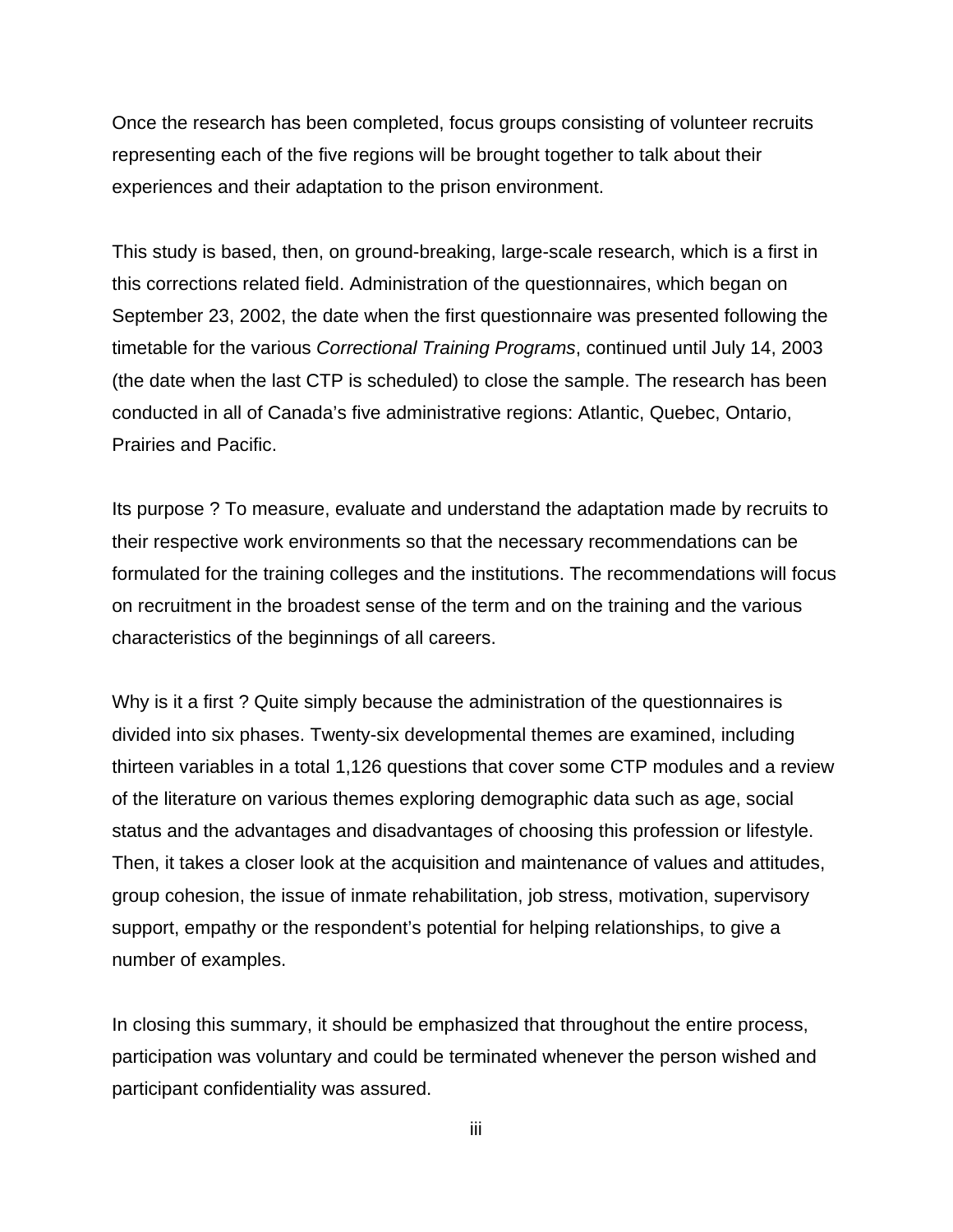# **Table of Contents**

<span id="page-5-0"></span>

| 14) Pre/Post Correctional Officer Recruit Perceptions/ Expectations of Training 23 |  |
|------------------------------------------------------------------------------------|--|
|                                                                                    |  |
|                                                                                    |  |
|                                                                                    |  |
|                                                                                    |  |
|                                                                                    |  |
|                                                                                    |  |
|                                                                                    |  |
|                                                                                    |  |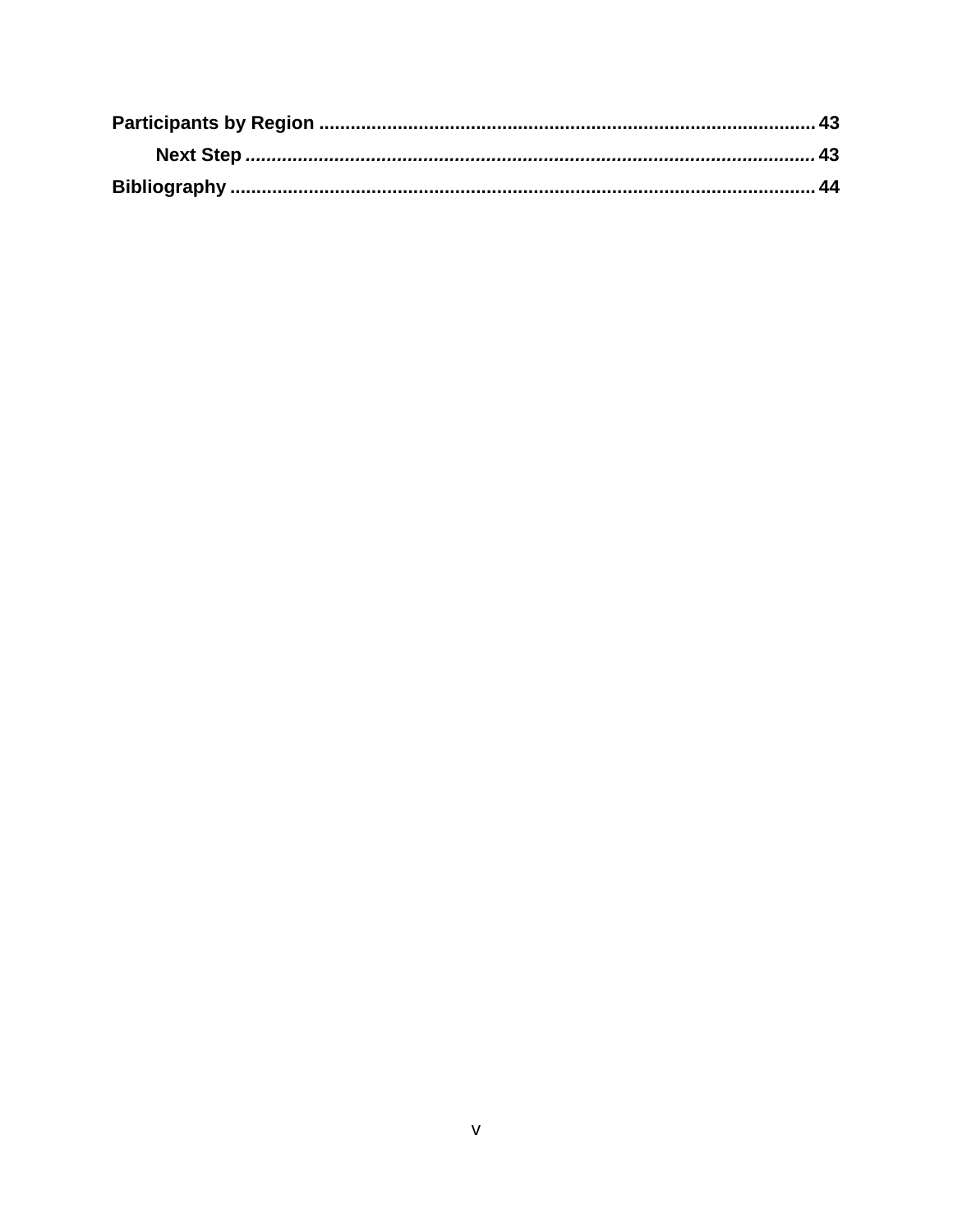## **Introduction**

<span id="page-7-0"></span>Jailers, guards, correctional officers, peace officers in a correctional setting, and, for others: screws, turnkeys, badges – in French: *porte-clefs, gaffes, matons, argousins, gardes-chiourmes* – these words and their pejorative connotations all have their geographies, their histories in time and are preserved in the public imagination, as in the case of the police, even though no one really knows very much about their origins nor why this is so. While the obsolete nomenclature no longer reflects current realities, it is traditional. Since the roles are no longer what they had been for over a century and a half, only the transition periods related to the generations still remind us here and there of the past. Besides, the prison vocabulary of the past is not as easily erased as a chalkboard.

A closed world, a fascinating world, a world of a thousand and one stories supplying our mental stock of images, and the last bastion of totalitarianism with its barracks, prison abounds in written works of every possible genre, yet few such works are actually devoted to the people who physically hold the keys. However, there is much to be said about these individuals who are overlooked in prison literature and by extension in the movies. A prison guard seldom has the good role. The image that emerges of their place and their functions in a society which finds it easy to cry for vengeance but hard to be the executioner is full of paradox. Transference, guilt about holding people in confinement, social altruism in the form of counter reactions or misconceptions, guards embody the material aspect of sentencing and its grasp on the ephemeral. Freedom.

The task here is not to present the history of prisons, the forms they have taken, the news items that regularly feed the media, their pathogenic survival or even their reengineering by the society that manages them, because many things have been said and said again from the most varied angles and diverse motives. It is a question of examining the juxtaposition of an occupation that goes unnoticed with the issue of identity lying somewhere between recognition and belonging, the protection of the public and the rehabilitation of inmates. The other aspect of the duties is to protect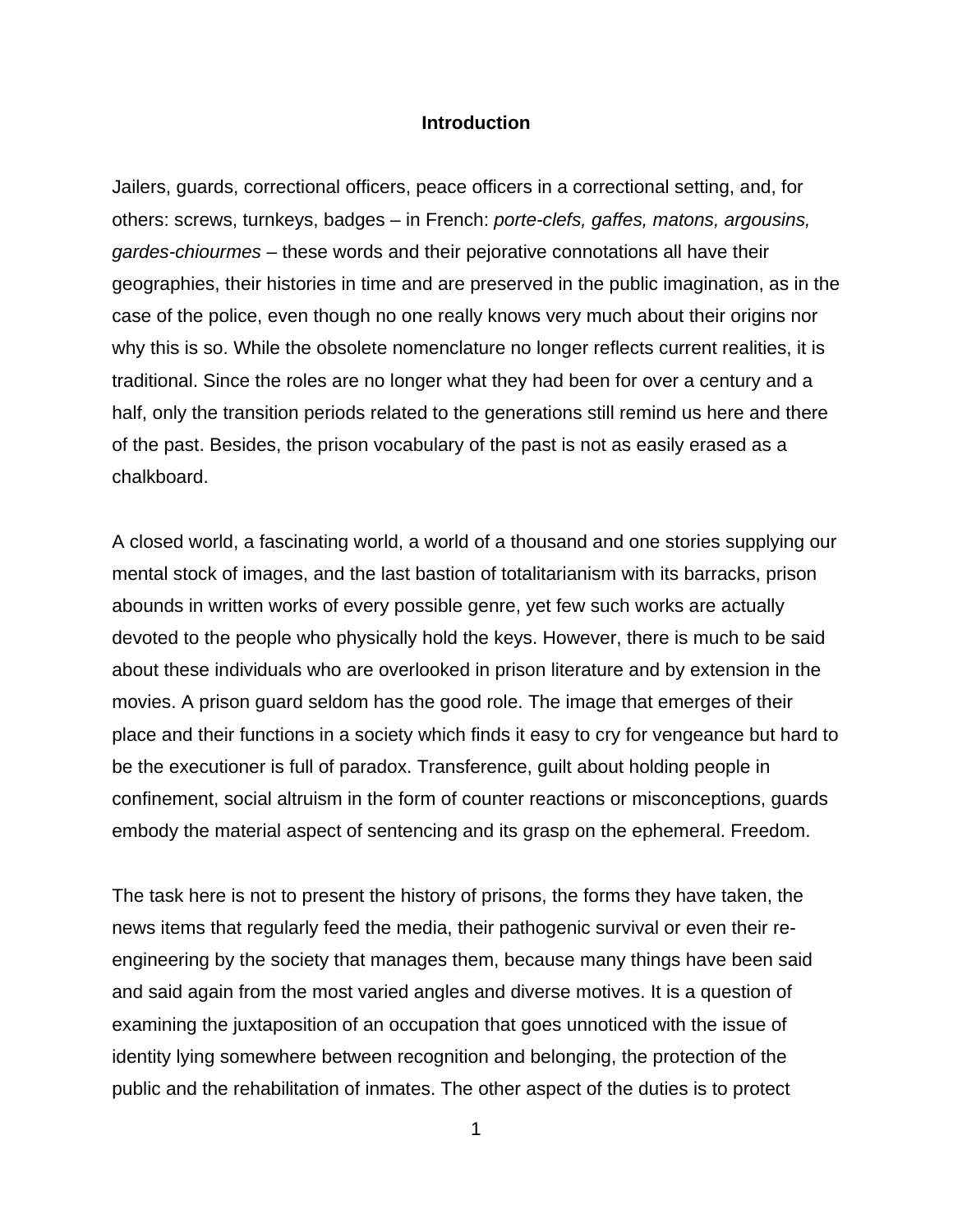themself, in a situation of forced coexistence, from the impact of the misery and human suffering whose latent and pervasive effects are present in all three work shifts. Days, evenings, nights, seven days out seven, with a continuous clientele that is always new and never voluntary.

Little is known about the correctional officer, they are the person who is entrusted with a citizen who has committed an unlawful act and been convicted and sentenced to a term of imprisonment under the law. They keep the time for a person who is held against their will because they have broken the social contract. Persons who have been convicted for their acts along with a host of other persons convicted for their acts, in a haphazard universe that can be dangerous and rather unrewarding if it is compared to the situation of nursing staff and patients. Handling very routine tasks, plagued by harassment and insults within an enclosed space that is supposed to be ever more transparent, it is inevitable that guards will experience clashes, antagonisms, fights, rivalry, rifts and ambivalence if only because of the symbolism of the fences, walls, uniforms, weapons, virtual schedule and the prohibition against freedom of movement, which are a constant reminder of the obligations of some and hence the reality of others.

Isolated from the rest of society by walls or a well-delineated boundary that frames the scope of their activities, it is difficult for them to legitimize or assert their identity and claim equality with their fellow police officers. More than any other, they live in permanent contact with crime in all its aspects, paced out year by year over a few hundred square metres.

The protection of the public through rehabilitation has an extremely long history that has not always been reflected in the ideology conveyed by the official line, which often runs ahead of the slow moving reality. And, besides, cog in the machinery of justice is also a person who lives in prison, a fact that is too often forgotten.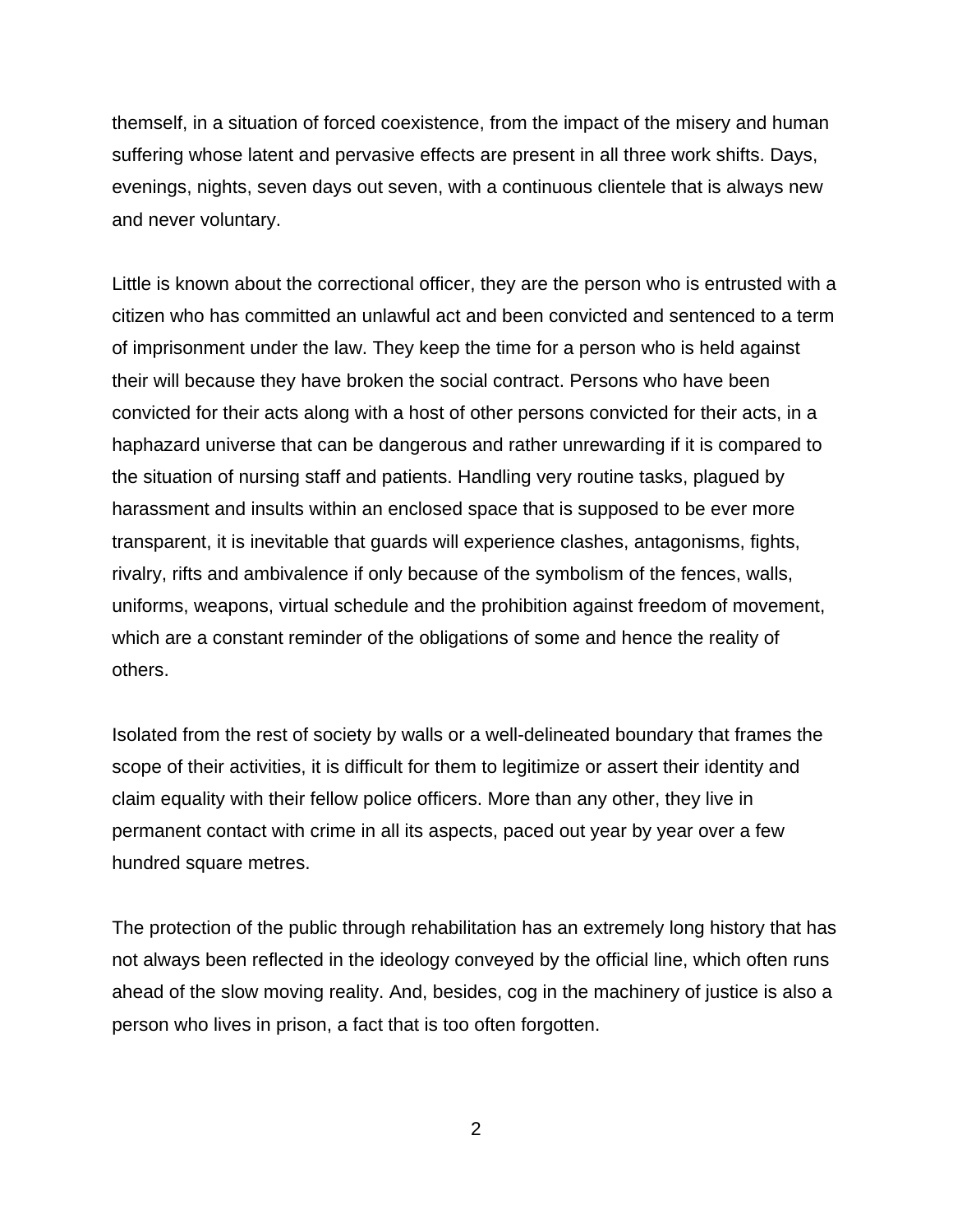Our collective images of the prison world are based on two often divisive realities. On the one hand, there is the static role of the correctional officer some of whose most ordinary tasks persist over time: official counts repeated many times each day, searches, records of entrances and exits, meals, mail, vocational and recreational activities, escorts, guarding as it was done in the last century. On the other hand, there is the human service orientation, the helping relationship, follow-up, formal and informal listening, combining security concerns and the extended hand inviting an inmate to take a chair. The problems are contrasting and not necessarily trivial. All this exists with the amount of tolerance and permissiveness needed to get along in what we will designate as a continuing power relationship. Orientation of knowledge, its paradigms and programs lead the power relationship in the direction of continual evolution and continuous debate.

Security, the maintenance of order, helping relationships, striking a balance between the enforcement of rules to maintain an artificial authority and the imposition, to some extent, of court-ordered measures – just who are these thousands men and women who have no power to release their charges, whose primary mandate is in fact to guard the inmates by constraint and deterrence in compliance with the sentence imposed in a given place ? Where do they come from and how – yes, how ? – does a person become a prison guard ? To be sure, some will say, no one asks to be a prison guard. Holding one's neighbour captive in the name of the law is not one of the more customary activities or deeper aspirations of a human being. As a corollary, it is not uncommon for this job to be passed on from parent to son or daughter, as in the case of many doctors, lawyers, and movie actors, in keeping with the imitation principle cherished by Gabriel Tarde (1890). Make no mistake, the desirability and security of a job when unemployment is the only option comes from an extrinsic kind of aspiration, but why do people become plumbers, bank employees, bus drivers, gynecologists or physicists ?

For correctional officers, the rules and regulations establish a structured framework in an artificial world; they serve to share the responsibilities that are held together by an ideology, which take the form of a philosophical discourse in which the ideas are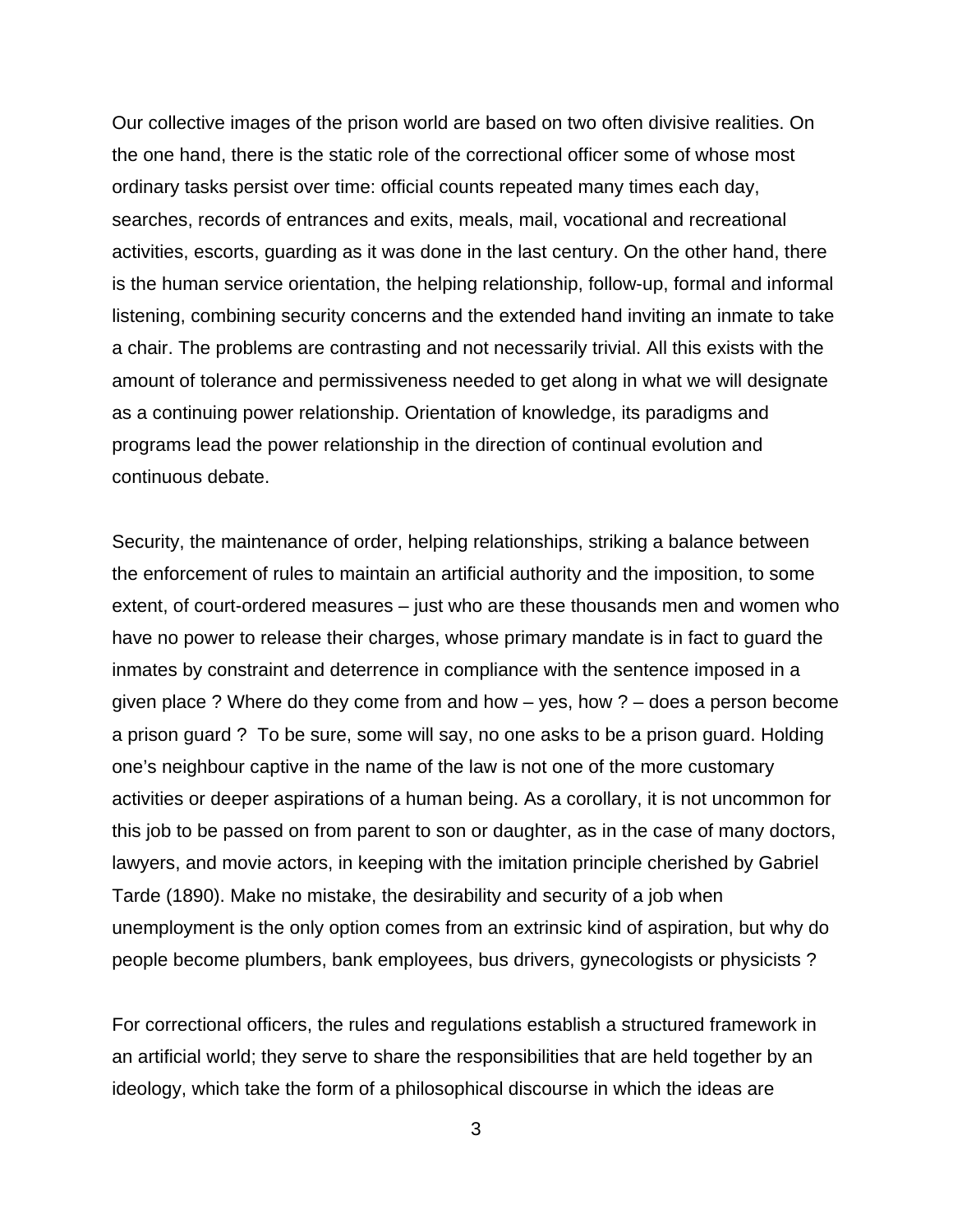logically arranged and human, moral, economic and political values converge towards a joint goal: the security of the public through rehabilitation of the offender. You also cannot ask an inmate to be joyful, happy and satisfied with their lot and possess the serenity to live behind bars in order to put an end to all their woes… Viewed in this way, ideology is an element that is essential to understanding that which is, an image that is not always easy to make concrete in a situation where routine often compensates for more or less palpable realities. However, the correctional officer's view of inmates cannot be solely conditioned by the structural and ideological framework in which they are placed. The reaction of a person who is confined contains its antitheses and, besides, there are some contradictions in requiring a correctional officer to watch, control, re-educate, communicate and socialize when they will not necessarily see the result in the short, medium or long term.

The sanction imposed by the law is one thing, its application is another. A judge never lives with a convicted person, does not feel their suffering, their anger or their resignation. But the guard does. Day after day, face to face, year by year and probably for longer than most of the inmates with whom they will have deal in their career. This requires from them an unusual adaptation to a reality that has become almost abstract and routine in appearance because a human being cannot remain constantly on the alert and at the same time be in a desperate position towards others, especially when those others are locked up against their will. The person learns, then, using their strengths and their weaknesses, to come to terms with their environment.

A sense of responsibility and the necessity of communicating, a correctional officer's work requires motivation, discipline and the ability to assess human behaviour rapidly in a given context.

This is what we will try to show in this first report, with the support of over 350 bibliographical references, remembering that the quest for knowledge in criminology, organizational and criminal psychology must never lead to the creation of instruments for social control but must instead serve science and the betterment of humanity.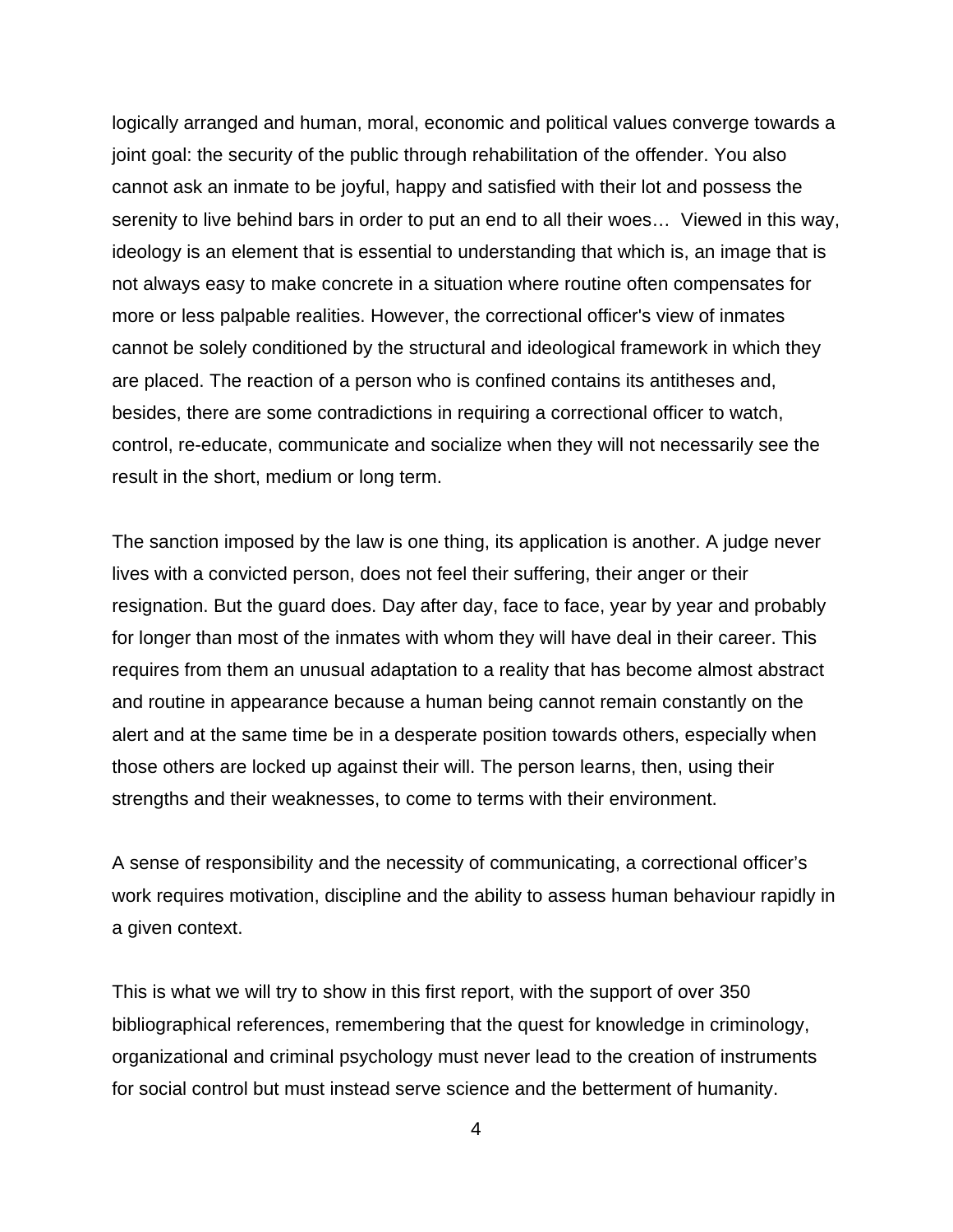## **Methodology**

<span id="page-11-0"></span>Viewed as a form of mathematical modelling, this study of recruits' adaptation to correctional officer work required at the outset a thorough knowledge of the field; a very rigorous methodology allied with theoretical principles validated by 19 scales and codified measuring instruments whose psychometric features, which are presented in each case, referred to earlier, validated studies, including six new scales. The six new scales were pertinent to the research being conducted by the Correctional Service of Canada (CSC) for our specific needs (Tellier & Serin, ibid).

By codification we mean an exhaustive inventory of data, relevance, systemic analyses, interpretations and classifications. The use of rating scales is required to avoid the bias resulting from self-disclosure and in order to characterize the various underlying variables in each of the themes presented here.

Four questions underlie the general responses or generalizations arising from conceptualization proper to the individual. Each of these responses, including their linguistic nuances, have been textually classified by keyword and in terms of the vocabulary used by the respondent.

To limit duplication and overlap for some questions, we chose questionnaires adapted to Canadian realities. A complete study of new recruits' attitudinal changes before and after their training and then as they adapted to their institution, that is, with verbs changing from anticipation to distance in time, required an in-depth analysis of the variables underlying their attitudinal and behavioural adaptation. It has also been important to avoid going off track by constructing a group of responses based solely on quantitative results and also not to get into an assembly-line production of data. The validity of a model depends far more on the consistency of the linkages, the soundness of a hypothesis and its specific nature than it does on piling up questionnaires and overloading the intent of the analysis.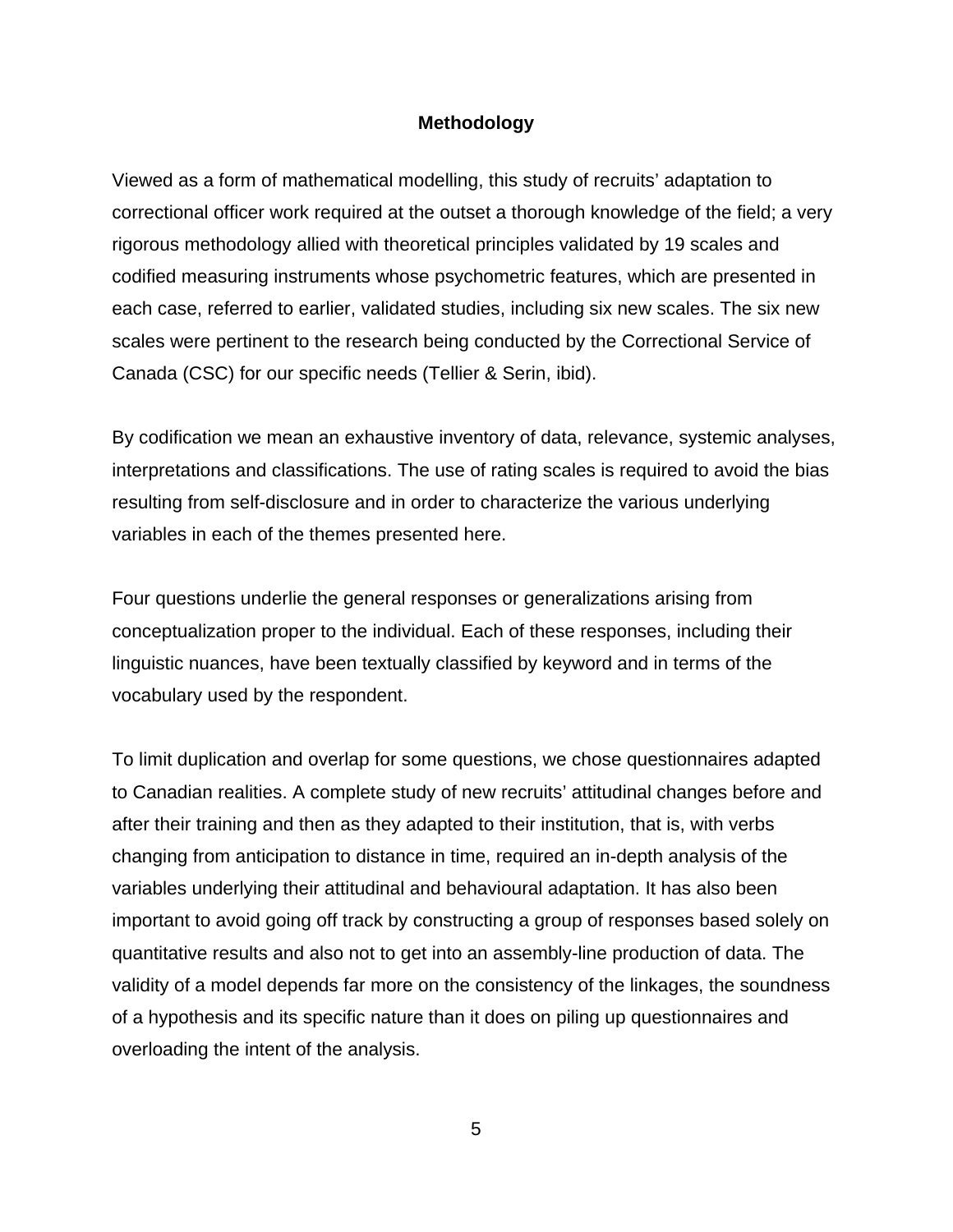Moreover, the sample involved a degree of randomness related to the respondent's desire or lack of desire to remain with the study over a 15-month period. The randomness become more evident as time passed, but could be felt more definitely beginning with the third month at the institution since the split occurs between the times when the person shares their aspirations (*expectation phase*); what they learns as they begin the training process (*learning phase*); and, lastly, when their classroom learning and the application of that knowledge in the field is reconfigured (*findings phase*). We will also pay special attention to those who abandon the training for personal reasons or because of failure.

The significance of taking the sample from a pool of all new recruits in the five regions was based on 249 participants; the kind of relationships the group has maintained from the outset at the staff college and then later with the prison population and on the three shifts; the impact and the many repercussions of the duality of coming to terms with institutional security and the helping relationship; the specific nature of the correctional officer's work and the various aspects of working in a closed environment; the restrictive interactions between a formal task description and the many unknowns; environmental and daily visibility; the confrontation between what the individual has learned and the reality and, lastly, public recognition for a correctional officer's work compared to other sectors in the criminal justice field, all while observing the cultural and ethnic characteristics of each region. We are aware, however, that the questionnaire, which could be completed in whatever timeframe the individuals chose and where and when they chose, does not reflect certain sensory variables such as non-verbal body language. The words supplement our understanding, which is intended to be as comprehensive as possible as is the case for interviews.

As another point of departure for our methodology and the achievement of optimal objectivation, one of our primary concerns was not to neglect speculation about certain assumptions and time to distance ourselves from my own experience of the prison environment.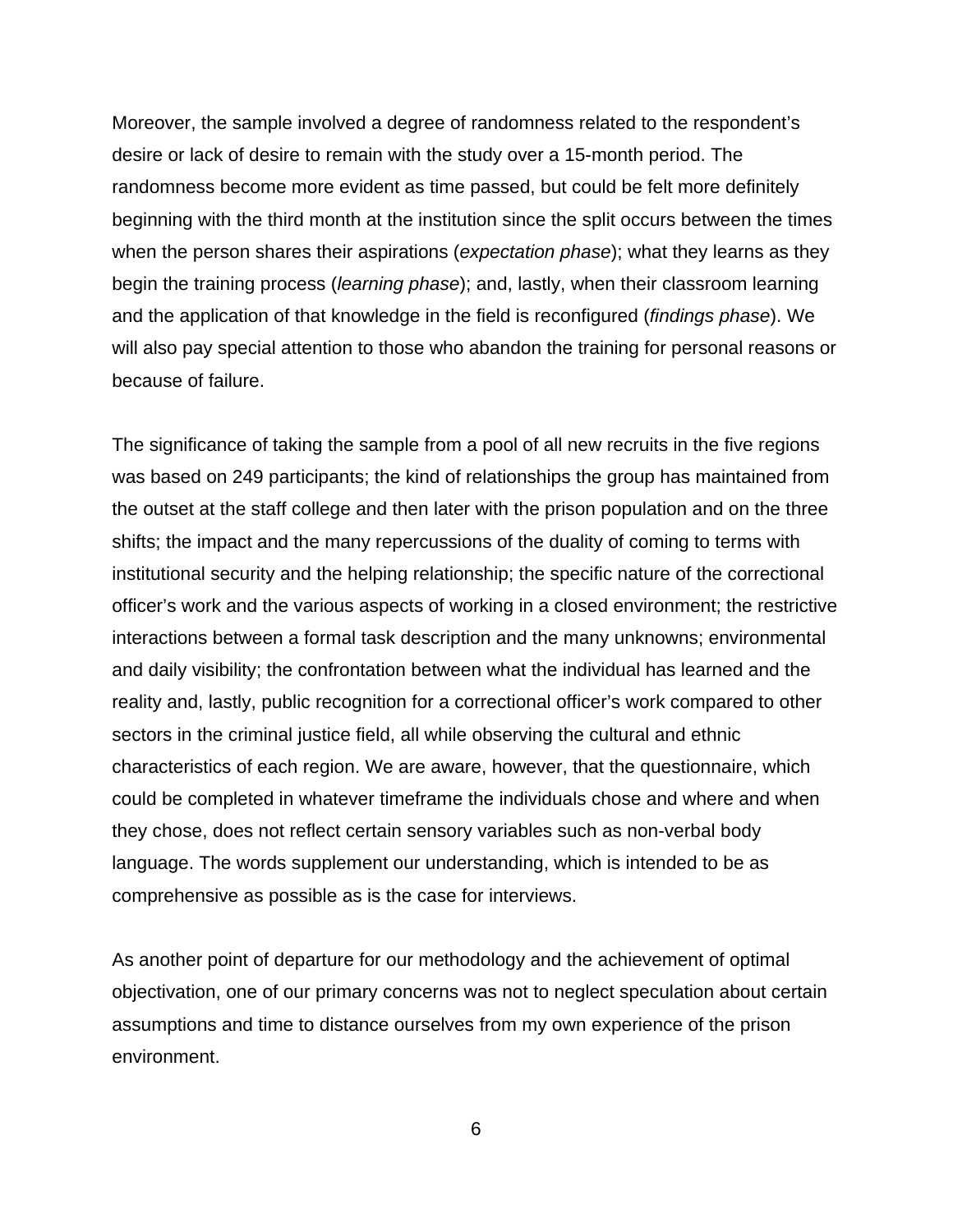A steering committee consisting of regional representatives, career management representatives and union and labour relations leaders was officially invited to attend a presentation on this research project in November 2001. Each jurisdiction was informed by letter of the operational launch of the research beginning on September 1, 2002. On September 23, the first questionnaires were distributed, starting with the Atlantic region.

In order to avoid distortion, in terms of the process, the questionnaires were presented by the research at the first CTP class depending on their respective region. Later classes were taught by the instructors on site in accordance with the memorandum of understanding and the procedure limited to the text provided by myself. This was supported by a set of *PowerPoint* transparencies explaining the six research phases in detail. Each questionnaire was coded with a number corresponding to the region and was distributed in an envelope marked with the recruit's last name and first name. Only the *PRE A Questionnaire* had to be signed first in order to make the participant's acceptance official. After completing the questionnaire, each recruit placed it in a sealed envelope and forwarded to Research Branch at National Headquarters by internal mail.

In closing this introduction to our research methodology, it should be stressed that, although many research papers have been produced in the correctional field in the last twenty years, a number were eliminated from our bibliographical references, some because they date back to a time when programs were still in the experimental stage, others for contextual or legal reasons or because of developmental details specific to each country and thus not in tune with the Canadian reality, or, lastly, because the databases often did not change, causing the repetition of certain biases in addition to the negative effects of the performance measurement method characteristic of researchers, which too often boils down to the number of time an individual is cited in a text.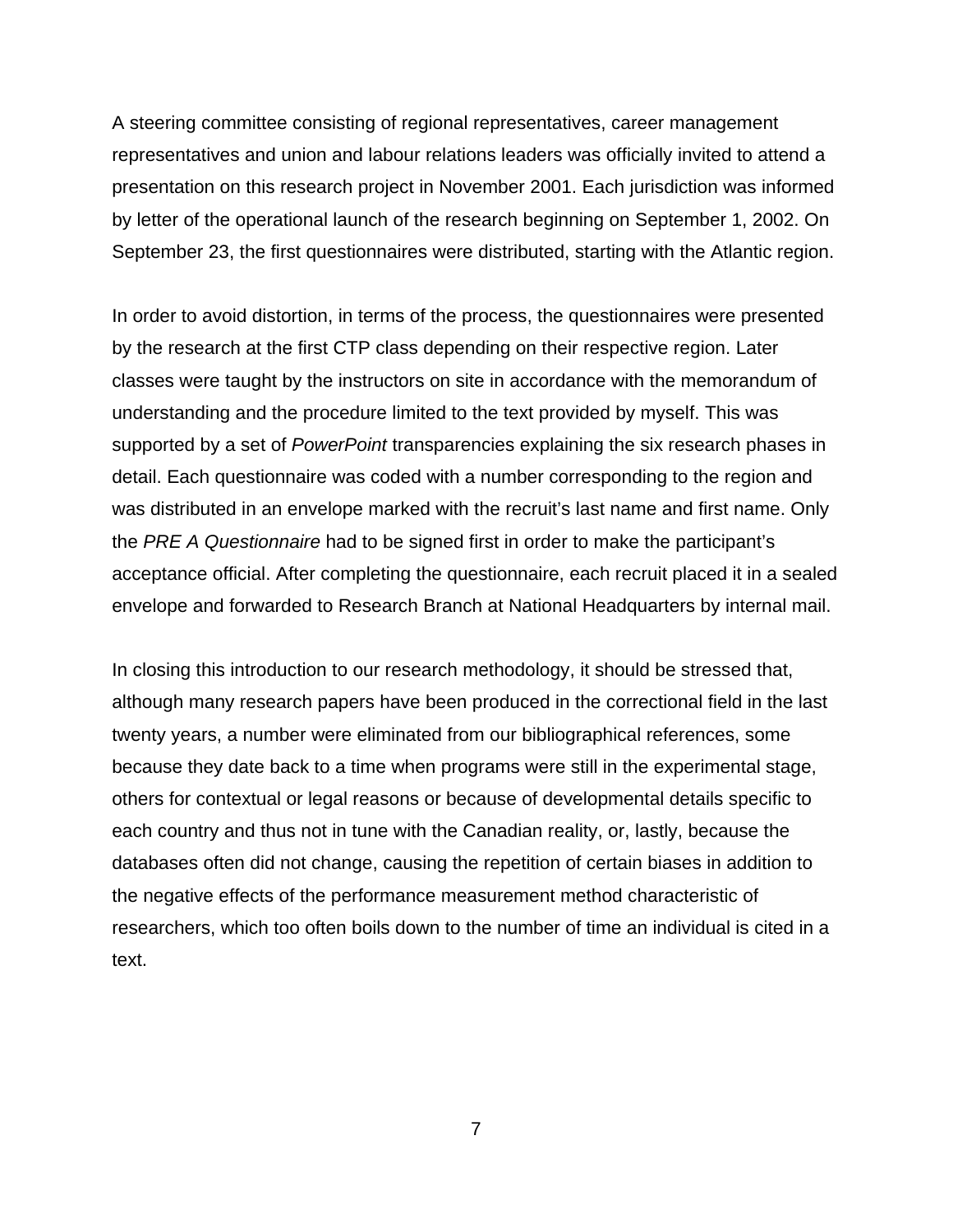# **Themes Studied**

# <span id="page-14-0"></span>*1) Recruit Profile Information*

Several demographic profile variables will be gathered for the correctional officer recruits that may account for changes in their attitudes towards corrections. The variables relate to the recruits' date of birth, gender, marital status, number of children, the region of selection, language(s) spoken, race, highest level of education, criminal justice related educational specialty, length and type of related work experience, where they learned of the employment opportunity and the skills they feel they possess that will best assist them in their future responsibilities.

## *2) Health and Lifestyle*

The questionnaire was designed to assess a number of variables pertaining to health and lifestyle. The variables include consumption of tobacco, alcohol and over-thecounter drugs/medication, over a given period (Pre A, Post, 3 months, 6 months, 1 year). Each questionnaire registers whether habits have changed over time in terms of use and the perception that the person in question may have of the progressive changes in his immediate environment.

To take the example of tobacco, we do not stress the effects of nicotine dependence and by analogy emphasize that stress is greater among users than among non-users (Territo & Sewell, 1999; Terrott, 1999; Swinnen, Moors & Govaert, 1994; Ostfeld, Kasl, D'Atri & Fitzgerald, 1987). It remains to be discovered whether there is a significant correlation between the non-use of nicotine or antihistamines and their use post-C.T.P., after 3 months, six months or 1 year in institution.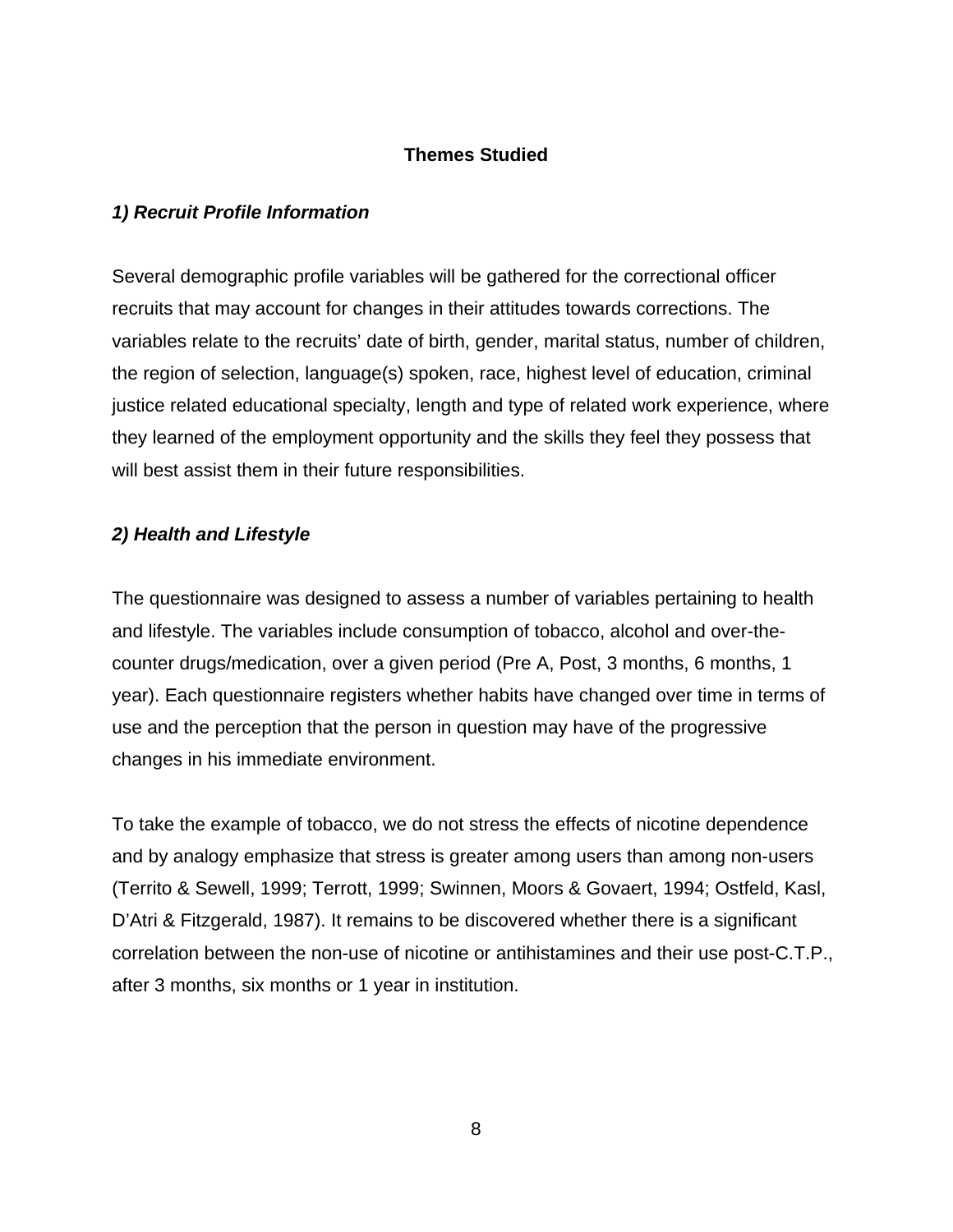## <span id="page-15-0"></span>*3) Advantages and Disadvantages of Correctional Work*

A rejection of unemployment, a desire for fringe benefits or a chance to work in the justice sector are the factors of the recruits' decisional balance assessed by this study regarding their reasons for choosing to become a correctional officer and their perceptions of the benefits and downsides of being a correctional officer (Wright et al., 1997; Jurik & Winn, 1987; Janis & Mann, 1977). These perceptions can be found elsewhere, in the United States (Bayse, 1995; Jacobs, 1981) or in Europe (Senn Gromelle & De Agazio, 1999; De Coninck, 1997; Krommenacker, 1992).

The stability of this kind of employment also lets employees be almost certain that they will spend their entire career in the service, possibly changing departments if the opportunity occurred. To answer these questions, respondents must list the advantages and disadvantages that, in their opinion, are associated with this work. Since the answers are open-ended, every word in the text is indexed and then catalogued for each participant.

## *4) Attitudes Towards Correctional Work*

A high level of insecurity in conjunction with routine daily tasks that become second nature over time, the prison environment produces a set of behaviours and attitudes in constant interaction (Wener, 1989). There are six components to this environment: the recruit's joining the service (selection, recruitment, training, placement and the one-year assignment); activation (compensation, appreciation of the work, involvement and eventually a career plan based on promotion via competitions); quality of life (job security, improvement of working conditions, fringe benefits); progress in contact with the various duties and tasks to be accomplished; dialogue with the immediate environment (inmates and staff); and the image of the profession (Britton, 2003; Shaffer, 1997; Morgenbesser, 1992; Archier & Sérieyx, 1986). The image and recognition are validated by an identity which, in itself, cannot be offset by improvements in work practices, salary or corporate objectives. Aspirations are formed behind the everyday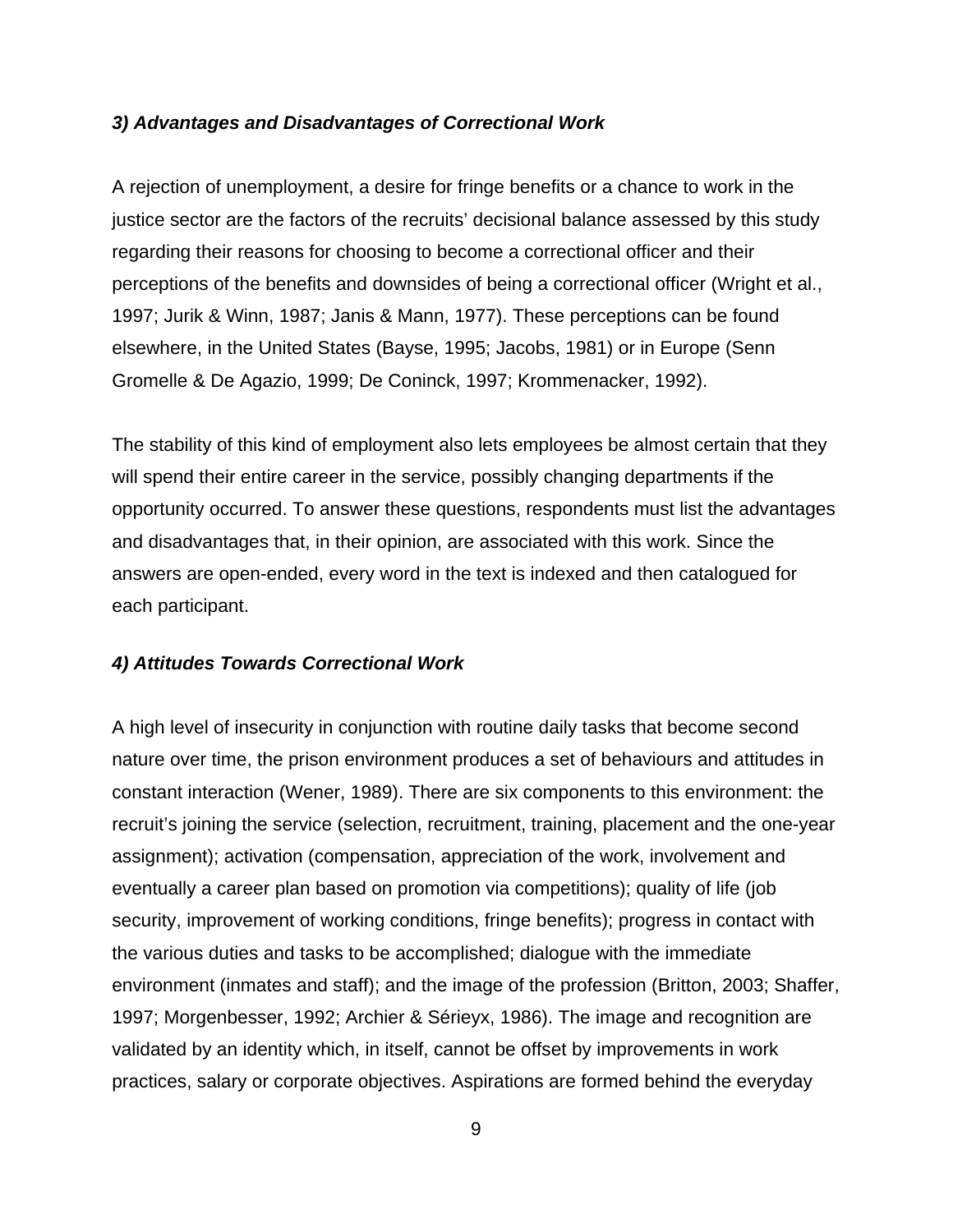<span id="page-16-0"></span>routine and disillusionments along with them (McShane, 1991; Mangrum, 1981). Society's image of the correctional officer occupation accordingly required restructuring responsibilities and the meaning of the Mission.

This question contrasts *TRUE* and *FALSE* but uses the common sense of perception; some questions like number 12 refer the respondent to a suggested contingency:

*"Working in corrections would be O.K. as long as you didn't have to deal with offenders directly."* 

Developed by Robinson, Porporino and Simourd (1992), *Attitudes towards correctional work* evaluates a person's general interest in the field of corrections. The 12-item scale is scored in a binary format (*False* = 0, *True* = 1). Higher scores reflect greater interest in correctional work.

The scale yielded an internal consistency value of .79 (Simourd, 1997). A three-factor solution was obtained for the ACOR, which explained 50.2% of the scale's variance. Factor 1 refers to an individual's preference for a career in corrections/offender contact. Factor 2 tapped perceptions of the public's view of correctional work, and Factor 3 could be interpreted as assessing the challenge of correctional work.

## *5) Attitude Towards Inmates*

Although it has been thoroughly restructured since its beginning, prison is still what it has always been: a place where human are imprisoned by human. And, since it is the opposite of the absolute epitome of life in the face of the inevitable, freedom before death, prison concept cannot evolve. This is even more impossible since the word imprisonment includes everything that ensures its survival: supervision, confinement, dissuasion, protection, control, identification number, standards, regulations, prohibitions and, consequently, punishment. However, punishment requires learning a behaviour, an attitude, being conditioned, in which case it is not always easy to keep it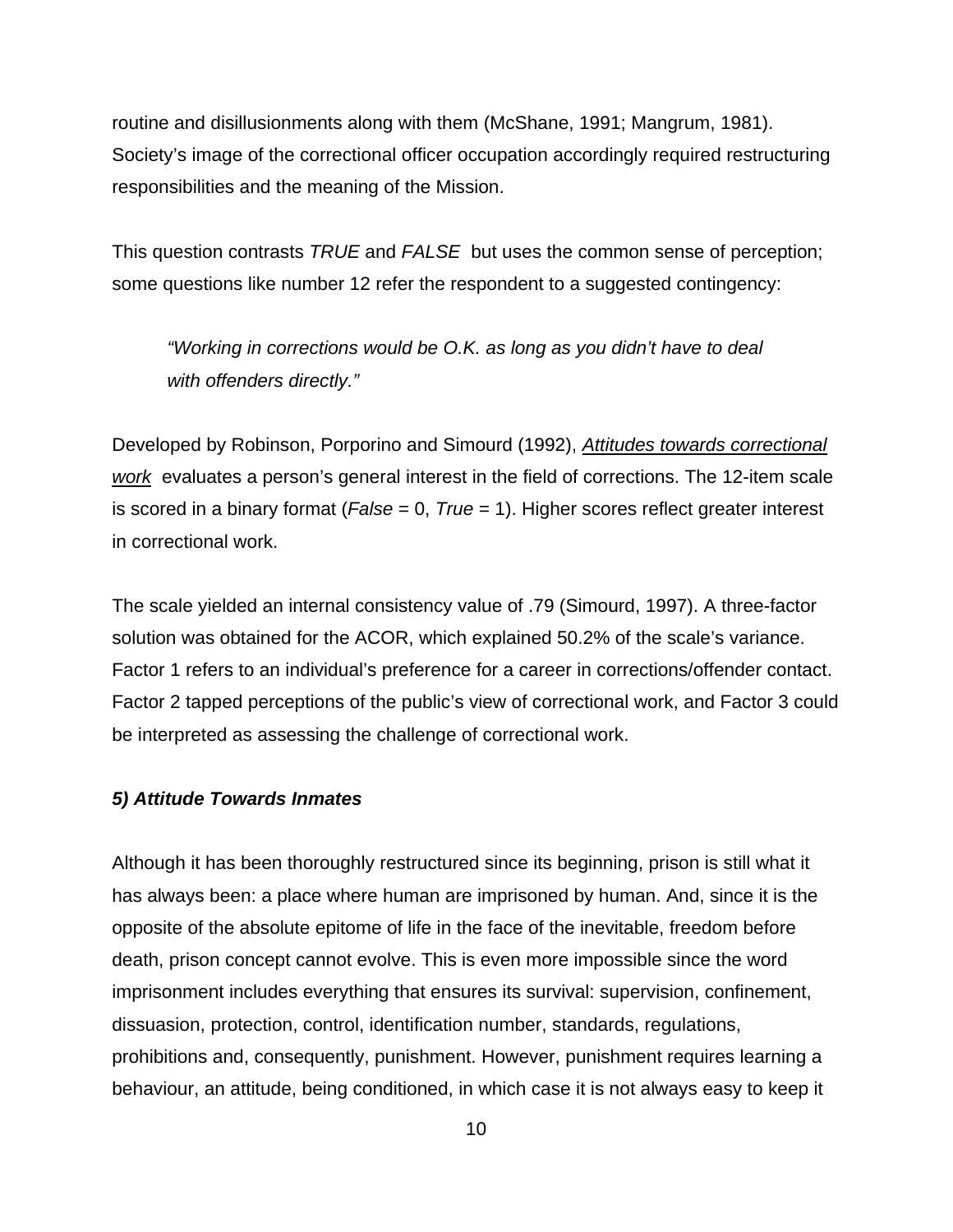objective over time and towards everyone. This non-evolving nature of prison inevitably leads to numerous contradictions in the definition of the roles of all those who work in this environment because, behind the panoply of suffering, the evolution of human rights has sparked many other arguments.

Before implementing the working tools appropriate for offenders' needs, we questioned the potential and ability of man to change, to choose between doing and not doing. The result: reintegration, rights, respect for others, helping relationship but through an allseeing perspective. Hence the inconsistency between restraining and listening, dissuading and helping. In short, attitudes towards this unusual work, and even if it is not always obvious, are very educational.

As Mbanzoulou (2000) Herzog-Evans (1998) Silberman (1995) and Syr (1992) wrote, correctional officers are the only staff members to be exposed to inmates on a continuous basis, according to standards governed by the rule of law and in a strictly regimented setting although a number of circumstances in their daily life cannot be confined to simple rules. Moreover, many situations in a closed environment give rise to incidents that cannot be reported systematically (Bomse, 2001; Hepburn, 1984). One negative and polysemous effect at the least is that, correctional officers not only regularly have to deal with situations involving risks related to their immediate environment and for which they are accountable, but also face sanctions should they violate those rules. The margin for manoeuvre is thus quite restricted and, with the arrival of new professionals over the last twenty years, this is even more true, since guards are no longer the only people in direct contact with the prison population. This inescapable development often leads guards to fall back on talk of security and organization of coercive conduct (Lanthier, 2003; Josi & Sechrest, 1998; Ben-David, 1992; Klofas, 1986).

Thus, the second theme could just as well have been entitled: attitude, belief and standards in relation to inmates but we have kept to the official title of the questionnaire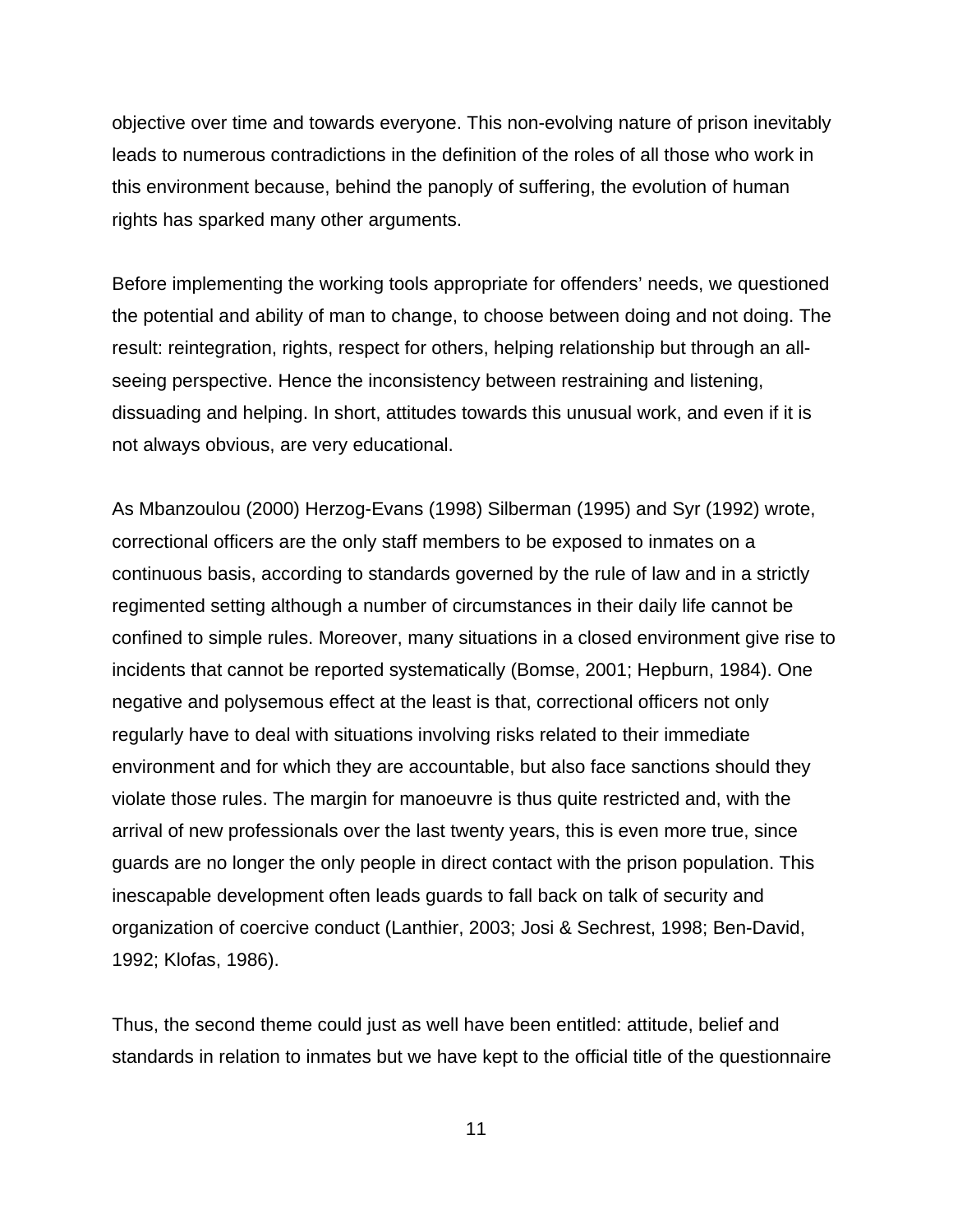developed by Melvin, Gramling and Gardner (1985). However, to characterize our intent properly, a brief definition of attitude is in order.

Attitude is a generally long-lasting disposition to react favourably or unfavourably to one object in particular (cognitive component). Beliefs, in the generic sense of the term, are thought-structures developed and anchored over time, first through learning and then by experience. Norms explicitly concern rules governing behaviour within a group, and it cannot be sufficiently stressed that a norm applies exclusively to behaviour and its chief characteristic is consensus, whether implicit or explicit (Farkas, 1997).

Almost entirely anecdotal, there exists little research about the use of coercitive force in corrections toward inmates (Hemmens & Stohr, 2001; Marquart, 1986). Two points to retain. Firstly, in 1996, a study of 617 correctional officers in the State of Arizona, Griffin (2001) showed that the greater the officers' perception of their own authority (selfassurance and self-confidence), the less they felt the need to use force. The second point : the increased presence of women correctional officers. Their arrival had the effect of negating the male stereotypes surrounding the use of violence and breaking down subcultural norms (Lawrence & Mahan, 1998; Jurik, 1988).

Attitudes Toward Inmates is a 34-item, five-point Likert-type scale<sup>[1](#page-18-0)</sup> ranging from *Strongly Disagree* to *Strongly Agree*, developed by Melvin, Gramling and Gardner (1985); positive scores suggests that inmates are viewed as normal persons

#### <span id="page-18-0"></span>1 **Note on the Likert scale**

 $\overline{a}$ 

This is the first Likert-type scale in the questionnaire (*Likert's Organizational Profile, 1967*). This type of additive tool offers benefits and drawbacks across a continuum of responses and anonymously. Its distinguishing feature is that it is less confrontational than an interview. The statement, formulated in the active voice, expresses an opinion, not a fact. It is intended to be brief and adapted to the sampling vocabulary in order to keep the respondent's full attention. The individual can take as much time to answer as he wishes. This tool can also be used simultaneously by a large number of respondents, which is not the case for an interview. Because it is standardized, it is easy to grade. Another point noted in the literature is that social desirability leads the subject to respond at the centre of the scale and not at its ends (generosity error). In this way, the latter has a tendency to overestimate the qualities of the object studied (Wozniak et al., 2000).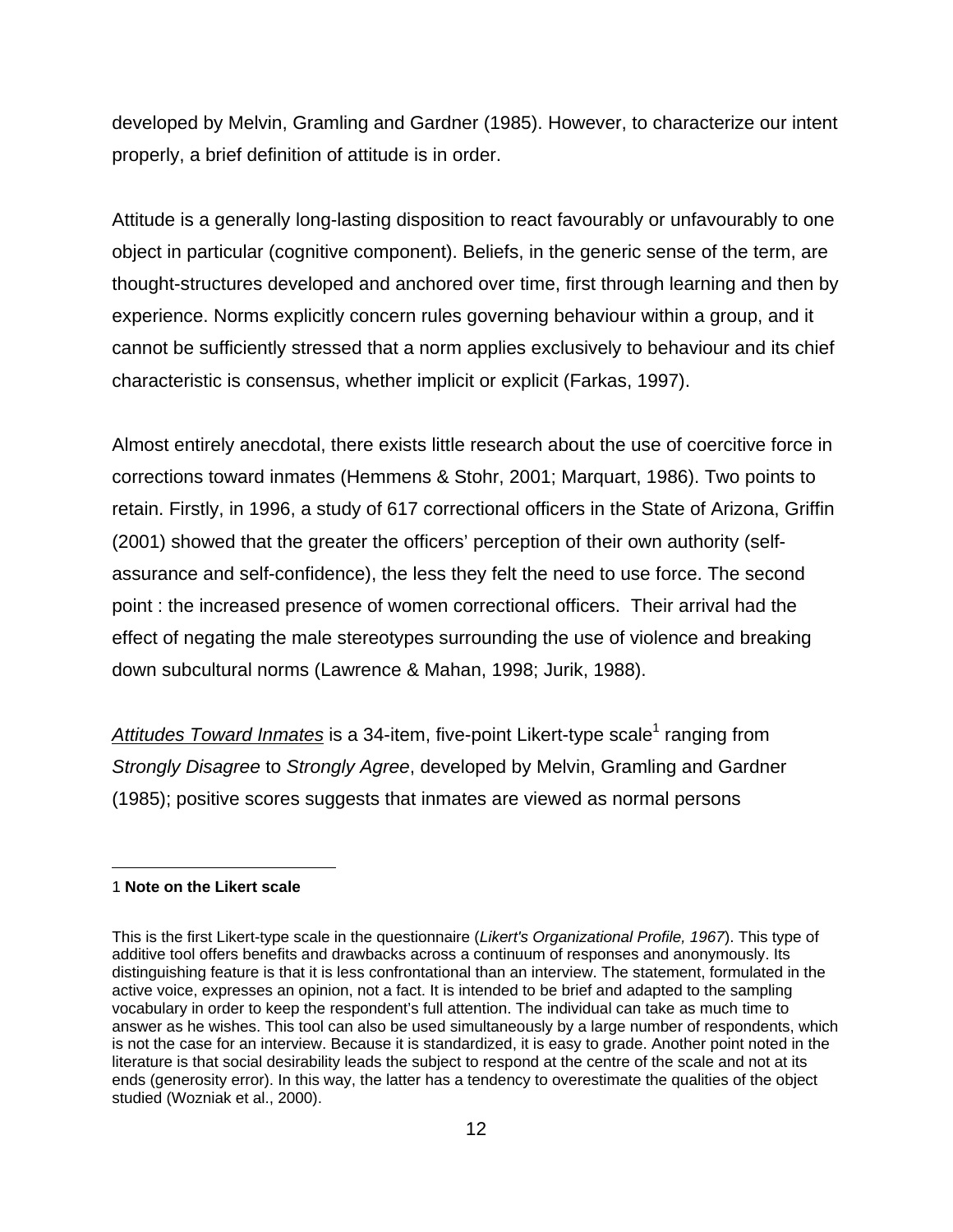<span id="page-19-0"></span>capable of positive change, whereas negative scores reflect the view that inmates are basically deviant individuals. The scale has good test-retest reliability (r = .82 between pre- and post-test) and excellent internal consistency. The scale appears to be free of response distortion, for example, social desirability. In a number of comparisons, the ATP scale differentiated among key groups namely, reform/rehabilitation groups, inmates, students, community sample, law enforcement officers and correctional officers, in the predicted directions, thus providing evidence of construct validity. Coefficient alphas for the other four samples were: defence attorneys ( $\alpha$  = .93); correctional officers ( $\alpha$  = .95); law enforcement officers ( $\alpha$  = .94); and university students ( $\alpha$  = .95) (Melvin et al., 1995).

#### *6) Support for Rehabilitation*

Paradoxically, in the world of prisons, it has long been the practice to inculcate or reinculcate society's dominant values into an individual who has distanced themselfves from those values and this is done through excluding that individual (Metz, 2002; Goff, 1999; Toch, 1997). However, and as Papatheodorou (1991) notes, the reintegration of an offender into society occurs primarily through their reconciliation with the social norms of their society. Unfortunately, in the penitentiary environment, the gap between theory and the duties of guarding prisoners, the lack of research on staff generally and putting the human-service orientation into practice at the first level generates ambivalence within that environment (Lovell, 1988). This ambivalence is even more striking because it can be strengthened by the resistance to change found in all walks of life, by the views of a generation of guards who, not so very long ago, was asked only to ensure public safety through the confinement of wrongdoers or by sentence disparities (length of sentence, type of crime).

Apart from developments in penitentiary treatment and like many inmates who place the responsibility on many interveners (through minimizing, denial, cognitive distortion,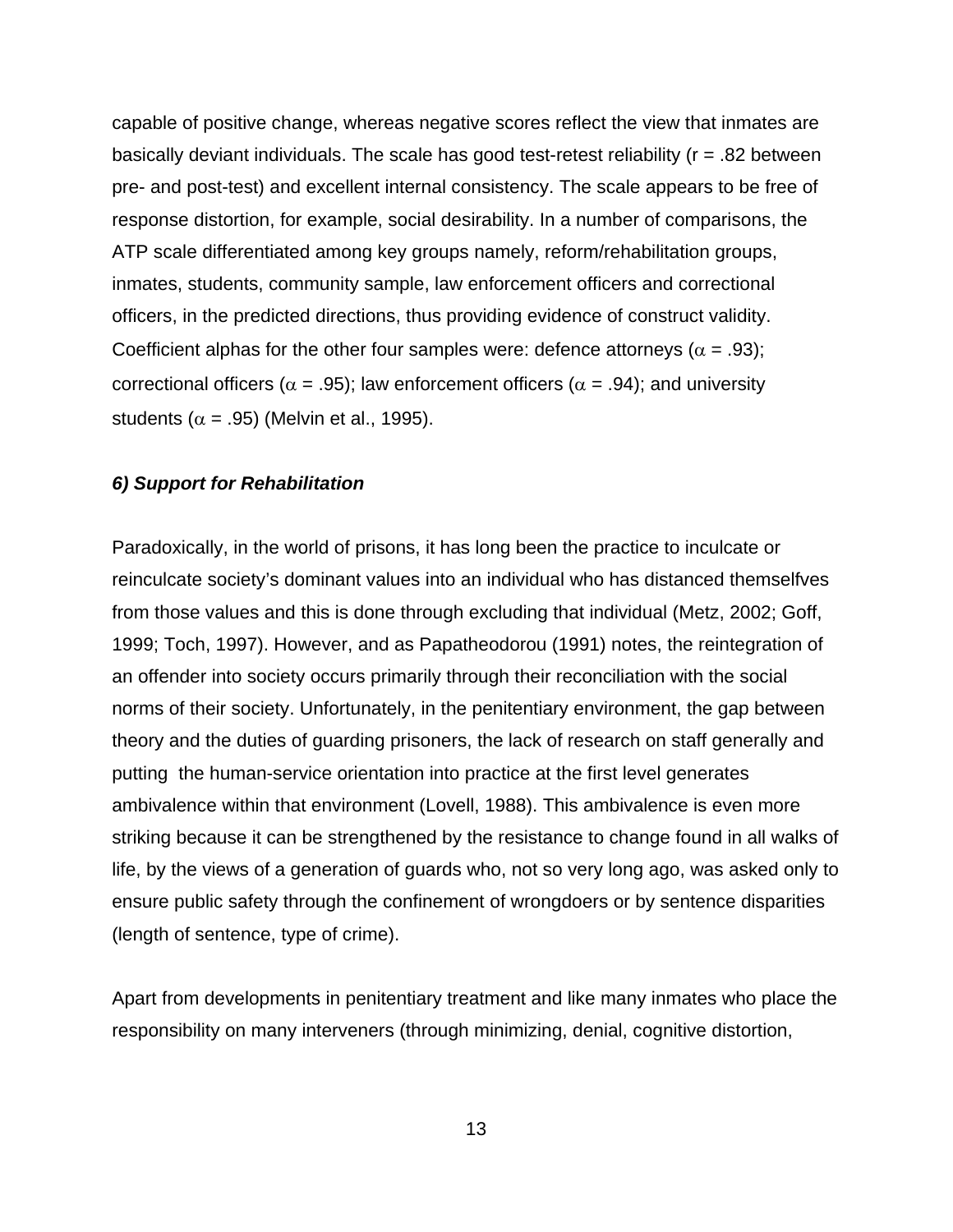rationalizing or denial of criminal behaviour), it must be said that only those who are returned to prison are seen again. This has led to a reductionist and simplistic view of recidivism, which some perceive as a failure to implement policies. The "failure" is argued by the latter who do not try or wish to understand what influences recidivism (Leiber & Woodrick, 1997; Petersilia & Deschenes, 1994; Chauvenet, Benguigui & Orlic,1993). A difficult rehabilitation is a variable that will not necessarily be taken into consideration. However, the relatively vague concept of recidivism about which academic polemics have long raged (repetition of the same crime, perpetration of new crimes or temporal intervals) is not without having serious repercussions for correctional officers. The real meaning of the work, the impact and economic cost of the programs put in place and the perpetual dialogue between the prism of theory and practice in conjunction with the realities of prison life are recurring and unavoidable themes, which any new recruit must to quickly learn in order to perform their duties.

The nine (9) questions concern support for rehabilitation, as opposed to the individual's perception of crime and prophylactic measures (belief in the value and implementation of prevention programs). The questionnaire calls on common sense rather than knowledge or experience since it is addressed to recruits (Paboojian & Teske, 1997).

As mentioned earlier, the individual's perceptual orientation may fluctuate from day to day because it remains tenuous and reactive to a host of independent variables (take the example of an internal incident that will inevitably have consequences in the short and medium term, or a murder by an inmate while on parole). We have no means of controlling the attitudinal shadings and words that are going to change from moment to moment.

Another interesting fact since the last decade and one that is also no stranger to public opinion in terms of media presentation of certain news items is that there seems to be a more punitive tendency towards offenders (Stalans, 2002; Farkas, 1999).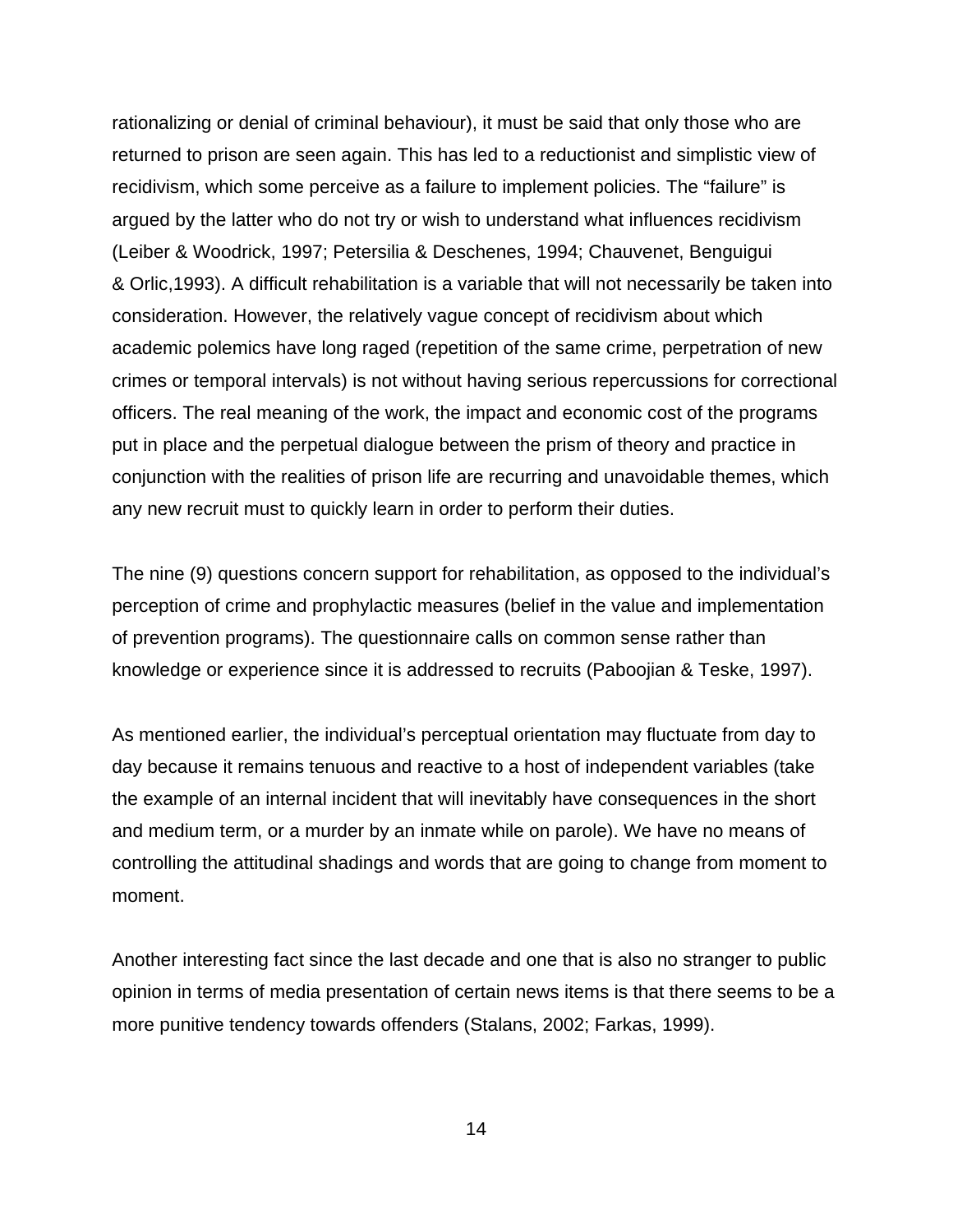<span id="page-21-0"></span>Misconception, disinterest, or the pendulum swinging back, *Support for Rehabilitation* is a nine-item scale created by Cullen, Lutze, Link and Wolfe (1989) to measure the individual's orientation towards rehabilitation. The nine statements are scored according to a five-point Likert-type scale with responses ranging from 1 = *Strongly Disagree* to 5 = *Strongly Agree*. Summing the items yields a total score, with higher scores reflecting stronger support for rehabilitation. The scale was developed from a 55-item instrument that assessed attitudes towards various aspects of criminal sanctioning (Freeman, 1999; Cullen, Skovron, Scott & Barton, ibid; Cullen & Gilbert, 1982);. It has been used with correctional staff and other criminal justice employees. Internal consistency values across samples were .79 (Cullen, et al., 1989), .84 (Cullen et al., 1985), .86 (Gillis, ibid), .72 (Larivière & Robinson, 2002) and .82 (Simourd, 1997).

Support for the scale's validity included correlations with a punishment scale  $(r = -0.48)$ , a punitive orientation scale ( $r = -.39$ ) and death penalty endorsement ( $r = -.44$ ) (Cullen et al., 1985) (Gillis, ibid).

## *7) Deterrence*

The history of deterrence shows three kinds of sanctions, involving elimination, affliction and remedial methods. Initially, sanctions, by means of executions, exile, deportation or hard labour, were radical. The second kind, emerging from humanistic currents, focused on the deprivation of liberty, fines, seizures or community work; the last kind to emerge involved correctional treatment and programs related to the various criminal typologies and needs of the individual.

Five questions concern the individual's core belief in punishment (Stalans, ibid; Marquart, 1986). Here, the failure aspect is replaced by a stronger belief in punitive action in contrast to other professional categories as is the case with parole officers (Lane, 1997; Krepps, 1981; Andrews & Kiessling, 1980); or the person's gender (Koflas, ibid; Zupan, 1986).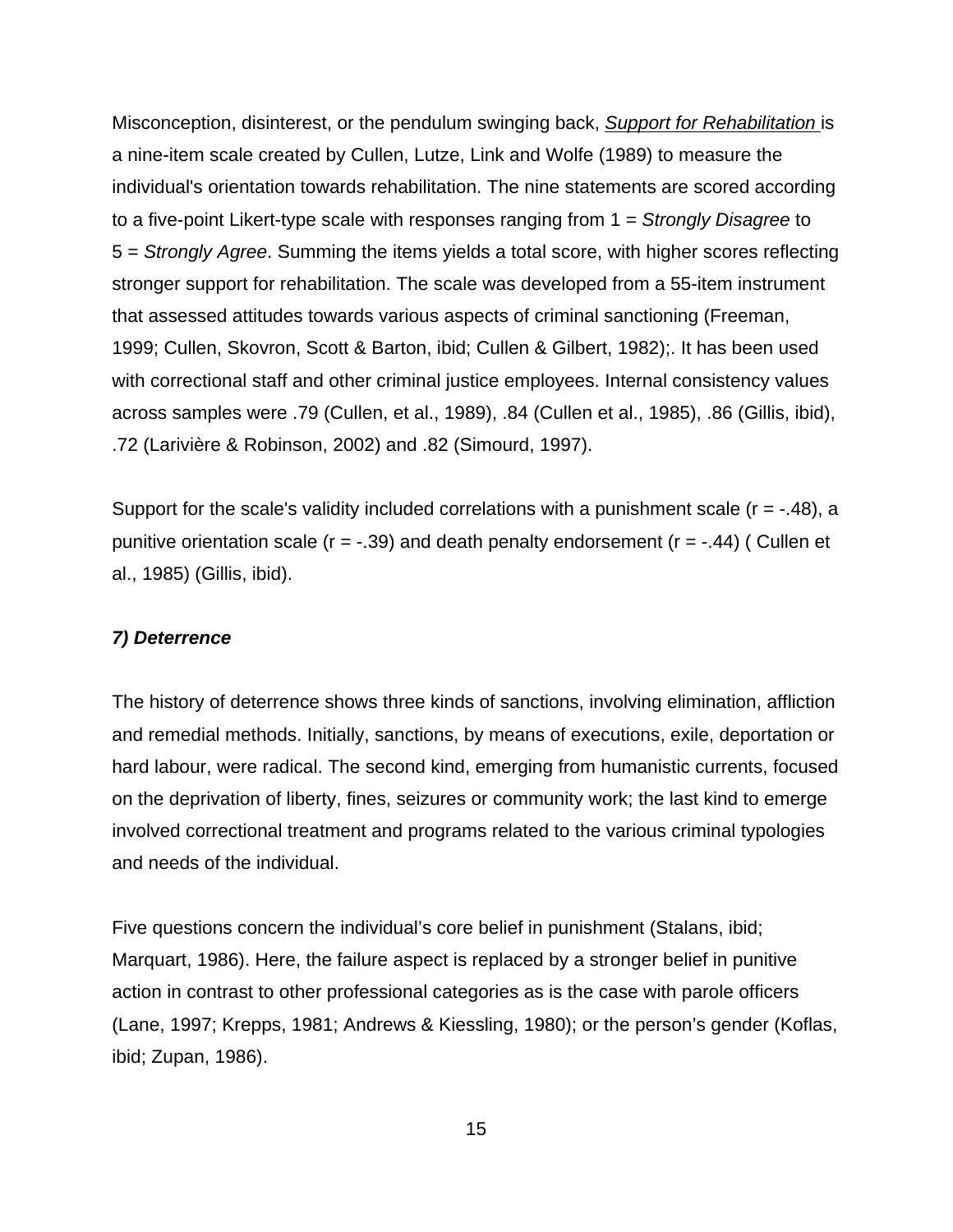<span id="page-22-0"></span>In the research conducted by Larivière and Robinson (1996), the mean length of experience of the officers in the sample was 11 years; for this group the punitive approach was 76% and rehabilitation, 53%. However, many influencing factors are similar in other studies (Shaffer, ibid).

This is a five-item sub-scale from the 13-item Punishment scale developed by Cullen F.J., Cullen J.B., and Wozniak (1988). The items are scored on a 5-point Likert-type scale with responses ranging from 1 = *Strongly Disagree* to 5 = *Strongly Agree*. The reported Cronbach's Alpha of this sub-scale is ( $\alpha$  =.80).

## *8) Human Service Orientation*

Presented in the form of eight True/False responses, this questionnaire gives a more detailed profile of the helping relationship in the field of social work. The scale was developed by Robinson, Porporino, and Simourd (1992) as part of a study on staff commitment in a prison setting. The eight-item scale serves as a general indicator of an individual's preference for working with people and contributing to society.

The two-factor solution explained 47.2% of the variance in a sample of 477 correctional front-line staff, including 250 correctional officers (Simourd, 1997).

Factor 1 pertains to the interest shown by the latter in working with people and factor 2 their interest in contributing to society. The responses are dichotomized between *False* = 0 and *True* = 1 so that higher scores indicate a greater propensity towards the human service approach. In a sample of correctional staff, the internal consistency of this scale ranged from .70 (Simourd, op.cit) to .73 (Robinson, Porporino & Simourd, ibid). However, the alpha obtained for this measure by Gillis (ibid) was very low (.46), indicating that the scale was not very reliable for assessing human service orientation in a sample of the instructors associated with professional training.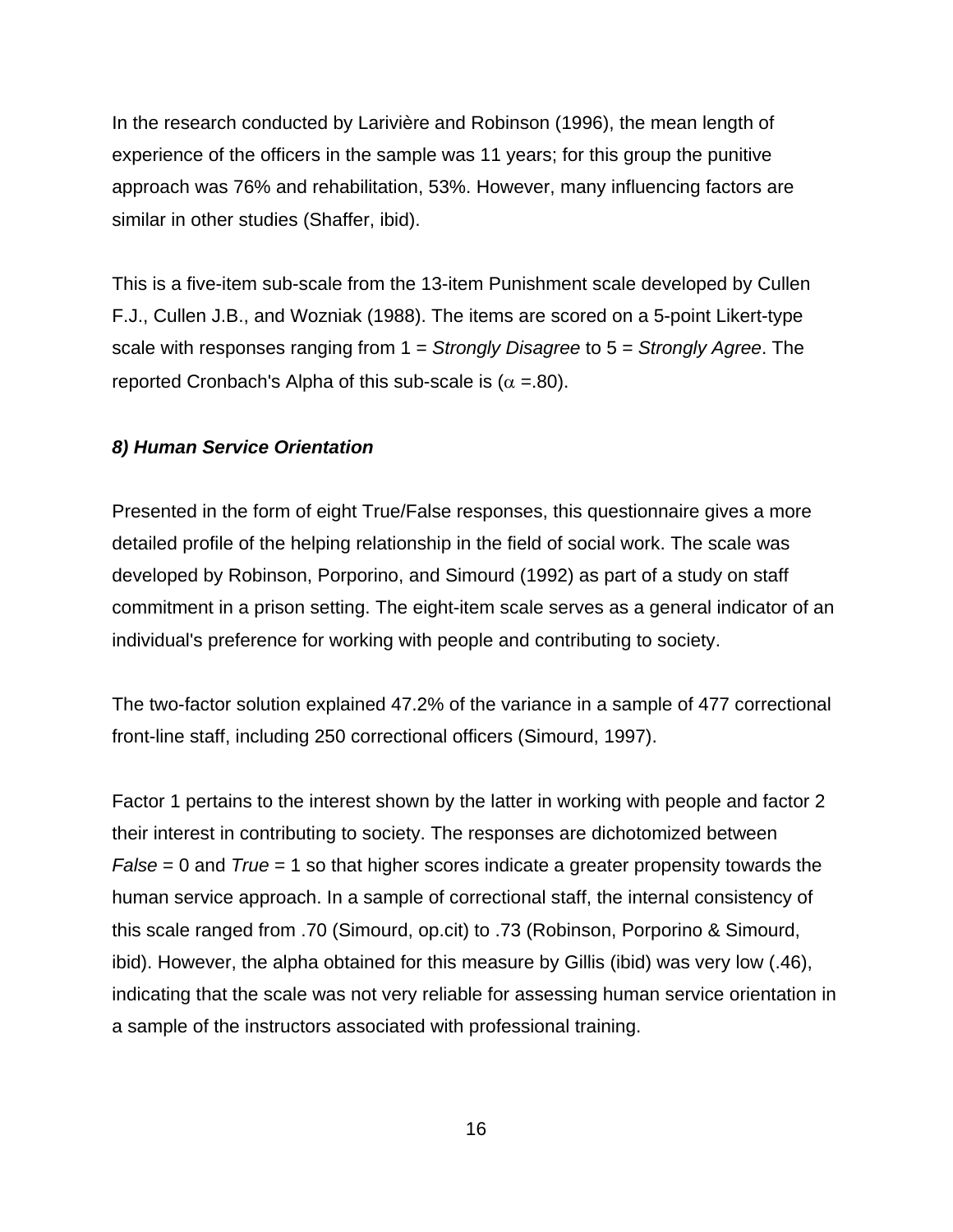# <span id="page-23-0"></span>*9) Social desirability*

Ten Yes or No questions reveal the subject's group social skills in terms of themselves (potential, ability, perception, and personality traits). Other research has already addressed this theme (Wozniak et al., ibid; Houston, 1999; Super et al., 1993).

This scale is intended to provide a general indication of whether participants view themselves in a favourable manner. *Strahan and Gerbasi's Scale M-C1(10)* (1972), is a shortened *Marlow-Crowne Social Desirability Scale* (Crowne & Marlow, 1964). Tested across various samples, Strahan and Gerbasi (op.cit) obtained Kuder-Richardson reliability coefficients ranging from .59 to .70. Support for use of this scale exists in the fact that it has been used in a previous study by Simourd (ibid) of CSC correctional officers, though no psychometric properties were reported. The scale itself consists of ten items that are answered either yes or no by the participant.

# *10) Sources of Motivation for Correctional Work*

As in many work contexts, a number of types of behaviours and attitudes engage essential values, values that may be controversial and that, here too, will evolve in a relatively brief time as a function of certain environmental forces (Péchillon, 1998; Plecas & Maxim, 1987). Without digressing from this topic, which itself could be the subject of several papers, we may note that they consist of two groups:

- 1) *Final values* which are based on existential objectives divided into two sub categories :
	- a) *Personal values* : to cite just a few examples here, enjoyment of life, health, happiness, family, personal success, friendship, love; and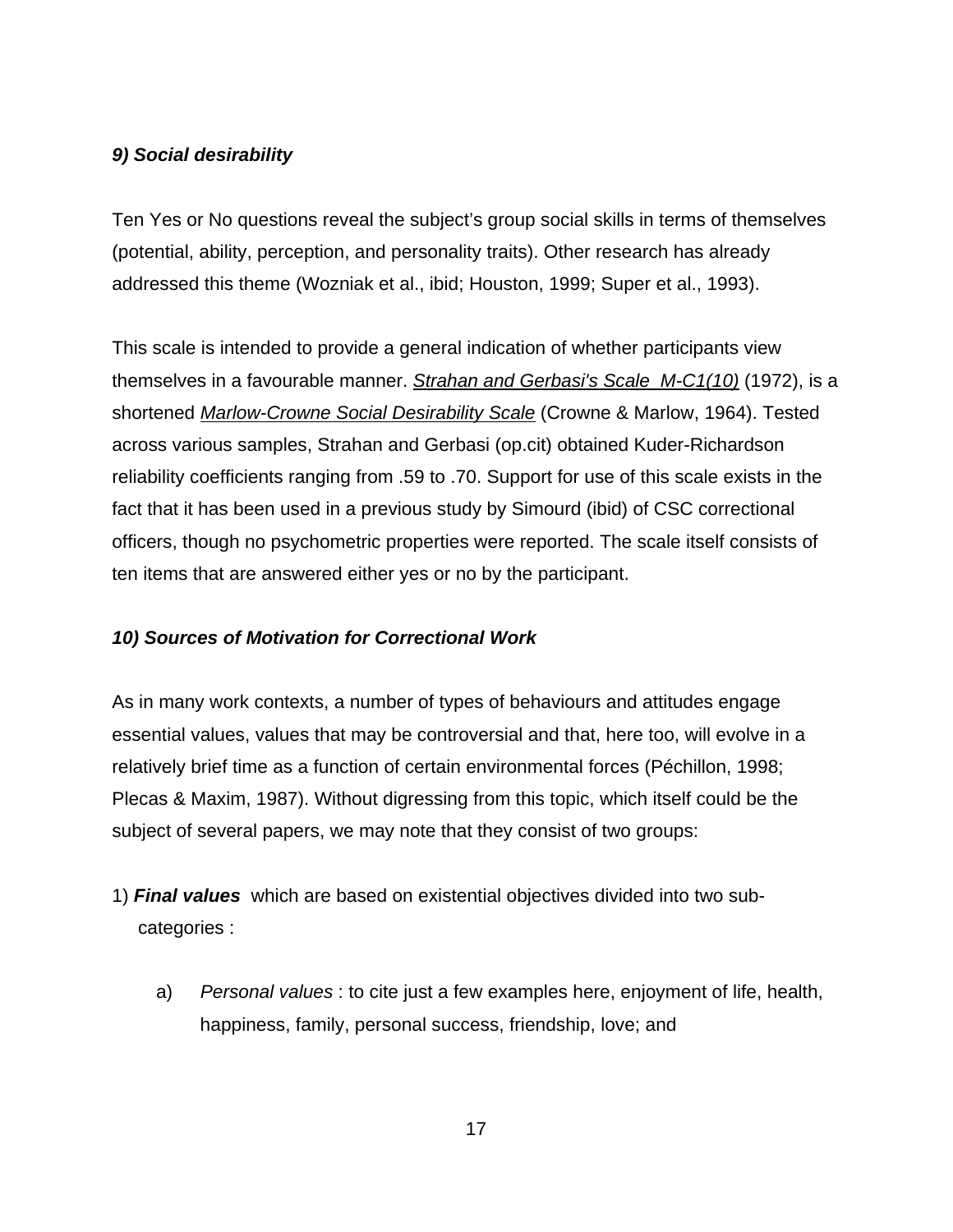b) *Social and ethical values* : advocacy for peace, ecology, social justice (Jex et al. 1991).

# 2) *Instrumental values*

- a) *Ethical and moral values* : honesty, loyalty, solidarity, respect, trust and personal accountability in a given context; and
- b) *Competitive values* : culture, money, appearance, courage, ability to work as a team.

Far from being unchanging and apart from their temporal subjectivity, values tell us what is good, viable, beautiful or desirable. Norms govern rules of conduct adopted by consensus. However, it is values in terms of assessment criteria that accept or reject the norms (Dolan & Garcia, 1999).

The *Source of Motivation for Correctional Work* will be used to evaluate the recruit's extrinsic and intrinsic motivation. This six-item questionnaire will be used to find out what motivates a person who wants to become a correctional officer. However, the scale does not take into consideration the availability of such jobs (effect of circumstance); the family-related imitation principle, always present in many fields (Tarde, ibid)*;* failure in another job (policing, army…); abandonment and the reasons surrounding it in the first probationary year (Wright, 1993; McShane et al., ibid; Shusman & Inwald, 1991) or a qualified feeling towards the unknown with respect to this job (Morrison et al., 1992; Kropp et al., 1989; Mottaz, 1985).

The questionnaire was adapted from six items derived from Weiss' (1983) *Job Enrichment Questionnaire*. A 5-point Likert scale was also used where 1 = *Strongly Disagree* and 5 = *Strongly Agree*.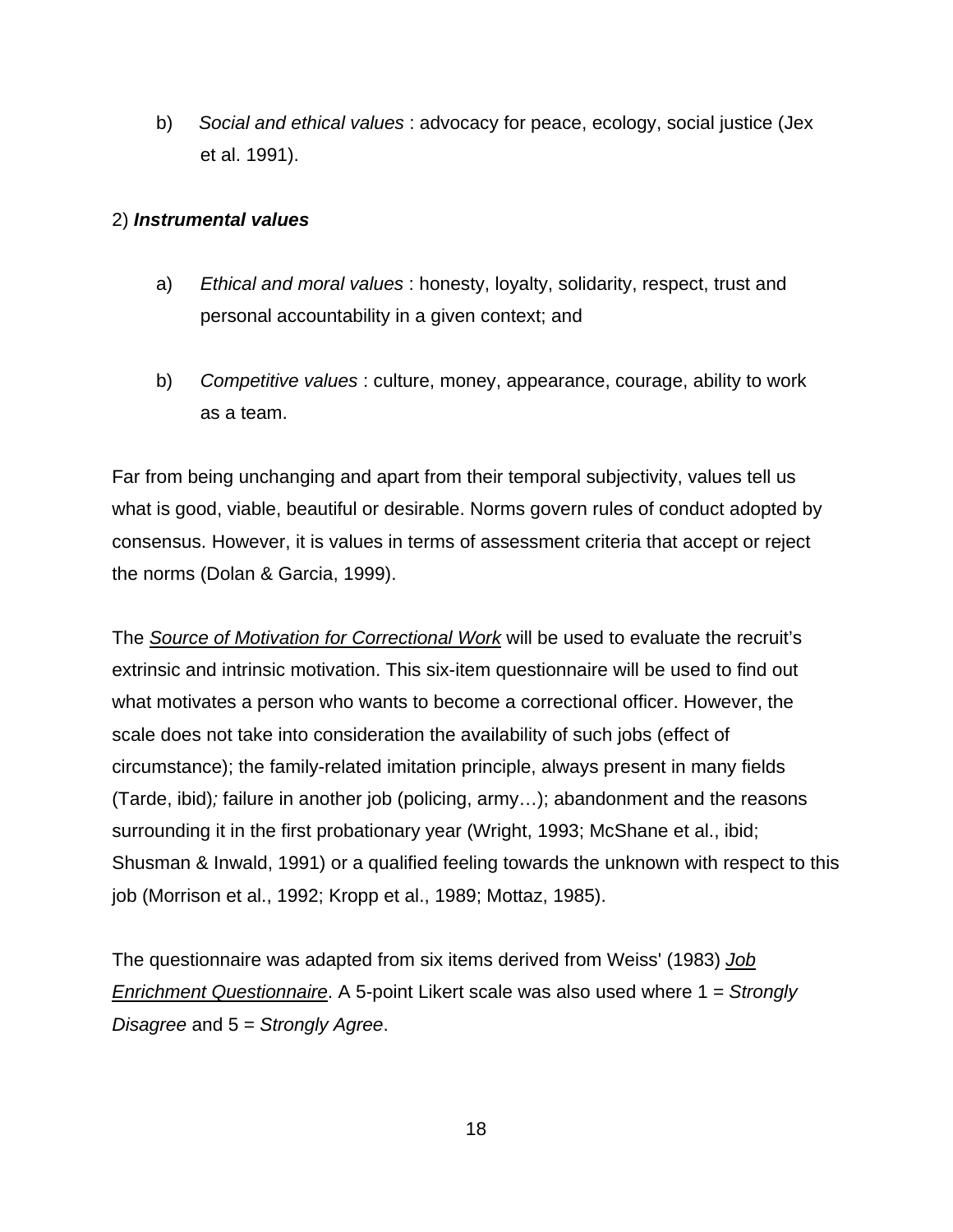## *11) Intrinsic Job Motivation*

Any organizational study on this topic will highlight the following two aspects: intrinsic and extrinsic job motivation, which have repercussions on a number of areas in social and work life. The six questions here do not refer to a system of rewards but the motivation for work. To take just one example, the statement: "*I try to think of ways of doing my job more effectively"* seems out of context in the daily routine experienced in the prison environment. An individual may in fact have this perception in their daily routine of the fairness or unfairness between his situation and that of others, which plays a prominent role in their satisfaction and motivation as well as in the performance they provides.

According to information, although it is very rare, this aspect can be seen in the autobiographical propensities of correctional officers on both sides of the border, such as, for example, Dickenson, in the United States (1999) or Yates (1993) who spent over 15 years with Correctional Services in British Columbia.

Intrinsic reinforcement relates to the job, skills and initiative while extrinsic reinforcement comes from an external source, be it salary, fringe benefits or a promotion (Froment, 1998; Lhuilier & Aymard, 1997; Latulippe, 1995; Cherniss & Kane, 1987; Montandon & Crettaz, 1981).

All approaches to job motivation operate with the implicit assumption that individuals must be encouraged and given supervision and support according to their needs, but must also be motivated to perform the various tasks, which is why recruitment continues to be a critical phase in staff management (Greiner & Schein, 1988; Green & Stutzman, 1986).

The *Intrinsic Job Motivation* scale developed by Warr, Cook, and Wall (1979) measures the recruits' level of intrinsic motivation. The scale consists of six items rated on a seven-point scale ranging from *Strongly Agree* to *Strongly Disagree*. It has good internal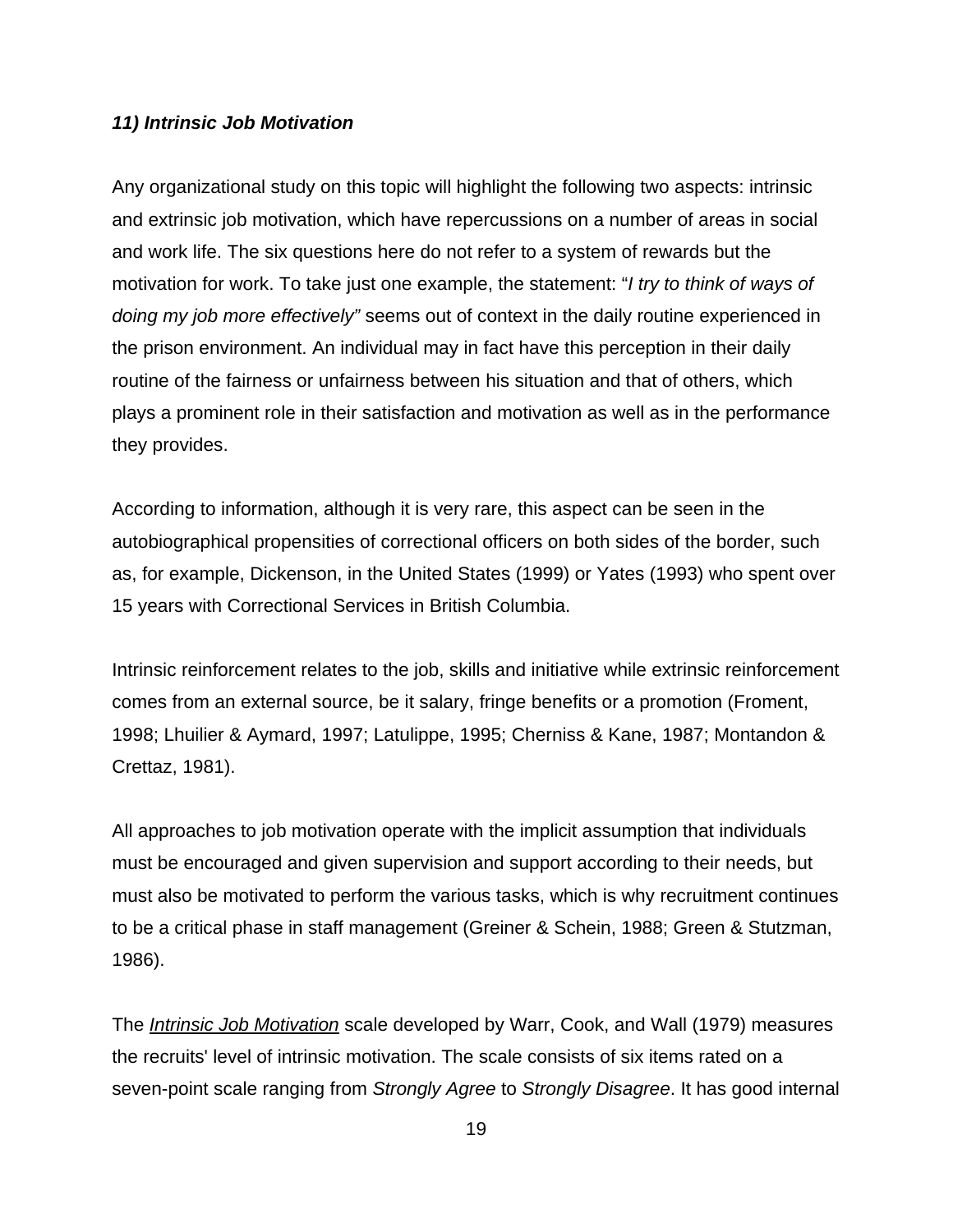<span id="page-26-0"></span>consistency ( $\alpha$  = .82) and adequate test-retest reliability ( $r$  = 0.65) over six months (Cook et al., 1981). Cook and his colleagues reported a mean of 36.25 (SD = 5.51) for a sample of blue-collar male employees in a manufacturing industry.

#### *12) Correctional Self-Efficacy*

The theme of performance in an organization is also of concern to many government decision-makers and managers as well as union officials (Benkhoff, 1997). In this sphere, we find the phenomenon of alternation characterizing the routine: there is ritual and a lack of action but in return the officer must at all times be on the look out for the unexpected in the prison context. Being in constant contact with a difficult population, subject to aggressive, latent behaviours, both verbal and sometimes physical, is bound to generate tension and anxiety and negative feedback as well (Seidman & Williams, 1999; Wright, 1994). And, besides, no staff member receives as many requests, complaints and grievances from the inmates as a correctional officer does. This is a profession with an intense relational character, perpetually oscillating between the two extremes: security and respect for human dignity through rehabilitation. What appears obvious to a psychologist, a criminologist, an instructor or a teacher in the prison environment is not necessarily so for a correctional officer given the dual nature of his role in a very closed organization.

Apart from efficacy, there are also feelings of competence and self-satisfaction associated with the objectives that the individual sets for themself in their work in an environment that cannot be compared to any other (Ekstedt & Jackson, 1997; Ellis, 1993; Johnson & Price, 1981; Wicks, 1980).

The twelfth theme, The *Correctional Self-Efficacy* scale is an 15-item questionnaire developed for this study using a Likert scale, where 13 items were adapted from Getkate (1993) to reflect the training reality. Getkate had adapted his scale from the 17 item *General Self-Efficacy* sub-scale developed by Sherer and Maddux (1982). The scale employed by the latter sampled students in introductory psychology classes and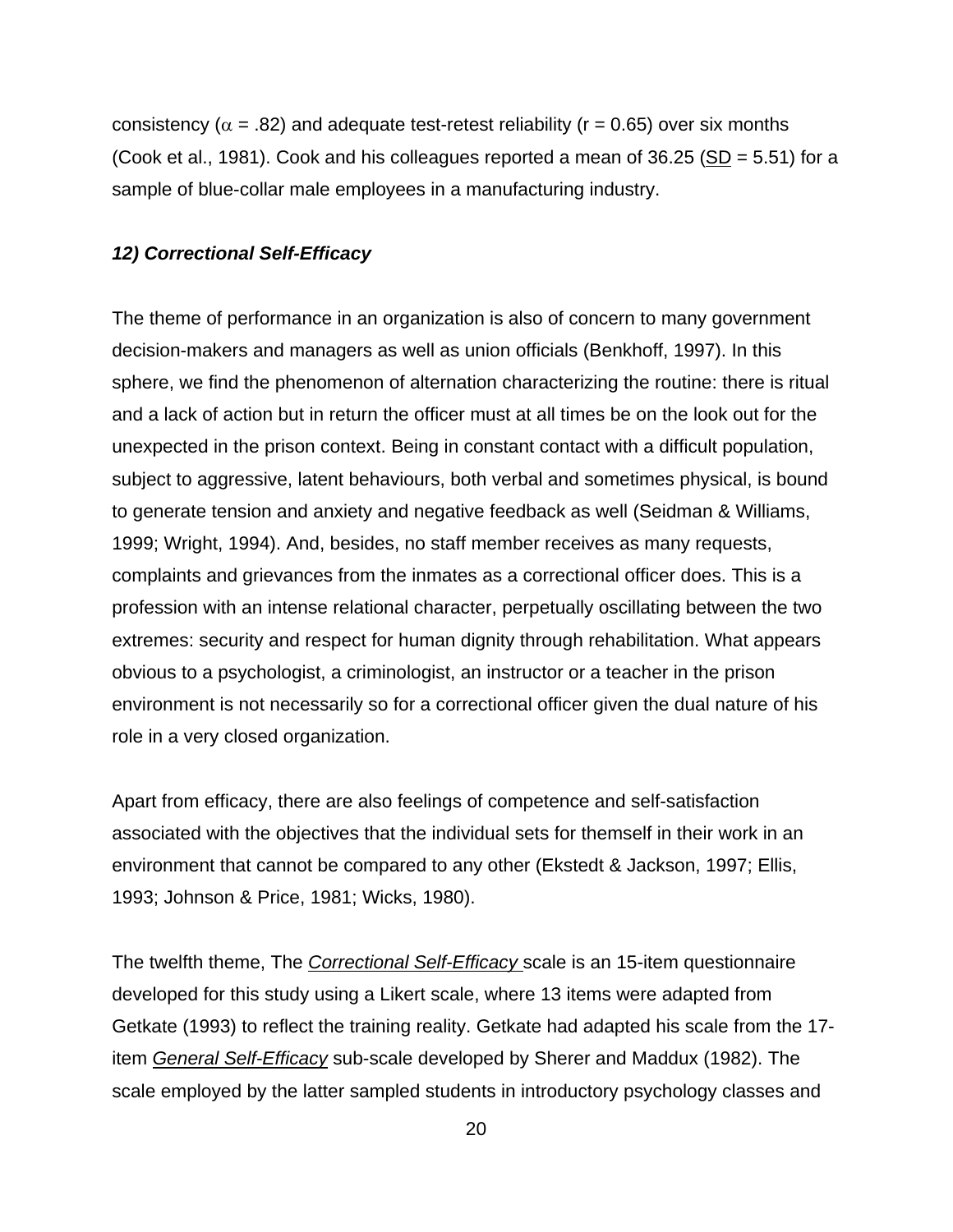<span id="page-27-0"></span>examined a general overview of self-efficacy in terms of behaviour. A Cronbach alpha reliability coefficient of .86 was reported for this sub-scale and responses ranged from 1 = *Very Strongly Disagree* to 7 = *Very Strongly Agree*. Note that the alpha value is a function of the mean correlation between the indicators of a dimension. The alpha value should be equal to or higher than  $(\alpha = 0.82)$  for the scale to be considered reliable.

# *13) The Empathy Scale*

First of all, faced with Gough's famous 434-question questionnaire, the CPI (*California Psychological Inventory*), created in 1957 and commonly used when dealing with empathy, I had to opt for Davis' considerably shorter questionnaire, with only 28 questions.

Linked to ethics and humanistic values (Jones, 1998), empathy consists in understanding, perceiving and experiencing another person's emotions. More specifically, it is the ability to imagine oneself in the other person's place. Originally called the *Interpersonal Reactivity Index*, this scale was created by Davis in 1980. Its principal database was a sample of 138 factory workers.

The questionnaire consists of 28 statements used to measure the individual's ability and willingness to understand the emotional states of others and, in this case, the recruits' empathy with inmates within the structured, closed environment of a penitentiary. The statements are also used to measure the four components of empathy:

- 1) Fantasy, which measures the ability to identify with fictitious characters;
- 2) Empathic concern, which measures the ability to be compassionate and concerned for others with respect to the difficulties they face;
- 3) Perspective taking, which is a cognitive measure of the ability to understand another person's point of view, among other things; and finally,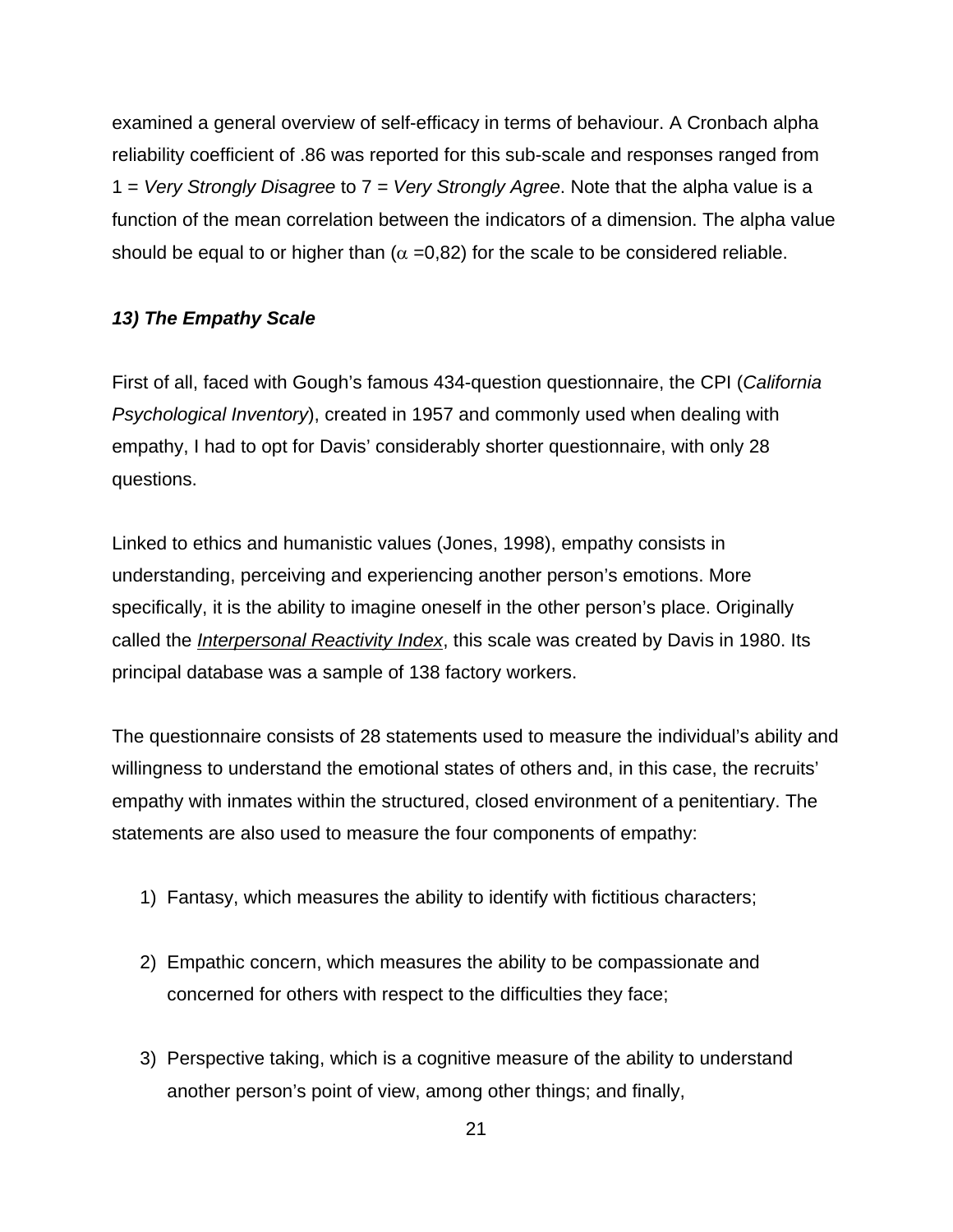4) Personal distress, which measures a person's ability to feel the discomfort of others. (Poirier & Michaud,1992; Davis, 1983)

In the 1994 study (Larivière & Robinson, 1996), a nation-wide survey of federal correctional officers' attitudes towards inmates, 1970 correctional officers took part. From various angles and although there were contradictions, fewer than a quarter of the respondents displayed empathy towards the prison population; more than three-fourths exhibited a more coercive approach towards them and a little more than half supported the introduction of social rehabilitation programs.

A comparison of these results with those for other groups of professionals (parole officers, health services workers, psychologists, instructors and program officers) revealed no significant differences. However, differences did appear within the correctional officers group according to region (cultural expressions), the security level of the institution, gender and CO I or CO II classification (Walters, 1999; Britton, 1997; Walters, 1995). It was also noted that correctional officers who were at the start of their career (less than one year's seniority) generally had behaviours more inclined towards the human service relationship than did their colleagues; women preferred a management style focused on the human service relationship (Farkas, 2001; Lawrence & Mahan, ibid; Jurik et al., 1987; Zimmer, 1982); and some visible minorities presented some interactions involving a more pronounced display of empathy than did their coworkers (Britton, ibid; Jackson & Ammen, 1996; Wright & Saylor, 1992).

The statements concern the respondent's thoughts and feelings in various situations. The respondent must indicate how well the statement describes him or her with the help of a five-point Likert scale ranging from 1 = *Very Strongly Disagree* to 5 = *Very Strongly Agree*.

• The index consists of four sub-scales. The score for each is the total score of the responses.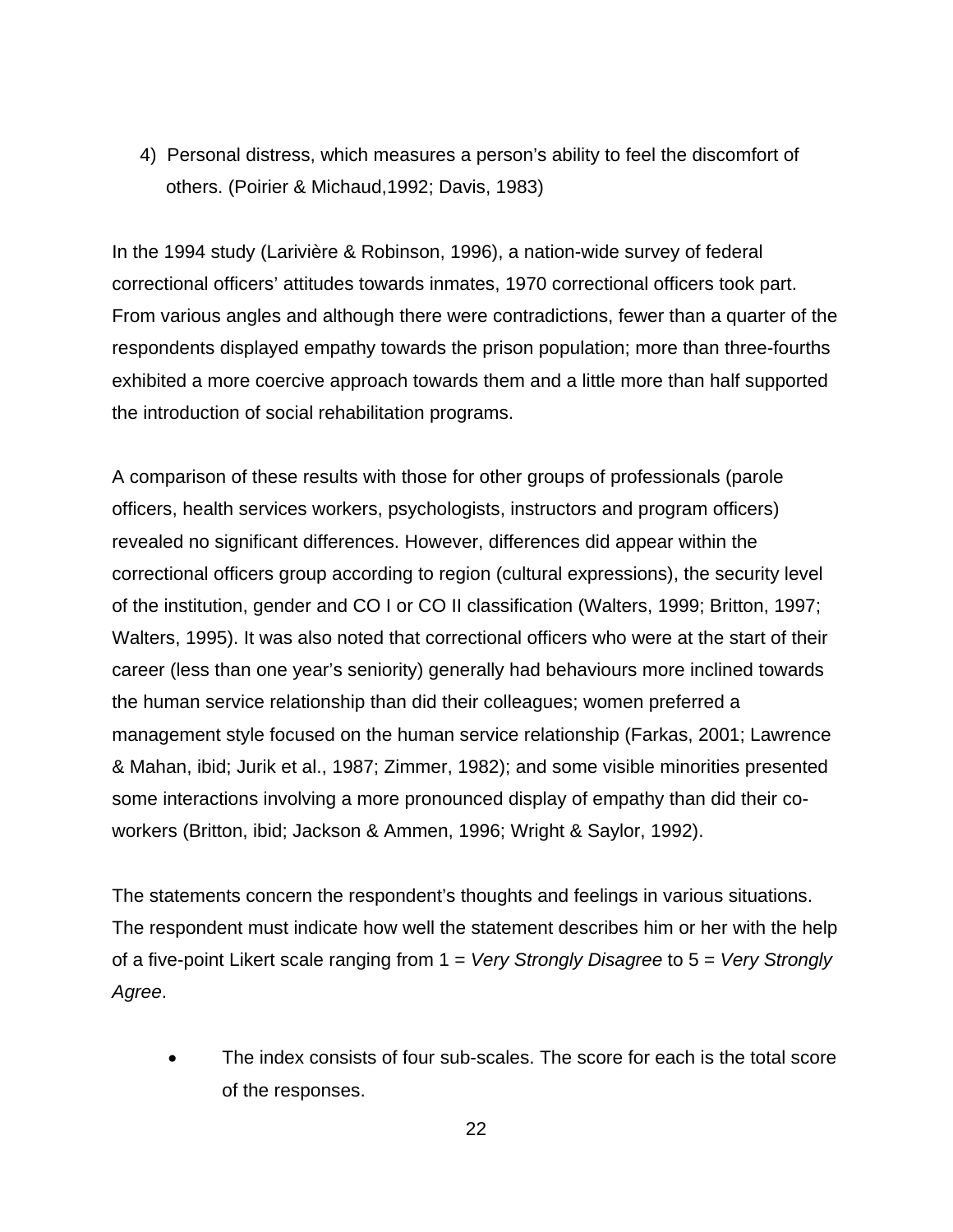- <span id="page-29-0"></span>• Fantasy > 1, 5, 7, 12, 16, 23, 26
- Empathic Concern > 2, 4, 9, 14, 18, 20, 22
- Perspective Taking > 3, 8, 11, 15, 21, 25, 28
- Personal Distress > 6, 10, 13, 17, 19, 24, 27

# *14) Pre/Post Correctional Officer Recruit Perceptions/ Expectations of Training*

Learning is the cornerstone of staff training within an organization, the matching of what the individual hopes to obtain from his professional training and, in this case, what the *Correctional Training Program* has or has not given him in the way of learning opportunities. Twelve (12) questions underline the subject's expectations by the very make-up of the group, teamwork and the many difficulties related to all that is new. The recruits will have a learning experience together in which they will be confined in the same place for the first eleven (11) weeks. Recruits are asked about their training expectations and satisfaction with the knowledge and skills they have acquired about various requirements of the correctional officers' work, including personal safety, offenders, the training curriculum and the instructors. The *Correctional Officer Recruits Perceptions/Expectations of Training* is a 12-item measure ranging from 1 = *Strongly Disagree* to 5 = *Strongly Agree*.

Following the expectation period, although it is not administered until the eleventh week of training, the Post phase of the questionnaire invites the recruit provide a graduated response in terms of his previous learning.

# *15) Pre/Post Credibility*

This 6 item questionnaire deals with the college phase.

The *Credibility scale* (6 items;  $M = 60.15$ ;  $SD = 7.08$ ; alpha = .95) was adapted for this study from Getkate and Gillis (ibid), who in turn adapted it from Kouzes and Posner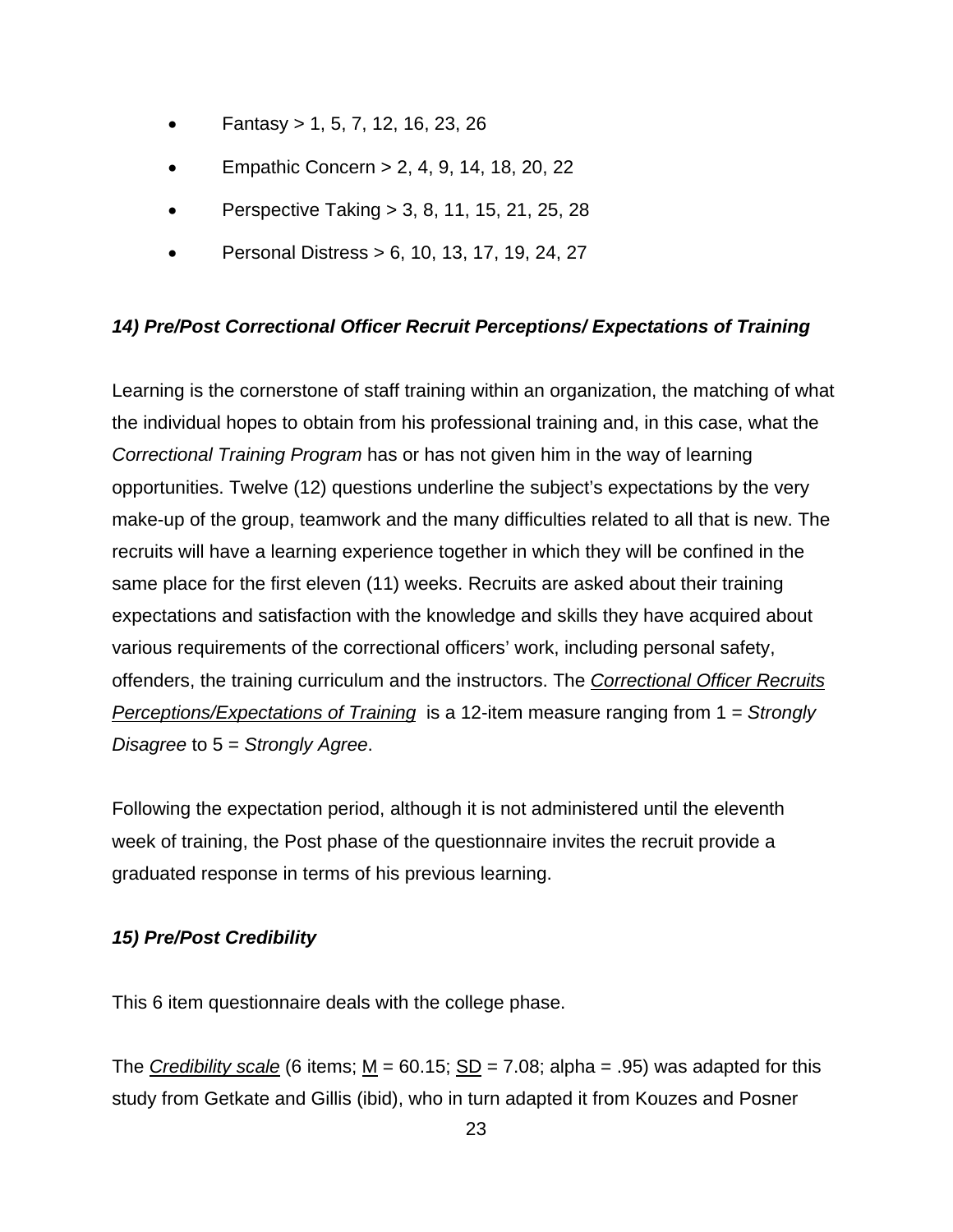<span id="page-30-0"></span>(2002). The scale is used with the recruits to assess their instructors in terms of various criteria such as trust, competence and group facilitation. Possible responses range between 1 = *Strongly Disagree* to 5 = *Strongly Agree*.

After the training period at the college and the one following it in the perception/expectation mode, the year that the recruit will have to spend in a penitentiary institution involves rigid and demanding structures that will inevitably place him in a context where more seasoned staff sets the tone (Bouchard, ibid). Placed in a situation where he will have to choose between the principles that have been inculcated into him in the first three months of training and the application of that training to the performance of his new functions, there is no doubt that the individual will avoid confrontation. Acting otherwise could be interpreted as zeal in the face of certain realities inherent in the prison environment with all the consequences that could ensue.

## *16) Organizational Commitment*

Throughout its long history, the organization has been associated with the phenomenon of social domination in situations where individuals and groups are closely intermingled (Morgan, 1991), and that is why no institution can exist without standards and rules. Like the group, the organization is based on specific objectives in accordance with a pre-established hierarchy. Every organization thus engenders both structural and technological constraints that will not fail to have an effect on the behaviour of the individual as well as that of the group, whether or not it is unified (Carlier, 1997; Zaccaro & Dobbins, 1989; Miles, 1975; Duffee, 1974).

To transcend the image of its representation, many organisations, wether public or private, have an ideological base that is called the mission. The mission is not just a set of rules and standards relating to practice but the practice itself (Carrothers, 1992; Lallieux, 1991; Robinson, Simourd & Porporino, 1990; Fizes, 1981). Even then, one has to be able to identify with that mission. In the Correctional Service of Canada, the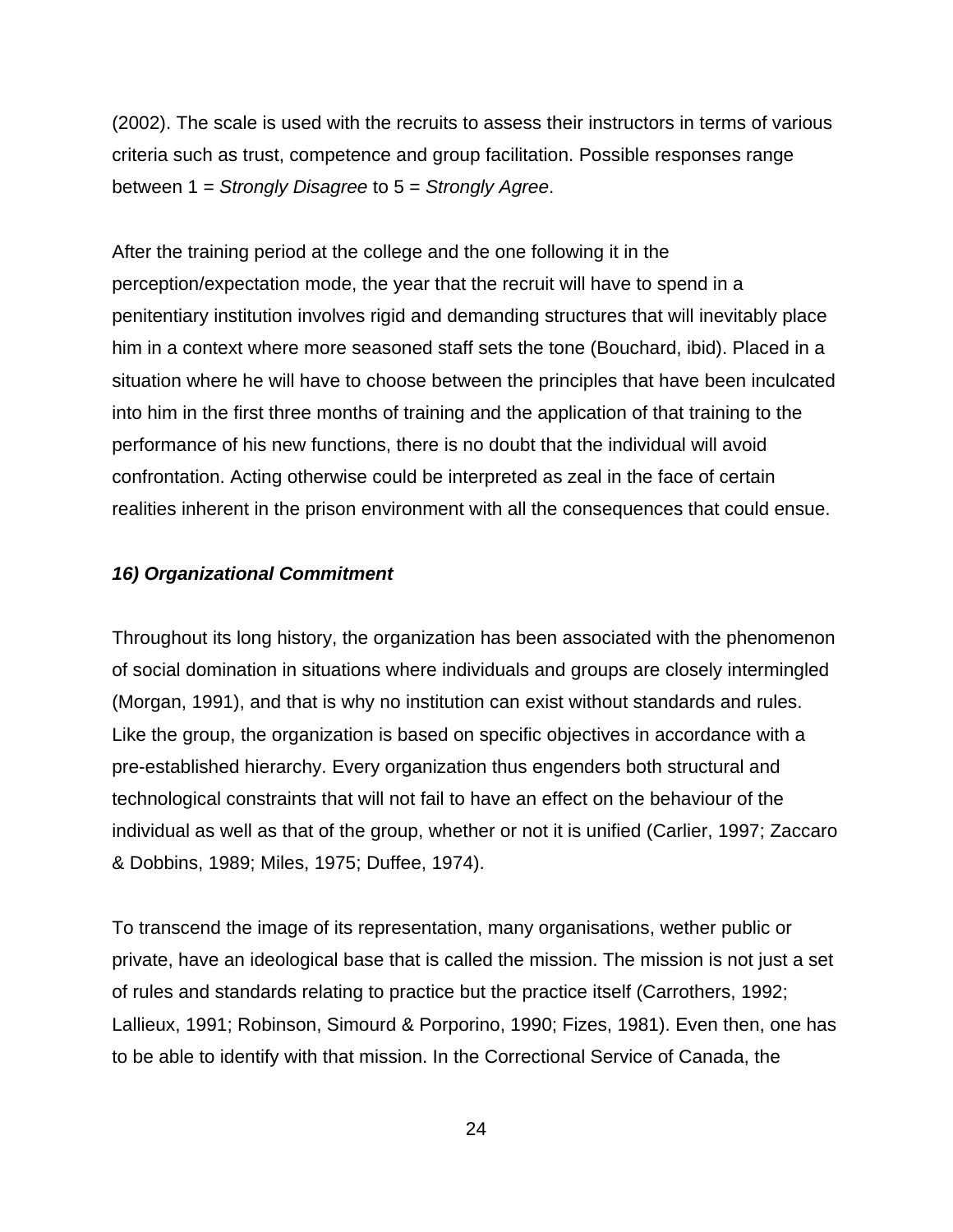mission is not a kind of indoctrination, but a humanistic philosophy based on the values of Canadian society and the rule of law.

At the heart of any organizational structure, commitment and loyalty are the moral obligation felt by a person to continue working in the organization, an obligation that is not necessarily rational or emotional in nature (Dejours, 2000; Houston, 1999; Farkas & Manning, 1997; Penley & Gould, 1988). We can then speak of the individual's acceptance of the values of working together, the ability to resolve conflicts, an harmonious orientation towards action or the development of human resources according to policies based on respect for human dignity.

Commitment and loyalty refer also to moral and ethical dimensions and the need for recognition of the social and public utility of the work of a correctional officer who often faces an identity crisis when compared with other professional sectors working in the same setting (Bettache, 2000; Freeman, ibid; Cario, 1992; Raelin, ibid).

The ideological and humanistic representations proper to every organization are succeeded over time and to varying degrees by the relaxation of standards. These standards, as we saw earlier, compel the individual and thus the group to follow an imposed course of action. This is what we will agree to call the phenomenon of anomie related to the reality in the field.

While our world presents many highly competitive changes, prison is what it always was: an obscure yet openly criticized place of confinement for as long as it has existed. Things have changed a great deal, to be sure, but there is always a guard and the person who is guarded. Despite the changes over time, the role of the correctional officer, a peace officer if ever there was one, has never been a gratifying symbol as that afforded to a police officer. There cannot be meaningful change in an environment whose central interest is to protect the public by locking up people. The two worlds are opposed yet pass between themselves the portion of evil that resides in every human being. In these worlds, there is a loss of control and there is collusion, and there are the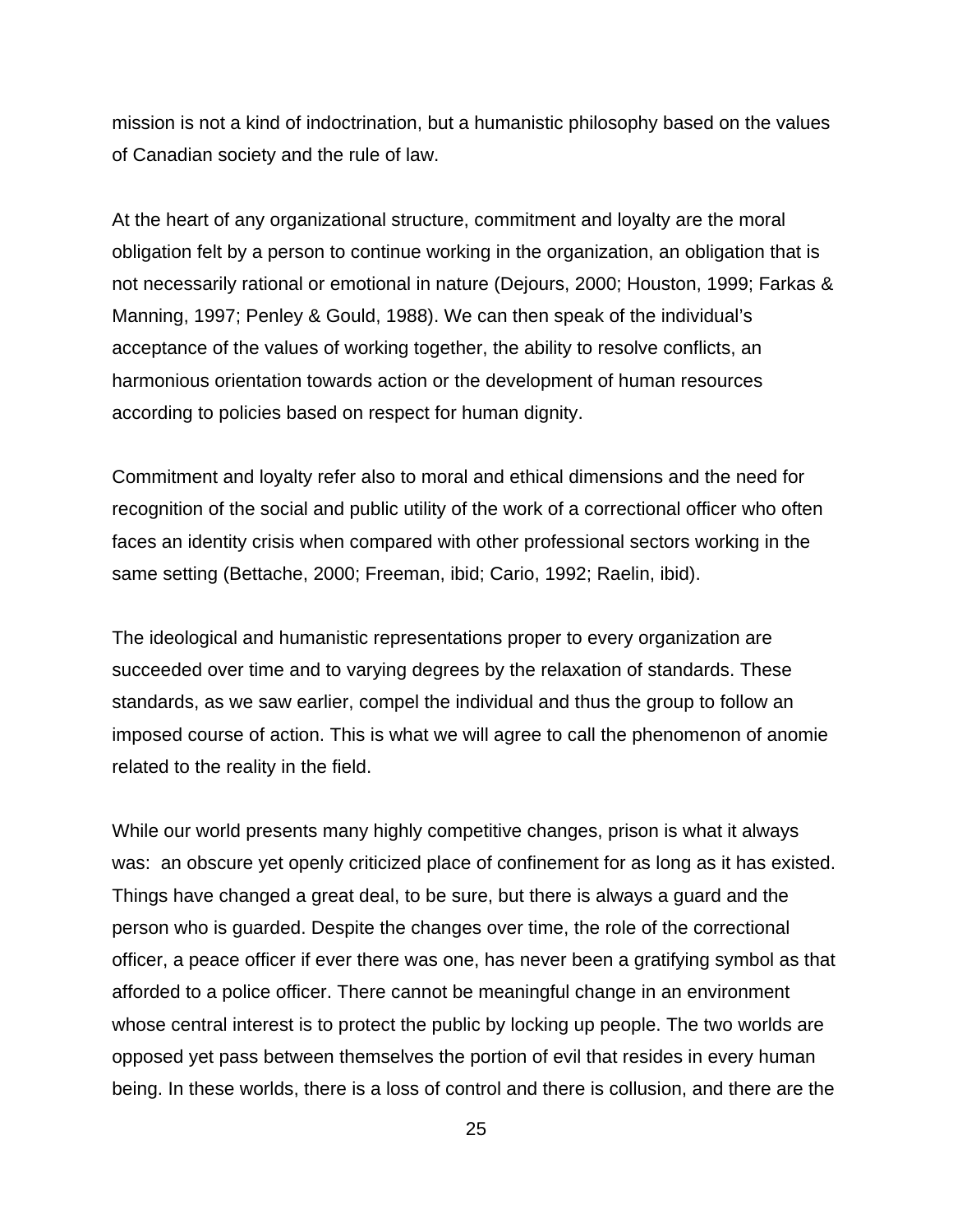codes of conduct where each side believes that it can close itself off in order to better protect itself from the other within his world: a subculture.

In the Collins English Dictionary (2002), "subculture" is defined as follows:

*"Subculture as a subdivision of a national culture or a enclave within it with a distinct integrated network of behaviour, beliefs, and attitudes."* 

It is a social inheritance from one generation of guards to the next, resulting from low self-esteem, sometimes exacerbated by the clientele and sometimes by the way society represents guards. Since Peterson et al., (1977), we find the same questions about organizational commitment and its opposite, the things that create and feed the subculture: code, esprit de corps, formal and informal control, the deprivation associated with the prison environment, the absence of the feeling of a job well done, shift-work, little opportunity for advancement, a lack of motivation caused by the reduction in overtime, fragmented relationships in terms of support from the hierarchy, supervisory gaps, group conflict and taking of divergent positions (Jehn, Northcraft & Neale, 1999; Frone, 1990), refusal to become involved with measures established by new policies (Robinson, Porporino & Simourd, 1992; La Van & Banner, 1985); or because not only does a guard feel rejected by the inmate but even sometimes by the ever-increasing staff (Sims, 2001; Garland, 1998; De Coninck, 1997; Shaffer, ibid; Hartland, 1996; Philliber, 1987).

In our pluralistic societies, a group needs homogeneity and, despite the importance this research project puts on tracking the recruits from the first day of their selection and over a period of 15 months, we had to consider this composite subculture from the guards' side and its persistence over time. One assumption is that this subculture could quickly and informally take effect right from the initial weeks following assignment to the institution. This is why it is difficult to assess it even though the self-revelations in the questionnaires are kept confidential. Partially hidden but pervasive, this subculture offers new employees a very quick means of becoming part of the group and to the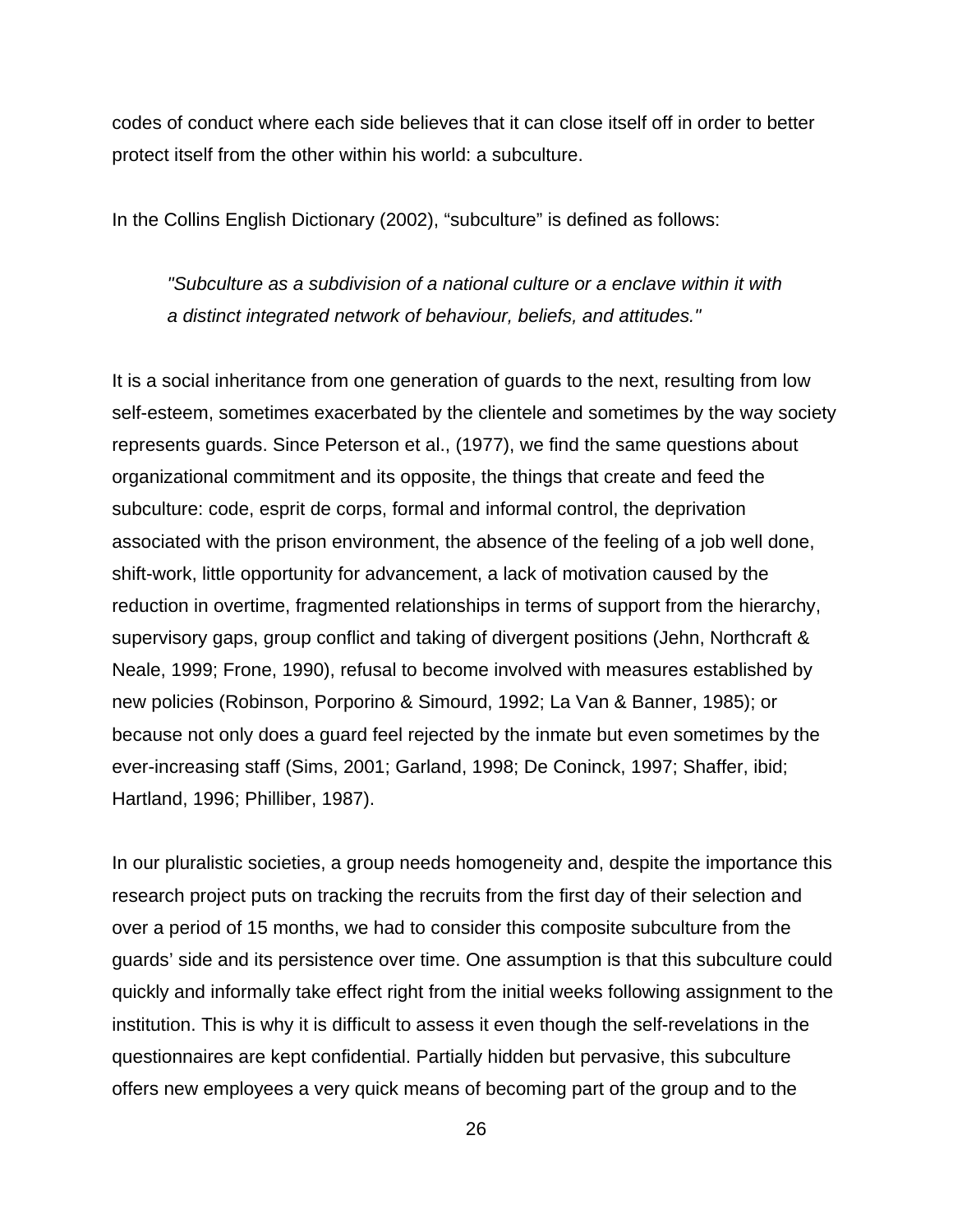alternation of their training, which in itself will be taken from a distance, like a normative evolution. The recruit is no longer in college, but in the field.

The subculture is rewarding and offers a feeling of security and comfort (Webb & Morris, 2002; Jones, 1999; Lombardo, 1981). While scattering responsibilities, the group's subculture promotes the inhibition of all (Abdennur, 2000; Wallach, Kogan & Bem, 1962); facilitates interactions without apparent shocks or problems. As a corollary, those who distance themselves from this subculture by their resistance to it or because of a more optimalist vision in terms of behavioural or attitudinal openness, will not remain in this kind of job. They will climb other ladders, perhaps even in other sectors of the department. Thus, it would be easy to think that a person who stays where he is shows a tacit adherence to the subculture, but, as will be seen later, this is not always the case.

Such informal adherence is also found, in the same way, in policing and the army and is symptomatic of closed environments. To this, we may add the daily confrontation between the guard's role and the type of clientele subject to that role. The role is one that is encountered by no other professional group. Criminologists, psychologists, social workers, nursing staff, teachers and instructors are not continuously drawn into this type of confrontation (Senn Gromelle & De Agazio, ibid; Rosine, 1992), with a constantly changing clientele that presents problems of a pathological nature, which can be very serious. Like the prison population and the halo effect, this is also seen in connection with certain criminal typologies such as sex offenders (Flora, 2001; Spencer, 1999; Bengis, 1997; Weekes, Pelletier & Beaudette, 1995).

Because of the latent confrontation between the guards and the guarded, which must be generative of a multitude of variables inherent in the prison environment and is characteristic of correctional officers if only because of the uniform, the subculture is also strengthened by the lack of on-going training (Alejandro, 1990; Stor Guillmore, 1990).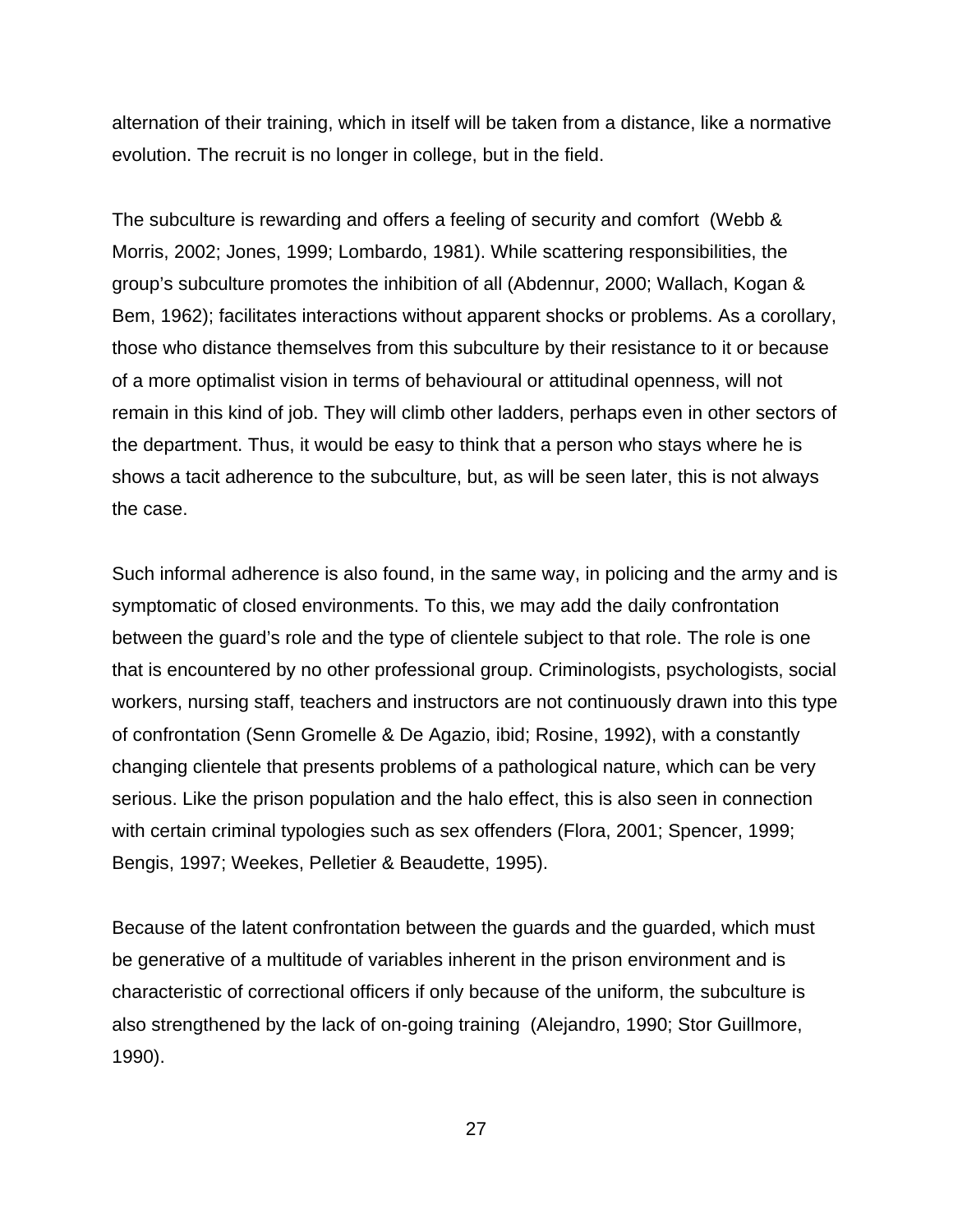In the face of this organizational commitment and although it is hazardous to venture into behavioural cataloguing, a number of authors have regrouped certain typological characteristics among correctional officers, whether towards inmates in general, coworkers or the penitentiary administration in all its forms (Bouchard, 2002; Griffin, 2001; Farkas, 2000; McMahon, 1999; Jones, 1998; Robinson & Larivière, 1996; Sparks, Bottoms & Hay, 1996; Carter, 1994; Kauffman, 1988). The behaviours are identified as positive, ambivalent or negative. Montandon and Crettaz (ibid) are concerned with five main attitude types: persons who are fair, those who resemble educators, those who are repressive, those who are ritualistic and those who are indifferent.

In the eyes of the two authors, the *fair* person would be the conformist correctional officer, one who would generally accept officially established methods and try to educate by example or through their desire to be fair to all. A fair officer views themself as a representative of the law, a law that is not questioned. Generally speaking, they think it is more sensible to require discipline and keep a barrier between the inmates and themselves. Crime, in their opinion, is the result of social inequality.

The *educator* accepts the official aims of prison but not the means. They are often attracted to a moralizing role but with some innovations. They believe that the inmate has received a poor education and they do not believe in barriers between staff and inmates, which maintain distances in a manner opposed to re-educational actions.

The *repressive* type does not believe in the official aims but accepts the means. They do not ask themselves any questions. They consider that inmates are responsible for their actions. An officer who displays repressive behaviour and attitudes is often the same officer who was fair but over time has come to content themselves with applying the regulations. Hardened, they avoid frustration by ignoring certain policies. A number of such guards find satisfaction in discipline and repression. If there is an incident, they will be the ones who demand a return to more coercive measures.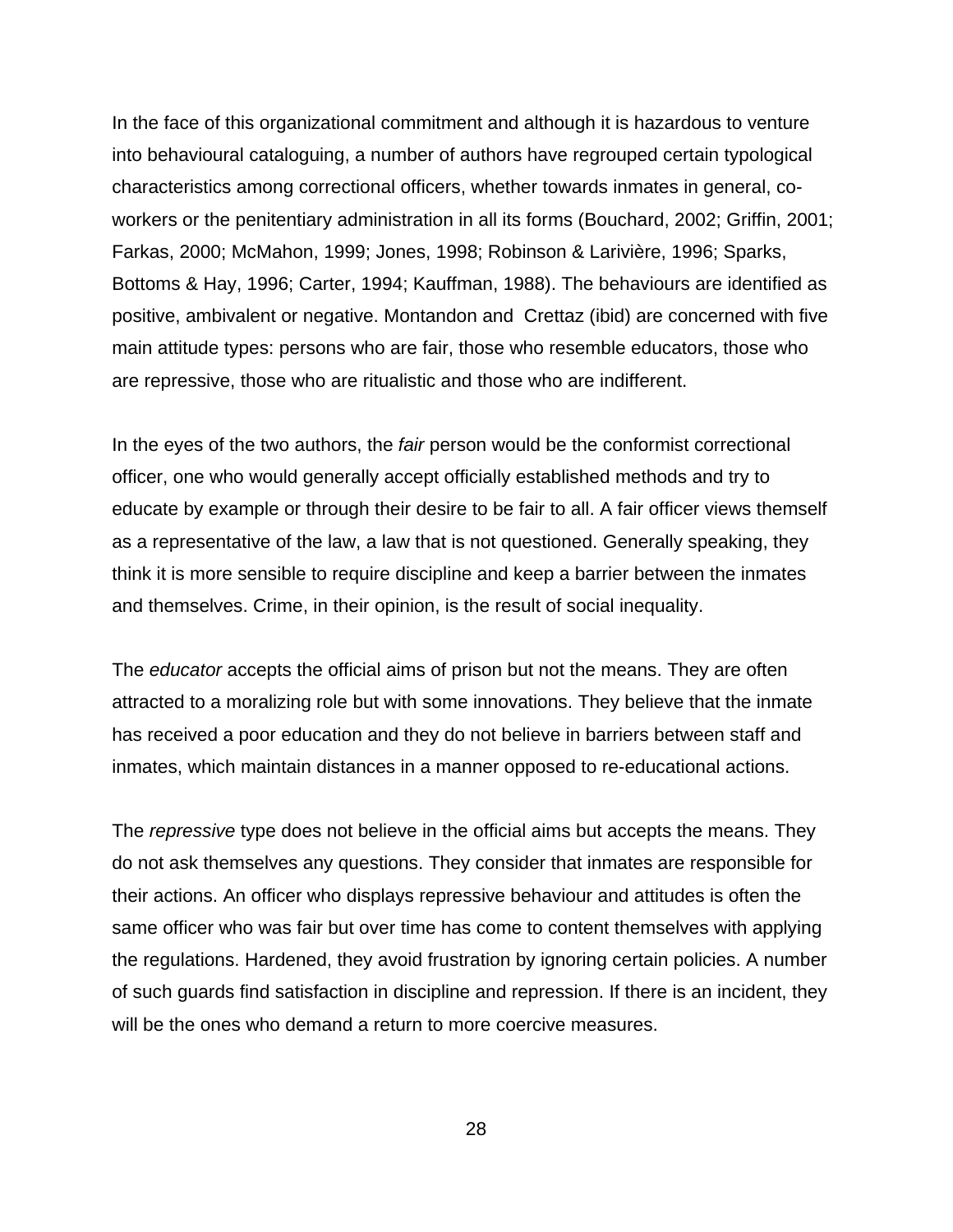The *ritualist* for their part finds comfort in the safety of routine. They will never question the established order or even facts and actions contrary to common sense. The law is the law. They are proud of their uniform, badges, and the image they have made of themselves in their role.

The *indifferent* guard is one who does not support or no longer supports the aims of incarceration. This is often the one who took the job for the salary or the overtime and does not ask too many questions. They are the law.

In every organization there is a corresponding subculture dependent on the social groups that compose it, including its obvious presence in the hierarchy itself. Because of the lack of pertinent research on this kind of hierarchical subculture (Jermier et al., 1991), all levels of the pyramid are represented (Stojkovic & Farkas, 2003) and internal surveys clearly reveal its existence, whether in the police, the army or psychiatric hospitals. Hence the popular expression: "*wash one's dirty laundry in public.*"

A university education is the last relatively recent point for this subculture. Every one with a university education who wants to make their contribution to the organization will inevitably confront the group, and at that point they may either accept the subculture or quickly differentiate themselves from it by moving to other employment opportunities. According to Robinson (1992) Mowday, Steers & Porter (1979), the higher the level of education, the greater the expectations and the greater the disappointments. This explains the propensity of graduates to leave the organization in the first few years and sometimes even before the end of their placement.

Between 1998 and 1999, a ten-year longitudinal study of 212 respondents with university degrees perfectly demonstrated the parallel between the apparent commitment of a person to the organization and their own plans for a career outside the organization (Sturges et al., 2002).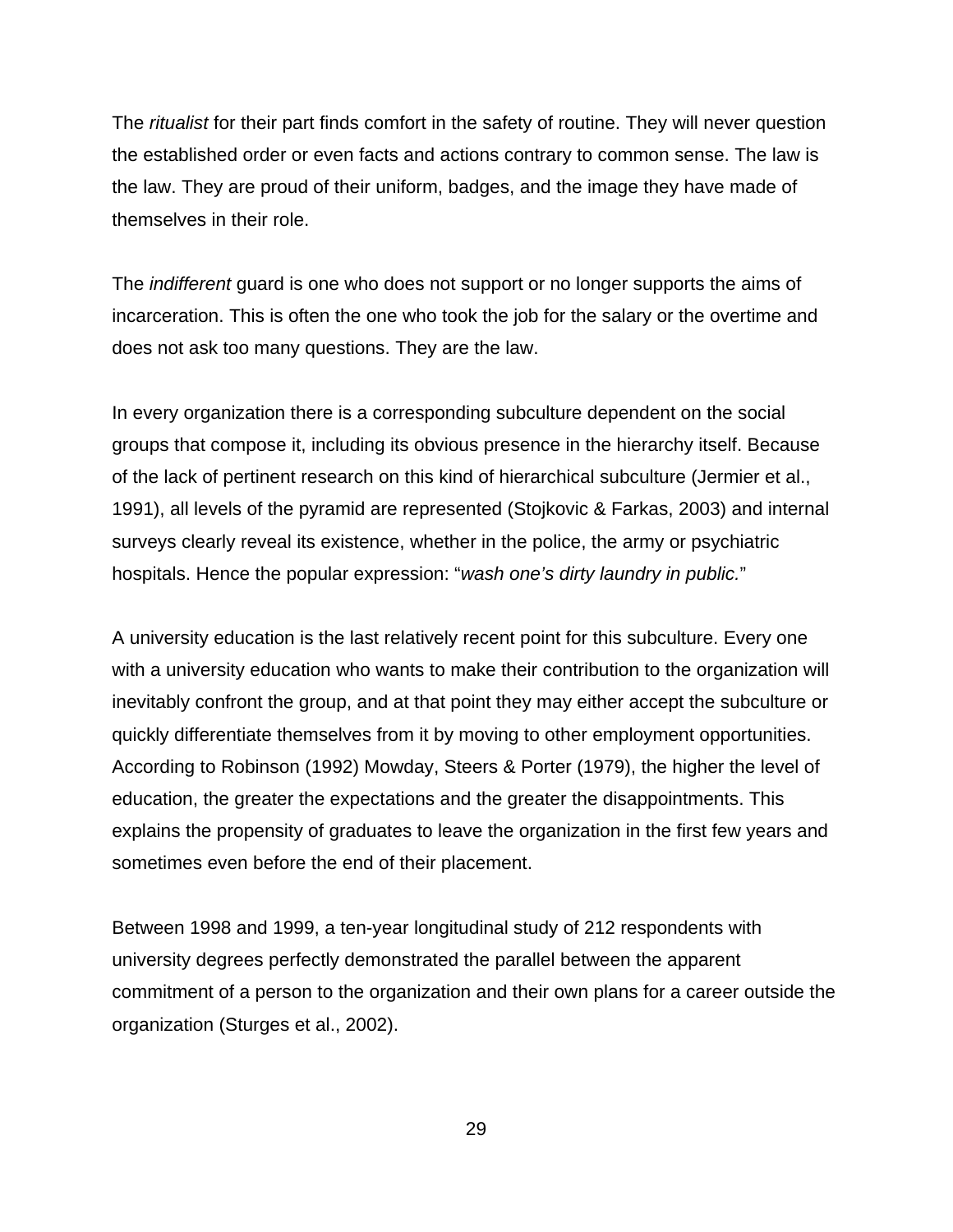To sum up, a subculture develops in organizations where certain processes are neither guided nor mastered. The logic of these processes does not necessarily bear a direct relationship to internal strategies. However, it should be stressed that it is easy to forget that the rehabilitation of inmates is conditional on the recognition of favourable work conditions for both groups (Krommenacker, ibid; Lombardo, 1985). This indicates that the subculture presents a number of indicators relating to the probability of an event likely to have an impact on the organization.

With regard to the questionnaire, as we have seen earlier in connection with attitudes towards correctional work, the identification of an individual with the organisation that employs them is an inherent part of the aims and objectives. The *Organizational Commitment Questionnaire* was adapted from Mowday, Steers and Porter (ibid) and examines the degree to which an individual identifies with an organization and its goals and whether they wish to remain a part of that organization. The scale is comprised of 15 items and is scored on a 7 point Likert scale with responses ranging from 1 = *Very Strongly Disagree* to 7 = *Very Strongly Agree*. The summed score is then divided by 15 to provide an index to measure organizational commitment. The scale holds strong psychometric properties with reliability ranging from .82 to .93. In addition, 82 studies examining the organizational commitment scale reported an average internal consistency coefficient of .88 (S.D. = .038). Test-retest reliability for a two- and fourmonth period observed reliability ranging from .53 to .75 (Mowday, Steers & Porter, op.cit).

# *17) Pre/Post Group Environment Questionnaire*

Before looking at this seventeenth questionnaire, a brief review of what a group is, what it consists in and its purpose is in order. The basis of a group is two or more persons interacting together so that each individual influences and is influenced by the others. To form a group, four conditions are required. They are as follows: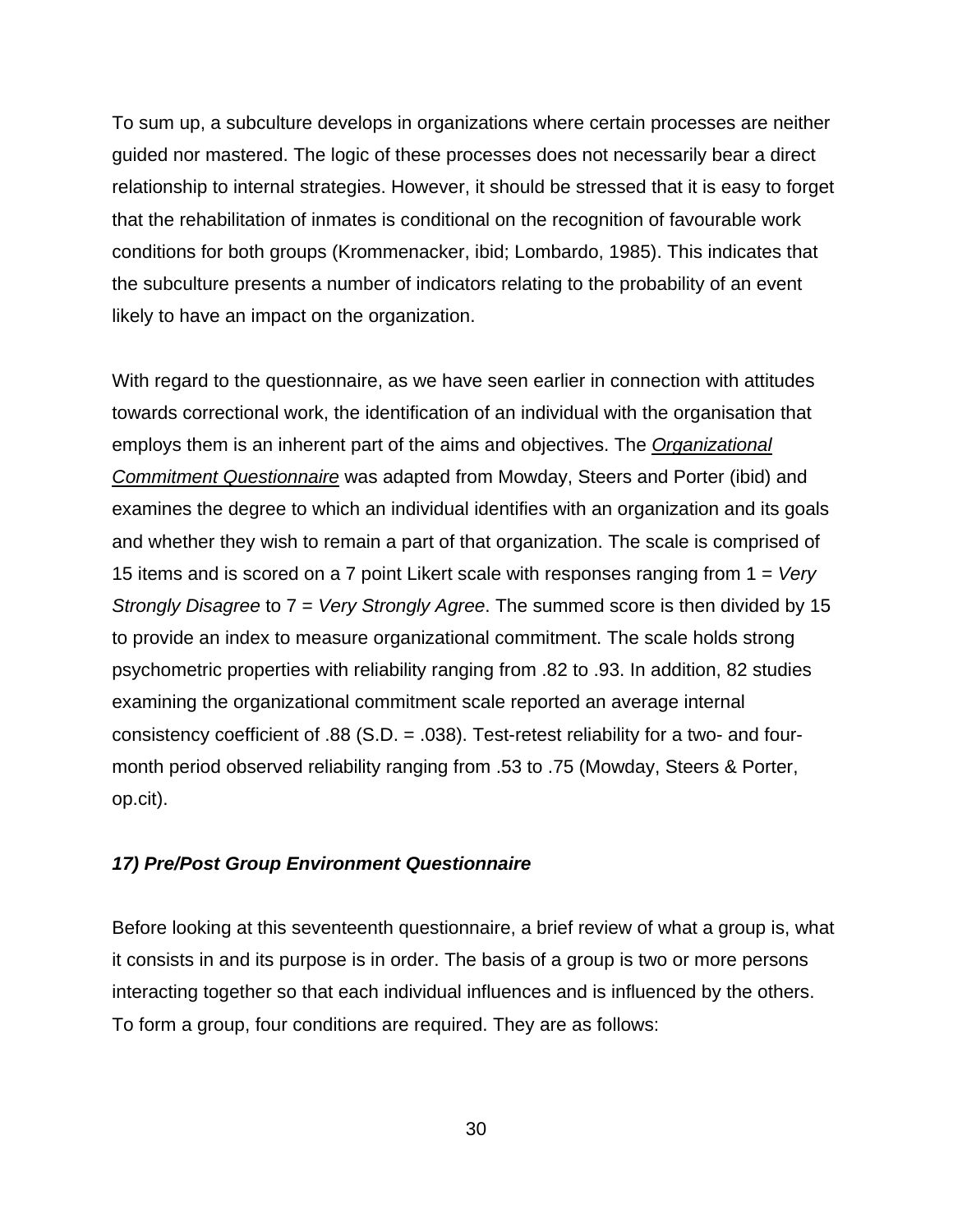- a) The members of the group share a common goal or goals;
- b) The means are shared;
- c) Rules are made for the distribution of tasks; and
- d) There is a system of control.

The *Group Environment Questionnaire* (GEQ) was developed by Carron, Brawley and Widmeyer (1985) to measure group cohesiveness on sports teams. The questionnaire was designed as a general rather than a situation-specific measure of cohesiveness. The 7-item questionnaire is comprised of four dimensions that assess perceived group cohesiveness including individual attraction to the group for social reasons, individual attraction to the group for task-related reasons, members' perceptions of the group as a social unit and members' perceptions of the group's unity in relation to tasks. The questionnaire contains positive and negative statements about the team and the individual's involvement with the team. Responses were rated on a 5-point continuum varying from *Strongly Agree* to *Strongly Disagree*. The Cronbach alpha values for the resulting 7 items and the four constructs identified in the GEQ were: Individual Attractions to the Group-Social (ATG-S) ( $\alpha$  = .64), Individual Attractions to the Group-Task (ATG-T) ( $\alpha$  = .75), Group Integration-Social (GI-S) ( $\alpha$  = .76) and, Group Integration-Task (GI-T) ( $\alpha$  = .70). The scale was modified to reflect the Correctional Officer Training Program. In a further study by Villeneuve and Savoie (unpublished), the GEQ was adapted to an organizational context with an acceptable reliability coefficient of between .67 and .83, the standard being  $(a = 0.82)$ .

The second questionnaire (*after participation*) reverses the order with a few qualifications that require the subject to indicate in his answers what they anticipated and what they see at the college. Comparison of the two tables may (if the questionnaire is completed conscientiously) provide us with a good correlation between the *before* and *after*. This questionnaire will be used again at the end of the threemonth, six-month and one-year period in the institution, but this time will deal with correctional supervisors instead of instructors.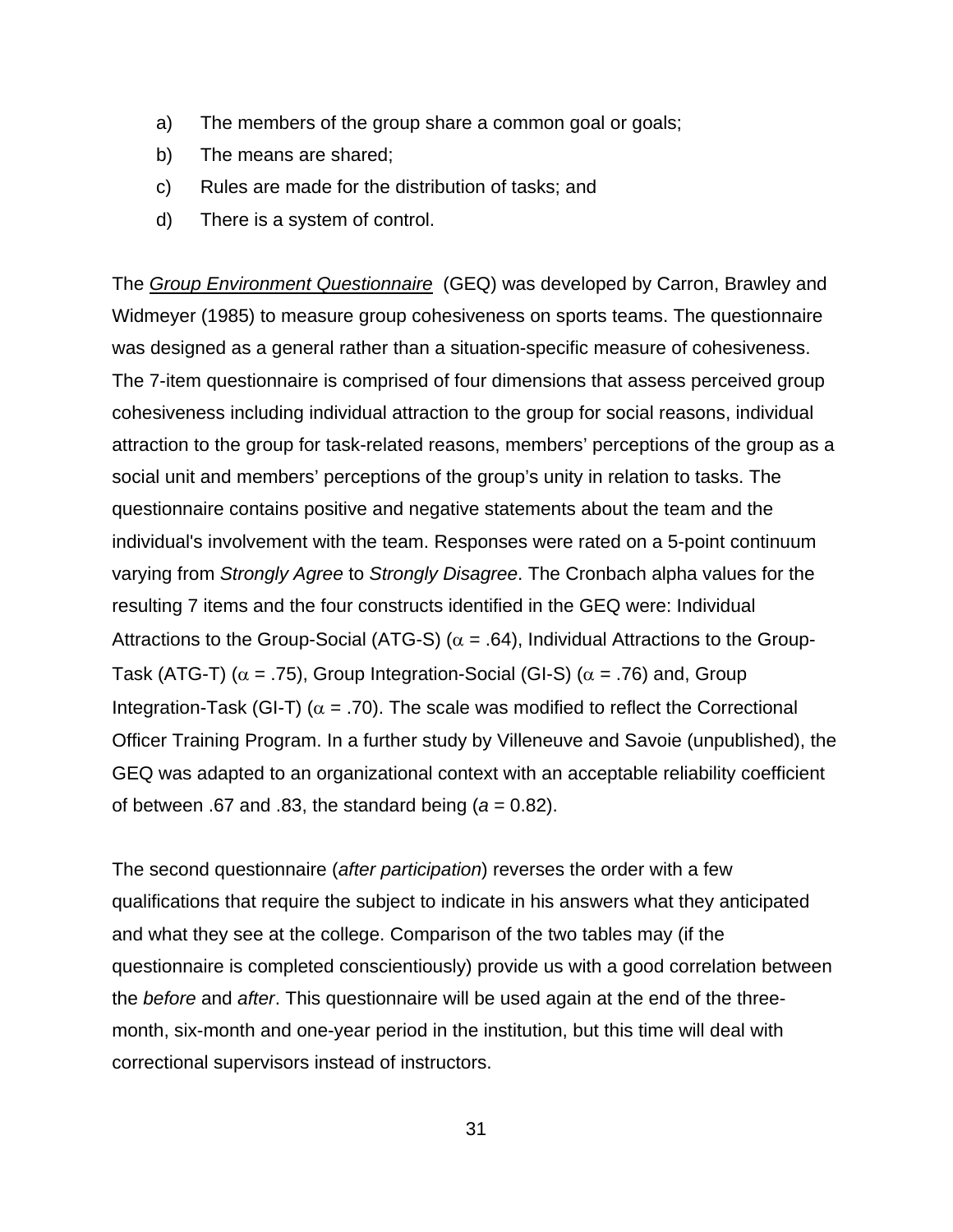## *18) Pre/Post Correctional Officer Social Cohesiveness*

Same formulation as the preceding two questionnaires. The conjoined variance is employed to clearly delineate the responses and, if necessary, to cancel or duplicate them.

The *Correctional Officer Social Cohesiveness Scale* was developed for this study to measure correctional officer recruits' level of loyalty and fondness for the group. This scale is comprised of 7 items on a five-point Likert scale ranging from 1= *Strongly Disagree* to 5 = *Strongly Agree.* Once again, the questionnaire is read at a temporal distance and the graduated responses vary accordingly. Same operation for the 3 month, six-month and one-year periods spent in the institution

## *19) Job Satisfaction*

In a time of transition from a world dominated by bureaucratic principles as earlier studied by Mooney or Taylor (1911), Riley (1931), Weber (1946) or Fayol (1970) to a computerized universe that requires new forms of organizational logic, values, in terms of work behaviour and although they may take many forms, constitute a set of beliefs that allow the human being to select a behaviour, a way to act for the survival and welfare of the group of whatever nature (Griffin, 2001; Bandura, 1997; Simmons, Cochran & Blount, 1997; Walters, 1996; Rogers, 1991; Jurik et al., 1987).

However, in the prison world, personal aspirations continued to be limited by the nature of the organization (Podsakoff, MacKenzie & Bommer, 1996), and the organizational culture of the CSC is not based on getting the most out of a product or stock market competition. It is part of the justice system, which, like many others, does not prevent it from being dissatisfied with the nature of some of the tasks to be accomplished that, by their repetition, inevitably create disillusionment (Phillips & McConnell, 1996; Lemire, 1995; Regoli, Poole & Lotz, 1981; Karlinsky, 1979). To mention only a few, there is the lack of autonomy allied to staff turnover (Brenton, 1991); progressive detachment from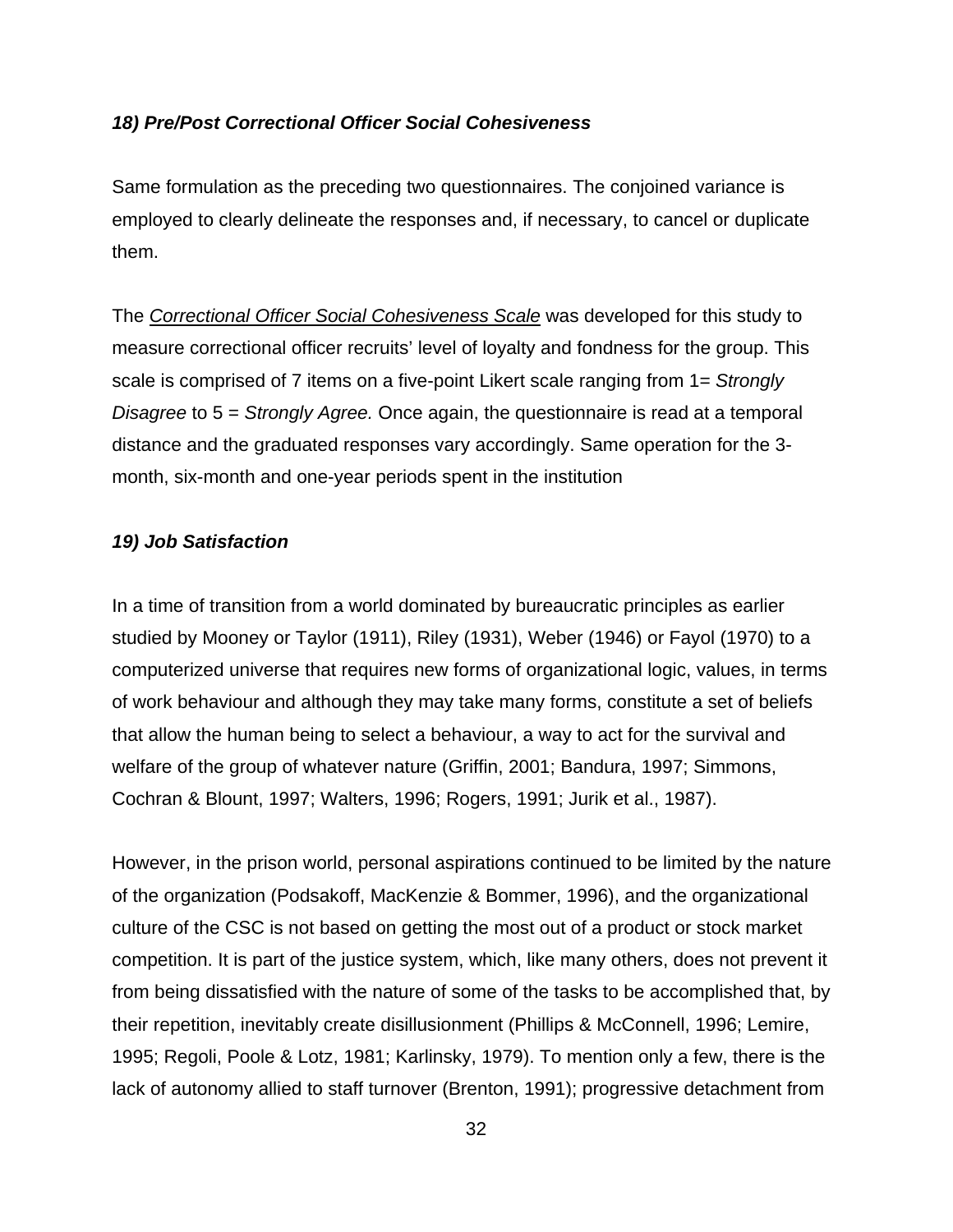the duties to be accomplished and, little by little, toward the organization itself (Lambert, Barton & Hogan, 1999; Agho, Price & Mueler, 1992; Raelin, 1985); a career plan where limitations are highlighted by the lack of recognition (Slate & Vogel, 1997; Goss, 1991; Blau, Light & Chamlin, 1986); working conditions that in turn affect family life (Grant, 1995; Muirhead, 1994); feelings of inequality in relationships with other professionals (Fox & Stinchcomb, 1994; Reisig & Lovrich, 1998); tension at work that is never the same, with its medium- and long-term reactions and consequences (Grossi & Berg, 1991; Cheek & Miller, 1983); layers of administrative bureaucracy, power over which is too often tied to the existing management (Gordon, 1999; Breed, 1998; Pogrebin & Atkins, 1982); not to forget a spatially confused environment unique of its kind (De Coninck & Loodts, 1991; Hepburn & Crepin, 1984).

If the staff college in itself accounts for the development of a knowledge base in a specific area (more than 95 learning modules spread out over 13 weeks), the organization refers the person back to other realities: the realities of work *in situ* for an entire year.

The development of awareness, the routine, the visibility of certain hierarchical deficiencies, restricted opportunities for advancement, generational conflicts, abandonment by some and cynicism by others, work tools depending on the increased use of technology a number of researchers have asked themselves whether there could be a causal link between a university education and the discontent arising from the lack of opportunity that impels the person to make a speedy demotivation (Patenaude, 2001; Cullen et al., 1993; Stohr, Self & Lovrich, 1992).

The question is double-edged. People with university degrees expect professional recognition and try to get ahead by using all available resources. The authors write that the university often neglects its role by letting it be believed that a person will practice his specialty in an idealized, challenging world with unlimited resources and supervisors who will evaluate their abilities on the basis of their achievements. The result is that some, disappointed at not having been able to contribute to the organisation, will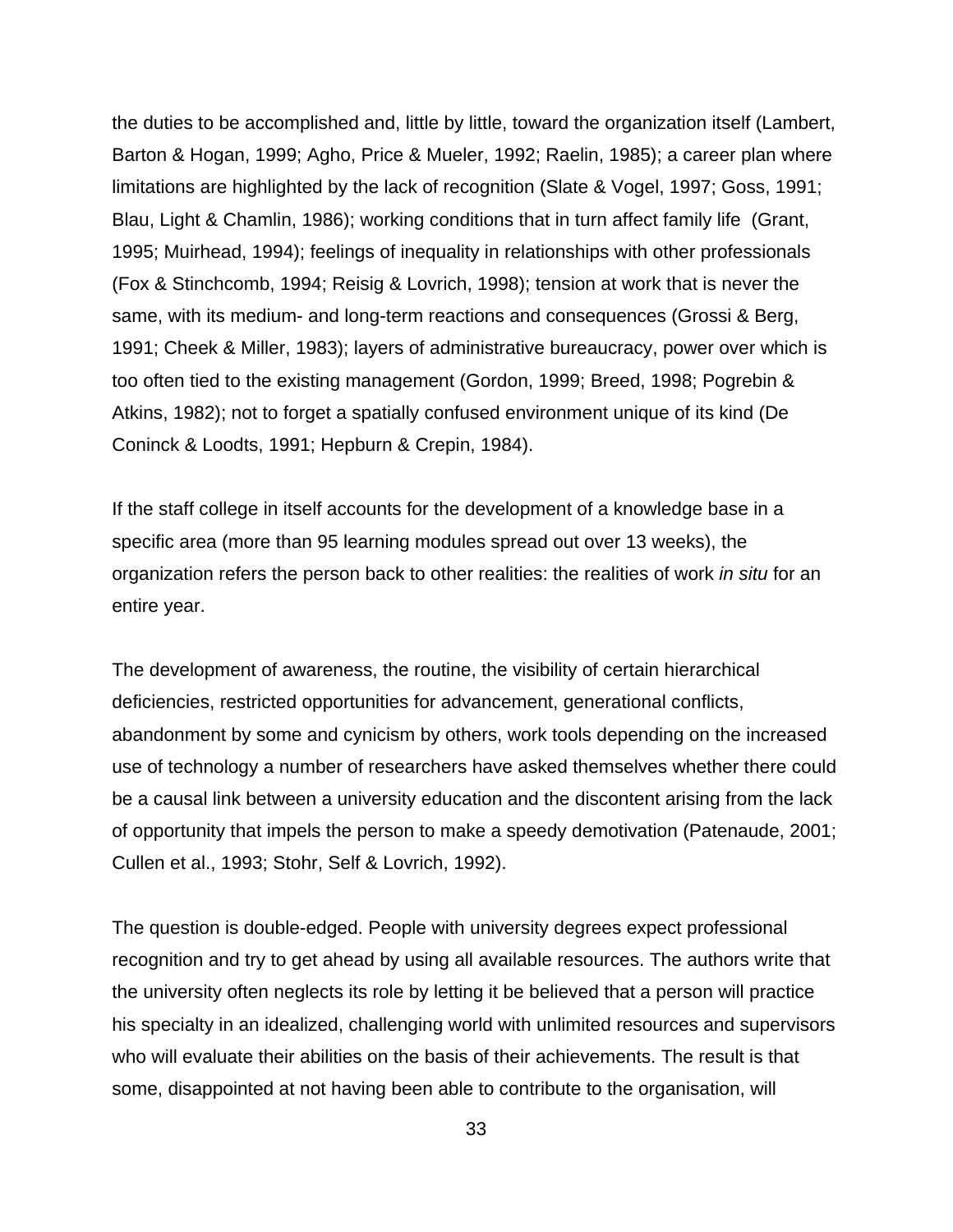strengthen the subculture through their personal contribution and knowledge (Guérin, Carrière & Wills, 1999).

Following the example of a number of research studies in similar fields such as policing (Dantzker & Kubin, 1998; Dantzker, 1993; Warr, Cook & Wall's, 1979) *Job Satisfaction Scale* was selected to measure job satisfaction. The researchers define job satisfaction as a measurement of the degree to which the respondents are satisfied with the particular features of their job. The scale consists of sixteen items answered along a seven-point Likert-type scale from 1 = *Extremely Dissatisfied* to 7 = *Extremely Satisfied*, and was tested on manual workers in two studies. More specifically, the scale can be broken down into three sub-scales: extrinsic, intrinsic, and overall job satisfaction. By taking into account the three components of an individual's job, a thorough report of job satisfaction levels for an individual can be attained. The authors reported the overall Cronbach's alpha for their scale as ( $\alpha$  = .86) and the individual alpha levels for the subscales extrinsic ( $\alpha$  = .74 and .78); intrinsic ( $\alpha$  = .79 and .85); overall ( $\alpha$  = .80 and .82). Finally, the scale had a mean of 69.86 and 70.86 and a standard deviation of 14.18 and 16.02 for each study respectively.

#### *20) Job Stress*

Since the discovery of this biological and psychological phenomenon in the 1930s, for which Canadian researcher Hans Selye was responsible, hundreds of studies have been produced every year on this increasingly fruitful topic, one that is central to our society. Before continuing, we should review some of its main features so we can better situate ourselves in the context of our research topic and thus avoid some of the most common mistakes.

Some prefer the word "stress" to "tension", "constraint" or "situational reaction of alertness." It is defined as a physical and emotional state of exhaustion the intensity of which varies in response to a given event. When used in French, the word "stress" is often considered an anglicism, even though it comes from the Old French "*estrece*",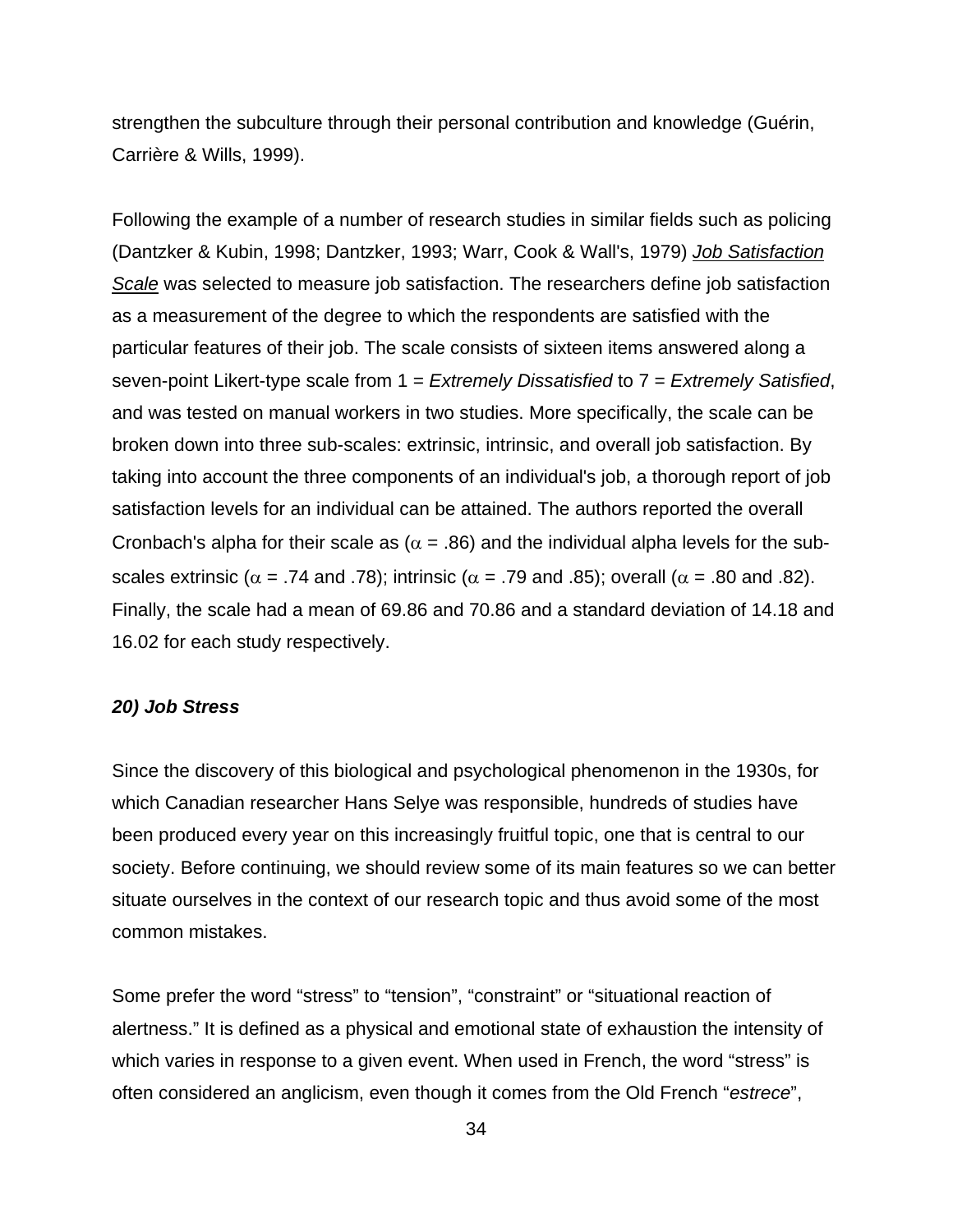which literally means "narrowness" or "oppression", from the Latin root "*stringere"*, meaning to "tighten". It is found in English in the 16th century (Légeron, 2001). The word has become fashionable and is all too often confused with a depressive state or depression (Neveu, 1995; Huckabee, 1992; Black, 1981).

In dealing with the concept of stress, especially in the workplace, one causal constant emerges. It relates to the organization of the work in itself. The dominant constant relates to the daily repetition of the tasks to be performed, regardless of domain, and involves many concepts of dissatisfaction, routine, fatigue and boredom (Dejours, ibid; Triplett & Mullings, 1997). It has three chronological phases:

- 1) Arousal: a period characterized by a new or unfamiliar environment. It is a response to an urgent stimulus;
- 2) If the situation continues, the individual becomes accustomed to it. This stage is called habituation;
- 3) The stage of habituation becomes exhausting both physiologically and psychically. This is the exhaustion phase.

In the immune system, stress is a completely normal physical reaction to a warning. It is produced by the adrenal glands for the purpose of reacting to an external situation. Faced with an event considered new or threatening, stress makes it possible for the individual to deal with what he feels or anticipates, whether positive or negative (Légeron, ibid; Pépin, 1999; Boucher, 1997). As when an animal is placed in a stressful situation, the oxygenation of the organism increases and in turn presents various symptoms ranging from an accelerated heartbeat to digestive problems (Cohen & Williamson, 1991).

There is no bad or good stress. However, beyond stress, there are three types of feelings that come into play: everything that generates anxiety such as depression,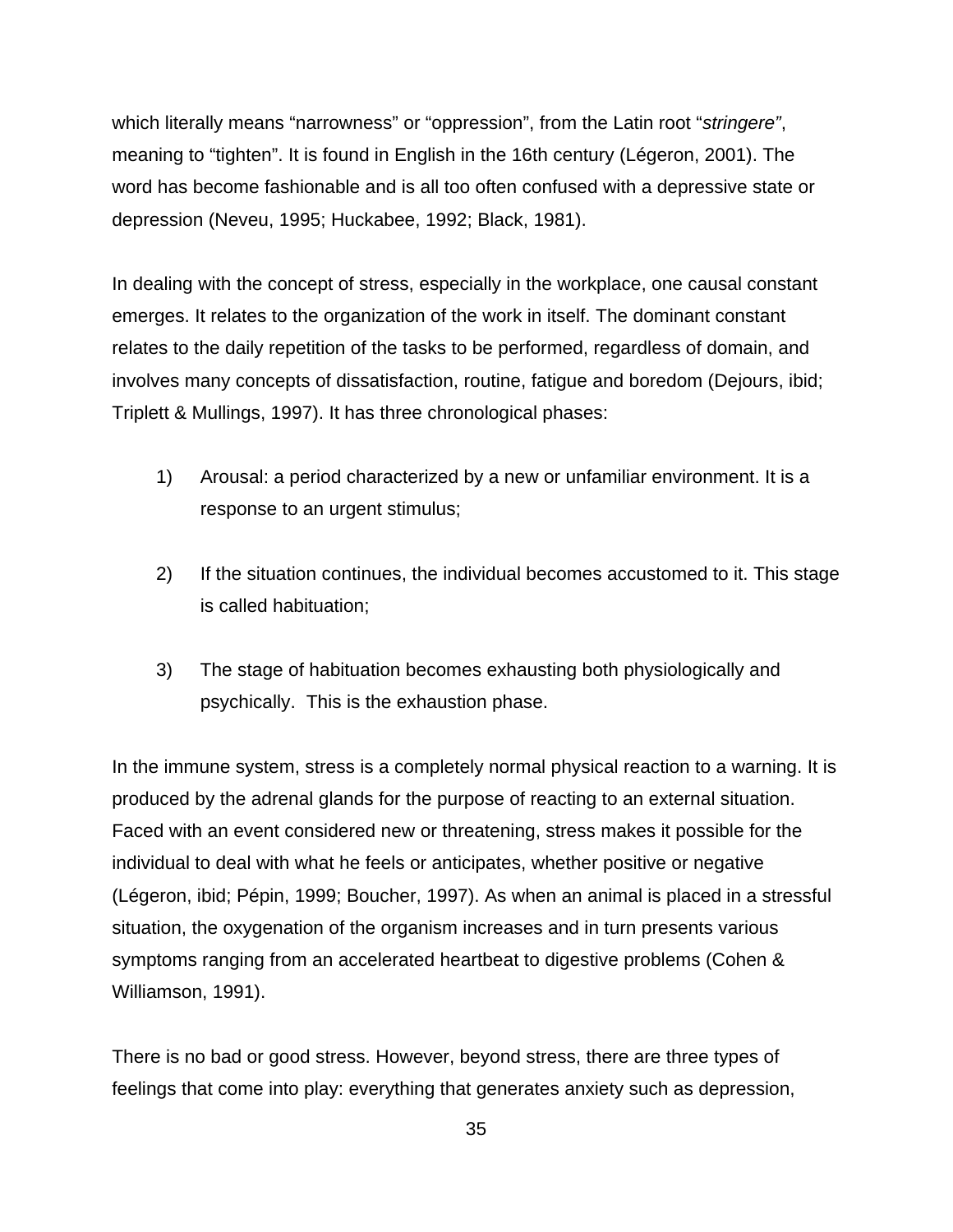anger and aggression. If this dynamic is not taken into consideration on the pretext that the individual should not give in to his feelings because of pressure from the group to which they belong, or because they ignore the prodromal signs or because of their professional duties is afraid to share them, it can, in the short or medium term have serious repercussions for their psychological equilibrium. Result: one-third of North-American workers are affected by stress (Fischer, 2001). This inevitably leads to illness and the social and economic impacts of absenteeism (Jauvin et al., 2003; Malenfant et al., 2001; Swinnem, Moors & Govaert, 1994; Shamir & Drory, 1982). Absenteeism is a way of allowing the worker to flee or control job stress in their own way (Lambert, 2001; Smulders & Nijhuis, 1999; Venne, 1997; Greene & Nowack, 1995; Blau & Boal, 1989).

At the same time, empirical studies on stress and tobacco use also show that stress is clearly higher among smokers than among non-smokers (Parrott, ibid; Compernolle, 1994). This variable is studied in this questionnaire with the part reserved under *Health and Lifestyle.* It is measured over a fifteen-month period.

Dangerous circumstances and hazardous working conditions on construction sites or in factories in Canada apparently let to 622 fatal accidents and 298 accidents in 1999 involving the loss of a limb (Occupational Injuries and Their Cost in Canada 1995-1999 – Human Resources Development Canada, 2003). An awful record, but without a single reported accident involving a correctional officer.

In contrast to some categories of employees such as taxi drivers, health service staff or teachers, correctional officers do not appear on the list of professions that are most exposed to stress and violence (Cunningham et al., 2003; International Labour Organization, 1998). Certainly, the tensions related to the prison environment are pervasive but they underlie a reality that is characteristic of correctional environments (Abdennur, 2000; Schaufeli & Peeters, 2000; De Coninck & Loodts, 1999). By comparison, the primary duty of a nurse dealing with a recalcitrant, aggressive and even violent patient is to care for that person. The nurse works in a health care location requiring patient management because of a need resulting from an illness or an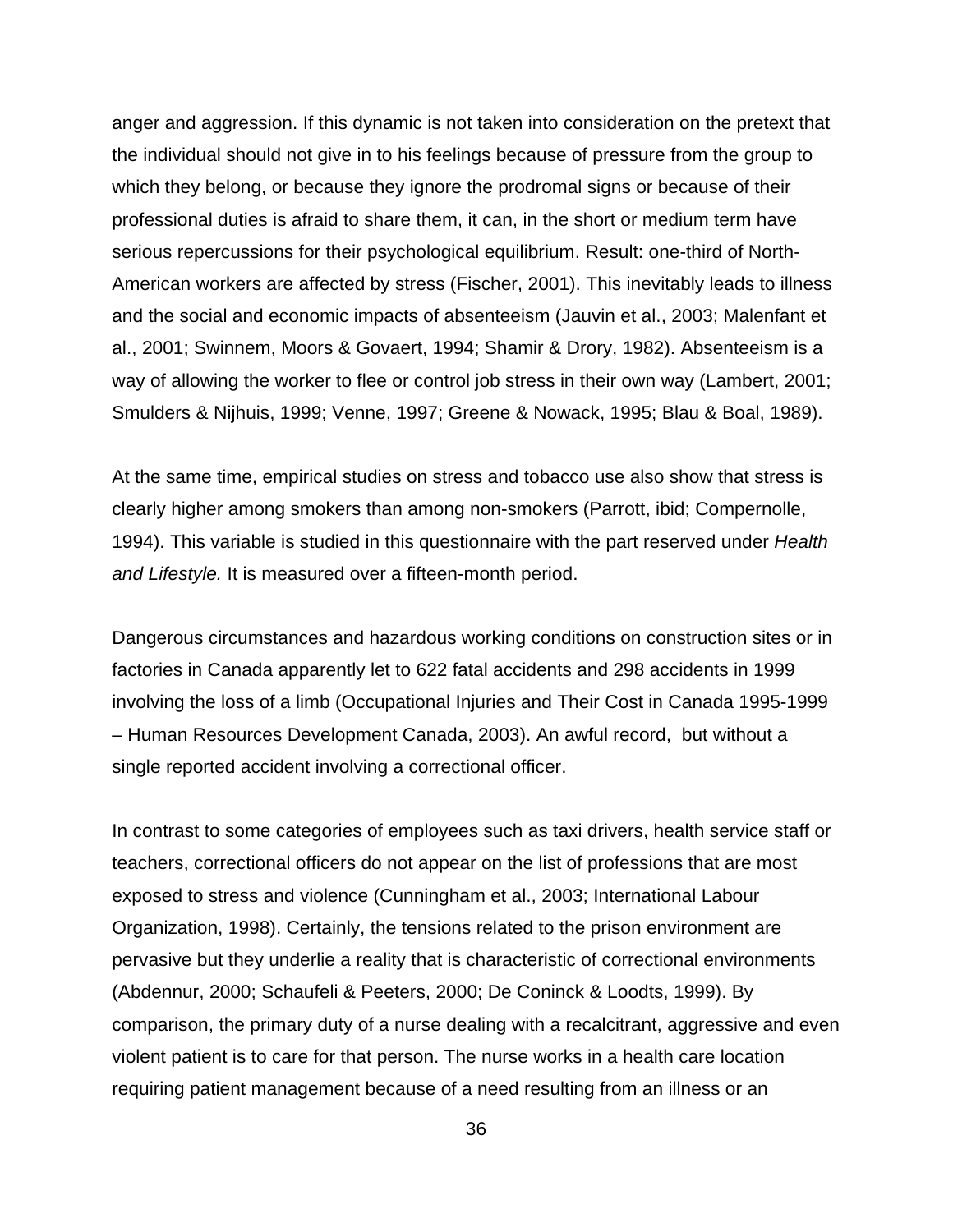accident. They are not trained to respond to aggression. This is not the case with the staff in a correctional institution where the population is held against its will for a period determined in advance. Certainly, this is not to minimize the violence or state of tension that prevails in penitentiary institutions but they are part of a work environment that is characteristic for them. The infrastructures, logistics, professional training, correctional operations and policies have been obviously established to avoid these effects (O'Donnell & Stephens, 2001; Launay & Fielding, 1989; Härenstam & Palm, 1988; Gerstein, Topp & Correll, 1987; Dignam, Barrera & West, 1986).

Prison, like any functionalist institution system (hospices for the elderly, cloisters, psychiatric hospitals or barracks) offers a mode of existence within a closed perimeter. There is a loss of marks of identity and a lack of personal space and intimacy (no office but controls). Everything is done in the same location, in accordance with a predetermined scheme organized with very strict rules and excluding initiative and personal autonomy. It is also functional because the prison organization is designed to avoid conflicts. However, in seeking to avoid conflicts, it creates others (Fagan, 2003; Johnson, 2002; Terrill, 1999; Wright, 1999; Latullipe, 1995; Tellier & Robinson, 1995; Tom Liou, 1995; Cohn, 1991; Walters, 1991; Breen, 1986).

A penitentiary or prison is not a transition zone as is true of community surveillance but is definitely a place of confinement and thus inertia. The inertia influences all of the behaviours and attitudes of the staff in place. It is difficult not to recognize that the physical environment of places does not have an impact on the staff and what can then be said about the clientele ? There is no rule of proxemics, these well-known laws of spatial relations that explain physical distances (proximity or distancing) in everyday relationships with others (Savicki, Cooley & Gjesvold, 2003; Demonchy, 2000; Froment, 1998; Hall, 1959). Seymourd (1980) refers to environmental determinism which leaves a significant mark on each and everyone of us.

Connected to both internal and external situations and, if statistical data is compared, the anticipation of an event and its sensory perception is the principal source of stress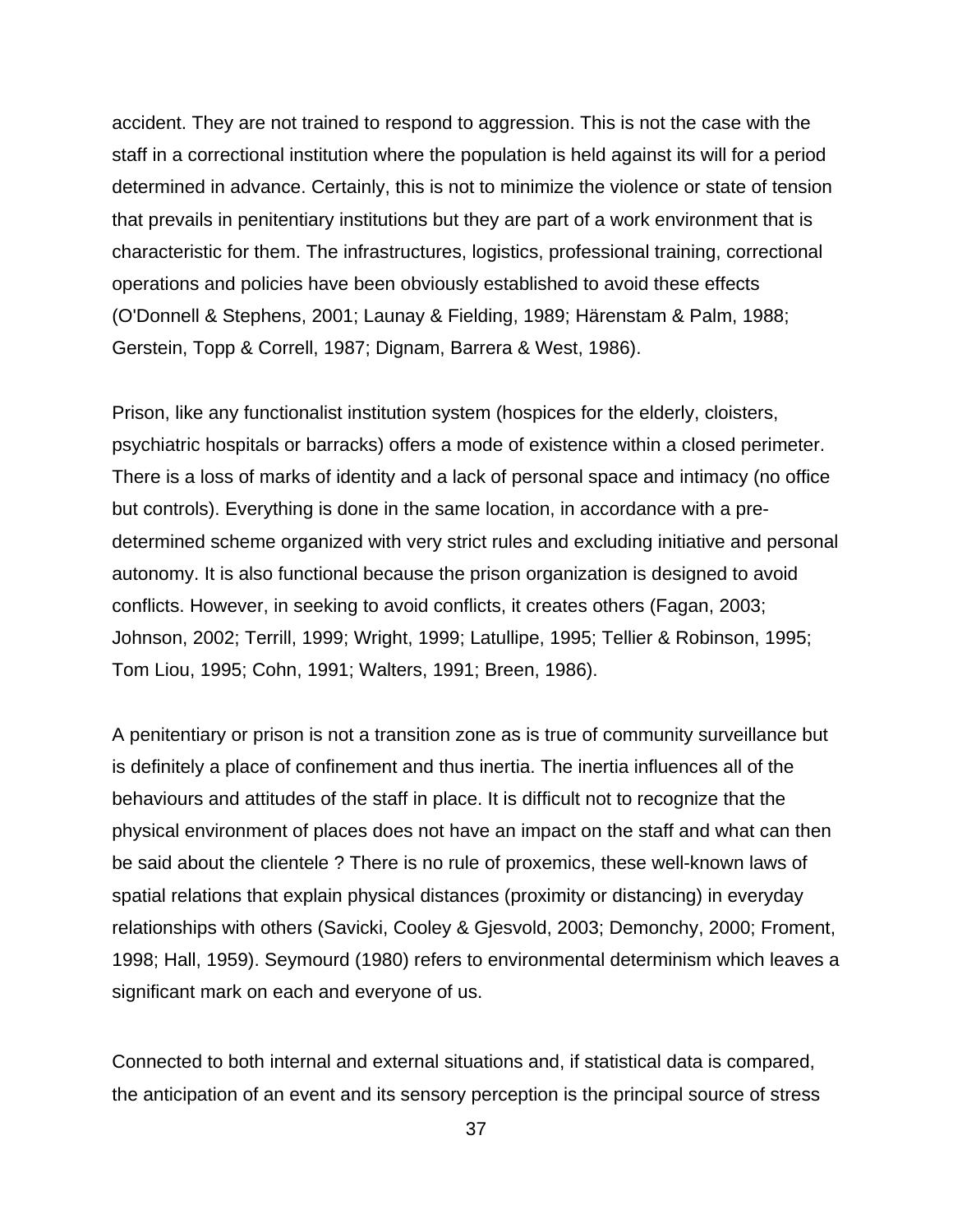for all staff working in a prison environment (Tellier & Robinson, ibid; Brodsky, 1982; Roache, 1982). This subjective, widespread and temporal perception in closely connected to the individual's life experience, age, status, gender and ability to deal with it in an artificial environment, always under pressure.

The anticipation or memory of an event considered as a stressor, the simple fact of being exposed all year long to what some American authors commonly describe as an "e*xperience and compassion fatigue, unwanted consequence of working with suffering people*," can make an individual more vulnerable to stress (Digham & Thomas, 1996; Figley, 1995; Kassam-Adam, 1995). Various defence mechanisms then come into play, but that is not our interest here. In many cases, the effects of stress, of all sorts, on our staff members are far from being homogenous. The role, duties, accountability, responsibility, timeframes, authority to recommend or not to recommend, and lack of any security training contribute to making parole officers the group most exposed to stress (Slate, Wells & Johnson, 2003; Wozniak, 2002; Brown, 1987; Whitehead, 1987).

Stress resulting from a particular situation or caused by anticipation and because of their situation very often, the set-up of the physical environment that isolates them, staff members teaching in a prison environment also face very unique characteristics : cramp size of classroom; no background knowledge of the inmates participating in the class; and discipline/confrontation issues with the inmates (Tewksbury, 1993; Belcastro, Gold & Grant, 1982).

With the forced intermingling, mutual distrust, actions, reactions in prisons, risks anticipation, deprivation model (Maahs & Pratt, 2001), whatever the occupation in the prison environment, the Panopticon is the right architectural expression for the moral awareness personified by correctional officers (Gennardo di, 1975). No, in the prison environment, there are no decibels from heavy machinery or assembly line production. There are only men and women permanently confronting an environment of power, relationships of force, suspicion, fears of real, assumed or imagined risks. For that reason, it would be misleading to establish certain facts on the basis of a literature that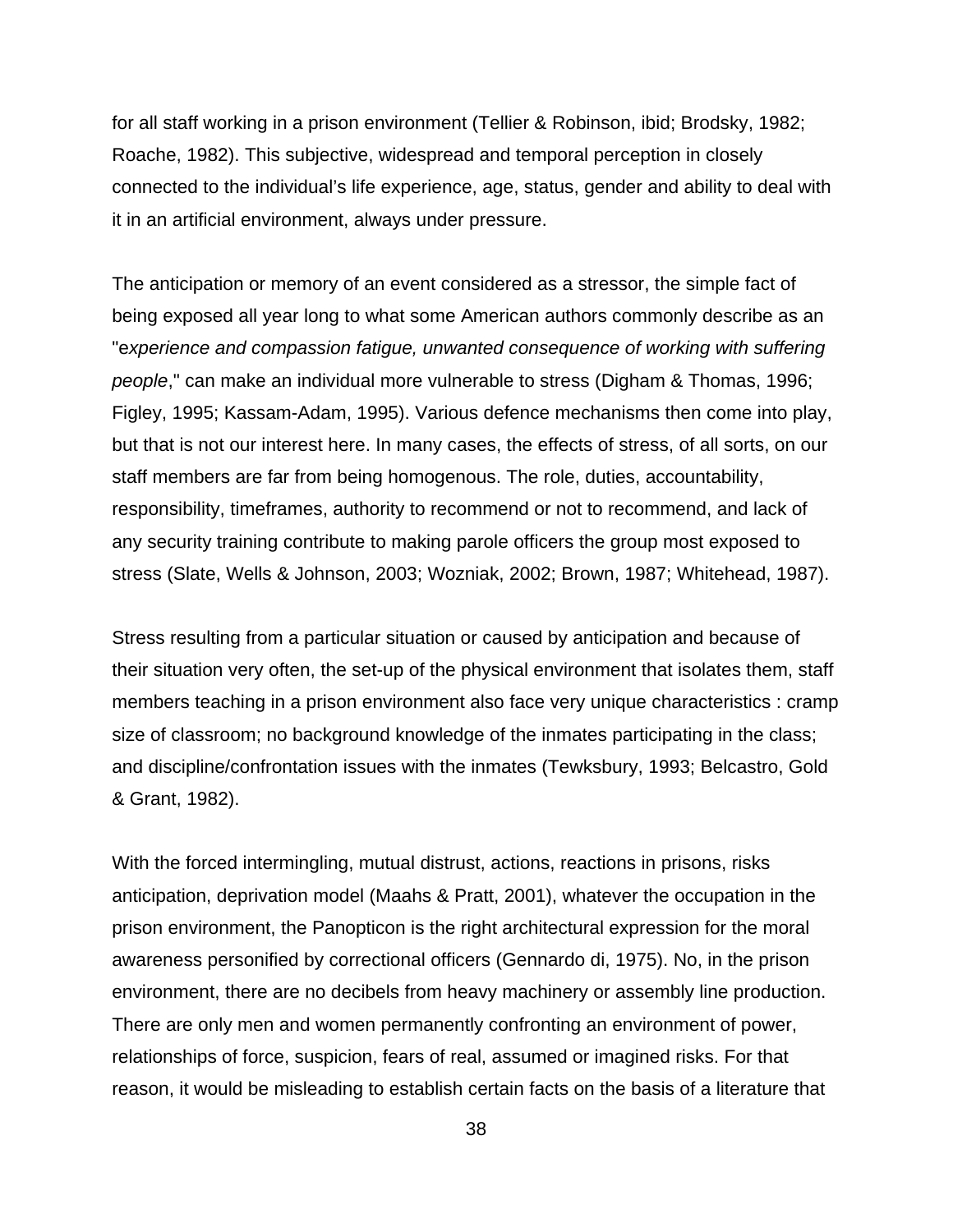is contradictory to say the least and extracted from the same databases. Take, for example, the case of stress in the institutional security rating. For Lasky, Gordon and Sreballus (1986), not only does such data have no meaningful role to play in the analysis of stress, but physical fatigue has never been a descriptive marker for overwork among correctional officers (Maslach & Jackson, 1981). For Masclet and Mineure (1999); Hurst and Hurst (1997); Gross et al., (1994); Patterson (1992) there is a negative correlation, however, between stress and the low self-esteem related to the profession regardless of sex (depersonalization effect). According to Tellier and Robinson (ibid), in a generic table showing five variables that predispose correctional officers to stress, the perception of danger in the presence of offenders was the most significant.

Older officers are apparently less affected by this phenomenon than younger officers. Is this a plausible explanation ? The static role that prevailed until recently required less from the individual than the role which unites security concerns with a human service orientation control and empathy.

For others and according to research also conducted in the United States in the mid-1980s, it is in the maximum-security institutions that changes in blood pressure are greatest (Ostfeld, Kasl & D'Atri, 1987). To corroborate these statements, Härenstam and Palm (ibid) and Long et al., (1986) noted above-average rates of heart disease, high blood pressure and ulcers than for other justice employees. Cheek (1984) notes the lifespan of correctional officers is 59 years, i.e., 16 years less than the national average and also that the rate of divorce, alcoholism and suicide is particularly higher (Finn, 2000; Cheek & Miller, ibid).

Perimeter security based on technical arrangements may have replaced perimeter towers, but to no avail; the prison remains what it has always been. No tool, no matter how advanced, could replace a human being facing his fellows (Griffiths & Cunningham, 2000; Pollak & Sigler, 1998; Lindquist & Whithead, 1986).

39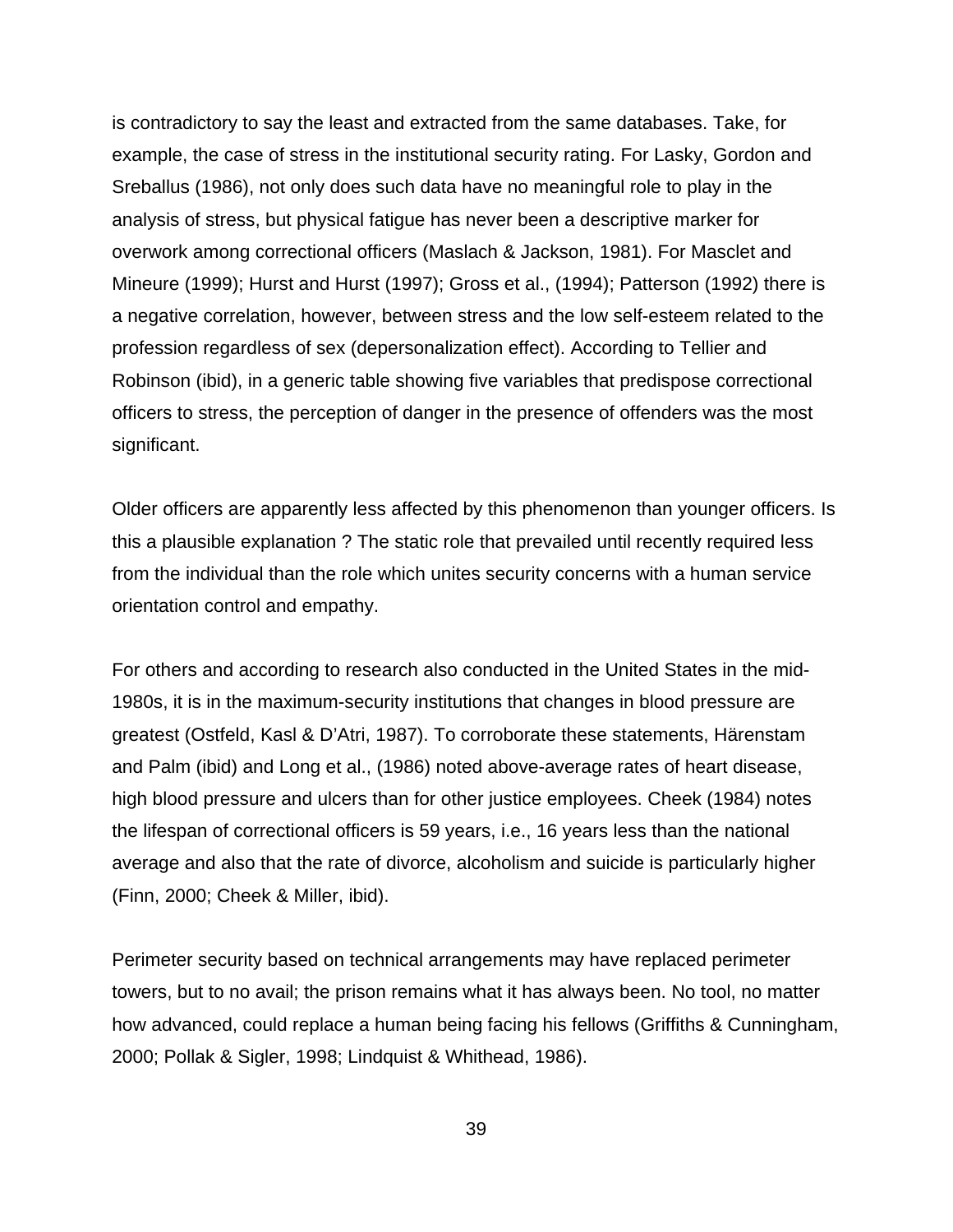Parker and Decotis' (1983) *Job Stress Scale* served as the source of items for the job stress scale. Their work used restaurant managers as the subjects of study, and the researchers originally divided the twelve-item scale into the two components of job stress: anxiety, and time stress. A seven-point Likert-type scale is used for responding to the scale where 1= *Very Strongly Disagree* and 7= *Very Strongly Agree*. The time stress component received an alpha level of  $.86(\alpha = 0.86)$ , while anxiety obtained .74  $(\alpha = 0.74)$ .

What justifies the selection of this scale, though, is the fact it was used by Bazemore and Dicker in their 1994 study of juvenile detention workers, which obtained a mean of 30.05, a standard deviation of 11.65, and a reported alpha level of ( $\alpha$  = .90). The same scale was also used by Bazemore, Dicker, and Al-Gadheeb (1994) in their study of the workers' punitive orientation and the variables that influence them.

### *21) Role Conflict*

Conflicts are endemic and, regardless of their nature since the 1960s (personal, group and internal or external organizational conflicts), they can be found in every organization both private and governmental (Klofas, Stojkovic & Kalinich, 1990). Conflicts can have a contagious effect on all levels of the organization. Role theory in social and organizational psychology states that an individual's behavioural and attitudinal contradictions are quite often sources of tension and dissatisfaction accumulated (Israel et al., 1989; Maslach & Jackson, ibid; Poole & Rigoli, 1981; Hepburn & Albonetti, 1980), and this can lead the individual not only to be less effective but also less committed to the organization (La Van & Banner, ibid; Jacobs & Grear, 1980).

In the matter of concern to us, we find, behind the seemingly unchanging image of prison and its antinomies, a distribution of professional duties, a hierarchical structure, divisions and ambiguity in the concept of role conflict spread out in this case over twenty-nine items related to the interactions between the instrumental performance of the work and the demands directly related to it. The concept also designates the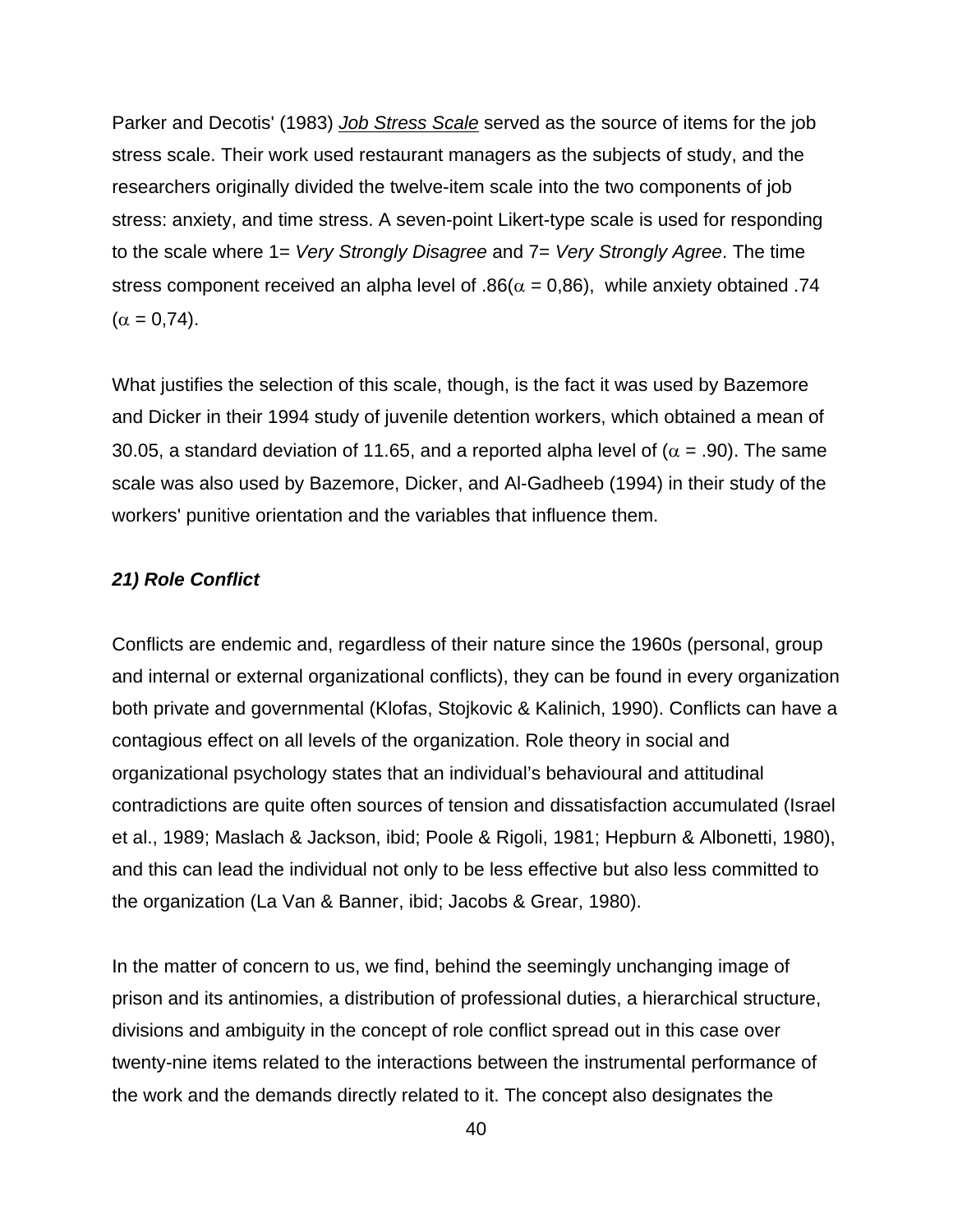congruency or incongruency, compatibility or incompatibility in the requirements of the individual's role within the organizational structure. Congruency or compatibility is judged relative to a set of standards and conditions that impinge upon role performance (Wanous, Reichers & Malik, 1984).

In a prison setting, there are four kinds of role conflicts:

- 1) The tense atmosphere among staff members and the inmate population (Cornelius, 2001; Regoli, Poole & Schrink, 1979);
- 2) The unpredictability of situations that can have their own chain reactions (Christian, 1999; Ben-Zur & Breznitz, 1991);
- 3) The negative impact of offence reports since it is the application of discipline and the rules that governs the institution (Krommenacker, ibid; Mary, 1989);
- 4) Belief and disbelief in the helping relationship (Troy, Wortley & Stewart, 2003; Josi & Sechrest, 1998).

The questions present a syntactical inversion forcing the respondent to carefully graduate his response. A number of them underlie a negative aspect in the actual formulation of the phrase and it is up to the respondent to correct the meaning by the qualified grading offered to him.

The scale consists of 29 items including 14 that deal with role ambiguity : numbers 2, 4, 6, 8, 10, 12, 14, 16, 19, 21, 23, 25, 27, 29; while the remaining 15 deal with role conflict: numbers 1, 3, 5, 7, 9, 11, 13, 15, 17, 18, 20, 22, 24, 26, 28. Subjects are asked to indicate the degree to which the condition exists using a 7-point scale ranging from *Very Strongly Disagree* to *Very Strongly Agree.*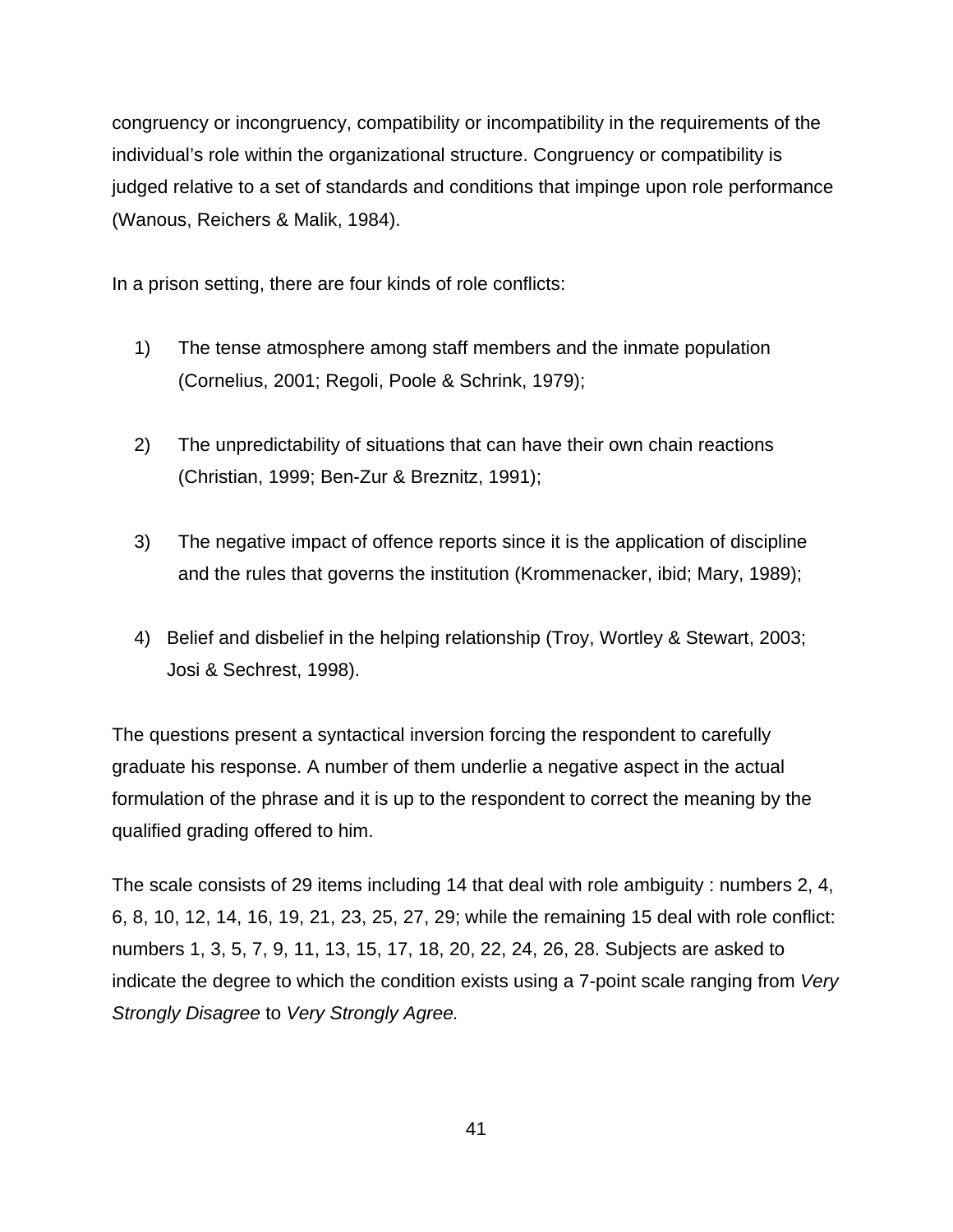#### *22) Supervisory Support*

These six (6) questions no longer deal with the instructors but the supervisors since the remainder of the questionnaire makes the link between the staff college and the first months in the institution. What is measured here is the cross-relationship between what the individual has learned and what he applies on contact with his new reality. This area could lead to certain observations about the relationship between the person's initial training and their very first reactions to an assignment in an institution.

Supervisory support consists of the degree to which an individual perceives their supervisor to be supportive through encouragement, motivation, providing assistance, and resolving disputes (Slate, Vogel & Johnson, 2001; Dollard & Winefield, 1998; Van Voorhis et al., 1991).

In order to create a scale that would adequately measure the above explanation of supervisory support, we have chosen the *Supervisory Support Scale* used by Van Voorhis et al., (op. cit) and Cullen, Link, Wolfe and Frank (ibid.) in their respective studies of correctional officers. The scale consists of six statements about the conduct of their supervisor towards them and other co-workers. Supervisory support was part of the broad category of "coping factors" in the studies. Coping factors were explained by the authors as a resource that enables individuals to resist or to overcome potential stressors in their work environment (Wahler and Gendreau, 1990; Cullen et al., 1985). Subsequently, it lends support to the notion that the employee-supervisor relationship in a correctional setting is important to measure. The participants are required to respond, on a 7-point Likert scale, indicating the extent to which they agree with each statement where 1= *Very Strongly Disagree* and 7= *Very Strongly Agree*.

Results from the Cullen, Link, Wolfe, and Frank (ibid.) study of correctional officers showed an alpha level of .82, which indicates high reliability. Moreover, a third study of police officers (Tom Liou, 1995; Cullen et al., 1985), using the *Supervisory Support Scale*, also demonstrated high reliability and an alpha of ( $\alpha$  =.81) was obtained.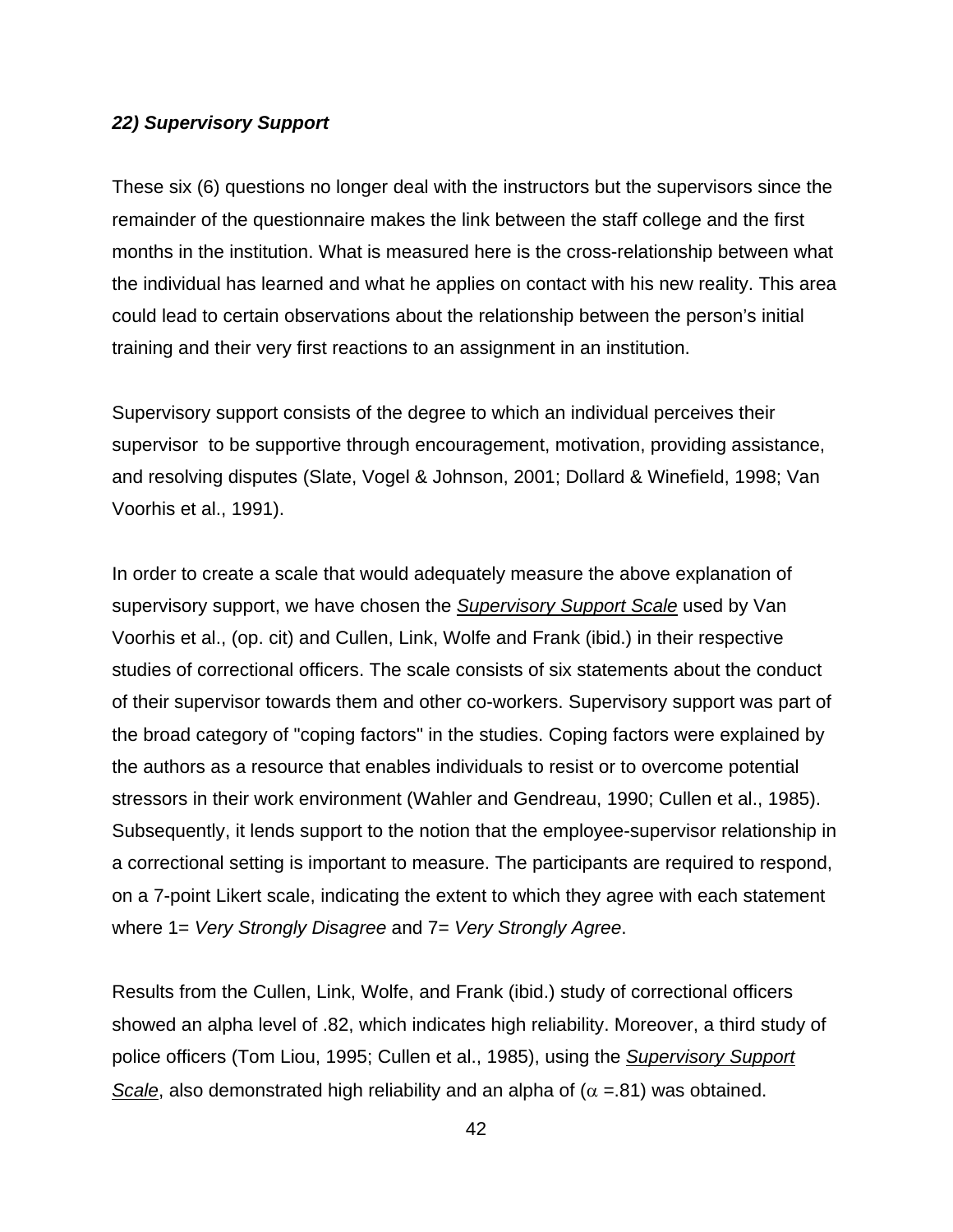Although high reliability is important when considering whether to use a scale, evidence of validity is an especially important finding, since it is a rarer quality.

The *Supervisory Support Scale* has this advantage as well as demonstrating similar results in the two occupations (correctional officers and police officers). The end result of this evidence gives not only greater support for the scale's reliability, but also its validity (Cullen et al., op. cit).

# **Participants by Region**

| <b>Atlantic</b> | Quebec     | <b>Ontario</b> | <b>Prairies</b> | <b>Pacific</b> | <b>Total</b> |
|-----------------|------------|----------------|-----------------|----------------|--------------|
| 22(9%)          | 59 $(24%)$ | 95(38%)        | $29(11\%)$      | 44 (18%)       | $N = 249$    |

# **Next Step**

The first empirical observation for the *Pre A*, *Pre B* and *Post* periods will be submitted in a second report by spring 2004 for all five regions. The tentative title is:

*An Examination of Correctional Officers Recruits During Training.* However, in order to avoid certain biaises created by the results of the recruits who are currently participating in this research, we will limit this to a preliminary data analysis based on the interpretation of that data.

A third and final research report will have the following tentative title:

*Correctional Officers and Their First Year: An Empirical Investigation* is expected in December 2004.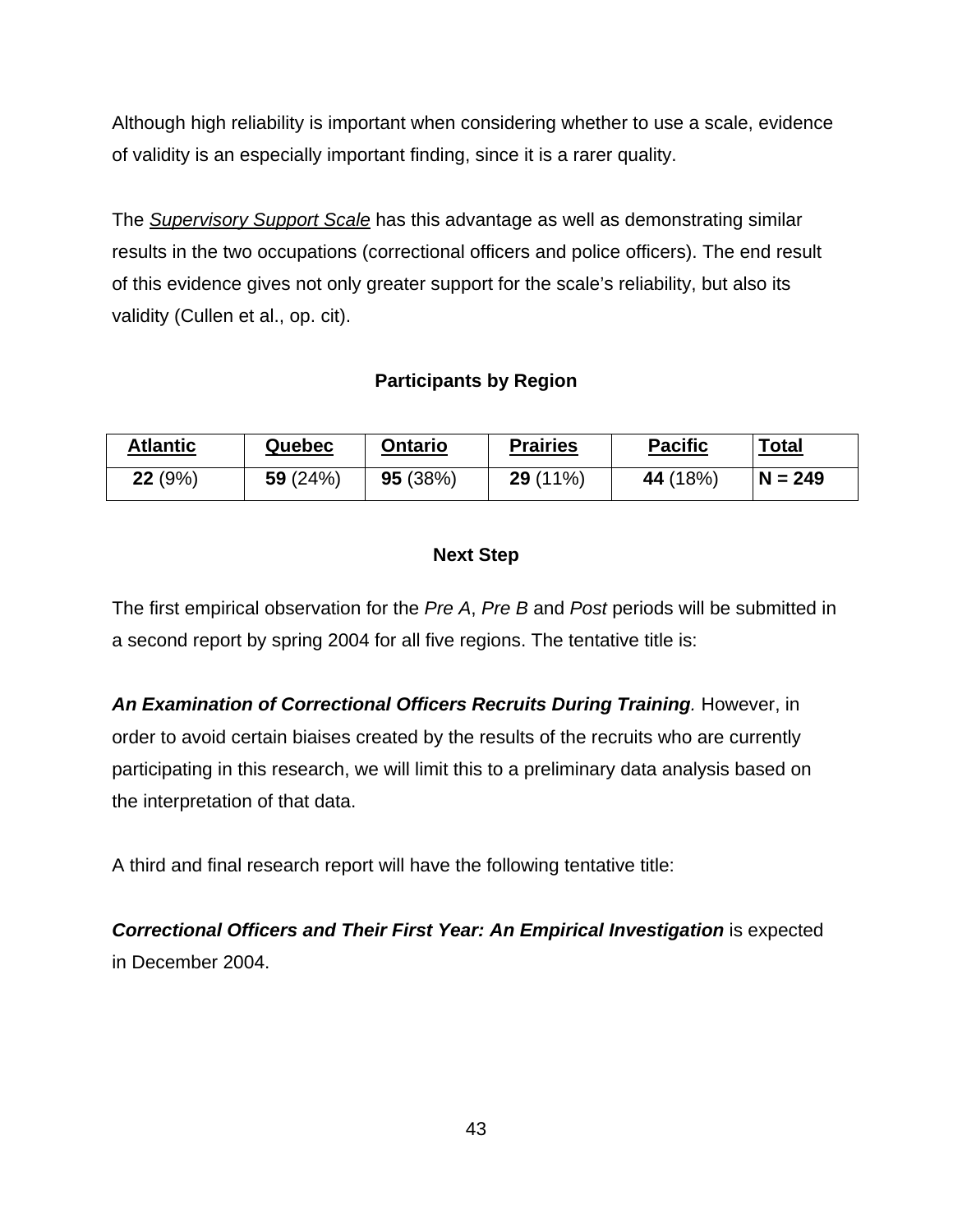#### **Bibliography**

- Abdennur, A. (2000). Camouflaged agression. The *hidden threat to individuals and organizations*. Calgary (Alberta), Destselig Enterprises. 162 pages.
- Agho, A.O., J. L. Price and C. W. Mueller. (1992). Discriminant Validity of Measures of Job Satisfaction, Positive Affectivity and Negative Affectivity. *Journal of Occupational and Organizational Psychology*, vol. 65, No 3, p. 185-196.
- Alejandro, J.D. (1990). "Training's Missing Link : the Facility Training Officer (FTO) Program", *Correction*, vol. 2, No 2, p.4.
- Amherdt, C.H. (1999). *Le chaos de carrière dans les organisations*. Montréal, Les Éditions Nouvelles. 366 pages.
- Andrews D.A. and J. J. Kiessling. (1980)." Program structure and effective correctional practices : a summary of the CAVIC Research", in *Effective correctional Treatment*, Toronto, Butterworth, p. 441-463.
- April, M. (2000). *Les gardiens en milieu correctionnel. Recension des écrits*. Mémoire de maîtrise, Université Laval. 87 pages.
- Archier, G. and H. Sérieyx. (1986). « Mieux que la motivation : la mobilisation » in L'entreprise de 3<sup>e</sup> type. Paris, Éditions du Seuil, p. 71-96.
- Aymard, N. and D. Lhuilier. (1993). Sécurité et identité professionnelle des personnels de surveillance de l'administration pénitentiaire. *Droit et Société*, vol. 25, p. 435-447.
- Bandura, A. (1997). "Organizational functioning " in *Self-efficacy. The exercice of control*. New York, W.H. Freeman and Company, p. 422-476.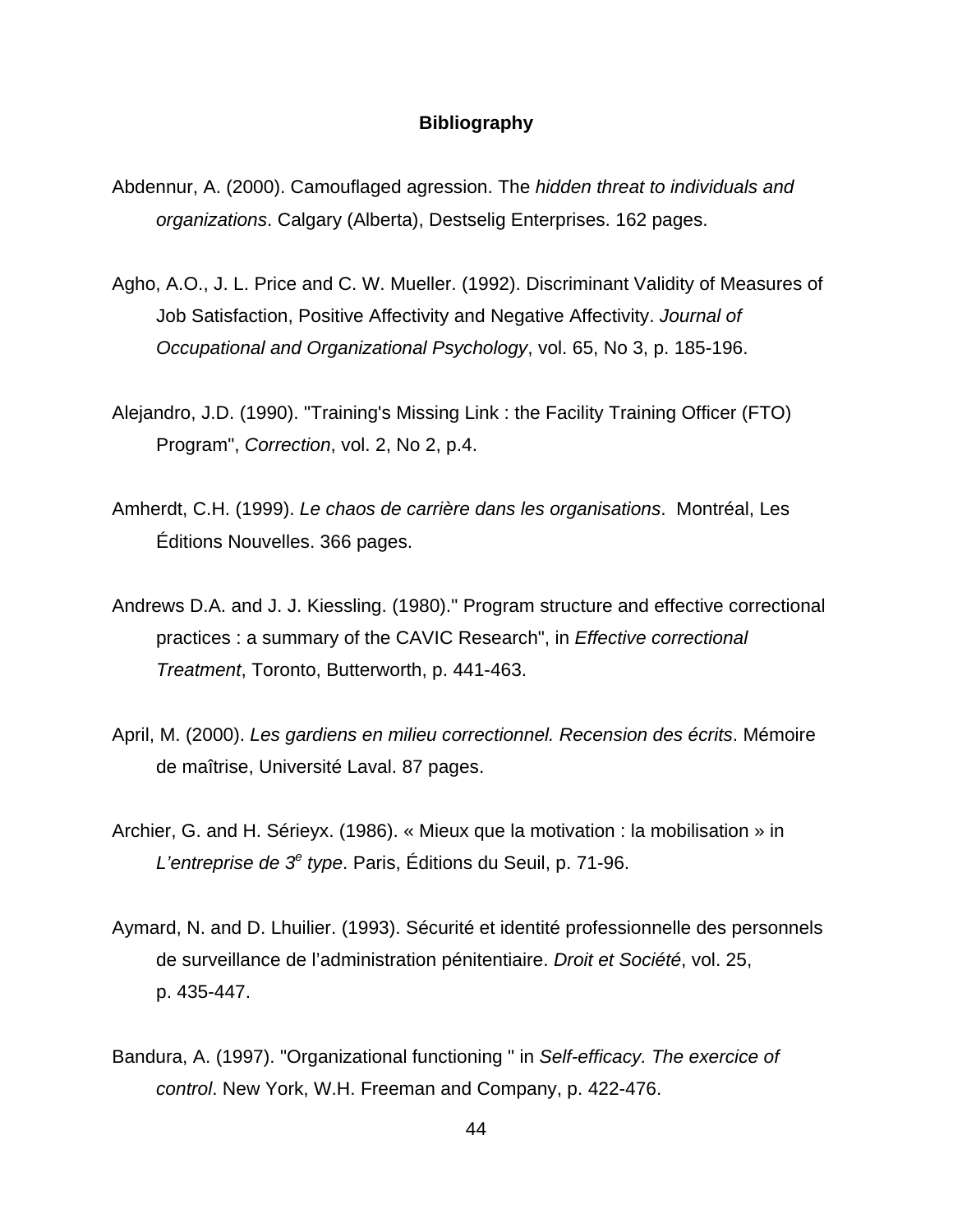- Bayse, D.J. (1995). "Effective Ways to Work with Inmates" in *Working in Jails & Prisons. Becoming Part of the Team*. Lanham (Maryland), American Correctional Association, p. 45-64.
- Bazemore, G. and T.J. Dicker. (1994). Explaining Detention Worker Orientation : Individual Characteristics, Occupational Conditions, and Organizational Environment. *Journal of criminal Justice*, vol. 76, No 1, p. 197-312.
- Bazemore, G., T. J. Dicker and H. Al-Gadheeb. (1994). The Treatment Ideal and Detention Reality : Demographic, Professional/Occupational and Organizational Influence on Detention Worker Punitiveness. *American Journal of Criminal Justice*, vol.19, p. 22-41
- Bazemore, G. and K. Tom Liou. (1995). Lessons of Organizational Reform : a Case Study in Policy Change and Staff Impact in a Secure Detention Facility. *Administration in Social Work*, vol. 19, No 2, p. 25-43.
- Belcastro, P. A., R. S. Gold and J. Grant. (1982). Stress and Burnout. Physiologic effects on correctional teachers. *Criminal Justice and Behavior*, vol. 9, No 4, p. 387-395.
- Benabou C. and H. Abravanel. (1986). « L'identification de l'individu à son organisation : mécanisme de défense ou processus de croissance ? » in *Le comportement des individus et des groupes dans l'organisation*. Chicoutimi (Québec), Gaëtan Morin Éditeur, p. 79-96.
- Ben Crouch . M., G. P. Alpert., J. W. Marquart and K. C. Haas. (1999). "The American prison Crisis. Clashing philosophies of punishment and crowded cellblocks" in *The dilemma of corrections*, Prospect Heights (Illinois), Waveland Press, p. 84-100.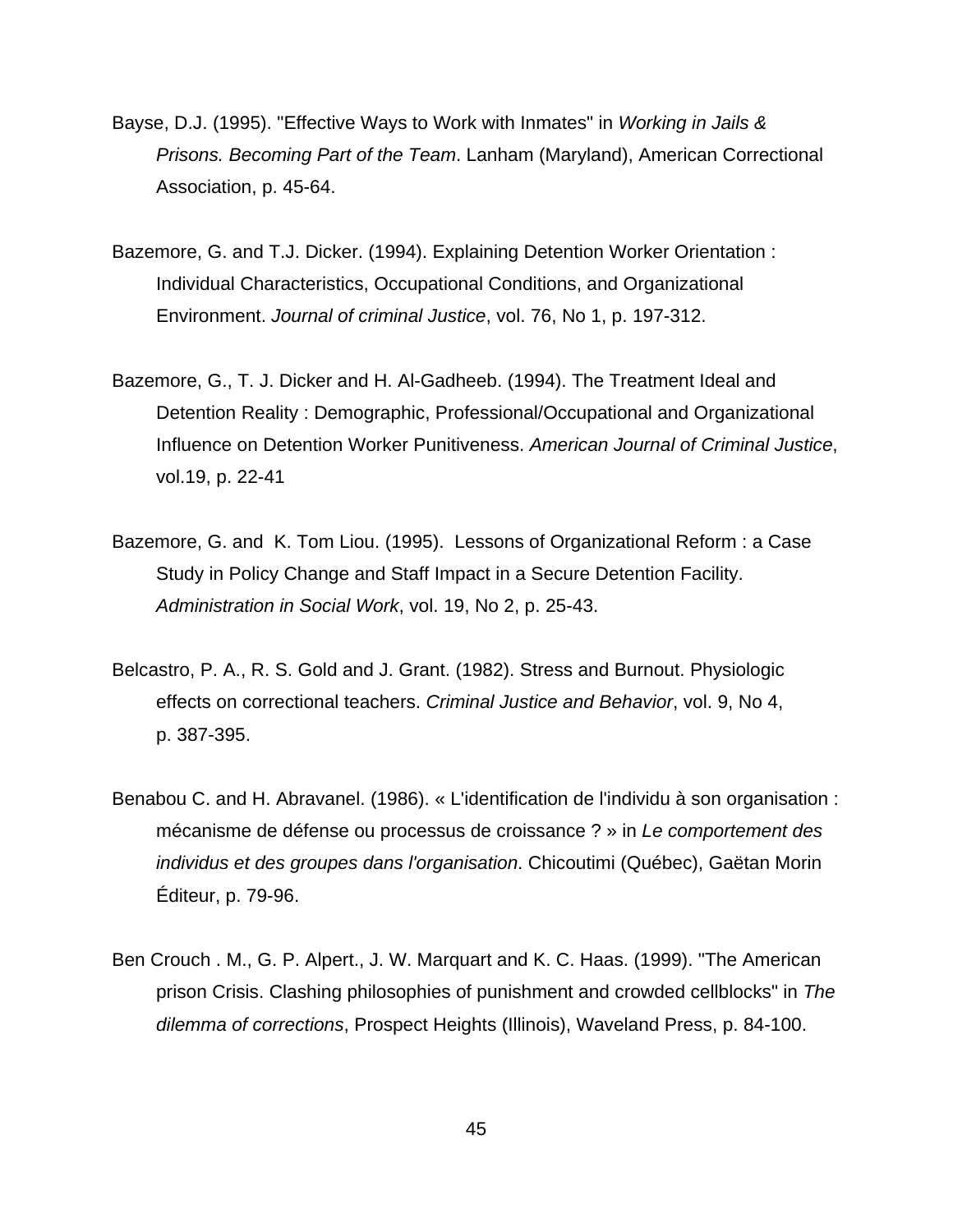- Ben-David, Sarah. (1992). Staff-to-Inmates Relations in a Total Institution : a Model of Five Modes of Association. *International Journal of Offender Therapy and Comparative Criminology*, vol. 36, No 3, p.209-219.
- Bengis, S.M. (1997). "Personal and Interpersonal Issues for Staff Working with Sexually Abusive Youth" in *Impact : Working with Sexual Abusers*. Brandon (Vermont), Safer Society Press, p. 31-50.
- Benguigui, G., A. Chauvenet and F.Orlic. (1994). Les surveillants de prison et la règle. *Déviance et société*, vol. 18, No 3, p. 275-295.
- Benkhoff, B. (1997). Ignoring Commitment is Costly : New Approaches Establish the Missing Link between Commitment and Performance. *Human relations,* vol. 50, No 6, p. 701-726.
- Benton, W. (1988). "Management and Organization of the Personnel Function", in *Prison personnel management and staff development*. American Correctional Association, p. 7-13.
- Ben-Zur, H. and S. Breznitz. (1991). What makes people angry: dimensions of angerevoking events. *Journal of Research in Personality*, vol. 25, p. 1-22.
- Bettache, M. (2000). Les déterminants de la loyauté organisationnelle : étude effectuée *en milieu hospitalier québécois*. Mémoire de maîtrise, Université de Montréal. 116 pages.
- Bhagat, R. S., S. M. Allie and D. L. Ford. (1991). Organizational Stress, Personal Life Stress and Symptoms of Life Strains : an Inquiry into the Moderating Role of Style of Coping. *Journal of Social Behavior and Personality*, vol 6, No 7, p. 163-184.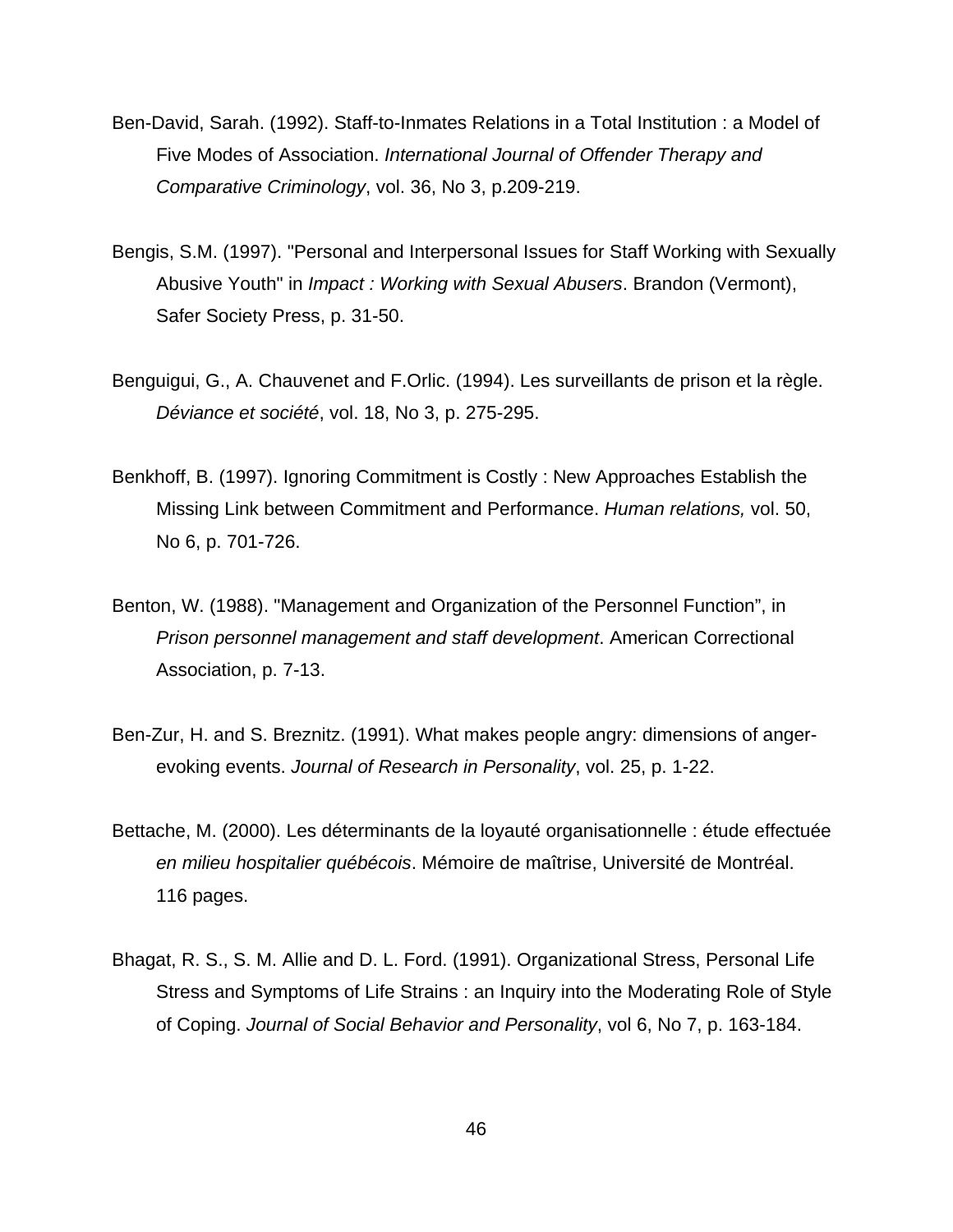- Black, R. (1981). Le stress chez l'agent de correction. *La Gazette de la G.R.C.,* vol. 43, No 10, p.3-9.
- Blau, G.R. and K. B. Boal. (1987). Conceptualizing How Job Involvement and Organizational Commitment Affect Turnover and Absenteeism. *Academy of Management Review*, vol. 12, No 2, p. 288-300.
- Blau, G.R., S.C. Light and M. Chamlin. (1986). Individual and Contextual Effects on Stress and Job Satisfaction, a Study of Prison Staff. *Work and Occupations*, vol. 13, No 1, p. 131-156.
- Bomse, A.J. (2001). "Prison abuse : prisonner-staff relations" in *Discretion, Community, and Correctional Ethics*. Lanham (Maryland), Rowman and Littlefield Publishers, p. 79-104.
- Bouchard, J.H. (2002) *Division in the Ranks : a Correction Guide to Staff Unity*. Pensylvania, LRP Publications. 53 pages.
- Boucher, D. (1997). *Vaincre le stress personnel et organisationnel*. Montréal, Éditions Nouvelles. 144 pages.
- Bowker, L. H. (1977). *"*Recent developpments in prisonner subculture", in *Prisoner Subcultures*. Lexington (Massachussetts), p. 103-127.
- Breed, A. F. (1998). Corrections : a Victim of Situational Ethics. *Crime and Delinquency*, vol. 44, No 1, p. 9 - 18.
- Breen, L. (1986). *The forgotten keepers: stress and the correctional employee*. Ottawa, Ministry of the Solicitor General. 30 pages.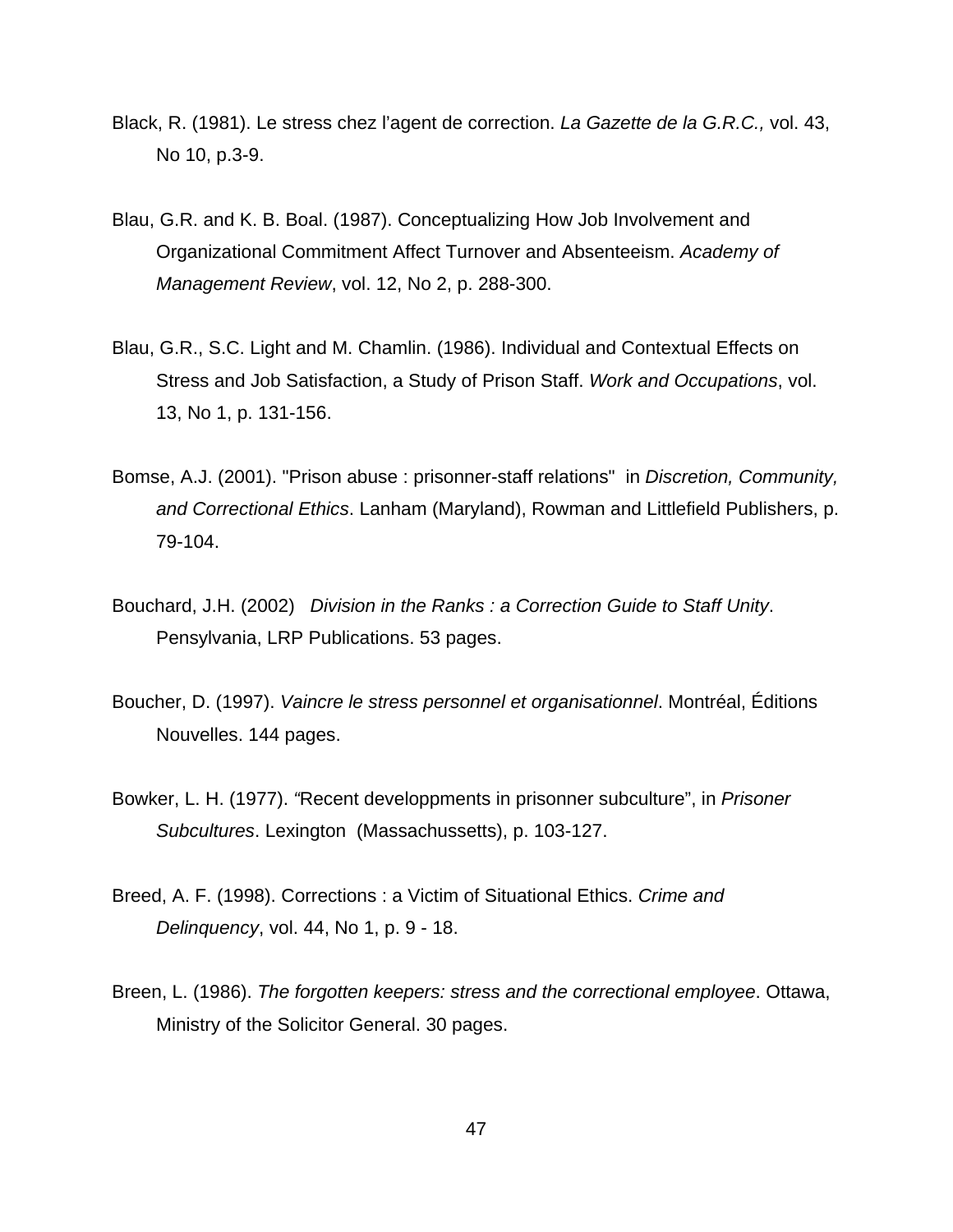- Brinberg. D and McGrath J.E. (1985). *Validity and the Research Process*. Beverly Hills, Sage Publications, 1985.
- Britton, D.N. (2003). *At Work in the Iron Cage: the Prison as Gendered Organization.* New York, New York University Press. 256 pages.
- Britton, D. N. (1997). Perceptions of the work environment among correctionnal Officers : do race and sex matter ? *Criminology*, vol. 35, No 1, p. 85-105.
- Brodsky, C. (1982). Work stress in correctional institutions. *Journal of Prison and Jail Health*, vol. 2, No 2, p. 74-102.
- Brown, P.W. (1987). Probation officer burnout. *Federal Probation*, vol. 51, No 3, p. 17-21.
- Cario, R. (1992). L'amélioration du climat social dans le monde pénitentiaire. Le statut de surveillant de prison en France. *Revue pénitentiaire et de droit pénal*, No 2, p. 23-140.
- Carlier, Ch. (1997). *Histoire du personnel des prisons françaises du XVIII siècle à nos jours*. Paris, Les Éditions Ouvrières. 261 pages.
- Caron, A.V., W.N. Widmeyer and L.R. Brawley. (1985). The Development of an Instrument to Assess Cohesion in Sport Teams: the Group Environment Questionnaire. *Journal of Sport Psychology*, vol. 7, p. 244-266.
- Carter, K. (1994). "Prison officers and their survival strategies" in *Occupational Socialization and Working Lives*, Burnaby (British Columbia), Frazer University, p.41-57.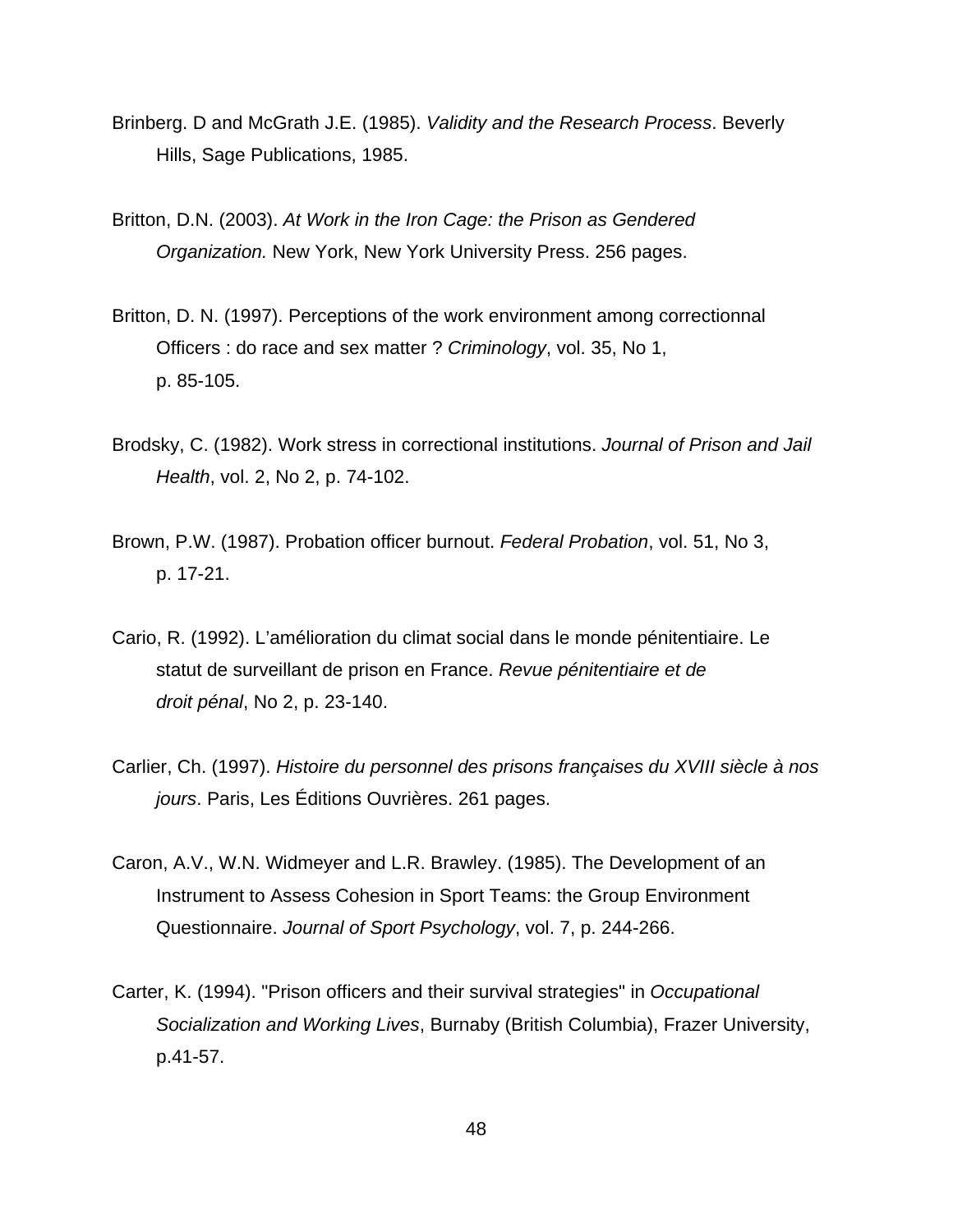- Cheek, F.E. (1984). *Stress Management for Correctional Officers and their Families*. American Correctional Association. 106 pages.
- Cheek, F.E. and M. Di Stephano Miller. (1983). The Experience of Stress for Correction Officers: a Double-Blind Theory of Correctional Stress, *Journal of Criminal Justice*, vol. 11, p. 105-120.
- Cherniss, C. and J. S. Kane. (1987). Public Sector Professionals : Job Characteristics, Satisfaction, and Aspirations for Intrinsic Fulfillment through Work. *Human Relations*, vol. 40, No 3, p.125-136.
- Christian, T.F. (1999). Conflict *Management and Conflict Resolution in Corrections*. Lanham (Maryland), American Correctional Association Staff. 80 pages.
- Cohen, S. and G.M. Williamson. (1991). Stress and Infectious Disease in Humans. *Psychological Bulletin*, vol. 109, No 1, p. 5-24.
- Cohn, S.F., S.E. Barkan and W.A. (1991). Halteman. Punitive Attitudes toward Criminals : Racila Consensus or Racial Conflict ? *Social Problems,* vol. 38, No 2, p. 287-296.
- Compernolle, T. (1994). « La gestion individuelle du stress » in *Stress et travail*. Bruxelles, Simon Moors Éditeur, p. 73-114.
- Cook, J.D., S.J. Hepworth, T.D. Wall and P.B. Warr. (1981). *The Experience of Work*. San Diego, Academic Press.
- Cornelius, G.F. (2001). "Avoiding Manipulation" in *The correctional Officer. A Pratical Guide*. Durham (North Carolina), Carolina Academic Press, p. 175-186.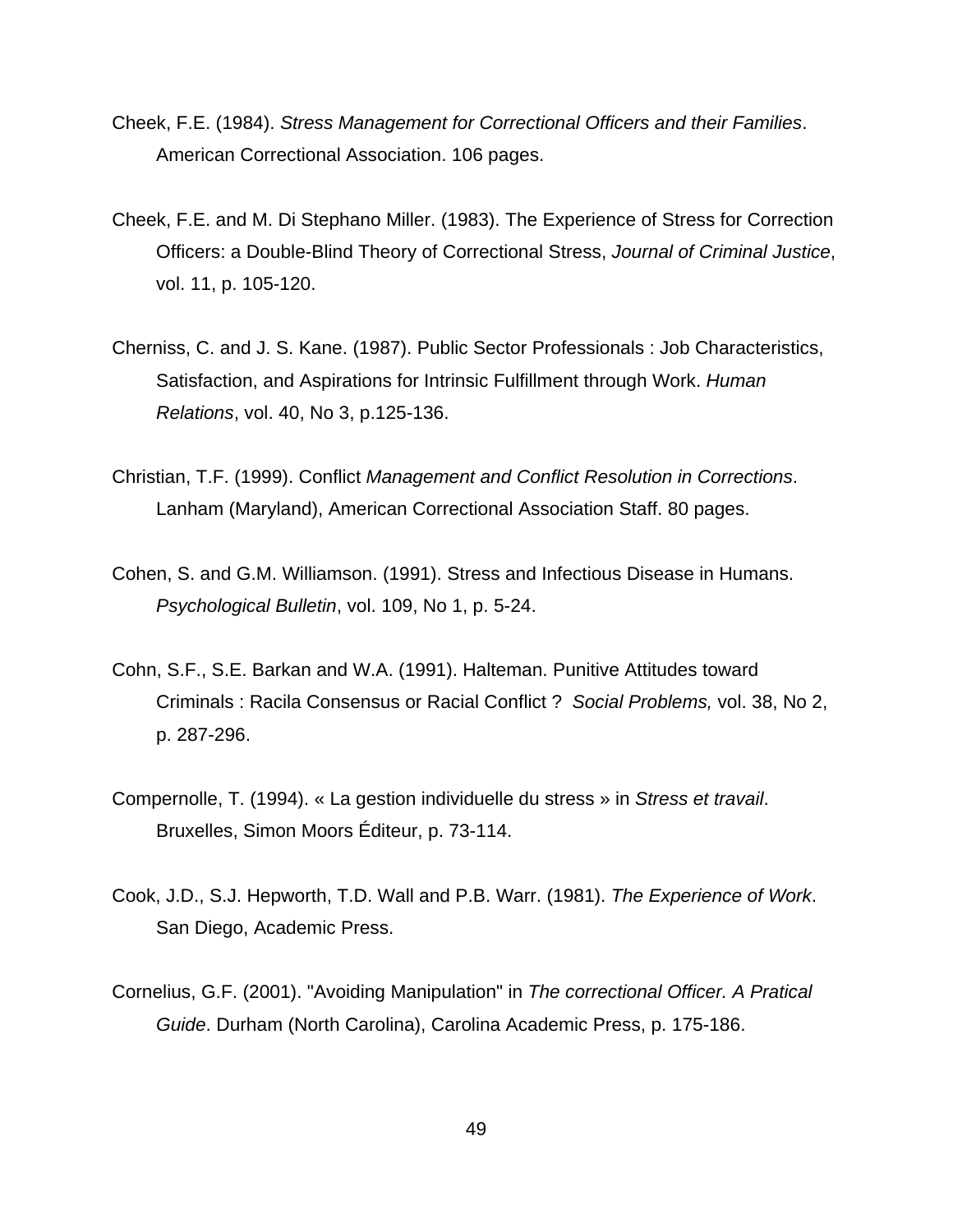- Corrothers H.G. (1992). Career vs. Job: why become a correctional officer? *The effective correctional officer/American Correctional*, p. 1-9.
- Cullen, F.T., G. Cullen and J. Mathers. (1985). Attribution, Salience, and Attitudes toward Sanctioning. *Criminal Justice and Behavior,* vol. 12, p. 305-331.
- Cullen, F.T., T. Lemming, B.G. Link and J.F.Wozniak. ((1985). The Impact of Social Supports on Police Stress. *Criminology*, vol. 23, No 3, p. 503-522.
- Cullen, F.T., Cullen J.B. and J.F. Wozniak. (1988). Is rehabilitation dead ? The myth of the punitiv public. *Journal of Criminal Justice*, vol. 16, p. 303-317.
- Cullen, F.T., K. Gilbert and J.B. Cullen. (1983). Implementing Determinate Sentencing in Illinois : Conscience and convenience. *Criminal Justice Review*, vol. 8, No 1, p. 1-16.
- Cullen, F.T., E.J. Latessa., R. Kopache, L. X. Lombardo and V.S. Burton. (1993). Prison Wardens' Job Satisfaction. *The Prison Journal*, vol. 73, No 2, p.141-161.
- Cullen, F.T., F.E. Lutze, B.G. Link and N.T. Wolfe.(1989). The Correctional Orientation of Prison Guards : do Officers Support Rehabilitation ? *Federal Probation*, vol. 53, p. 34-41.
- Cullen, F.T., S.E. Skovron, J.E. Scott and V.S. Burton. (1990). Public Support for Correctional Treatment: the Tenacity of Rehabilitative Ideology. *Criminal Justice and Behavior*, vol. 17, p. 6-18.
- Cunningham, J., D.F. Connor, K. Miller and R.H. Melloni. (2003). Staff Survey Results and Characteristics that Predict Assault and Injury to Personnel Working in Mental Health Facilities. *Agressive Behavior*, vol. 29, No 1, p. 31-40.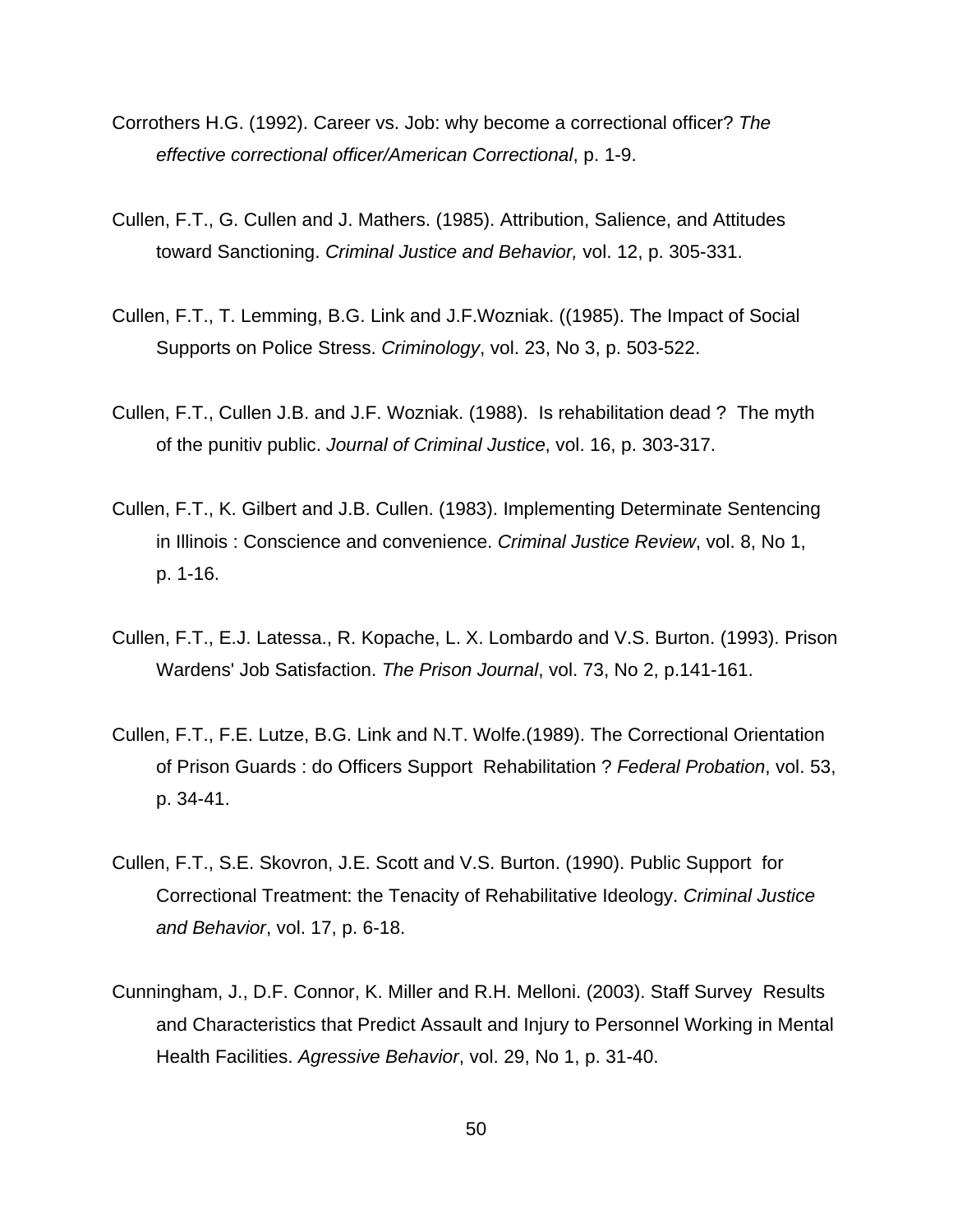- Dantzker, M.L. (1993). Designing a Measure of Job Satisafaction for Policing: a Research Note. *Journal of Crime and Justice*, vol. 16, No 2, p. 171-181.
- Dantzker, M.L. and B. Kubin. (1998). Job Satisfaction: the Gender Perspective among Police Officers, *American Journal of Criminal Justice*, vol. 23, No 1, p. 19-31.
- Davis, M. H. (1983). The Effects of Dispositional Empathy on Emotional Reactions and Helping: a Multidimensional Approach. *Journal of personality*, vol. 51, No 2, p. 67-184.
- Davis, M. H. (1980). A Multidimensional Approach to Individual Differences in Empathy. *JSAS Catalog of Selected Documents in Psychology*, vol. 10, 85 pages.
- Deci, E.L., R. Koestner and R.M. Ryan. (1999). A Meta-Analytic Review of ExperimentsExamining the Effects of Extrinsic Rewards on Intrinsic Motivation. *Psychological Bulletin*, vol. 125, No 6, p.627-663.
- De Coninck, G. (1997). La formation initiale du personnel de surveillance des établissements pénitentiaires : des exigences morales et religieuses à la formation d'intervenants socio-éducatifs en milieu pénal. *Déviance et Société*, vol. 21, No 2, p. 165-216.
- De Coninck, G. and P. Loodts. (1999). Les risques professionnels des surveillants de prison: recherche exploratoire sur le risque d'être agressé par les détenus et le syndrome de stress post-traumatique. *Revue internationale de criminologie et de police technique et scientifique*, vol. LII, No 1, p. 81-98.
- Dejours, Ch. (2000). « Travail et peur » in *Travail, usure mentale*. Paris, Bayard Éditions, p. 93-110.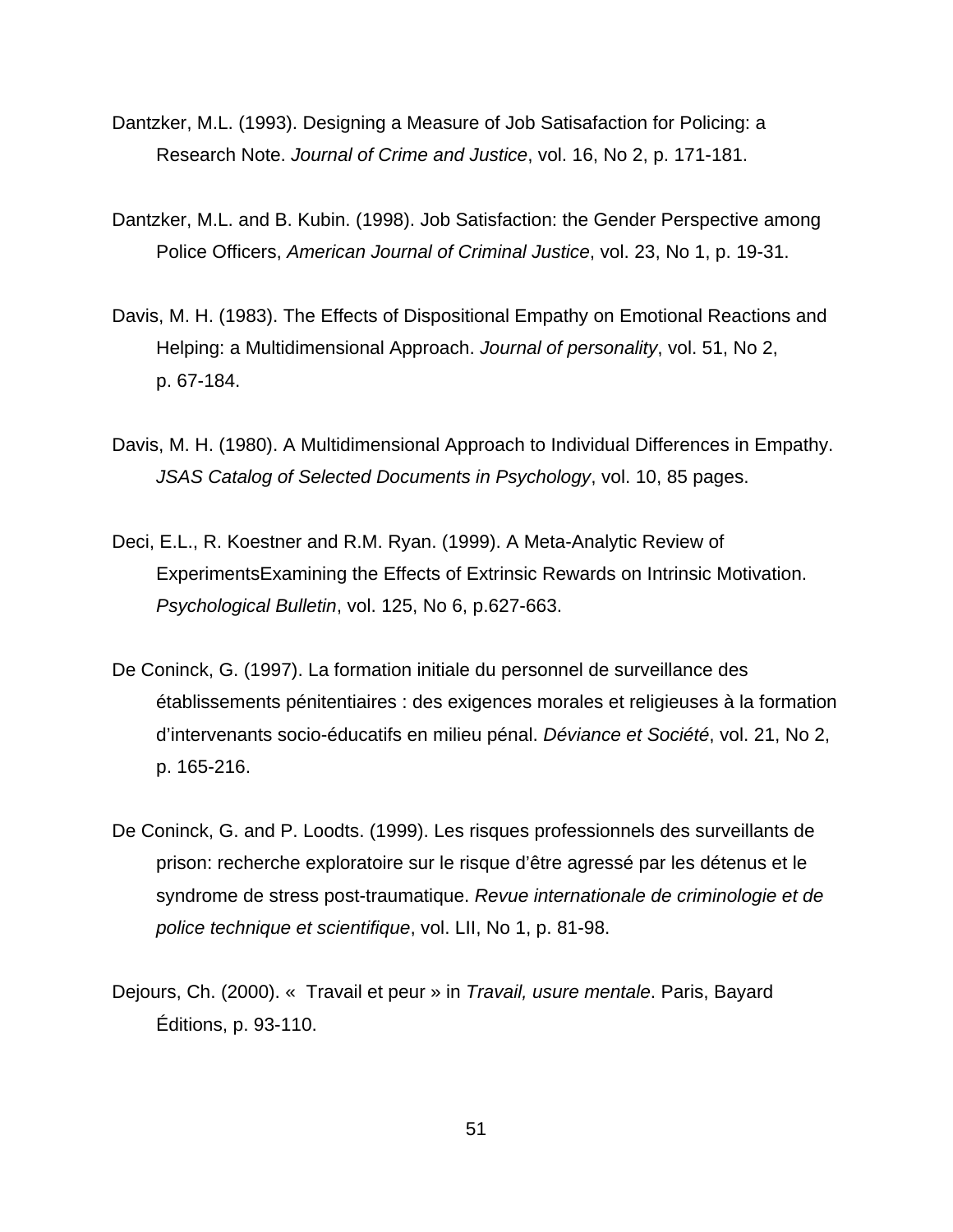- Demonchy. C. (2000). « L'institution mal dans ses murs » in *La prison en changement.*  Paris, Éditions Érès, p.159-184.
- De Waele, M., J. Morval and R. Sheitoyan. (1992). *La gestion de soi dans les organisations*. Montréal, Guérin Éditeur. 173 pages.

Dickenson, L. (1999). *The Keepers of the Keys*. Fort Bragg (California). 162 pages.

- Dignam, J.T., M. Barrera and S.G. West. (1986). Occupational Stress, Social Support, and Burnout among Correctional Officers. *American Journal of Community Psychology*, vol. 14, No 2, p. 177-193.
- Dignam, J.T. and T.J. Thomas. (1996). "Workplace violence in correctional settings : a comprehensive approach to critical management" in *Violence on the Job : Identifying Risks and Developing Solutions.* Washington D.C., American Psychological Association, p. 367-384.
- Dolan, L.S. and S. Garcia. (1999). *La gestion par valeurs. Une nouvelle culture pour les organisations.* Montréal, Éditions Nouvelles. 293 pages.
- Dollard M. F. and A. H. Winefield. (1998). A Test of the Demand-Control/Support Model of Work Stress in Correctional Officers. *Journal of Occupational Health Psychology*, vol. 3, No 3, p. 243-264.
- Dowden, C. and C. Tellier. (2001). *Predicting work-related stress in correctional officers: a meta-analysis*.Correctional Service of Canada. Research Report No R-101. 55 pages.
- Duffee, D. (1974). The Correction Officer Subculture and Organizational Change. *Journal of Research in Crime and Delinquancy*, vol. 11, No 2, p. 155-172.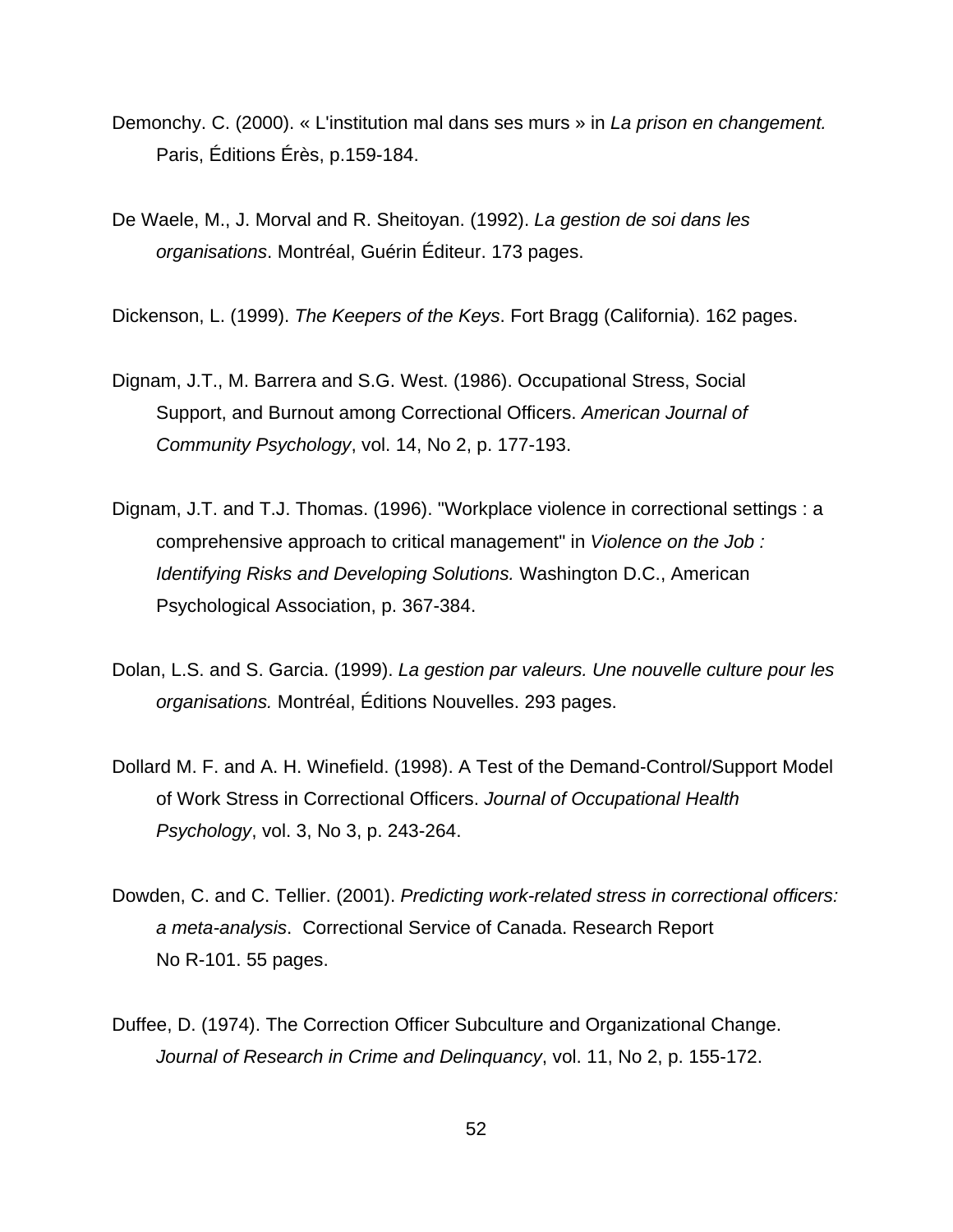- Ekstedt J. W. and M. A Jackson. (1997). *The keepers and the kept. Introduction to corrections in Canada*. Toronto, International Thomson Publishing. 328 pages.
- Ellis, J. (1993). Security officer's role in reducing inmate problem behaviors. A program based on contingency management. *Journal of offender rehabilitation*, vol. 20, No 1/2, p. 61-72.
- Fagan, J. T. (2003) "Managing the Incident" in *Negotiating Correctional Incidents: A practical Guide*. Lanham (Maryland), American Correctional Association, p. 29-45.
- Farkas, M.A. (2001). Correctional Officers: What Factors Influence Work Attitudes? *Corrections Management Quarterly*, vol. 5, No 2, p. 20-26.
- Farkas, M. A. (2000). A typology of correctional officers. *International Journal of Offender Therapy and Comparative Criminology*, vol. 44, No 4, p. 431-449.
- Farkas, M. A. (1999). Correctional Officer Attitudes toward Inmates and Workink with Inmates in "a Get Tough" Era. *Journal of Criminal Justice,* vol. 27, No 6, P. 495-506.
- Farkas, M. A. (1997). The Normative Code Among Correctional Officers: an Exploration of Components and Functions. *Journal of Crime and Justice*, vol. 20, No 1, p. 23-36.
- Farkas, M. A. and P.K. Manning. (1997). The occupational culture of corrections and police officers. *Journal of Crime and Justice*, vol. 20, No 2, p. 51-66.
- Figley, C.R. (1995). "Compassion fatigue : toward a new understanding of the costs of caring " in *Secondary Traumatic Stress*, Lutherville (Maryland), Sidran Press. 118 pages.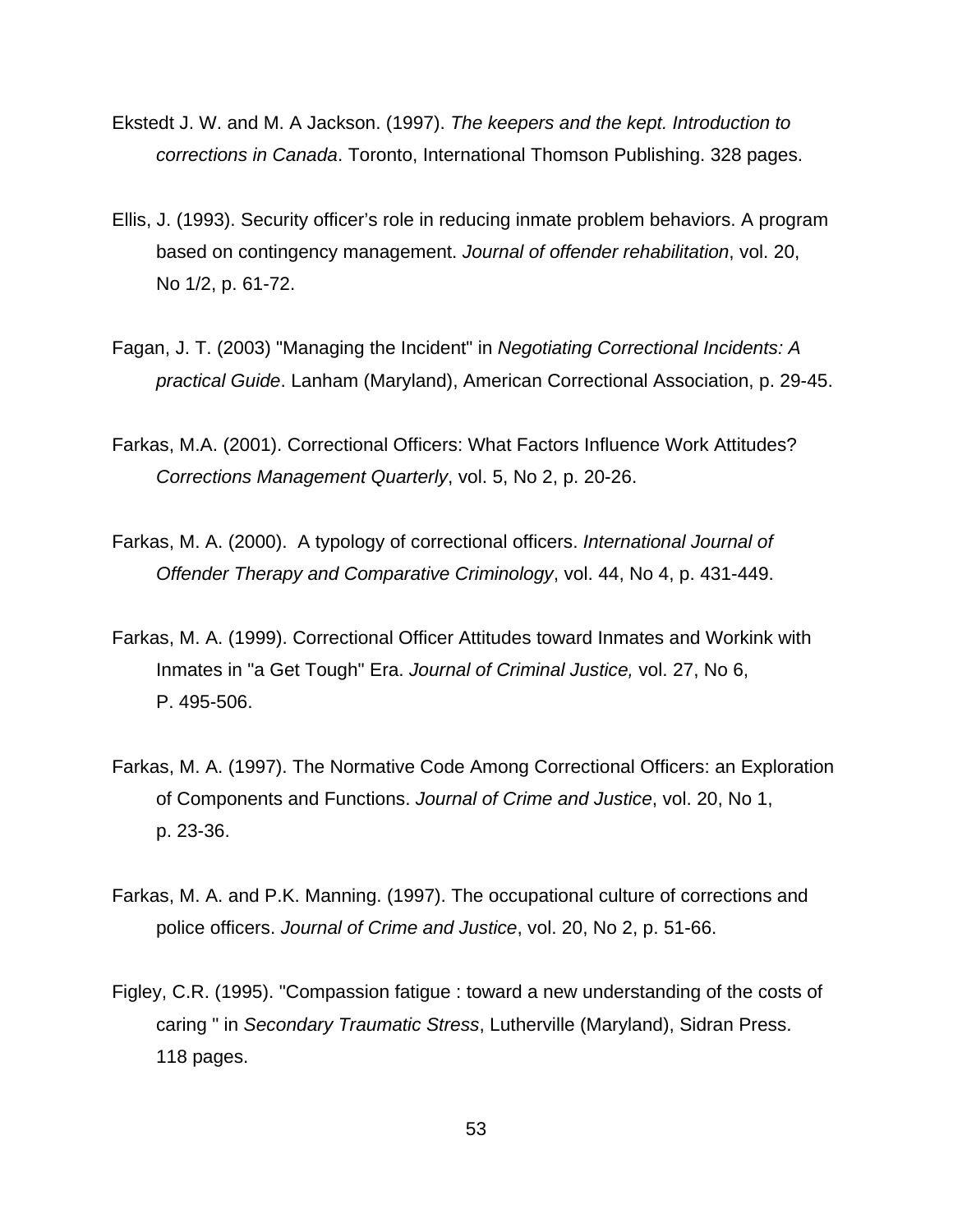- Finkelstein, E. (1993). *Prison Culture : an Inside View*. Hants (England), Athenaeum Press. 181 pages.
- Finn, P. (2000). Adressing *Correctional Officer Stress : Programs and Strategies.* Washington, National Institute of Justice. 129 pages.
- Finn, P. (1998). Correctional Officer Stress : a Cause for Concern and Additional Help. *Federal Probation*, vol. 62, No 2, p. 65-73.
- Fisher, P.M. (2001). *The Manager's Guide to Stress, Burnout and Trauma in the Corrections Workplace*. Victoria (British Columbia), Spectrum Press. 118 pages.
- Flora, R. (2001). *How to Work with Sex Offenders. A Handbook for Criminal Justice*, *Human Service, and Mental Health Professionals*. Binghamton (New York), The Haworth Clinical Practice Press. 252 pages.
- Fox, V. and J. B. Stinchcomb. (1994). "Staff : the key ingredient" in *Introduction to Corrections*, fourth edition (New Jersey), Prentice Hall Career and Technology, p. 577- 625.
- Freeman, R.M. (1999). Correctional *Organization and Management. Public Policy Challenges, Behavior, and Structures*. Waburn (Minesota), Butterworth Heinemann. 444 pages.
- Froment, J. C. (1998). « Le statut identitaire et administratif du corps des surveillants de prison. De l'effritement à la recomposition » in *La République des surveillants de prison (1958-1998),* Paris, Librairie générale de droit et de jurisprudence, p.307-426.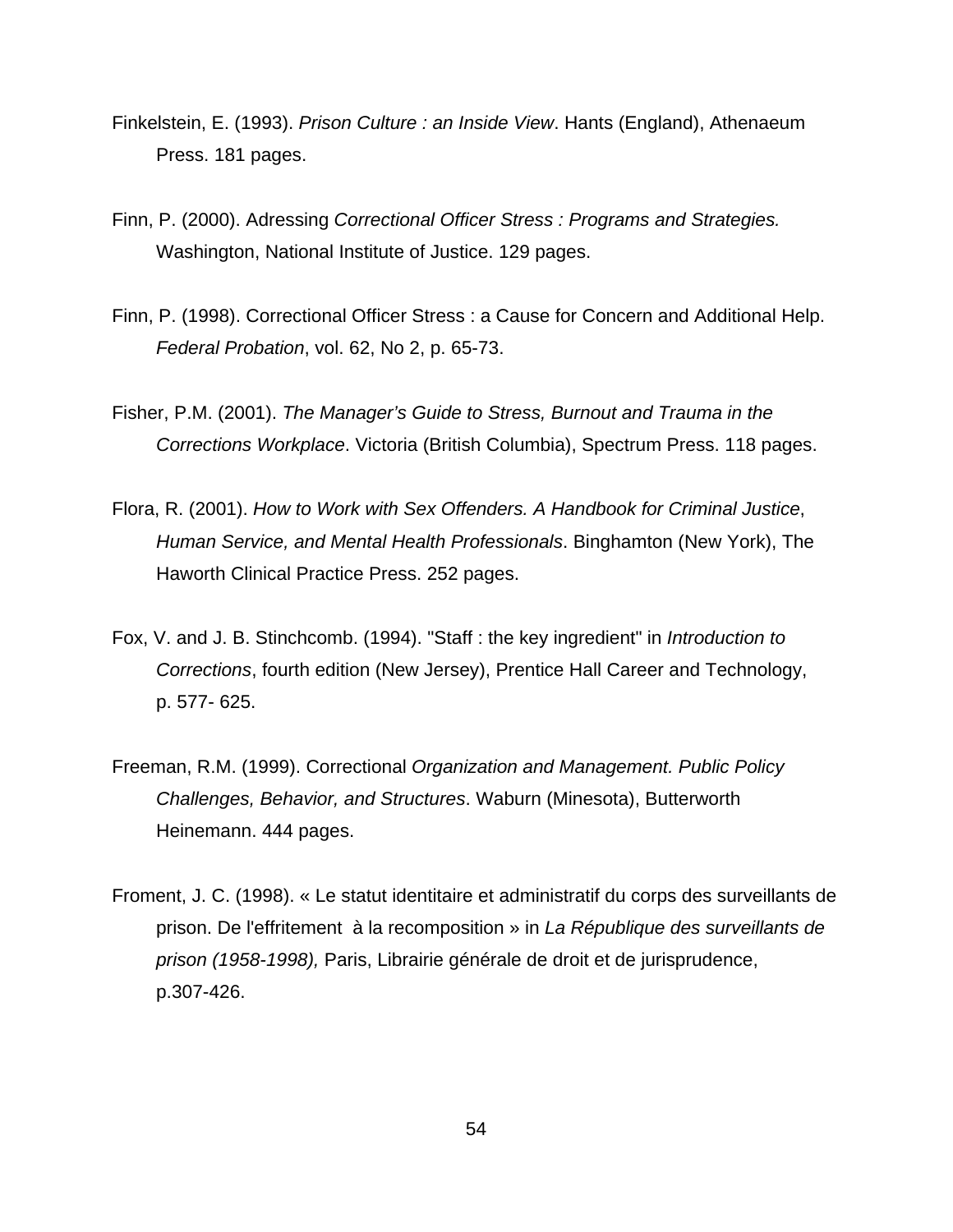- Frone, M. R. (1990). Intolerance of Ambiguity as a Moderator of the Occupational Role Stress-Strain Relationship : a Meta-Analysis. *Journal of Organizational Behavior,* vol. 11, No 4, p. 309-320.
- Garland, D. (1998). Les contradictions de la société punitive : le cas britannique, *Actes de la recherche*, No 124, p. 49-67.
- Gerstein. L.H., C.G. Topp and G. Correl. (1987). The role of the environment and person when predicting burnout among correctional personnel. *Criminal Justice and Behavior,* vol. 14, No 3, p.352-369.
- Getkate, M. and C. A. Gillis. (1994). *The influence of shop supervisor characteristics on employee-reported work attitudes in a prison industry setting*, Ottawa, Carleton University (unpublished master's thesis).
- Gillis, C. A. (1998). *The prediction of employment stability in a sample of federal offenders on conditional release*. Ottawa, Carleton University (unpublished document). 62 pages.
- Gennardo di, G. (1975). *Prison Architecture*. Londres, The architectural Press. 238 pages.
- Gilbert, M. J. (1997). The illusion of structure: a critique of the classical model of organization and the discretionary power of correctional officers. *Criminal Justice Review*, vol. 22, No 1, p. 49-64.
- Goff, C. H. (1999). *Correction in Canada.* Winnipeg University, Anderson Publishing. 213 pages.
- Gordon, J.A. (1999). Do Staff Attitudes vary by Position ? A Look at one Juvenile Correctional Center. *American Journal of Criminal Justice*, vol, 24, No 1, p.81-93.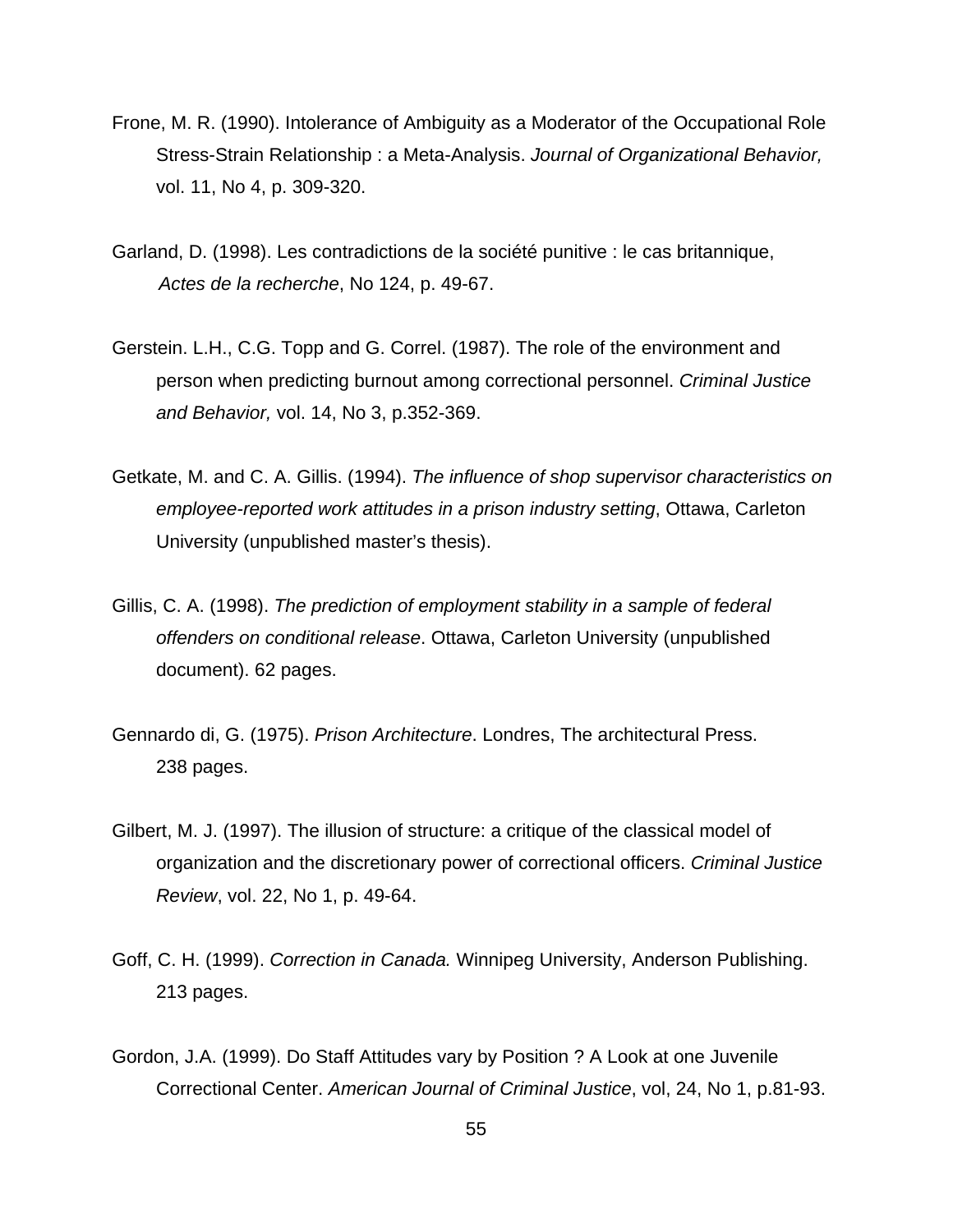- Goss, G. (1991). *Understanding correctional staff commitment and aspirations: a research study*. Ottawa. 50 Pages.
- Grant, B. A. The impact of working rotating shifts on the family life of correctional staff. (1995). *Forum on Corrections Research*, vol. 7, No 2, p. 40-42.
- Green, S. B. and T. Stutzman. (1986). An evaluation of methods to select respondents to structured job-analysis questionnaires. *Personnel Psychology*, vol. 39, No 3, p. 543-564.
- Greene, R.L. and K.M. Nowack. (1995). Hassles, Hardiness and Absenteeism: Results of a 3-year Longitudinal Study. *Work and Stress*, vol. 9, No 4, p. 448-462.
- Grégoire, A. (2001). *Rapport concernant le processus de recrutement, de formation et d'intégration des recrues au SCC.* Mémoire de Maîtrise, Université du Québec à Chicoutimi. 121 pages.
- Greiner, L.E. and V. E. Schein. (1988). *Power and Organization Development: Mobilizing Power to Implement Change*. Reading (Massachusetts), Addison-Wesley Publishing Company. 184 pages.
- Griffin, M. L. (2001). Job satisfaction among detention officers assessing the relative contribution of organizational climate variables. *Journal of Criminal Justice,* vol. 29, p. 219-232.
- Griffin, M. L. (2001). *The Use of Force by Detention Officers.* New York, Library of Congress Cataloging-in-Publication Data. 126 pages.
- Griffiths, C.T. and A. Cunningham. (2000). "The correctional officers" in *Canadian Corrections*, Scarborough (Ontario), Nelson Thomson Learing, p. 179-215.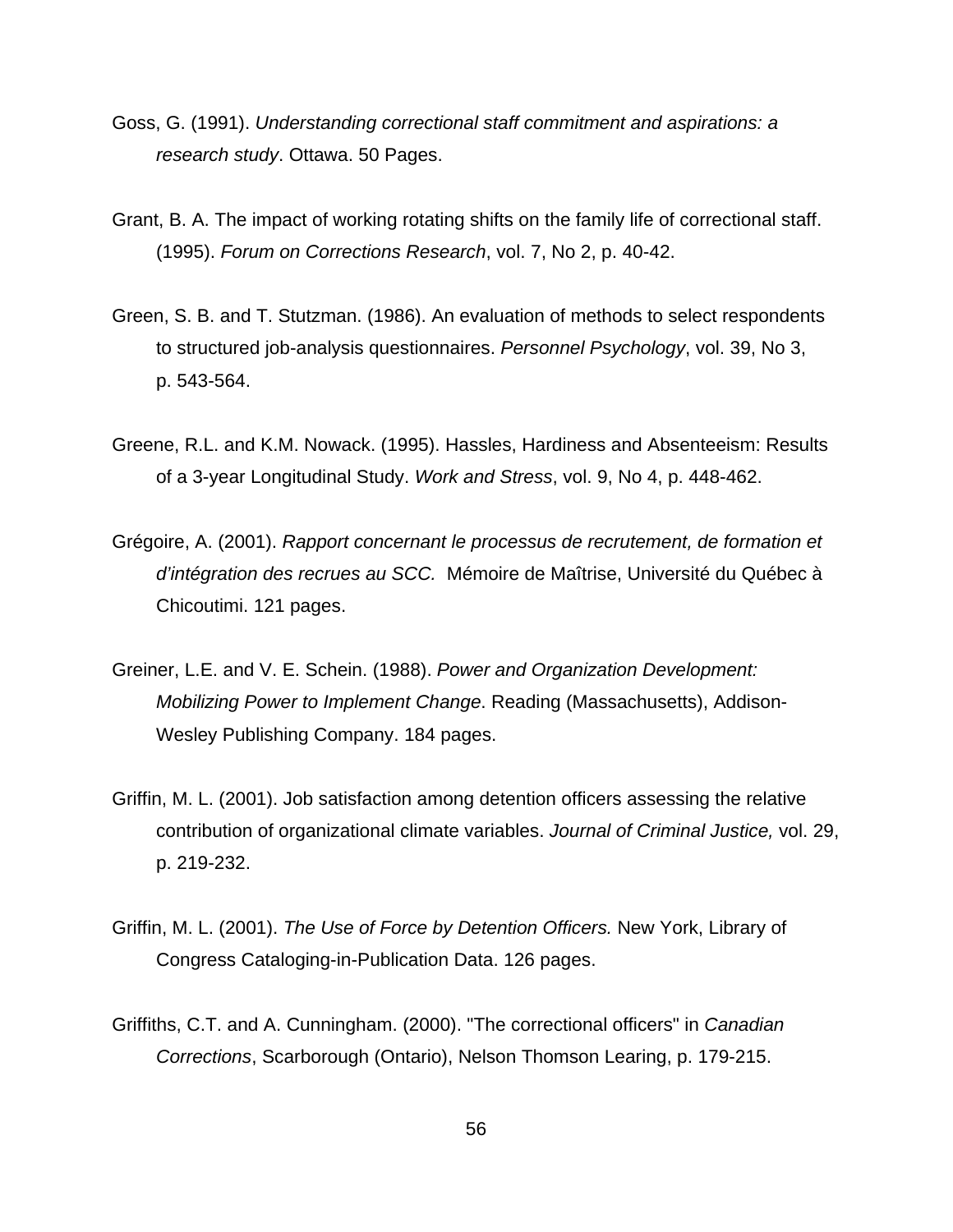- Gross, R.G., S.J. Larson., G.D. Urban et L.Z. Zupan. (1994). Gender Differences in Occupational Stress among Correctional Officers. *American Journal of Criminal Justice*, vol. 18, No 2, p.219-235.
- Grossi, E.L. and B. L. Berg. (1991). Stress and Job Dissatisfaction among Correctional Officers: an Unexpected Finding*. International Journal of Offender Therapy and Comparative Criminology*, vol. 35, No 1, p. 73-81.
- Guérin, G., J. Carrière and T. Wils. (1999). *Facteurs explicatifs de la démobilisation chez les diplômés universitaires récemment embauchés.* Rapport de recherche 99-09, Université de Montréal. 40 pages.
- Hall, E.T. (1959). *The Silent Language*. Garden City (New York), Doubleday and Company. 240 pages.
- Härenstam, A. and U.B. Palm. (1988). Stress, Health and the Working Environment of Swedish Prison Staff. *Work and stress*, vol. 2, No 4, p. 281-290.
- Hartland, A. (1996). *Choosing Correctional Options. That Work.* Oaks (California), Sage Publishing Editions. 275 pages.
- Hatch, M.J. and M. Schultz. (2002). The Dynamics of Organizational Identity. *Human Relations*, vol 55, No 8, p. 989-1017.
- Hepburn, J.R. (1984). The Erosion of Authority and the Perceved Legitimacy of Inmate Social Protest : a Study of Prison Guards. *Journal of Criminal Justice*, vol. 12, p. 579-590.
- Hepburn, J.R. and C. Albonetti. (1980). Role Conflict in Correctional Institutions: an Empirical Examination of the Treatment-Custody Dilemma among Correctional Staff. *Criminology*, vol. 17, p. 445-459.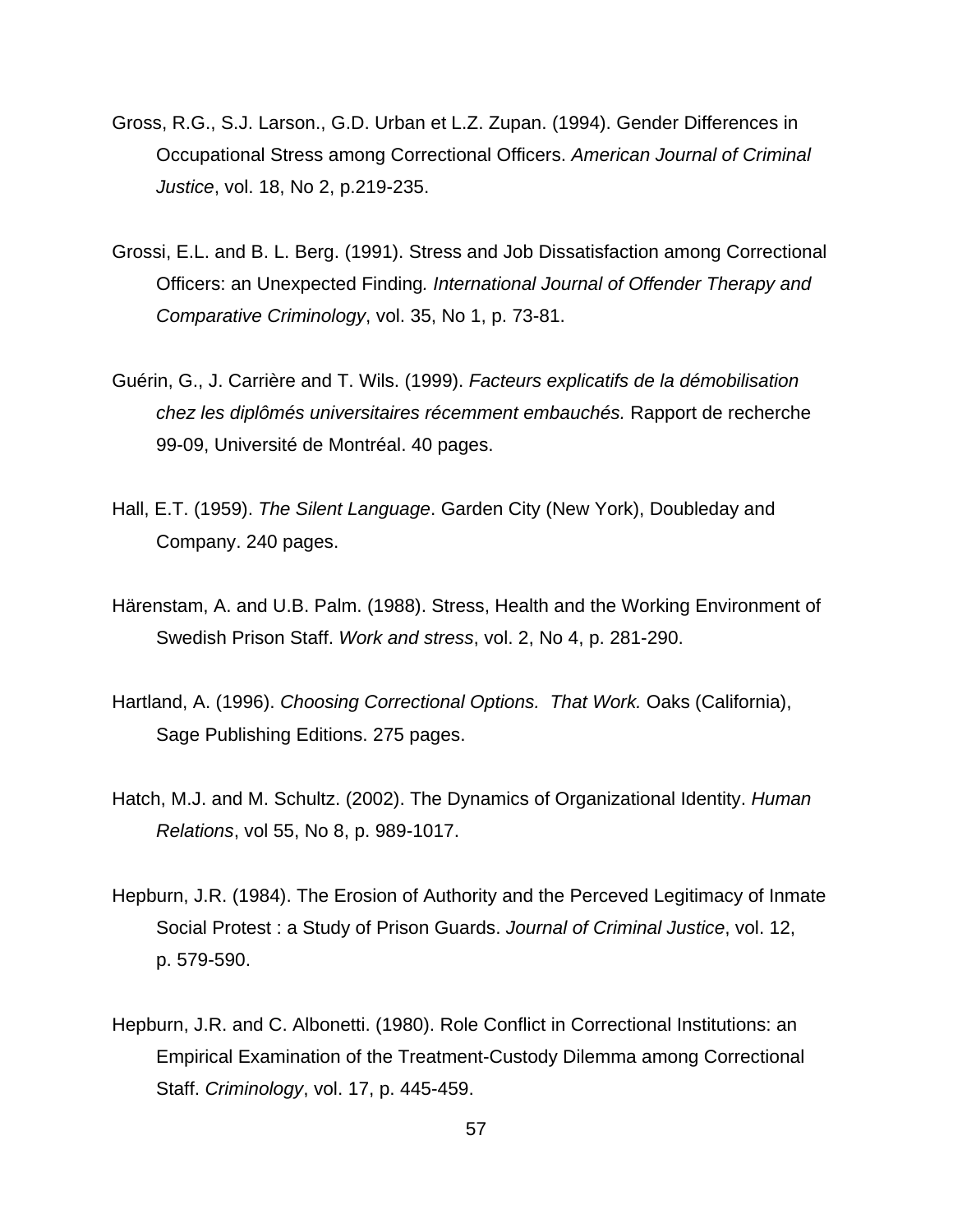- Hepburn, J.R. and A.E. Crepin. (1984). Relationship strategies in a coercive institution: a study of dependence among prison guards. *Journal of Social and Personal relationships*, vol. 1, No 3, p. 139-157.
- Hersey P. and K.H. Blanchard. (1993). *Management of Organizational Behavior: Utilizing Human Ressources*. Englewoods Cliffs (New Jersey), Prentice Hall. 536 pages.
- Herzog-Evans, M. (1998). « La connaissance des comportements » in *La gestion du*  détenu. Essai de droit pénitentiaire. Paris, L'Harmattan, p. 151-278.
- Houston, J.G. (1999). *Correctional Management. Functions, Skills, and Systems.* Chicago, Nelson-Hall Publishers. 408 pages.
- Huckabee, R.G. (1992). Stress in corrections: an overview of the issues. *Journal of Criminal Justice,* vol. 20, p. 479-486.
- Hurst, T.E. and M. M. Hurst. (1997). Gender Differences in Mediation of Severe Occupational Stress among Correctional Officers. *American Journal of Criminal Justice*, vol. 22, No 1, p. 121-137.
- Israel, B.A., J. House, S.J. Schurman, C.A. Heaney and R. P. Mero. (1989). The Relation of Personal Ressources, Participation, Influence, Interpersonal Relationships and Coping Strategies to Occupational Stress, Job Strains and Health : a Multivariate Analysis. *Work and Stress*, vol. 3, No 2, p. 163-194.
- Ito, J.K. (1995). Current staff development and expectations as criteria in selections decisions. *Human Ressource Management International Digest*, vol. 3, No 1, p. 27-30.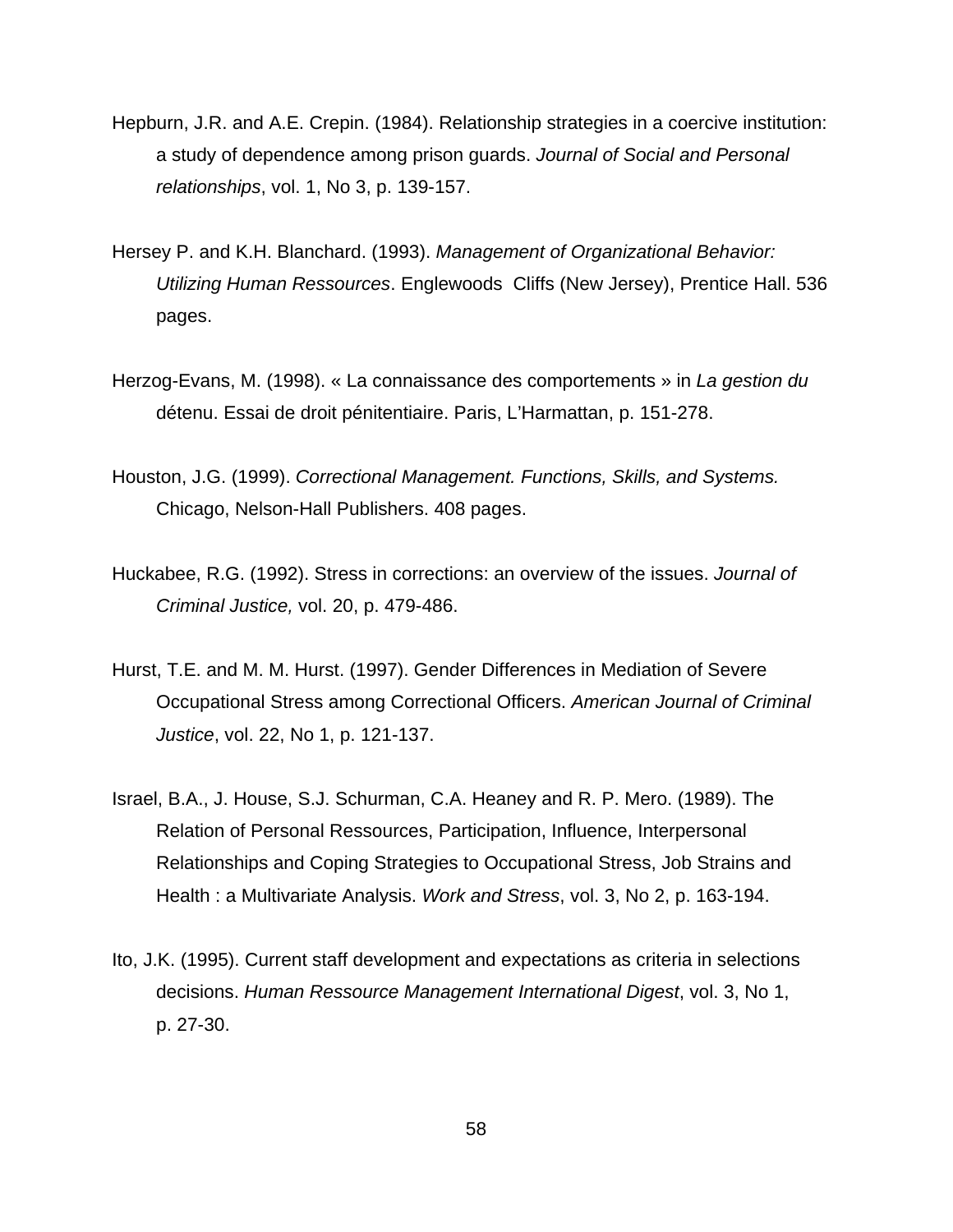- Jackson, E. J. and S. Ammen. (1996). Race and Correctional Officers' Punitive Attitudes toward Treatment Programs for Inmates. *Journal of Criminal Justice*, vol. 24, No 2, p. 166.
- Jacob, R., A. Rondeau and L. Danielle. (2002). *Transformer l'organisation*. *La stratégie du changement*. Montréal, Éditions Revue Internationale de gestion. 434 pages.
- Jacobs, A.G., L.E. Latham and M.S. Brown. (1988). Test-retest reliability of the statetrait personality inventory and the anger expression scale, *Anxiety Research*, vol. 1, No 3, p.263-265.
- Jacobs, J.B. and M.P. Grear. (1980). "Dropouts and rejects: an analysis of the prison guard's revolving door" in *The Keepers. Prison Guards and Contemporary Correction*, Springfield (Illinois), Charles C. Thomas Publisher, p. 273-290.
- Jacobs, J. B. (1981). "What prison guards think: a profile of the Illinois force" in *Prison Guard/Correctional Officer, The Use and Abuse of the Human Ressources of Prisons*. Toronto, Butterworth, p. 41-53.
- Janis, I.L, and L. Mann. (1977). *Decision Making: a Psychological, and Physiological Effects of Expectancies*. Erlbaum (New Jersey), Hillsdale.
- Jauvin, N., M. Vézina, J. Dussault, R. Malenfant, R. Bourbonnais and M. April. (2003). *Recherche sur les effets du travail en détention sur l'absentéisme au travail, la santé et la sécurité du personnel. Faits saillants du volet quantitatif*. Québec, Ministère de la Sécurité publique. 45 pages.
- Jehn, K. A, G. B. Northcraft and M. A. Neale. (1999). Why differences make a difference: a field study of diversity, conflict, and performance in workgroups. *Administrative Science Quarterly*, vol. 44, No 4, p. 741-763.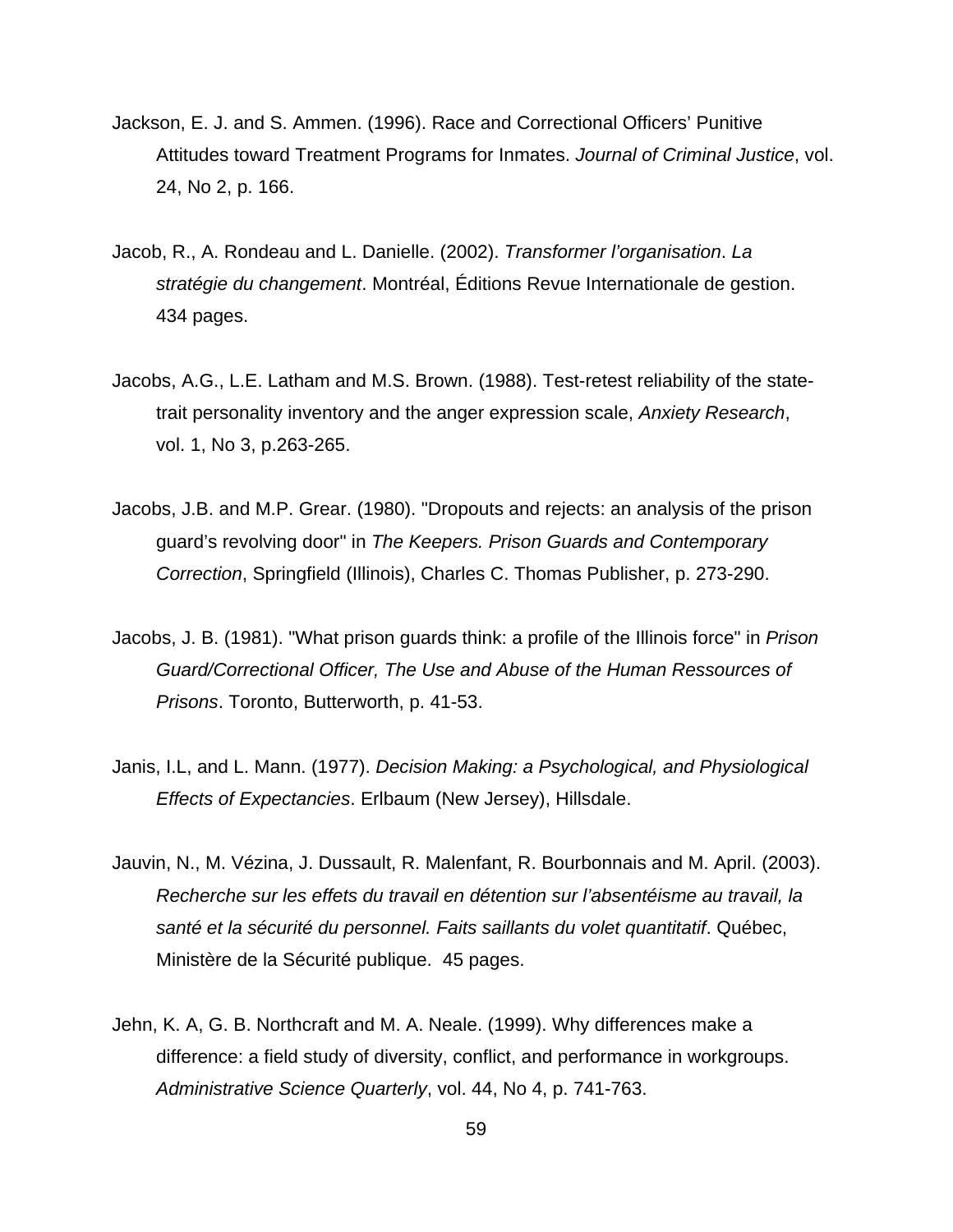- Jermier, J.M., J.W. Slocum., L.W. Fry and J. Gaines. (1991). Organizational Subcultures in a Soft Bureaucracy Resistance behind the Myth and Facade of an Official Culture. *Organization Science*, vol. 2, No 2, p. 170-194.
- Jex, M. S., P. E. Spector, D.M. Gudanowski and R. A. Newman. (1991). Relations between exercice and employee responses to work stressors. *Journal of Social Behavior and Personality,* vol. 6, No 7, p. 425-443.
- Johnson, N. (2000). *Forms of Contraint. A History of Prison Architecture.* Urbana (Illinois), University of Illinois Press. 162 pages.
- Johnson, R. (2002)."Living in Prison. The Private Culture of the Prison" in *Hard Time. Understanding and Reforming the Prison. Belmont* (California). Wadsworth Contemprorary Issues in Crime and Justice Serie, p. 163-200.
- Johnson, R. and S. Price. (1981). The Complete Correctional Officer. *Criminal Justice and Behavior*, vol. 8, No 8, p. 343-373.
- Jones, R.J. (1999). On *the Values-based Officer Selection Interview and the Training of Recruit Officers at the Staff College, Ontario Region*. Fleming College (Peterborough). Unpublished document. 74 pages.
- Jones R.J. (1998). Reputable *Conduct. Ethical Issues in Policing and Corrections.* Prentice Hall Canada Career & Technology. 157 p
- Jones, T.L. (2002).The *police officer's guide to operating and surviving in low-light and no-light conditions.* Springfield (Illinois), Charles Thomas Publisher. 238 pages.
- Jones, T.L. (1998). *A research report on the values-based officer selection interview and the training of recruit officers at the staff college, Ontario region.* Peterborough, Flemming College (unpublished document). 74 pages.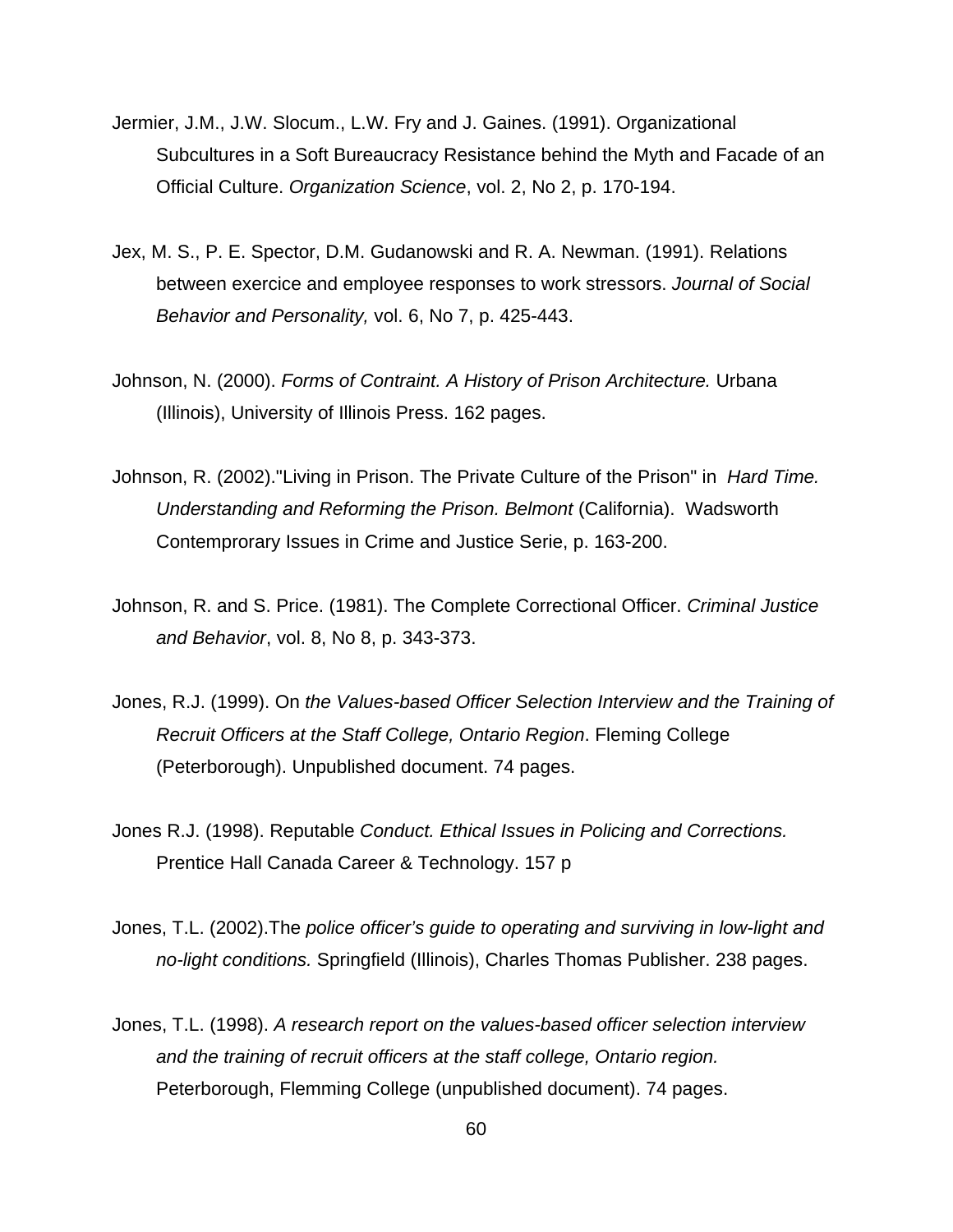- Josi, D.A. and D. K. Sechrest. (1998). *The Changing Career of the Correctional Officer*. *Policy Implications for the 21<sup>st</sup> Century. Boston, Butterworth-Heinemann.* 184 pages.
- Jurik, N.G. (1988). Striking a balance: Female correctional officers, gender role stereotypes, and male prisons. *Sociological Inquiry*, vol. 58, No 3, p. 291-305.
- Jurik, N.C., G.J. Halemba, M.C. Musheno and B. Boyle. (1987). Educational Attainment, Job Satisfaction, and the Professionalization of Correctional Officers. *Work and Occupations*, vol. 14, No 1, p. 106-125.
- Jurik, N.C. and R. Winn. (1987). Describing Correctional-Security Dropouts and Rejects. An Individual or Organizational Profile? *Criminal Justice and Behavior,* vol. 14, No 1, p. 5-25.
- Karlinsky, S. (1979). *Job Satisfaction: Factors Contributing to General Satisfaction among Living Unit and non Living Unit Correctional Staff in a Canadian Penitentiary*. York University (Toronto). 121 pages.
- Kassam-Adam, N. (1995). "The risks of treating sexual trauma: stress and secondary trauma in psychoterapists" in *Secondary Traumatic Stress*. Lutherville (Maryland), Sidran Press, p. 37-48.
- Kauffman, K. (1988). *Prison Officers and their World.* Cambridge (Massachussets), Havard University Press. 290 pages.
- Kauffman, K. (1981). Prison Officers' Attitudes and Perceptions of Attitudes. A case of Pluralistic Ignorance. *Journal of Research in Crime and Delinquancy*, vol. 18, No 2, p. 271-294.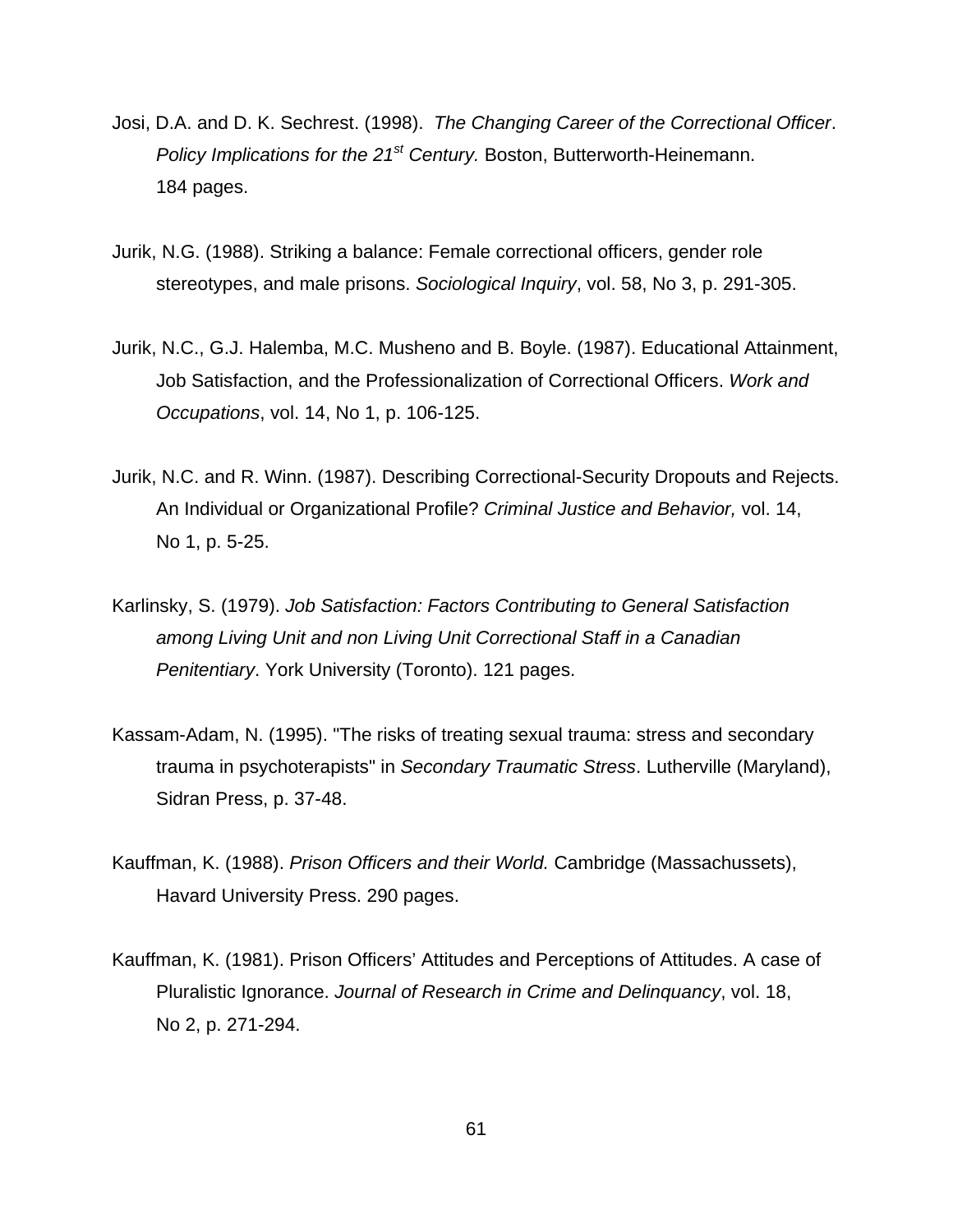- King R. D. and k. McDermott. (1995). *The State of our Prisons.* Oxford, Clarendon Press. 356 pages.
- Klofas, J. M. (1986). Discretion among Correctional Officers : the Influence of Urbanization, Age and Race. International Journal of Offender Therapy and Comparative Criminology, vol. 30, No 2, p. 111-124.
- Klofas, J.M., S. Stojkovic and D. Kalinich. (1990). " Organizational conflict " in *Criminal Justice Organizations. Administration and Management*, Pacific Grove (California), Brooks/Cole Publishing Company, p. 194-218.
- Klofas J.M. and H. Toch. (1982) The Guard Subculture Myth. *Journal of Research in Crime and Delinquency*, p. 238-254.
- Kouzes, J.M. and B.Z. Posner. (2002). *The leadership challenge : how to get extraordinary thinks done in organizations*. California, Jossey-Bass Inc, (third edition). 458 pages.
- Krommenacker, N. (1992). Surveillant pénitentiaire. Un consultant pour une possible métamorphose. *Revue pénitentiaire et de droit pénal*, No 2, p. 141-208.
- Krepps, B. J. (1981). *The Effects of Sex, Race, and Type of Prison on Perceptions of Role Ambiguity and Role Conflict in Correctional Officers*. Riverside. University of California. Thesis dissertation. 95 pages.
- Kropp P.R., D.N. Cox, R. Roesch and D. Eaves. (1989). The Perceptions of Correctional Officers toward Mentally Disordered Offenders. *International Journal of Law and Psychology,* vol. 12, p.181-188.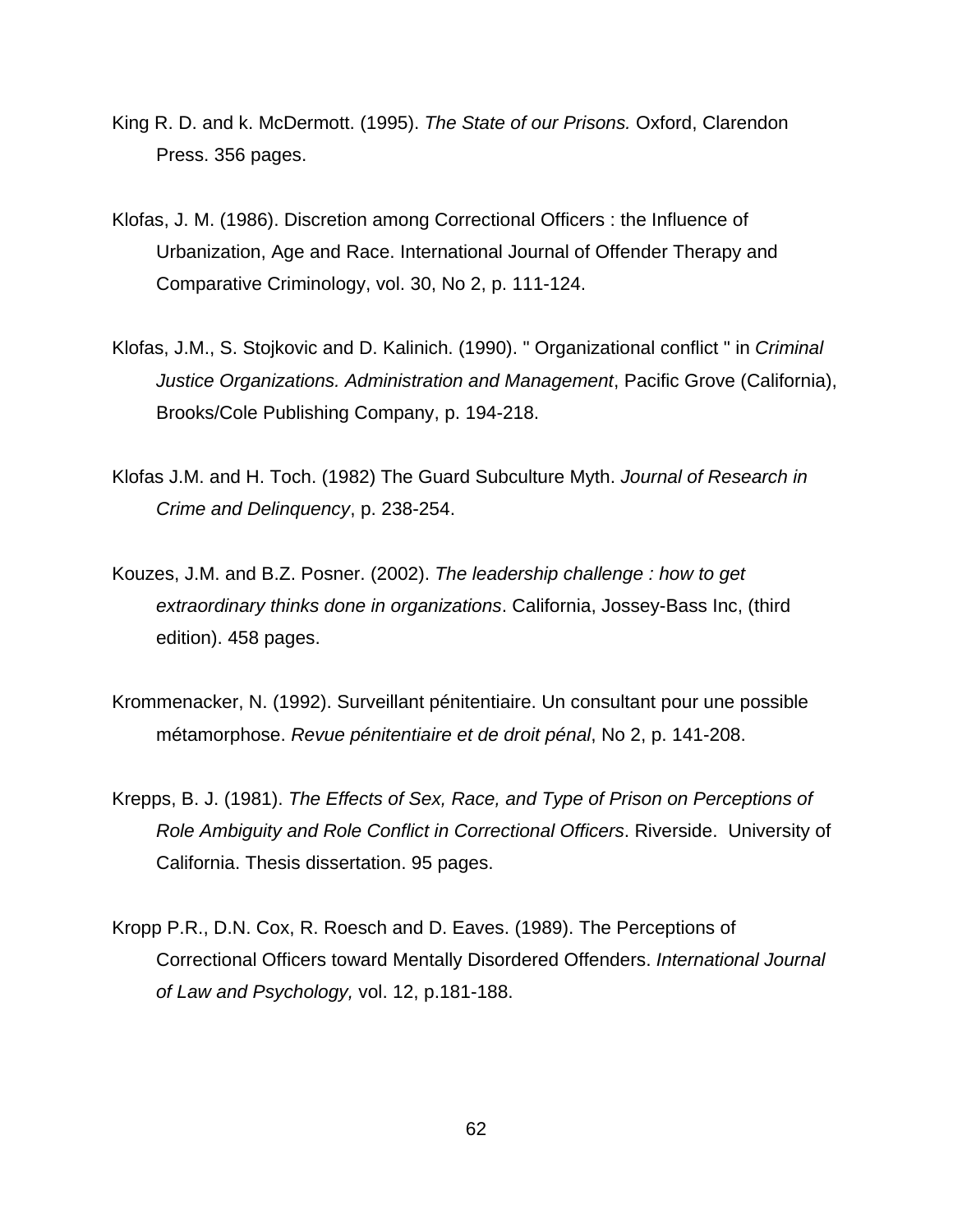- Kuo-Tsai, L. and G. Bazemore. (1994). Professional Orientation and Job Involvement among Detention Case Workers. *Public Administration Quartely*, vol 18, No 2, p. 223-231.
- Lallieux, K. (1991). La formation des surveillants de prison. *Revue Internationale de criminologie et de police technique*, vol. 44, No 4, p. 446-454.
- Lambert, E.G. (2001). Absent Correctional Staff : a Discussion of the Issue and Recommendations for Future Research. *American Journal of Criminal Justice*, vol. 25, No 2, p.279-292.
- Lambert, E. G., N. L. Hogan and S. M. Barton. (2002). A review of the Literature on the Correlates of Correctional Staff Job Satisfaction. *Criminal Justice and Behavior,*  vol. 29, No 2, p. 115-143.
- Lambert, E. G., S. M. Barton and N.L. Hogan and. (1999). The Missing Link between Job Satisfaction and Correctional Staff Behavior : the Issue of Organizational Commitment. *American Journal of Criminal Justice*, vol. 24, No 1, p. 96-116.
- Lane, J.S. (1997). Can You Make a Horse Drink? The Effects of a Corrections Course on Attitudes Toward Criminal Punishment. *Crime and delinquency*, vol. 43, No 2, p. 186-201.
- Lanthier, R. (2003). *Towards a policy for Canada's penitentiaries. The evolution of Canada's prison system and the transformation of the correctional officer's role (1950-2002)*. CSN Labour Relations Department for UCCO-SACC-CSN. 144 pages.
- Larivière, M. and D. Robinson. (1996). *Attitudes of Federal Correctional Officers Towards Offenders.* Research Report No R-44, Correctionnel Service of Canada, 37 pages.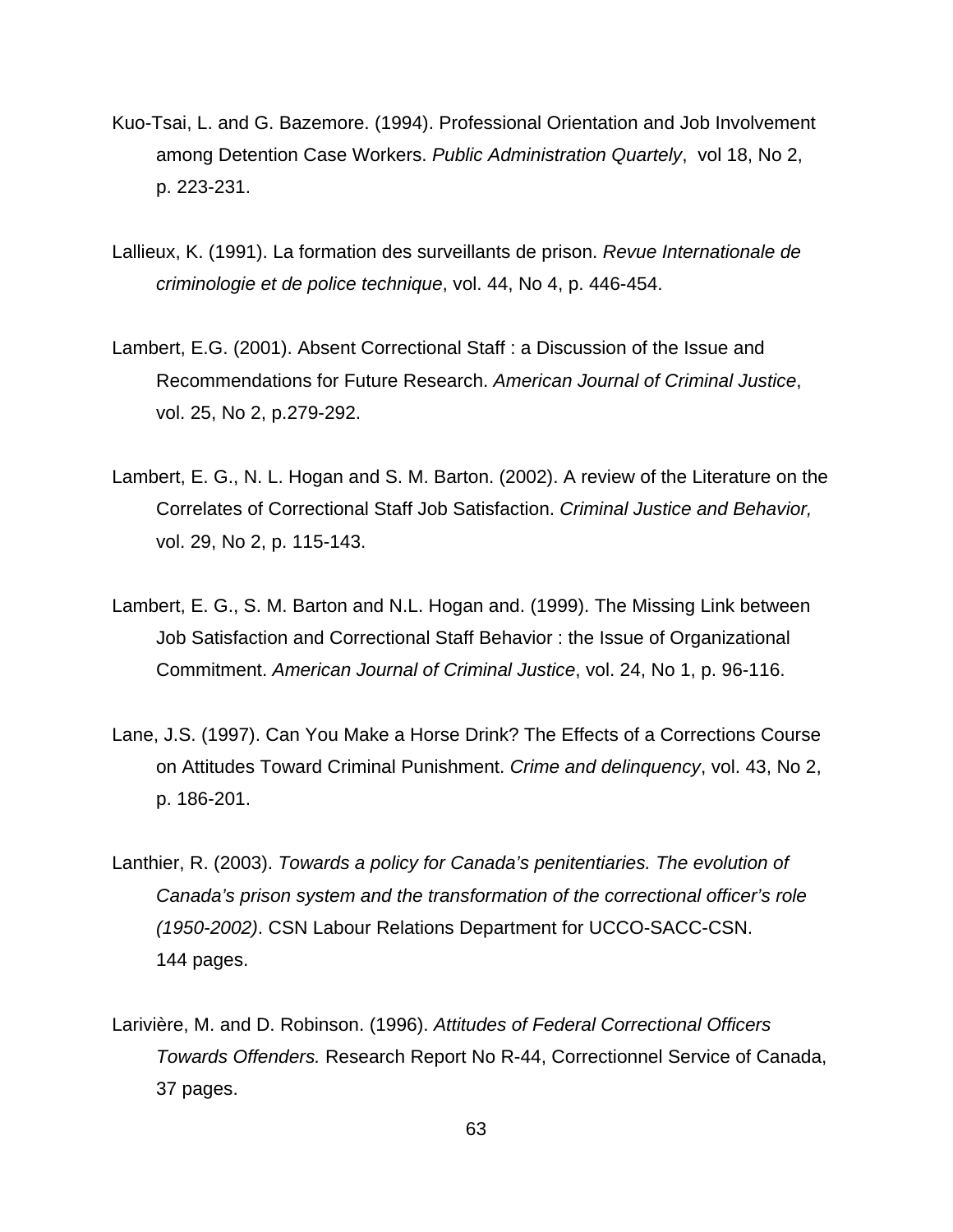- Lasky, G.L., B.C. Gordon and D. Sreballus. (1986). Occupational Stressors among Federal Correction Officers Working in Different Security Levels. *Criminal Justice and Behavior*, vol. 13, No 3, p. 317-327.
- Latulippe, L. (1995). *La motivation et le burnout chez les employés du Service correctionnel du Canada*. Montréal, Mémoire de Maîtrise, Université de Montréal. 142 pages
- Launay, G. and P.J. Feilding. (1989). Stress among Prison Officers: some Empirical Evidence based on Self-Report. *The Howard journal of Criminal Justice*, vol. 28, No 2,p. 138-141.
- La Van, H. and D. K. Banner. (1985). The Perception of Role Conflict, Role Ambiguity And Organisational Commitment: Differences between Sexes. *International Journal of Manpowe*r, vol. 6, No 5, p. 32-35.
- Lawrence, R. and S. Mahan. (1998). Women Corrections Officers in Men's Prisons : Acceptance and Perceveid Job Performance. *Women & Criminal Justice*, vol. 9, No 3, p. 63-86.

Légeron, P. (2001). *Le stress au travail*. Paris, Éditions Odille Jacob, 2001. 381 pages.

- Leiber, M.J. and A.C. Woodrick. (1997). Religious beliefs, attributional styles, and adherence to correctional orientations. *Criminal Justice and Behavior,* vol. 24, No 4, p. 495-511.
- Lemire, L. (1995). La *gestion des aspirations professionnelles insatisfaites : le cas de professionnels syndiqués Québécois.* Thèse de doctorat, Université de Montréal. 427 pages.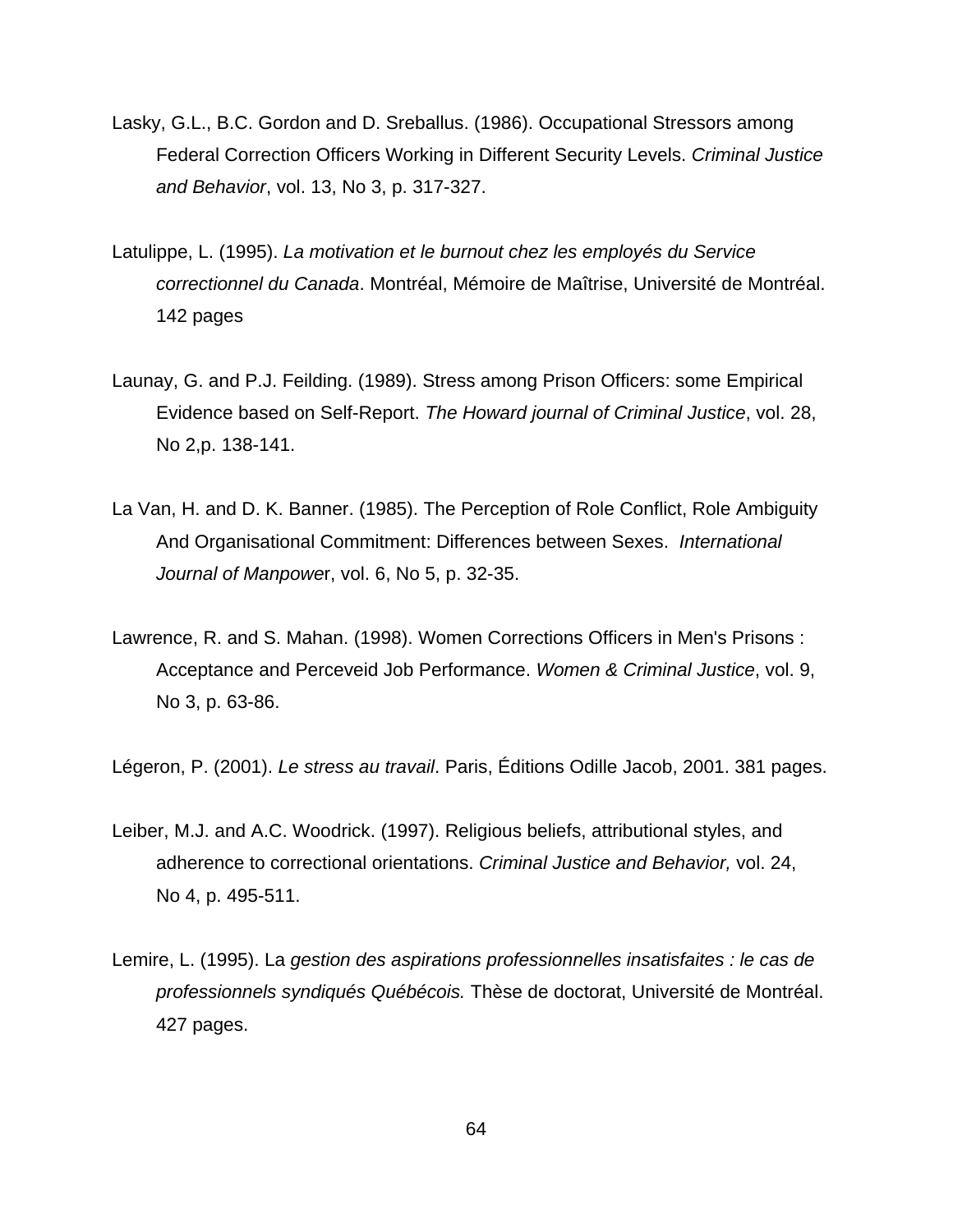- Lhuilier, D. and N. Aymard. (1997). *L'univers pénitentiaire. Du côté des surveillants de prison*. Paris, Desclée de Brouwer. 287 pages.
- Liebling, A., C. Elliott and H. Arnold. (2001). Transforming the Prison: Romantic Optimism or Appreciative Realism? *Criminal Justice*, vol. 1, No 2, p. 161-180.
- Liebling, A. and D. Price. (2001). *The Prison Officer*. England, Prison Service Journal. 212 pages.
- Lindquist, C. A and J. T Whithead. (1986). Guards Released from Prison: a Natural Experiment in Job Enlargement. *Journal of Criminal Justice*, vol. 14, p. 283-294.
- Lombardo, L. (1989). *Guards Imprisonned: Correctionnal Officers at Work*. Cincinnati (Ohio) Anderson Publishing Company, p.35-40
- Lombardo, L. (1985). Group dynamics and the prison guard subculture: is the subculture an impediment to helping inmates? *International Journal of Offender Therapy and Comparative Criminology*, vol. 29, No 1, p. 79-90.
- Lombardo, L. (1981). *Guards Imprisonned: Correctional Officers at Work*. New York, Elsevier. 207 pages.
- Long, S., T.H. Shoukmith, K. Voges and S. Roache. (1986). Stress in Prison Staff: an Occupational Study. *Criminology*, vol. 24, No 2, p. 331-345.
- Lovell, R. (1988). Research Utilization in Complex Organizations: a Case Study in Corrections. *Justice Quartely*, vol. 5, No 2, p. 257-280.
- McMahon, M. (1999). *Women on Guard. Discrimination and Harassment in Corrections*. Toronto, University of Toronto Press. 219 pages.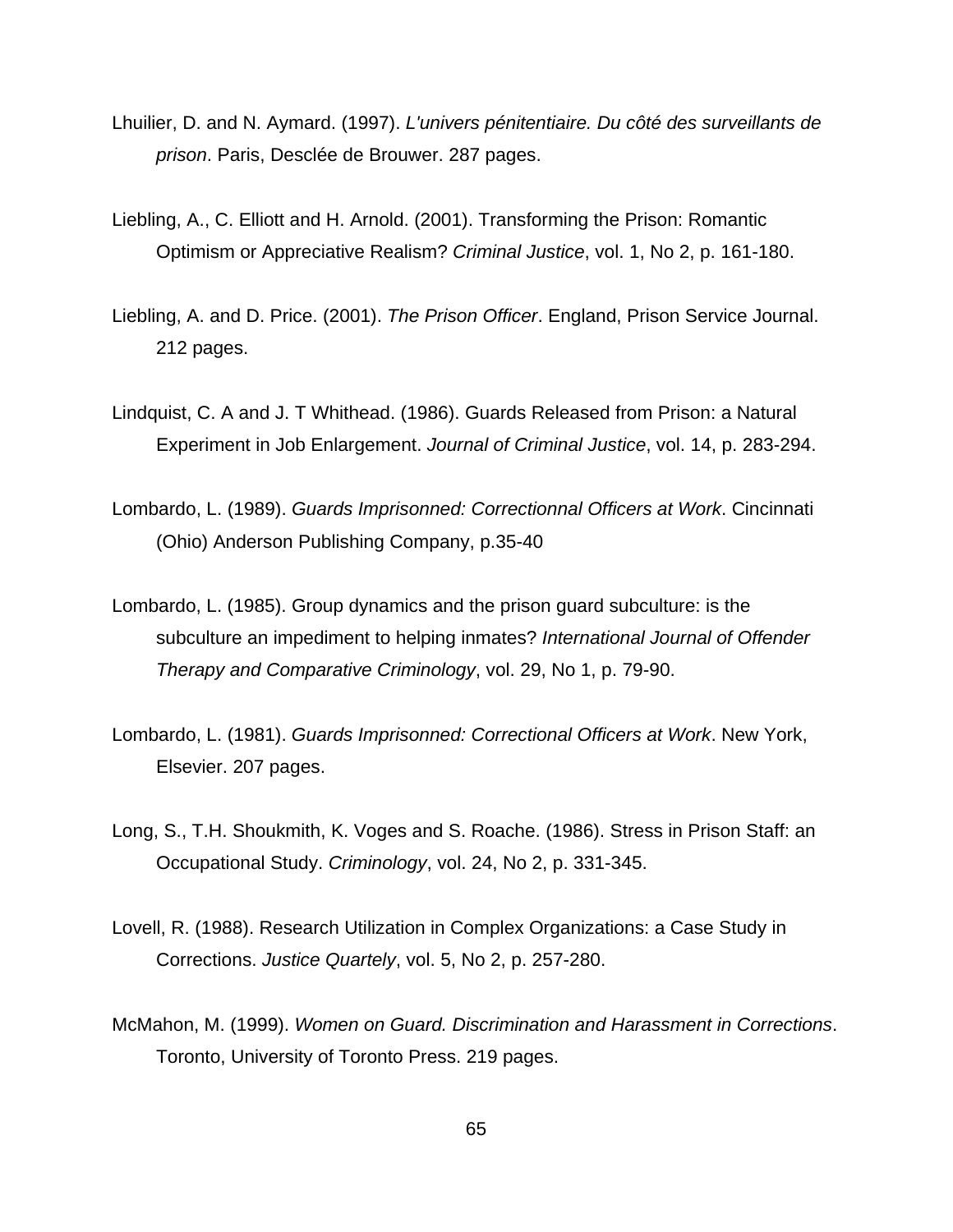- McShane, M., F. P. Williams., D. Shichor and K.L. McLain. (1991). Examining Employee Turnover. *Corrections Today*, vol. 53, No 5, p. 220-225.
- Maahs, J. and T. Pratt. (2001). Uncovering the Predictors of Correctional Officers' Attitudes and Behaviors: A Meta-Analysis. *Corrections Management Quarterly*, vol. 5, No 2, p. 13-19.
- Malenfant, R., R. Bourbonnais, M. Vézina, N. Jauvin and M. April. (2001). *Recherche sur les effets du travail en détention sur l'absentéisme au travail, la santé et la sécurité du personnel. Faits saillants du volet quantitatif*. Québec, Ministère de la Sécurité publique. 69 pages.
- Mangrum, C.T. (1981). A Positive Self-Image for Corrections. *Federal Probation*, No 45, p. 10-14.
- Marquart, J.W. (1986). Prison Guards and the Use of Physical Coercicion as a Mechanism of Prisoner Control. *Criminology*, vol. 24, No 11, p. 347-365.
- Marsh, A., J. Dobbs., J. Monk and A. White. (1985). *Staff Attitudes in the Prison Service.* London, Office of population censures and survey. 158 pages.
- Mary, P. (1989). Pratiques clandestines en milieu carcéral. Réflexion sur la reproduction et la production de la prison. *Revue internationale de criminologie et de police technique*, vol. 42, No 2, p. 172-184.
- Masclet, G. and S. Mineure. (1999). Relations entre burn-out et estime de soi chez les surveillants pénitentiaires. *L'Encéphale*, vol. 25, p. 450-460.
- Maslach, C. and S. Jackson. (1981). The Measurement of Experienced Burnout. *Journal of occupational Behavior*, vol. 2, p. 99-113.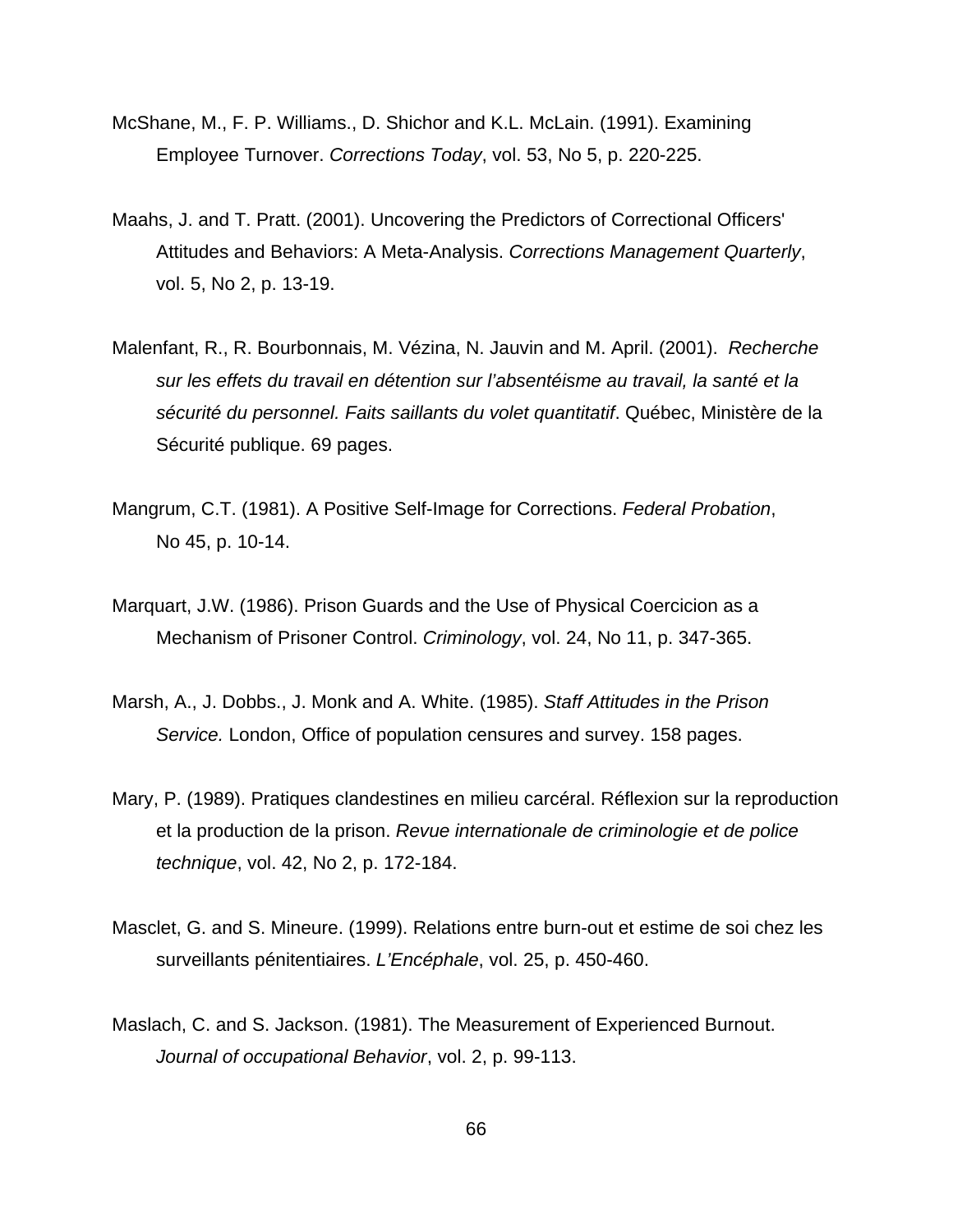- Mbanzoulou, P. (2000). *La réinsertion sociale des détenus : de l'apport des surveillants de prison et des autres professionnels pénitentiaires*. Paris, L'Harmattan. 320 pages.
- Meglino, B.M., A.S. Denisi and E.C. Ravlin. (1993). Effects of Previous Job Exposure and Subsequent Job Status on the Functioning of a Realistic Job Preview. *Personnel Psychology*, vol. 46, No 4, p. 803-816.
- Melvin, K.B., L.K. Gramling and W.M. Gardner. (1985). A Scale to Measure Attitudes Toward Prisoners. *Criminal Justice and Behavior*, vol. 12, p. 241-253.
- Metz, A. (2002). "Life on the inside: the jailers" in *Exploring Corrections*, Boston, Allyn and Bacon Publication, p. 64-68.
- Miles, R.E. (1975). *Theories of management: implications for organizational behavior and development*. New York, McGraw-Hill Series in managment. 240 pages.
- Mintzberg, H. (1989). *Mintzberg on management inside or strange world of organizations*. New York, The Free press. 418 pages.
- Montandon, C. and B. Crettaz. (1981). « Le personnel » in *Paroles de gardiens, paroles de détenus, bruits et silences de l'enfermement*. Paris, Masson, p. 29-108.
- Morgan, G. (1999). *Images de l'organisation*. Les Presses de l'Université Laval, 498 pages.
- Morgan, R. D., R. A Van Haveren and C.A Pearson. (2002). Correctional Burnout. Further Analyses. *Criminal Justice and Behavior*, vol. 29, No 2, p. 144-160.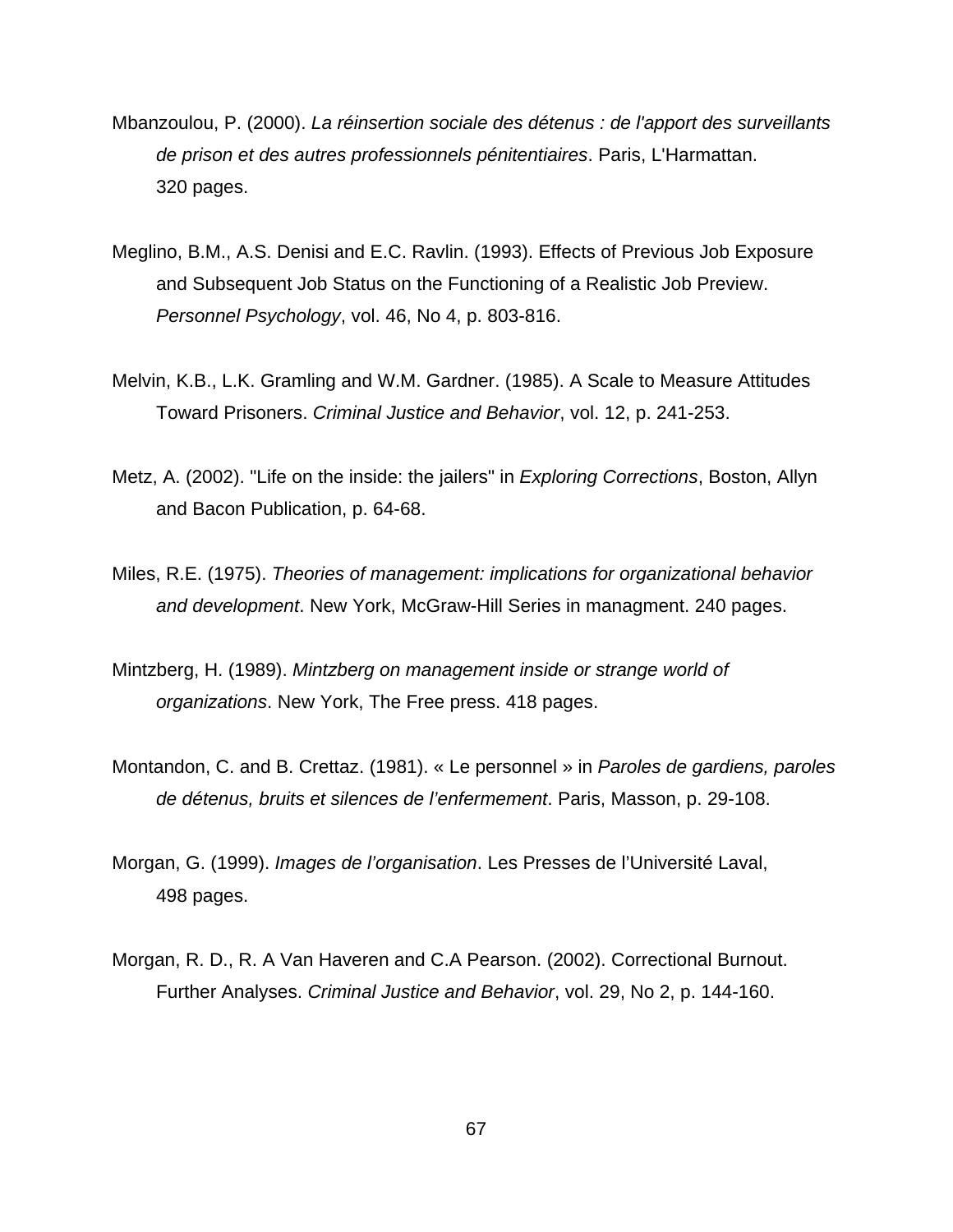- Morgenbesser, L. I. (1992). *The Sergeant in Corrections: A Study of the Work Attitudes of the First-line Supervisors of Officers in a State Prison System*. Michigan University. 216 pages.
- Morrison, D.L., M.P. Dunne., R. Fitzgerald and D. Cloghan. (1992). Job design and levels of physical and mental strain among Australian prison officers. *Work & Stress*, vol. 6, No 1, p. 13-31.
- Mottaz. J.C. (1985). He relative importance of intrinsic and extrinsic rewards as determinants of work satisfaction. *The Sociological Quartely*, vol. 26, No 3, p.365-385.
- Mowday, R.T., R.M. Steers and L.W. Porter. (1979). The Measurement of Organizational Commitments. *Journal of Vocational Behavior*, vol. 14, p.43-77.
- Muirhead, J. E. (1994). *Effects of shift work on stress among police and correctional officers.* Ottawa, Carleton University. Thesis dissertation. 84 pages.
- O'Donnell, C. and Ch. Stephens. (2001). The impact of organizational, social environmental and job content stressors on the works related strains of probation officers. *The Australian and New Zealand Journal of Criminology*, vol. 34, No 2, p. 193-202.
- Neveu, J.P. (1995). Épuisement professionnel. Concept et méthodologie. *Le Travail humain*, tome 58, No 3, p. 209-228.
- O'Reilly, C. A. and D. F. Caldwell. (1980). Job choice: the impact of intrinsic and extrinsic factors on subsequent satisfaction and commitment. *Journal of Applied Psychology*, vol. 65, No 5, p. 559-565.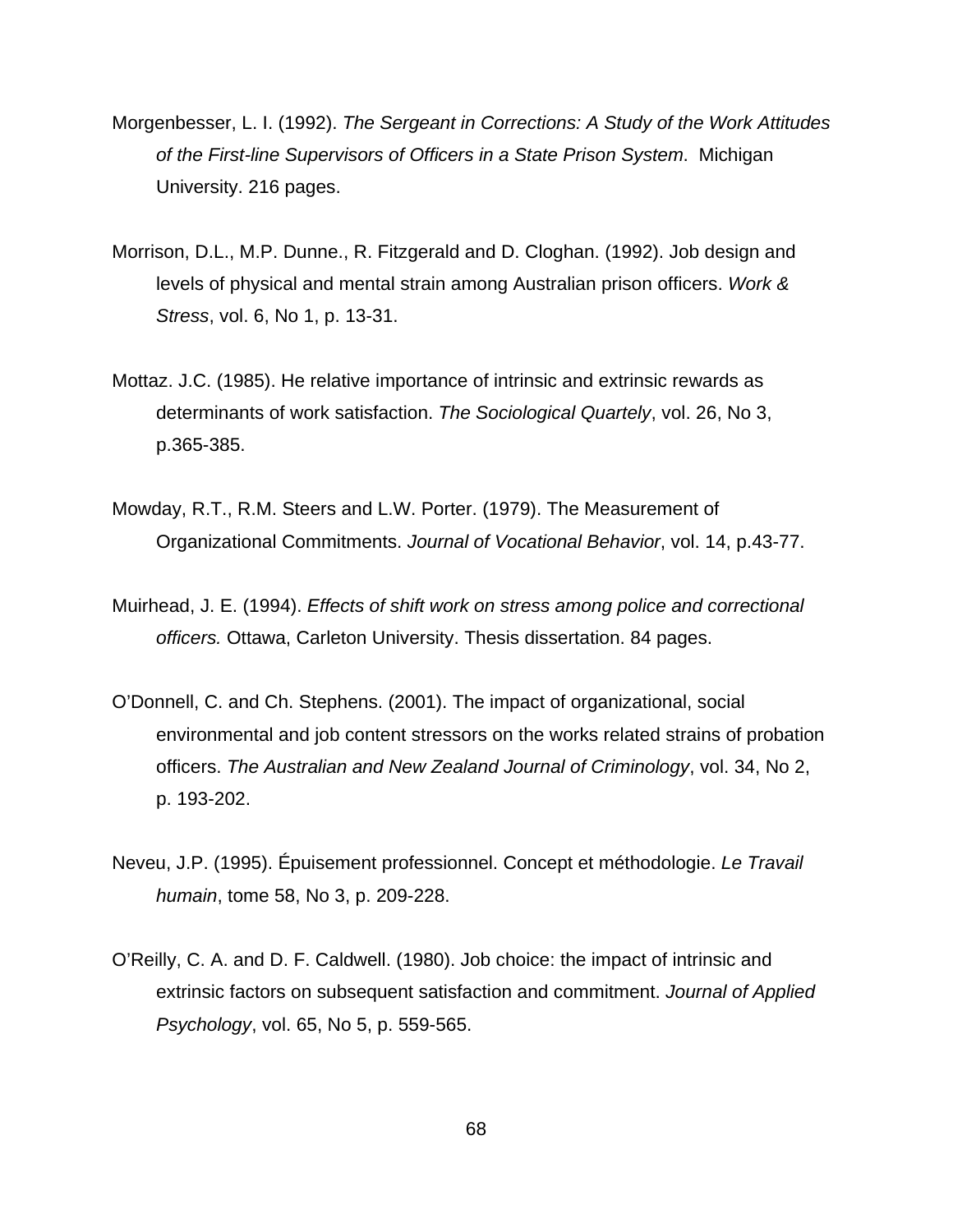- Organisation Internationale du Travail. (1998). *La violence sur le lieu de travail un problème mondial*. Communiqué de presse donné le 20 juillet 1998 à Washington et Genève. 9 pages.
- Oskamp, S. (1977). *Attitudes and Opinions*. Englewood Cliffs (New Jersey), Prentice Hall.
- Ostfeld, M. A., S. V. Kasl., D. A D'Atri and E. F. Fitzgerald. (1987). "Job-related stress among correctional officers" in *Stress, Crowding, and Blood Pressure in Prison.* Hillsdale (New Jersey), Lawrence Erlbaum Associates, Publishers, p. 161-176.
- Paboojian A. and R. H.C. Teske. (1997). Pre-service correctional officers: what do they think about treatment ? *Journal of Criminal Justice*, vol. 25, No 5, p. 425-433.
- Papatheodorou, T. (1991). La formation en prison. *Revue internationale de criminologie et de police technique*, vol. 44, No 4, p. 455-465.
- Parker, D.F. and T.A. DeCotis. (1983). Organizational Determinants of Job Stress. *Organizational Behavior and Human Performance*, vol. 32, p. 160-177.
- Parrott, A. C. (1999). Does Cigarette Smoking Cause Stress?. *American Psychological Association,* vol. 54, No 10, p. 817-820.
- Patenaude, A.L. (2001). Analysis of Issues Affecting Correctional Officer Retention within the Arkansas Department of Correction. *Corrections Managements Quarterly*, vol. 5, No 2, p. 49-67.
- Patterson, B. L. (1992). Job experience and perceveid job stress among police, correctional, and probation/parole officers. *Criminal Justice and Behavior*, vol. 19, No 3, p.260-285.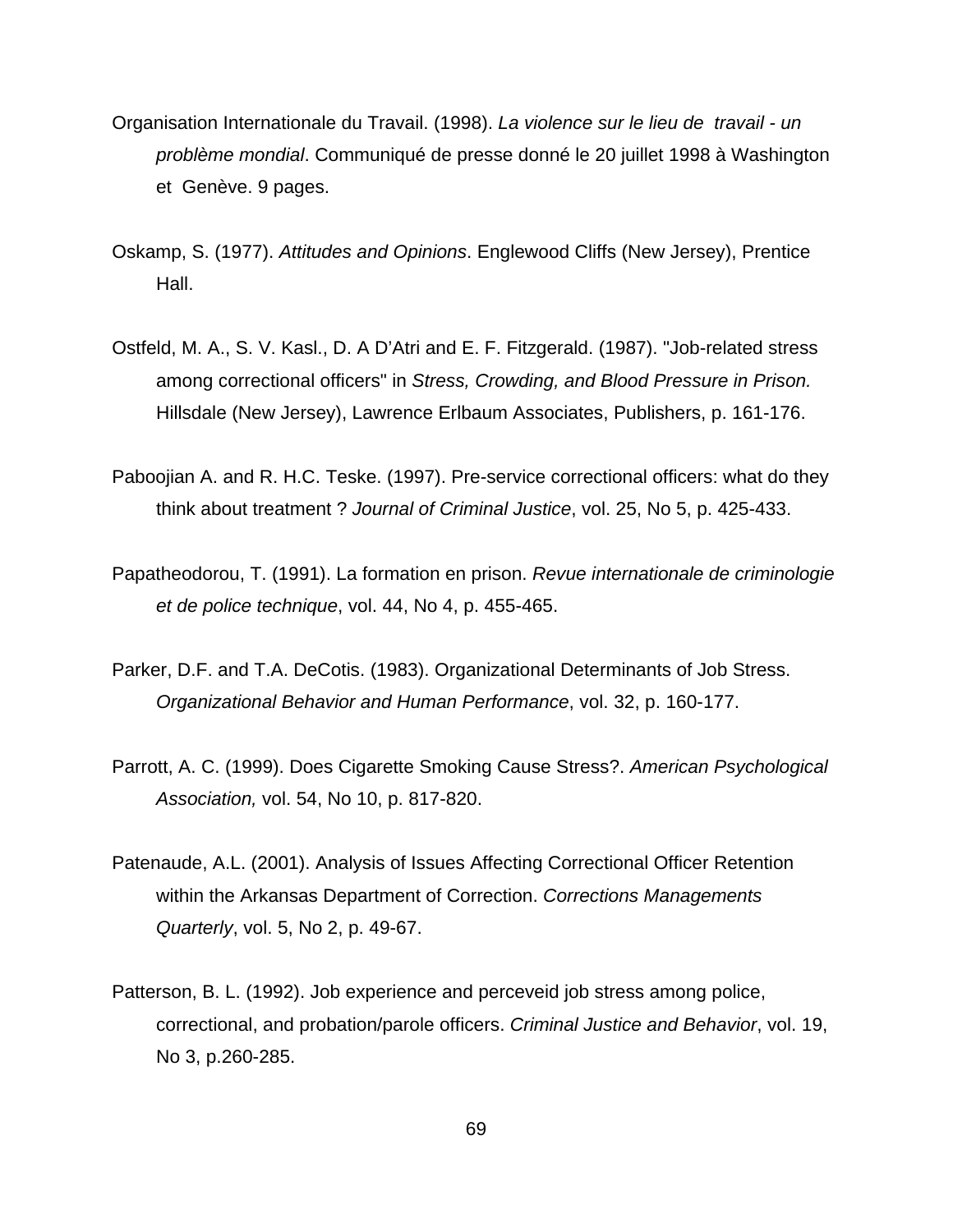- Péchillon, E. (1998). « Le service public pénitentiaire : un service soumis aux exigences de sa Mission » in *Sécurité et droit du service public pénitentiaire*, Paris, Librairie Générale de Droit et de Jurisprudence, p. 41-170.
- Penley, L. E. and S. Gould. (1988). Etzioni's model of organizational involvement: a perspective for understanding commitment to organizations. *Journal of Organizational Behavior*, vol. 9, No 1, p. 43-59.
- Pépin, R. (1999). *Stress, bien-être et productivité au travail*. Montréal, Les Éditions Transcontinental. 378 pages.
- Petersilia, J. and E. P. Deschesnes. (1994). Perceptions of punishment: inmates and staff rank the severity of prison versus intermediate sanctions. *The Prison Journal*, vol. 74, No 3, p. 306-328.
- Peterson, N.G. (1977). "A study of the correctionnal officer job at Marion correctionnal Institution", in *Developpment of Selection Procedures, Training Recommandation, and Exit Information Program*, Mineapolis (Ohio), Personnel Decisions Research Institute, p.49-66.
- Philliber, S. (1987). Thy Brother's Keeper: a Review of the Litterature on Correctional Officers. *Justice Quarterly*, vol. 4, No 1, p. 9-37.
- Phillips, R.L. and Ch. R. McConnell. (1996). "Motivation: intangible force and slippery Rules" in *The Effective Corrections Manager. Maximizing Staff Performance in Demanding Times*. Gaithersburg (Maryland), Aspen Publication, p. 171-182
- Plecas. D.B. and P.S. Maxim. (1987). *CSC Correctional Officer Development Study: Recruit Survey*. Correctional work envirnment assessment questionnaire, Correctional Service Canada. 47 pages.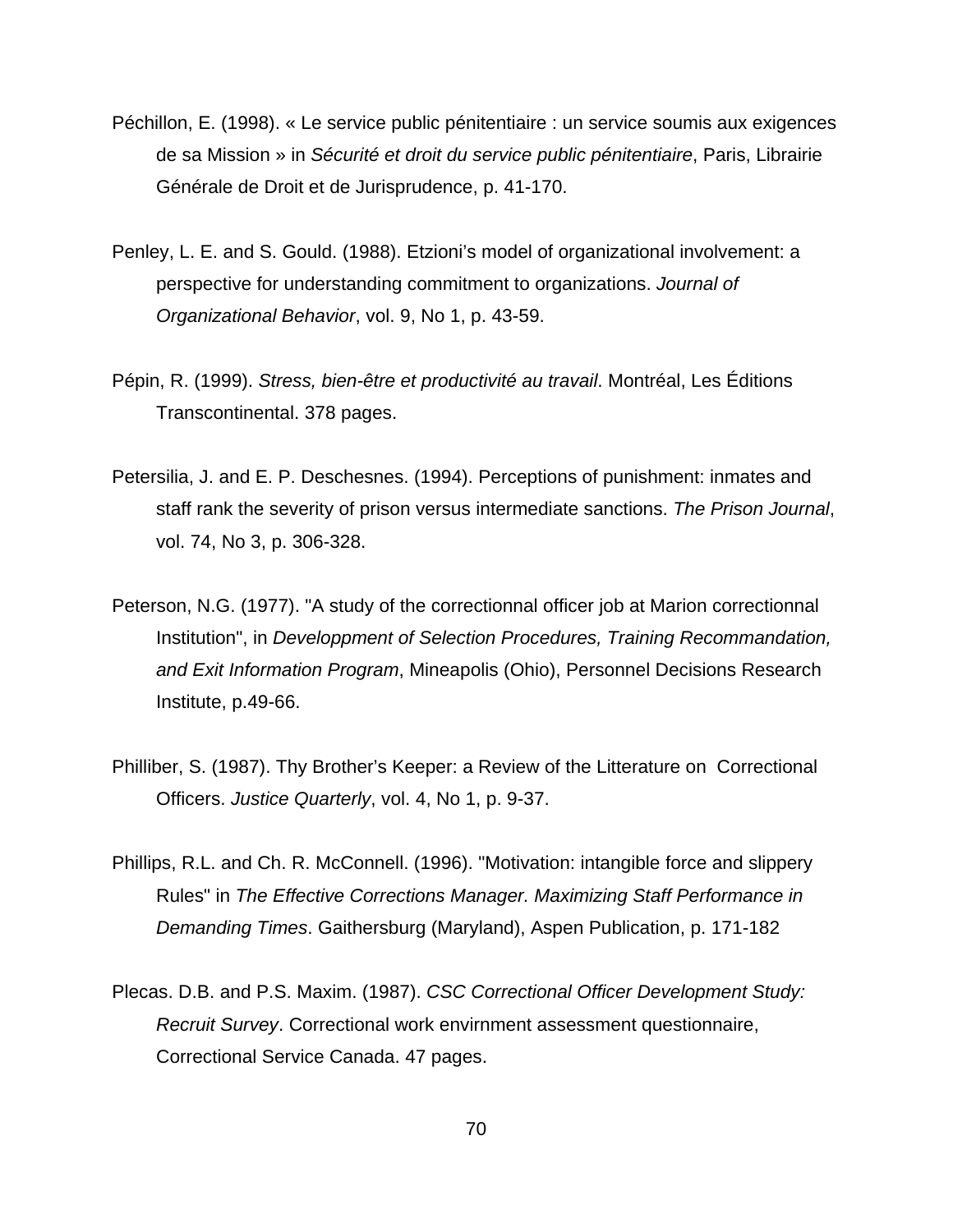- Podsakoff, M. Ph., S. B. MacKenzie and W. H. Bommer. (1996). Transformational leader behaviors and substitutes for leadership as determinants of employee satisfaction, commitment, trust, and organizational citizenship behaviors. *Journal of Management*, vol. 22, No 2, p. 259-298.
- Pogrebin M. and B. Atkins. (1982). Organizational Conflict in Correctional Institutions. *Journal of Offender Counseling, Services and Rehabilitation*, vol. 7, No 1, p. 23 - 31.
- Poirier M. and P. Michaud. (1992). Élaboration d'une mesure d'empathie utilisant l'épreuve projective de Holtzman. *Revue québécoise de psychologie*, vol. 13, No 2, p. 91-119.
- Pollak C. and R. Sigler. (1998). Low levels of stress among Canadian correctional officers in the northern region of Ontario. *Journal of Criminal Justice*, vol. 26, No 2, p. 117-128.
- Poole. E.C. and R.M. Regoli. (1981). Alienation in Prison. An Examination of the Work Relations of Prison Guards. *Criminology,* vol. 19, No 2, p. 251-270.
- Raelin, J. A. (1984). An examination of deviant/adaptive behaviors in the organizational careers of professionals. *Academy of Management Review*, vol. 9, No 3, p. 413-427.
- Regoli, R. M., E.D. Poole and R. Lotz. (1981). An Empirical Assessment of the Effect of Professionalism on Cynicism among Prison Guards. *Sociological Spectrum*, vol. 1, p. 53-65.
- Regoli, R.M., E.D. Poole and J. L. Schrink. (1979). Occupational socialization and career development : a look at cynicism among correctional institution workers. *Human Organization*, vol. 38, No 2, p. 183-187.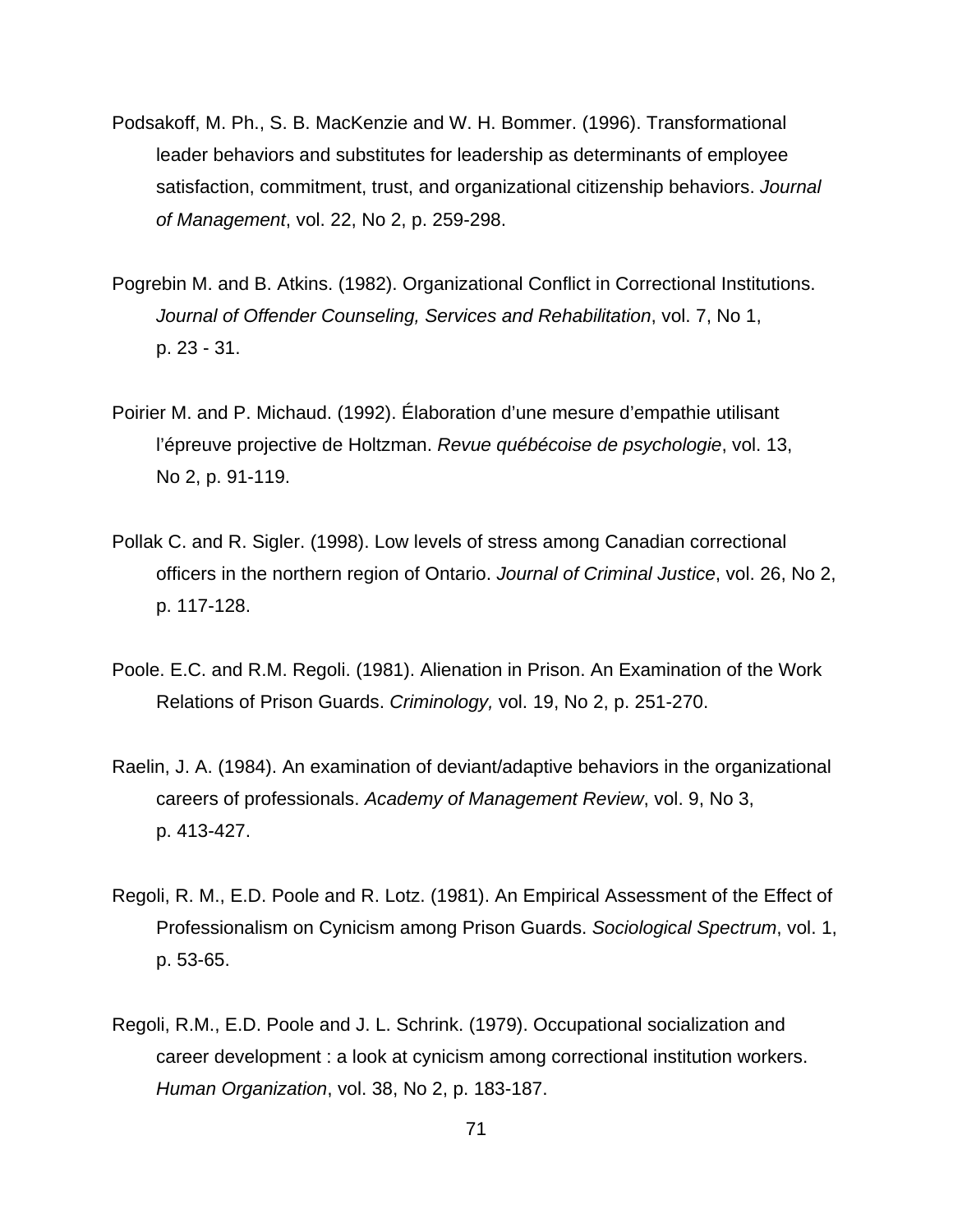- Reisig, M. D. and N. P. Lovrich. (1998). Job Attitudes Among Higher-Custody State Prison Management Personnel: a Cross-Sectional Comparative Assessment. *Journal of Criminal Justice*, vol. 26, No 3, p.213-226.
- Roache, M. S. (1982). *The Perception of Stress by Prison Officers & their Wives: an Occupational Study*. Palmerston North (New Zealand), Massey University. 176 pages.
- Robinson, D. (1992). Commitment, Attitudes, Career Aspirations and Work Stress: the Experience of Correctional Staff. *Forum*, vol. 4, No 1, p. 16-24.
- Robinson, D., F. Porporino and L. Simourd. (1992). *Staff Commitment in the Correctional Service of Canada*. Research Report*,* No R-21, 23 pages.
- Robinson, D., L. Simourd and F. Porporino. (1990). *Research on Staff Commitment: a Discussion Paper*. Research Report, No R-18. 10 pages.
- Rogers, R. (1991). The Effects of Educational Level on Correctional Officer Job Satisfaction. *Journal of Criminal Justice*, vol. 19, p. 123-137.
- Rosen. D. E and M.J. Gilbert. (1988). "Employee motivation", in *Prison Personnel Management and Staff Development*. American Correctional Association, p. 107-126.
- Rosine, L. (1992). The *Impact on Correctional Officers of Exposure to Critical Incidents*. Ottawa. Carleton University. Master thesis. 210 pages.
- Savicki, V., E. Cooley and J. Gjesvold. (2003). Harassment as a Predictor of Job Burnout in Correctional Officers. *Criminal Justice and Behavior*, vol. 30, No 5, p. 602-619.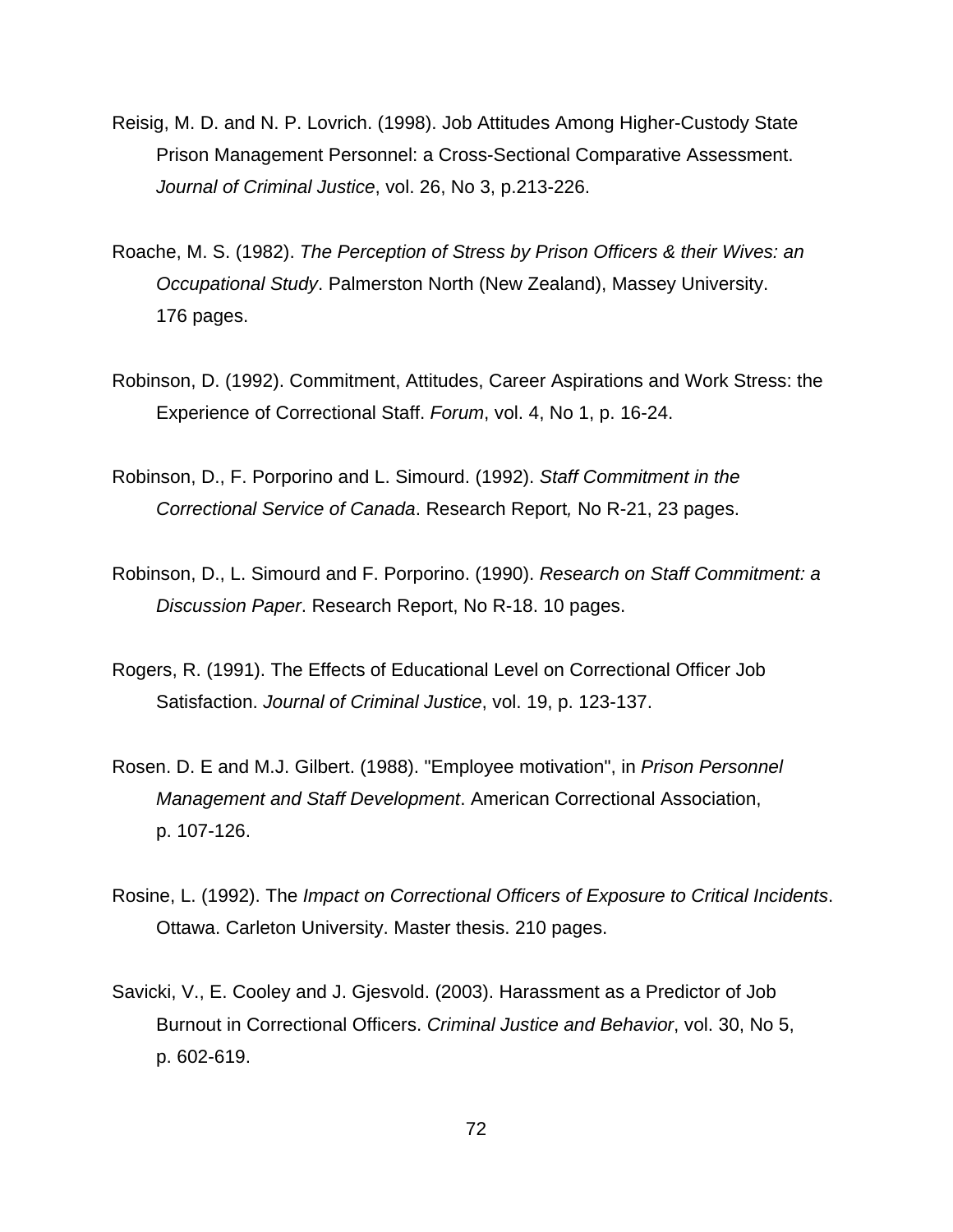- Schaufeli, W.B. and M. C. Peeters. (2000). Job Stress and Burnout among Correctional Officers: a Litterature Review. *International Journal of Stress Management*, vol. 7, p. 19-48.
- Seidman B. T. and S. M. Williams. (1999). The Impact of Violent Acts on Prison Staff. *Forum*, vol. 11, No 1, p. 30-34.
- Senn Gromelle, A. and M. T. De Agazio. (1999). Le traitement pénitentiaire : la question de la participation du surveillant à sa mise en œuvre. *Revue internationale de criminologie et de police technique et scientifique*, vol. LII, No 1, p. 55-80.
- Seymourd, J. (1980). Niches *in Prison. Adaptation and Environment in Correctional Institutions.* New York, Albany University. Thesis dissertation. 637 pages.
- Shaffer, J.S. (1997). *Life on the Installment Plan: Careers in Corrections*. Pittsburgh, Pittsburgh University. Thesis dissertation. 226 pages.
- Shamir, B. and A. Drory. (1982). Occupational Tedium among Prison Officers. *Criminal justice and behavior,* vol. 9, No 1, p. 79-99.
- Shusman, E.J. and R.E. Inwald. (1991). A Longitudinal Validation Study of Correctional Officer Job Performance as Predicted by the IPI and MMPI. *Journal of Criminal Justice*, vol. 19, p. 173-180.
- Silberman, M. (1995). *A World of Violence. Corrections in America*. Belmont (California), Wadsworth Publishing Company. 232 pages.
- Simmons, C., J. K. Cochran and W. R. Blount. (1997). The Effects of Job-Related Stress and Job Satisfaction on Probation Officers' Inclinations to Quit. *American Journal of Criminal Justice*, vol. 21, No 2, p. 213-229.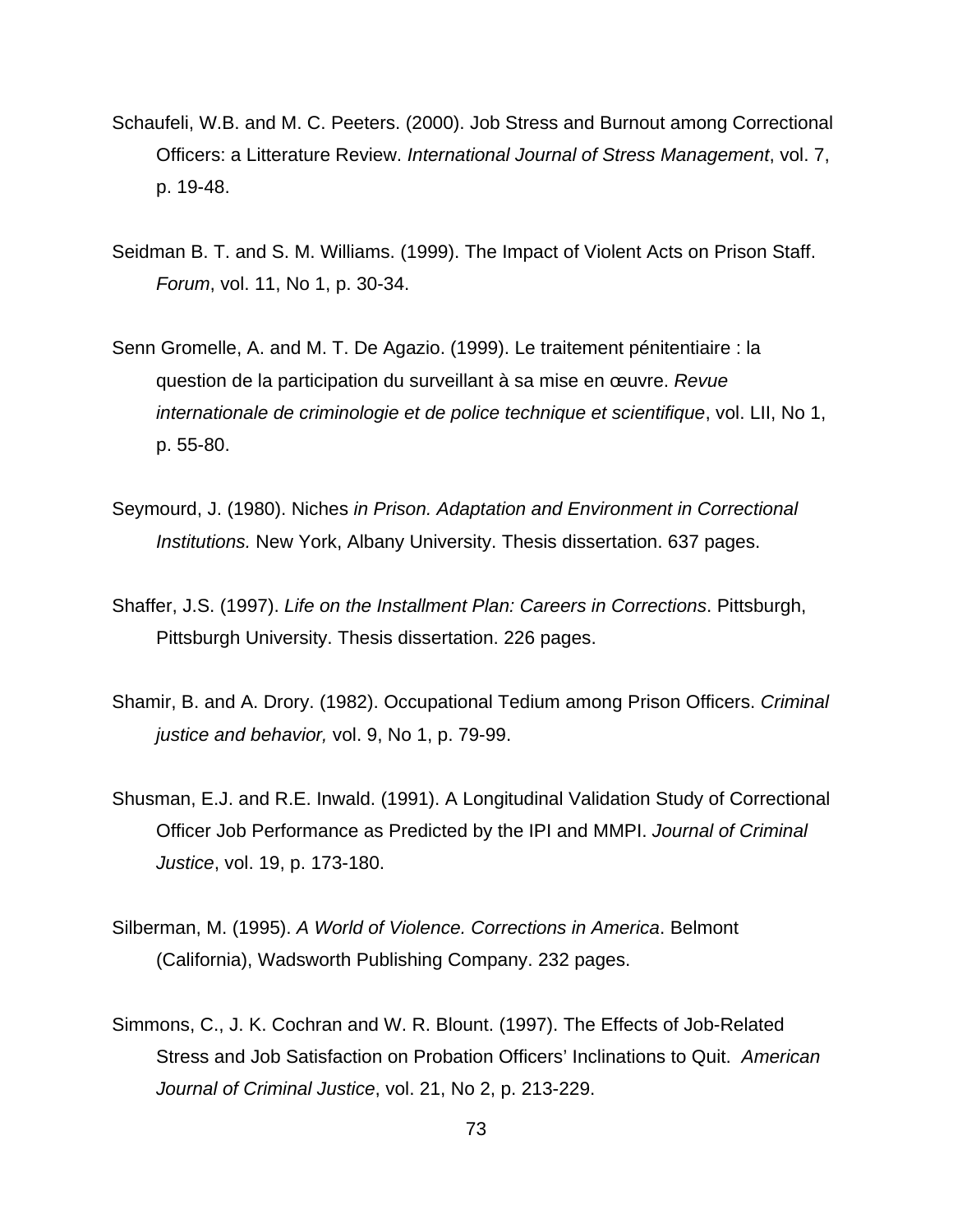- Simourd, L. (1997). *Staff Attitudes Towards Inmates and Correctional Work: an Exploration of the Attitude-Work Outcome Relationship*. Ottawa, Carleton University, (unpublished document).
- Sims, B. (2001). Surveying the Correctional Environment: A Review of the Literature. *Corrections Management Quarterly*, vol. 5, No 2, p. 1-12.
- Slate, R.N. and R.E. Vogel. (1997). Participate Management and Correctional Personnel: A Study of the Perceveid Atmosphere for Participation in Correctional Decision Making and Impact on Employee Stress and Thoughts about Quitting. *Journal of Criminal Justice*, vol. 25, No 5, p. 397-408.
- Slate, R.N., R.E. Vogel and W.W. Johnson. (2001). To Quit or Not To Quit: Perceptions of Participation in Correctional Decision Making and the Impact of Organizational Stress. *Corrections Management Quarterly*, vol. 5, No 2, p.68-78.
- Slate, R.N., T.L. Wells and W.W.Johnson. (2003). Opening the Manager's Door: State Probation Officer Stress and Perceptions of Participation in Workplace Decision Making. *Crime & Delinquency*, vol. 49, No 4, p.519-541.
- Smulders, P.G.W. and F.J.N. Nijhuis. (1999). The Job Demands-Job Control Model and Absence Behaviour: Results of a 3-Year Longitudinal Study. *Work and Stress*, vol. 13, No 2, p.115-131.
- Sparks, R., A. E. Bottoms and W. Hay. (1996). *Prisons and the Problem of Order.* Oxford, Clarendon Press. 384 pages.
- Spencer, A. (1999). "Creating an Integrated Approach within a Prison Service" in *Working with Sex Offenders in Prisons and through Release to the Community.* Londres (England), Athenaeum Press, p. 42-60.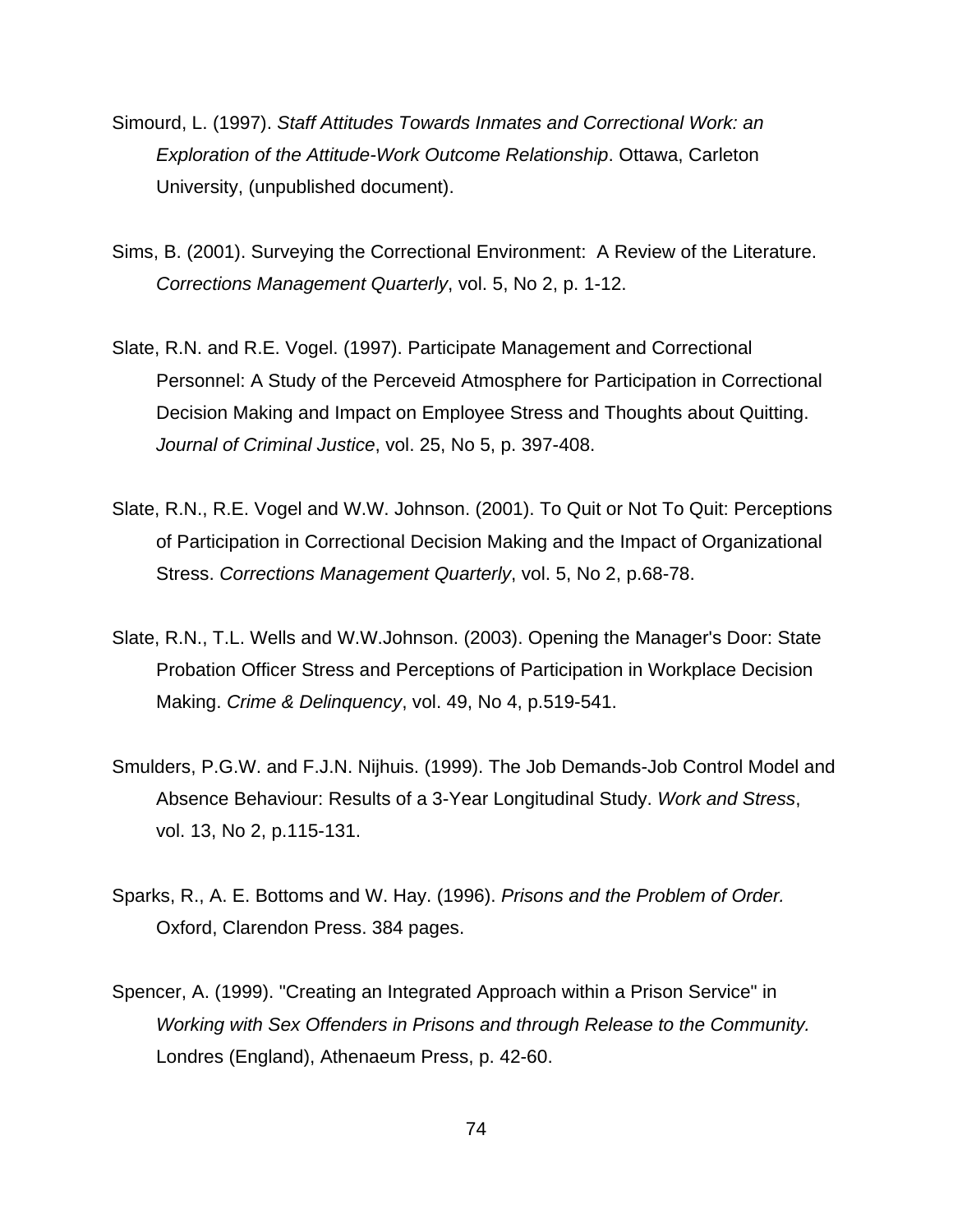- Stack J. S. and O. Tsoudis. (1997). Suicide Risk among Correctional Officers: a Logistic Regression Analysis, *Archives of Suicide research*, p. 183-186.
- Stalans, L.J. (2002). "Measuring attitudes to sentencing" in *Changing Attitudes to Punishment. Public Opinion, Crime and Justice.* Portland (Oregon), William Publishing, p. 15-32.
- Steadman, H. J., D. W. McCarty and J. P. Morrissey. (1989). *The mentally ill in Jail.* New York, The Guilford Press. 242 pages.
- Stohr, M.K., R.L. Self and N. Lovrich. (1992). Staff Turnover in New Generation Jails: an Investigation of its Causes and Prevention. *Journal of Criminal Justice*, vol. 20, No 5, p. 455-478.
- Stohr-Gillmore, M.K., M.W. Stohr-Gillmore and N. Lovrich. (1990). Sifting the Gold from the Pebbles: Using Situational Interviews to Select Correctional Officers for Direct Supervision Jails. *American Jails*, vol. 3, No 4, p. 29-34.
- Stohr-Gillmore, M.K., M.W. Stohr-Gillmore and N. Kistler. (1990). Improving Selection Outcomes with the Use of Situational Interviews: Empirical Evidence from a Study of Correctional Officers for New Generation Jails. *Review of Public Personnel Administration,* vol. 10, No 2, p.1-18.
- Stojkovic, Stan and M. A. Farkas. (2003). *Correctional Leadership. A Cultural Perspective.* Belmont (California), Wadsworth/Thomson Learning. 147 pages.
- Sturges, J., D. Guest, N. Conway and K. Mackenzie Davey. (2002). A longitudinal study of the relationship between career management and organizational commitment among graduates in the firts ten years at work. *Journal of Organizational Behavior*, vol. 23, No 6, p. 731-748.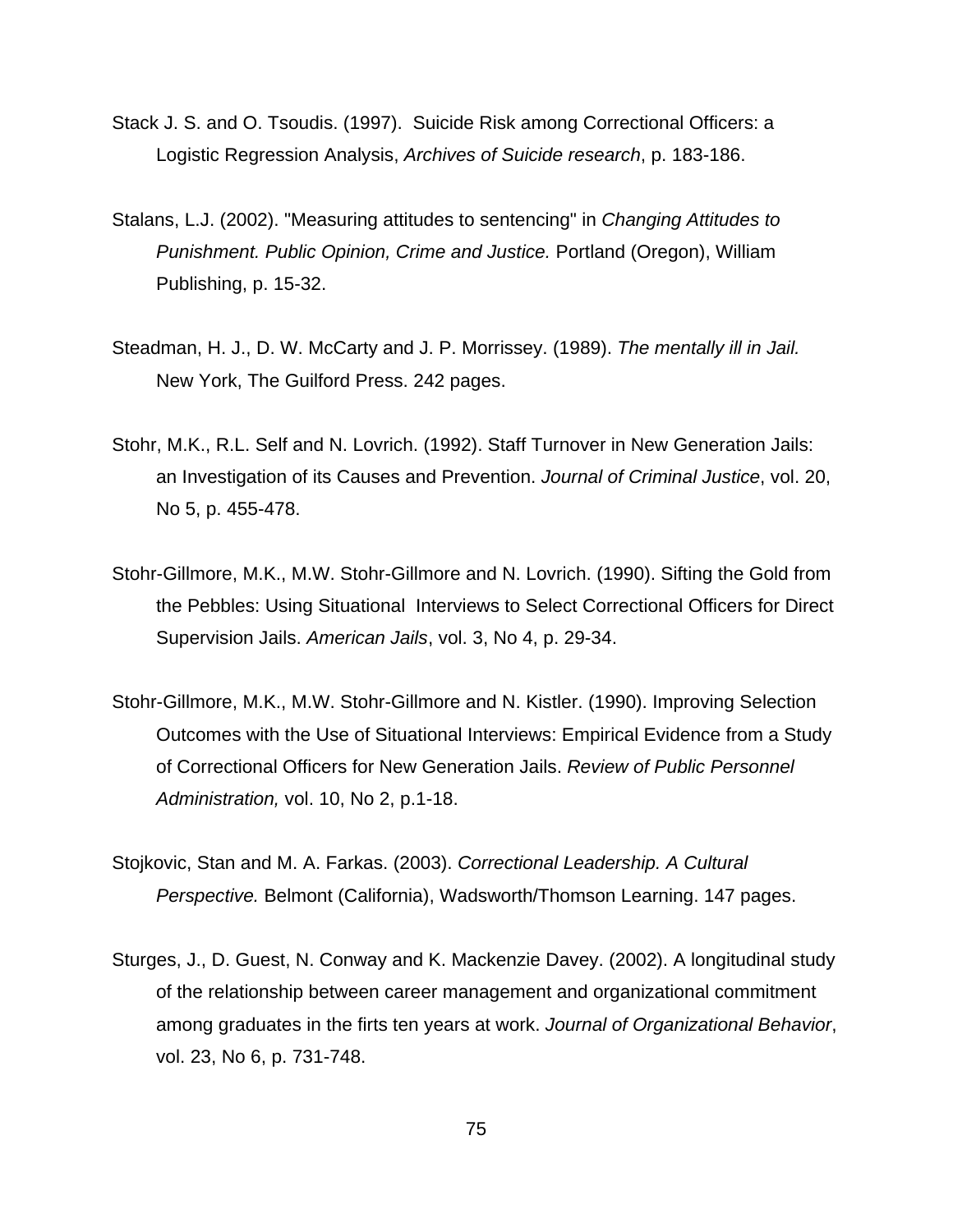- Super, J. T., T.H. Blau., C.B. Wells and N.H. Murdock. (1993). Using psychological tests to discriminate between "best" and "least best" correctional officers. *Journal of Criminal Justice*, vol. 21, p. 143-150.
- Swinnen, L., S. Moors and C. Govaert. (1994). « Stress : cause d'absentéisme » in *Stress et travail* Bruxelles, Simon Moors Éditeur, p. 127-151.
- Syr, J. H. (1992). Surveillant de prison : une profession en devenir. *Revue de science criminelle et de droit pénal comparé*, vol. 2, p.277-292.

Tarde, G. (1890). *Les lois de l'imitation*. Paris, Gallica (1995). 431 pages.

- Tartakowsky, P. (1995). *La prison. Enquête sur l'Administration pénitentiaire*. Paris, Payot. 350 pages.
- Tellier, C., and D. Robinson. (1995). *Correlates of Job Stress among Front-Line Correctional Staff*. Ottawa. Research report (unpublished). 26 pages.
- Tellier, C. and R. C. Serin. (2001). "The Role of Staff in Effective Program Delivery" in *Compendium 2000*, vol. 1, Correctional Service of Canada, p. 174-184.
- Tellier, C., J. A. Mileto, C. Dowden and B. Vuong. (2001). *Profile of Correctional Officer recruits.* Research report No R-102. Correctional Service of Canada. 25 pages.
- Tellier, C., C. Dowden, J. Fournier and J. Franson. (2001). *Correctional Officer Professional Orientation Scales*. Research report No R-103, Correctional Service of Canada. 27 pages.
- Terrill, R. J. (1999). *World Criminal Justice Systems. A Survey.* Cincinnati (Ohio), Anderson Publishing, 662 pages.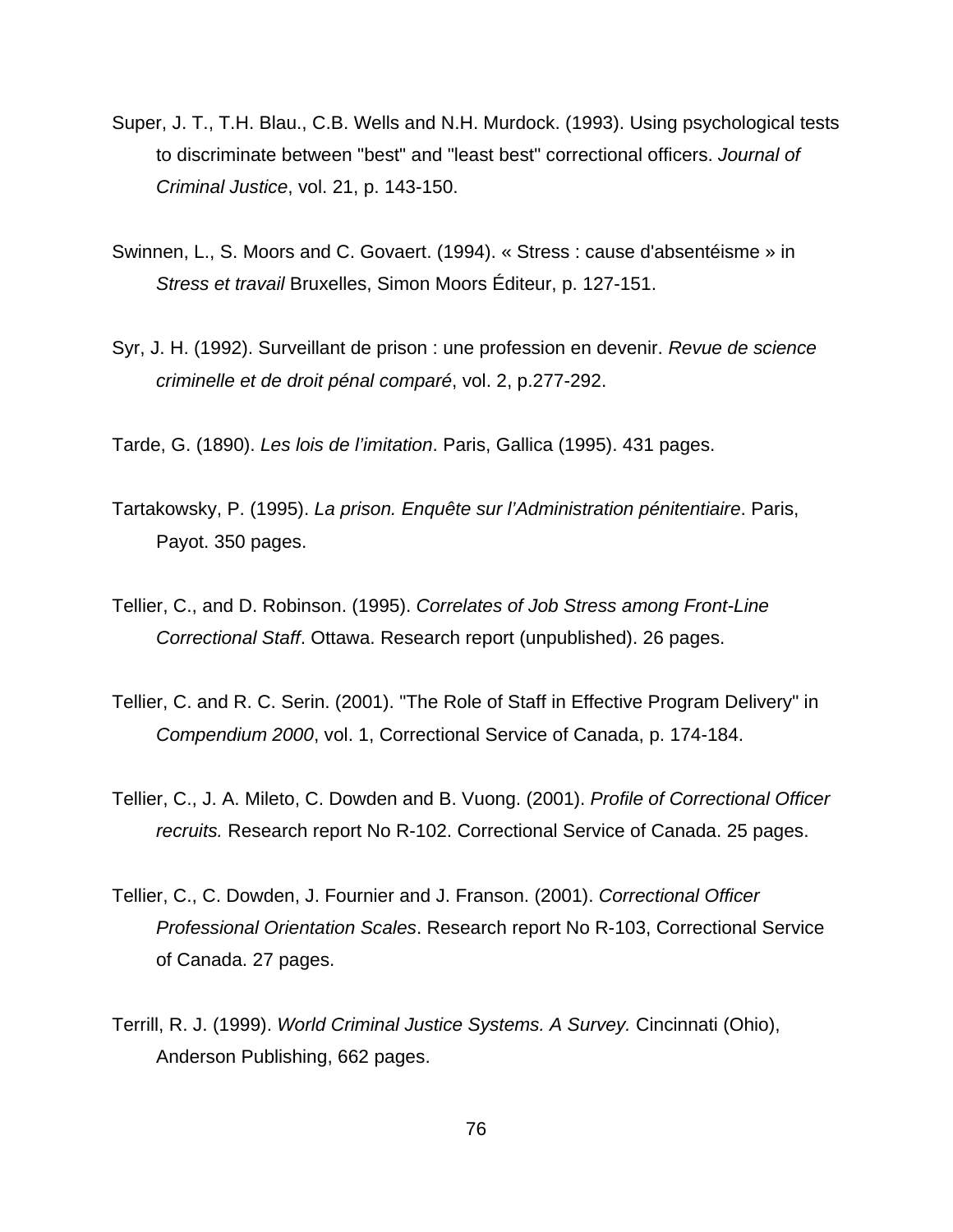- Territo, L. and J.D. Sewell. (1999). *Stress Management in Law Enforcement*. Durham (Carolina), Carolina Academic Press. 400 pages.
- Tewksbury, R. (1993). On the Marging of Two Professions: Job Satisfaction and Stress among Post-Secondary Correctional Educators. *American Journal of Criminal Justice*, vol. 18, No 1, p.61-78.
- Thomas, K. W. (2000). Intrinsic Motivation and how it Works. *Training*, vol. 37, No 10, p. 130-135.
- Toch, H. (1997). *Corrections, a Humanistic Approach.* New York, Harrow and Heston, 248 pages.
- Tom Liou, K. (1995). Role Stress and Job Stress among Detention Care Workers. *Criminal Justice and Behavior*, vol. 22, No 4, p. 425-436.
- Triplett, R., J. L Mullings and K.E. Scarborough. (1996). Work-related stress and coping among correctional officers: implications from organizational literature. *Journal of Criminal Justice*, vol. 24, No 4, p. 291-308.
- Troy.J.Allard, R.K. Wortley and A.L. Stewart. (2003). Role Conflict in Community Corrections. *Psychology, Crime & Law*, vol. 9, No 3, p.279-289.
- Valentine, S., L. Godkin and M. Lucero. (2002). Ethical Context Organizational Commitment, and Person-Organization fit. *Journal of Business Ethics*, vol. 41, No 4, p. 349-360.
- Van Voorhis, P., F.T. Cullen., B.G. Link and N.T. Wolfe. (1991). The impact of race and gender on correctional officer's orientation to the integrated environment. *Journal of Research in Crime in Delinquency*, vol. 28, No 4, p. 472-500.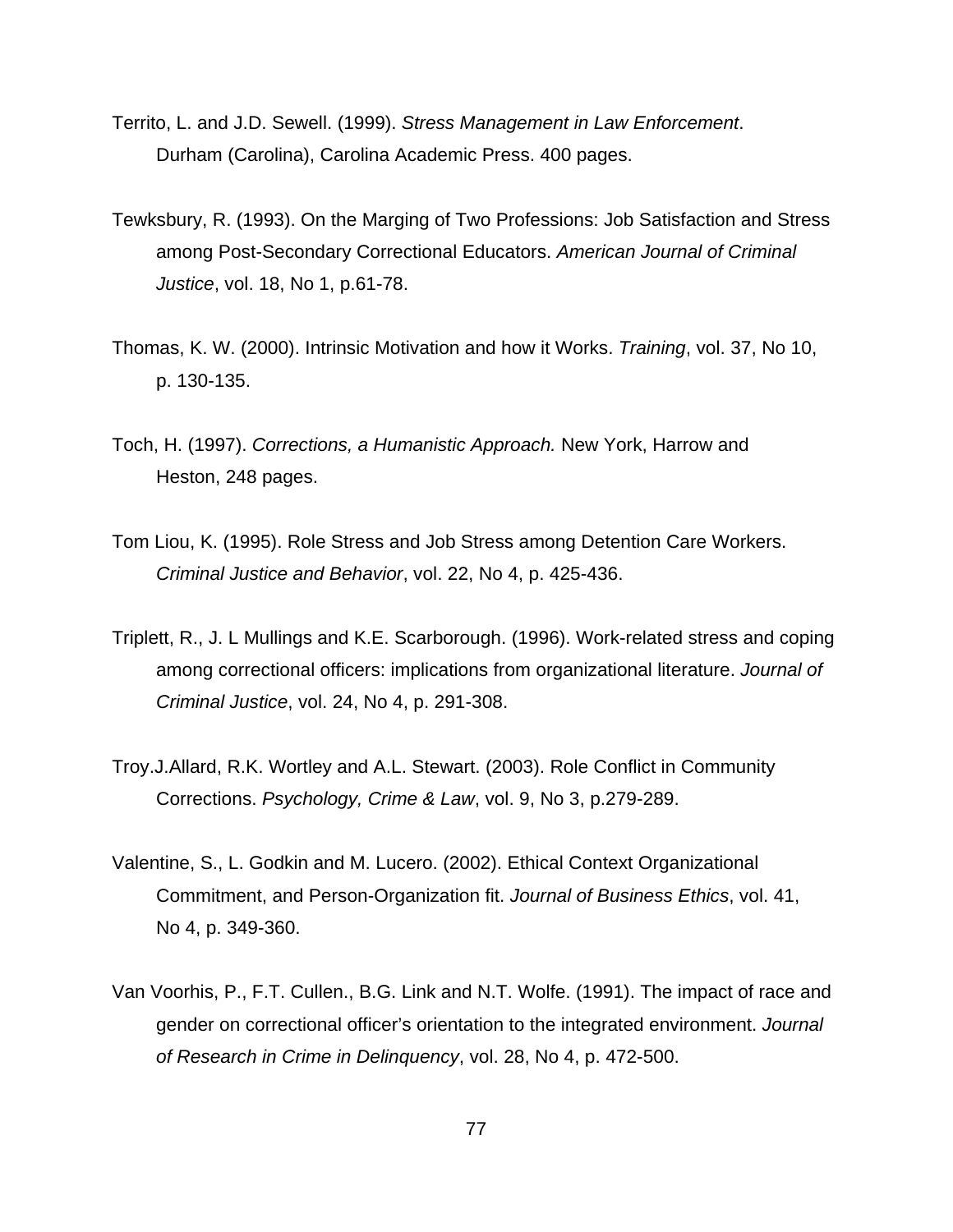- Venne, R. (1997). The Impact of Compressed Workweek on Absenteeism: The Case of Ontario Prison Guards on a Twelve-Hour shift. *Relations industrielles*, vol. 52, No 2, p.382-400.
- Wahler, C. and P. Gendreau. (1990). Perceveid Characteristics of Effective Correctional Officers by Officers, Supervisors, and Inmates Across three Different types of institutions. *Canadian Journal of Criminology* (April), p.265-277.
- Wallach, M.A., N. Kogan and D. J. Bem. (1962). Group Influence on Individual Risk Taking. *Journal of Abnormal and Social Psychology*, vol. 65, p. 75-86.
- Walsh, J. P. and S.F. Tseng. (1998). The Effect of Job Characteristics on Active Effort at Work. *Work and Occupations*, vol. 25, No 1, p. 74-91.
- Walters, S. (1996). The Determinants of Job Satisfaction among Canadian and American Correctional Officers. *Journal of Crime and Justice*, vol. 19, No 2, p. 145-158.
- Walters, S. (1995). The Custody Orientation of Correctional Officers: an International Comparison. *International Journal Comparative and Applied Criminal Justice*, vol. 19, No 1, p. 61-72.
- Walters, S. (1991). Alienation and the Correctional Officer: a Multivariate Analysis. *American Journal Criminal Justice*, vol. 16, No 1, p. 50-62.
- Walters, S. and D. Lagace. (1999). Gender Difference in Occupational Characteristics of Canadian Correctional Officers. *International Journal of Comparative and Applied Criminal Justice*, vol. 23, No 1, p. 45-54.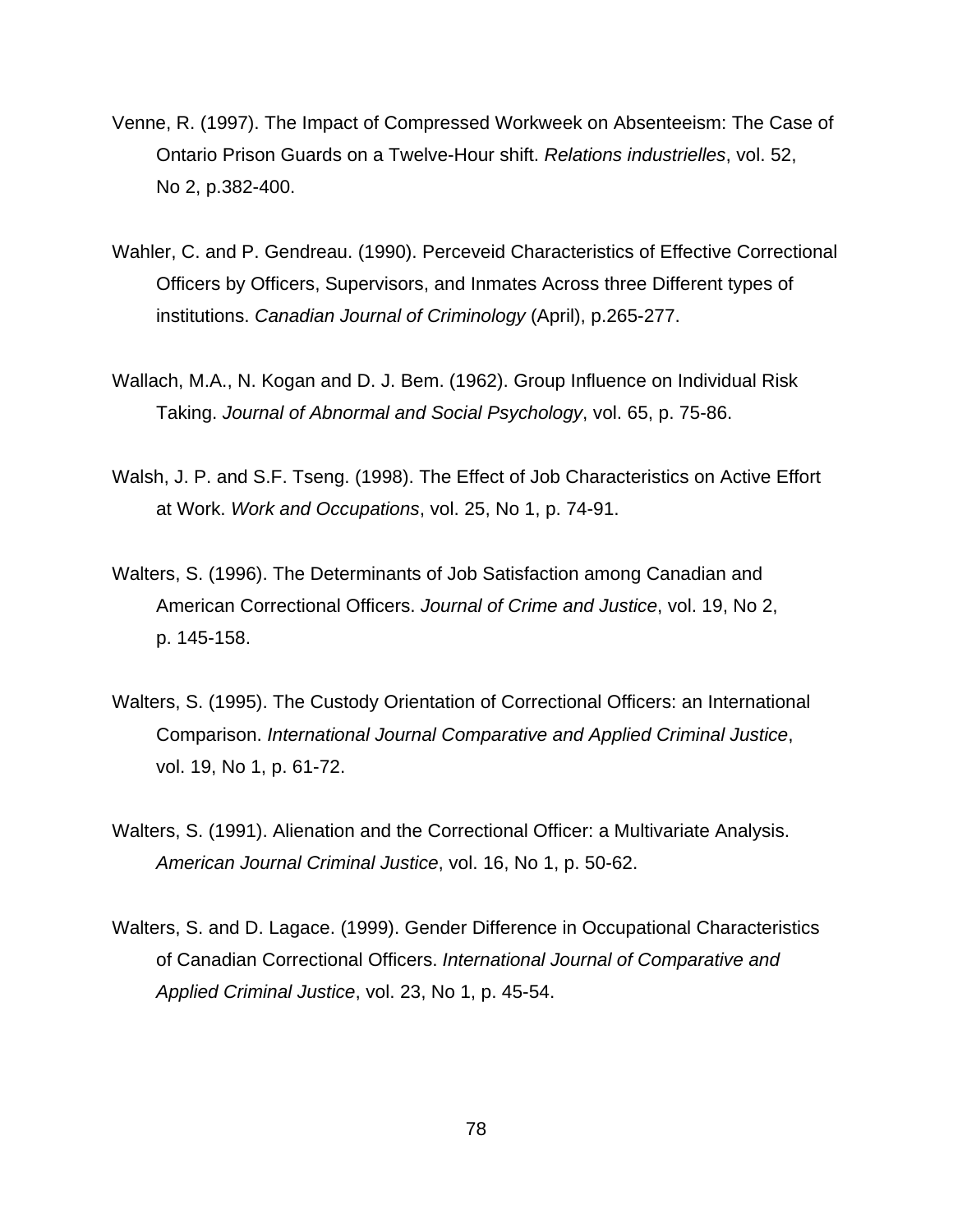- Wanous, J. P., T. D. Poland, S. L. Premack and K. S. Davis. (1992). The Effects of Met Expectations on Newcomer Attitudes and Behaviors: a Review and Meta-Analysis. *Journal of Applied Psychology*, vol. 77, No 3, p. 288-297.
- Wanous, J. P., A. E. Reichers and S.D. Malik. (1984). Organizational Socialization and Group Development: toward an Integrative Perspective. *Academy of Management Review*, vol. 9, No 4, p. 670-683.
- Warr, P.B., J. Cook and T.D. Wall. (1979). Scales for the Seasurement of some Work Attitudes ans Aspects of Psychological Well-Being. *Journal of Occupational Psychology*, vol. 52, p. 129-148.
- Webb, G. L. and D. G. Morris. (2002). "Working as a prison guard" in *Exploring Corrections*, Boston, Allyn and Bacon Publication, p. 69-83.
- Webber, S.S. and L.M. Donahue. (2001). Impact of highly and less job-related diversity on work group cohesion and performance : a meta-analysis. *Journal of Management*, vol. 27, p.141-162.
- Weekes, J. R., G. Pelletier and D. Beaudette. (1995). Correctional Officers: how do they Perceive Sex Offenders? *International Journal of Offender Therapy and Comparative Criminology*, vol. 39, No 1, p. 55-61.
- Weiss, H. D. (1983). *A comparative quality of work life analysis of custodial and social service personnel in security and treatment oriented prisons*. Ann Arbor (Michigan), University of Pennesylvania. 204 pages.
- Wener, R. (1989). L'impact de l'environnement carcéral sur l'agression en milieu carcéral. *Déviance et Société,* vol. 13, No 4, p. 355-365.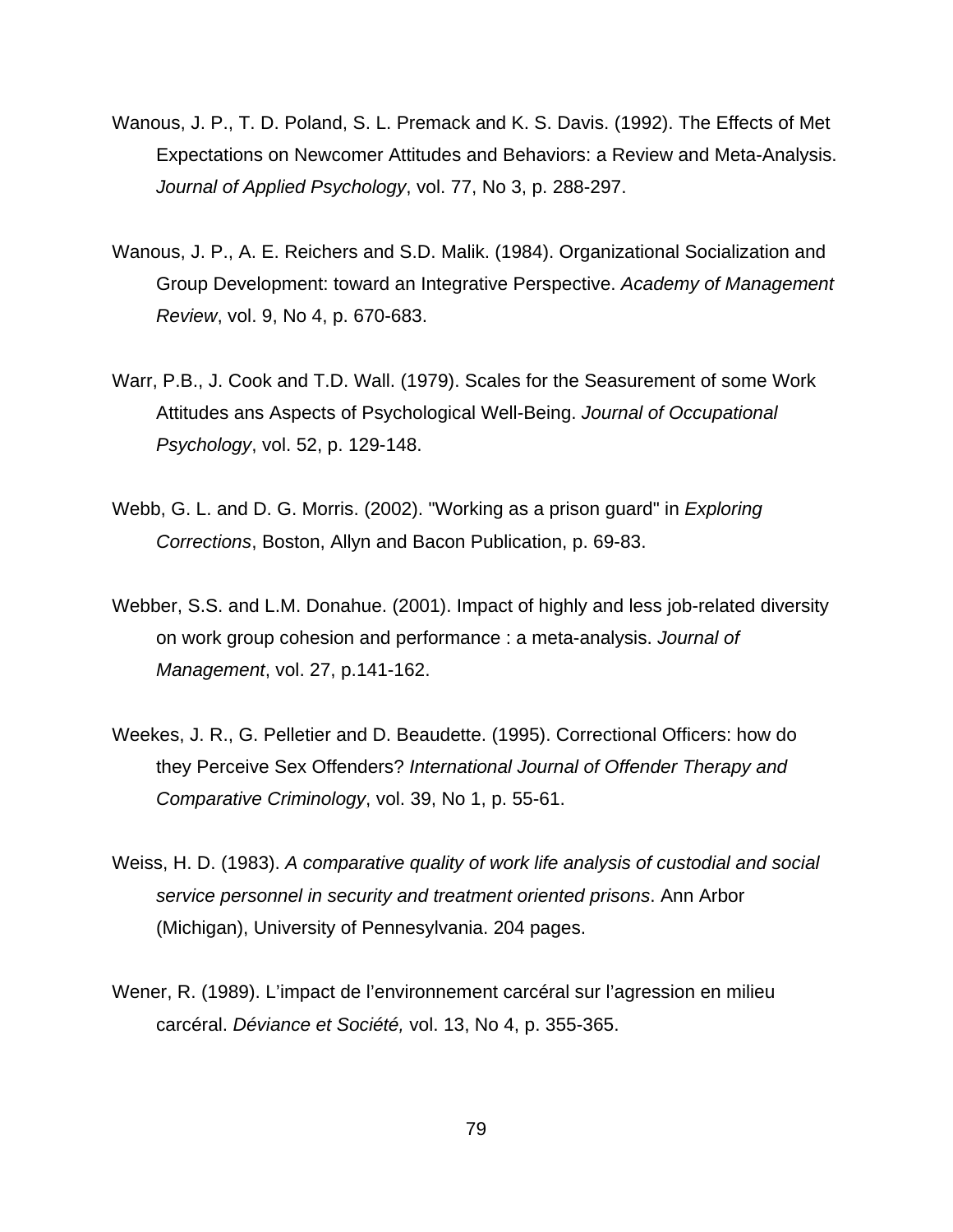- Wicks, R.J. (1980). *Guard! Society's Professional Prison. An Open Look at the Plight of Today's Correction Officer*. Houston (Texas), Gulf Publishing Company. 138 pages.
- Whitehead, J.T. (1987). Probation Officer Job Burnout: a Test of Two Theories. *Journal of Criminal Justice*, vol.12, No 1, p. 91-110.
- Williams, T. A. and G. N. Soutar. (1984). Levels of Custody and Attitude Differences among Prison Officers : a Comparative Study. *Australian and New Zealand Journal of Criminology*, vol. 17, p. 87-94.
- Williams, T. A. (1983). Custody and Conflict: an Organizational Study of Prison Officers' Roles and Attitudes. *Australian and New Zealand Journal of Criminology*, vol. 16, p. 44-55.
- Williamson, H. E. (1990). *The Correction Profession.* New Park (California), Sage Publication. 223 pages.
- Wozniak, E. (2002). The *work of the Parole Officer within the Correctional Service of Canada: a review of case management*. Ottawa, Correctional service of Canada. 27 pages.
- Wozniak, E., J. Dowd., M. Kenny., D. Brown, C. McCagherty and D. Wilson. (2000). *The Staff Survey*. Scottish Prison Service Occasional Paper No 1. 60 pages.
- Wright, K.N. (1994). *Effective Prison Leadership*. New York, Binghamton Press. 204 pages.
- Wright, K.N. and W. Saylor. (1992). A comparaison of perceptions of the work environment between minority and non-minority employees of the federal prison system. *Journal of Criminal Justice*, vol. 20, No 1, p. 63-71.